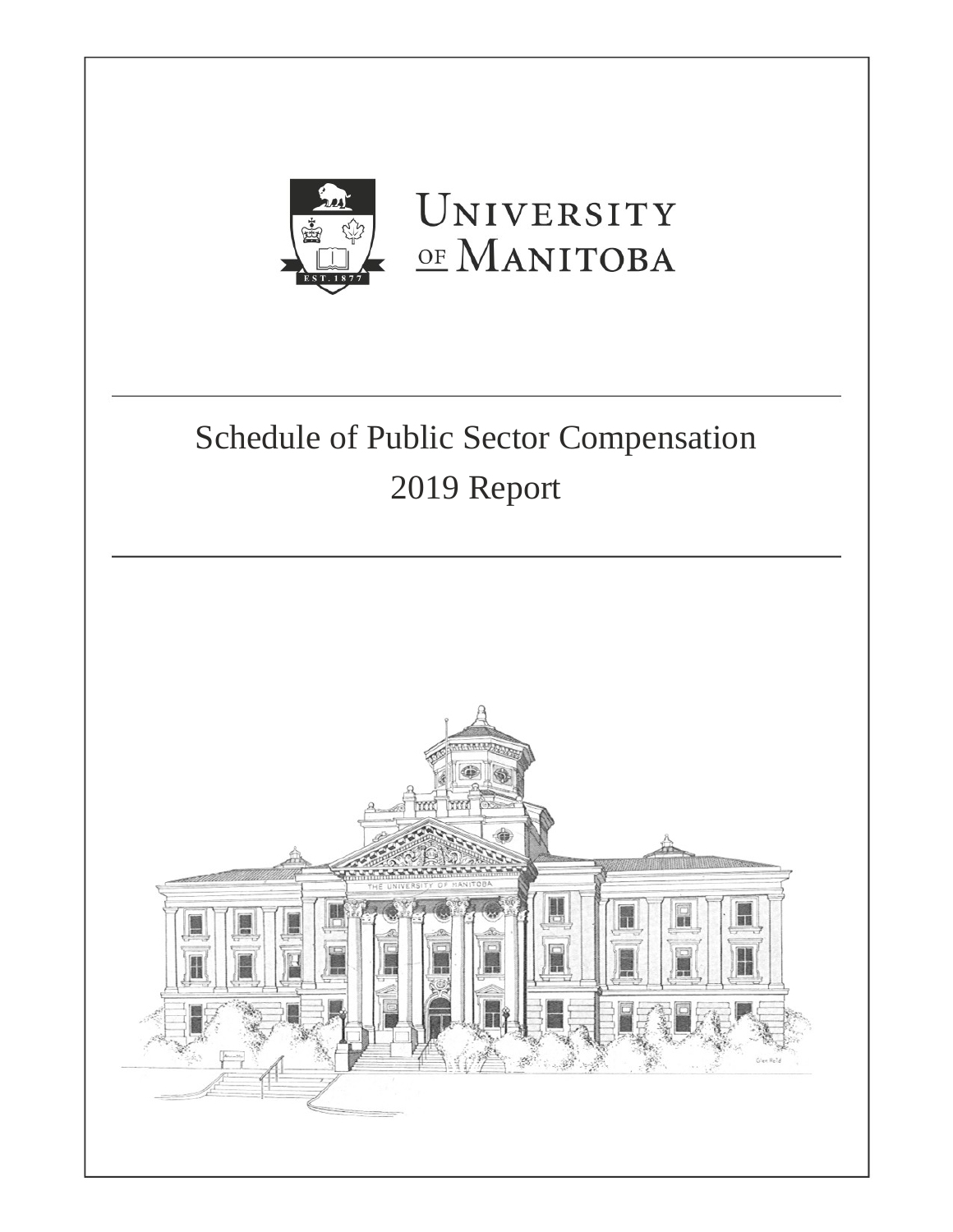

#### **INDEPENDENT AUDITOR'S REPORT**

To the Legislative Assembly of Manitoba To the Board of Governors of the University of Manitoba

#### **Opinion**

We have audited the schedule of public sector compensation of the University of Manitoba (the University) for the year ended December 31, 2019 (the schedule).

In our opinion, the financial information in the schedule of the University for the year ended December 31, 2019 is prepared, in all material respects, in accordance with Section 2 of The Public Sector Compensation Disclosure Act.

#### Basis for Opinion

We conducted our audit in accordance with Canadian generally accepted auditing standards. Our responsibilities under those standards are further described in the Auditor's Responsibilities for the Audit of the Schedule section of our report. We are independent of the University in accordance with the ethical requirements that are relevant to our audit of the schedule in Canada, and we have fulfilled our other ethical responsibilities in accordance with these requirements. We believe that the audit evidence we have obtained is sufficient and appropriate to provide a basis for our opinion.

#### Emphasis of Matter: Basis of Accounting

We draw attention to the schedule, which describes the basis of accounting. The schedule is prepared to assist the University to meet the requirements of Section 2 of The Public Sector Compensation Disclosure Act. As a result, the schedule may not be suitable for another purpose. Our opinion is not modified in respect of this matter.

#### Responsibilities of Management and Those Charged with Governance for the Schedule

Management is responsible for the preparation of this schedule in accordance with Section 2 of The Public Sector Compensation Disclosure Act and for such internal control as management determines is necessary to enable the preparation of the schedule that is free from material misstatement, whether due to fraud or error.

Those charged with governance are responsible for overseeing the University's financial reporting process.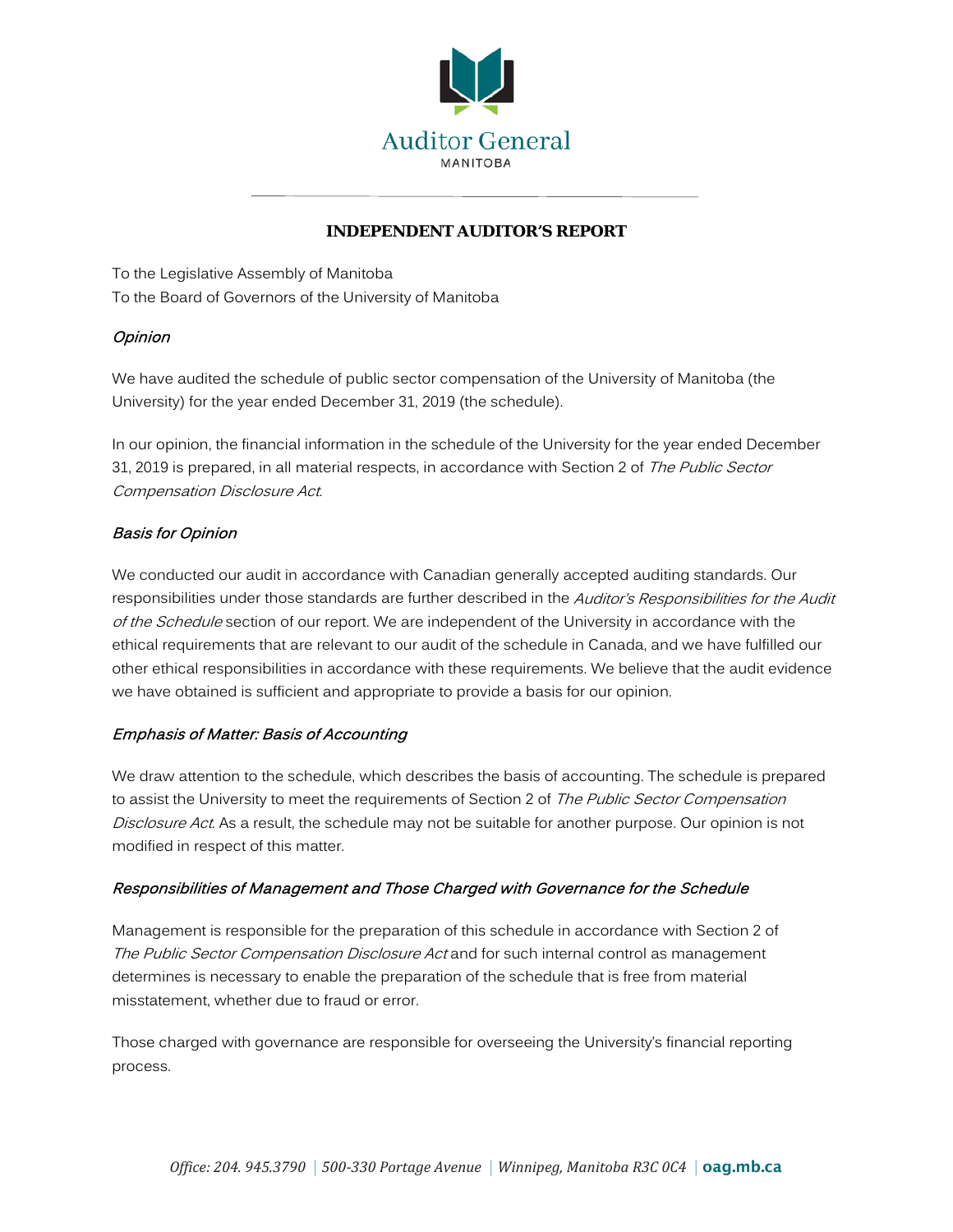

#### Auditor's Responsibilities for the Audit of the Schedule

Our objectives are to obtain reasonable assurance about whether the schedule is free from material misstatement, whether due to fraud or error, and to issue an auditor's report that includes our opinion. Reasonable assurance is a high level of assurance, but is not a guarantee that an audit conducted in accordance with Canadian generally accepted auditing standards will always detect a material misstatement when it exists. Misstatements can arise from fraud or error and are considered material if, individually or in the aggregate, they could reasonably be expected to influence the economic decisions of users taken on the basis of this financial information.

As part of an audit in accordance with Canadian generally accepted auditing standards, we exercise professional judgment and maintain professional skepticism throughout the audit. We also:

- Identify and assess the risks of material misstatement of the schedule, whether due to fraud or error, design and perform audit procedures responsive to those risks, and obtain audit evidence that is sufficient and appropriate to provide a basis for our opinion. The risk of not detecting a material misstatement resulting from fraud is higher than for one resulting from error, as fraud may involve collusion, forgery, intentional omissions, misrepresentations, or the override of internal control.
- Obtain an understanding of internal control relevant to the audit in order to design audit procedures that are appropriate in the circumstances, but not for the purpose of expressing an opinion on the effectiveness of the University's internal control.
- Evaluate the appropriateness of accounting policies used and the reasonableness of accounting estimates and related disclosures made by management.

We communicate with those charged with governance regarding, among other matters, the planned scope and timing of the audit and significant audit findings, including any significant deficiencies in internal control that we identify during our audit.

Office of the Auditor benned

Office of the Auditor General Winnipeg, Manitoba June 23, 2020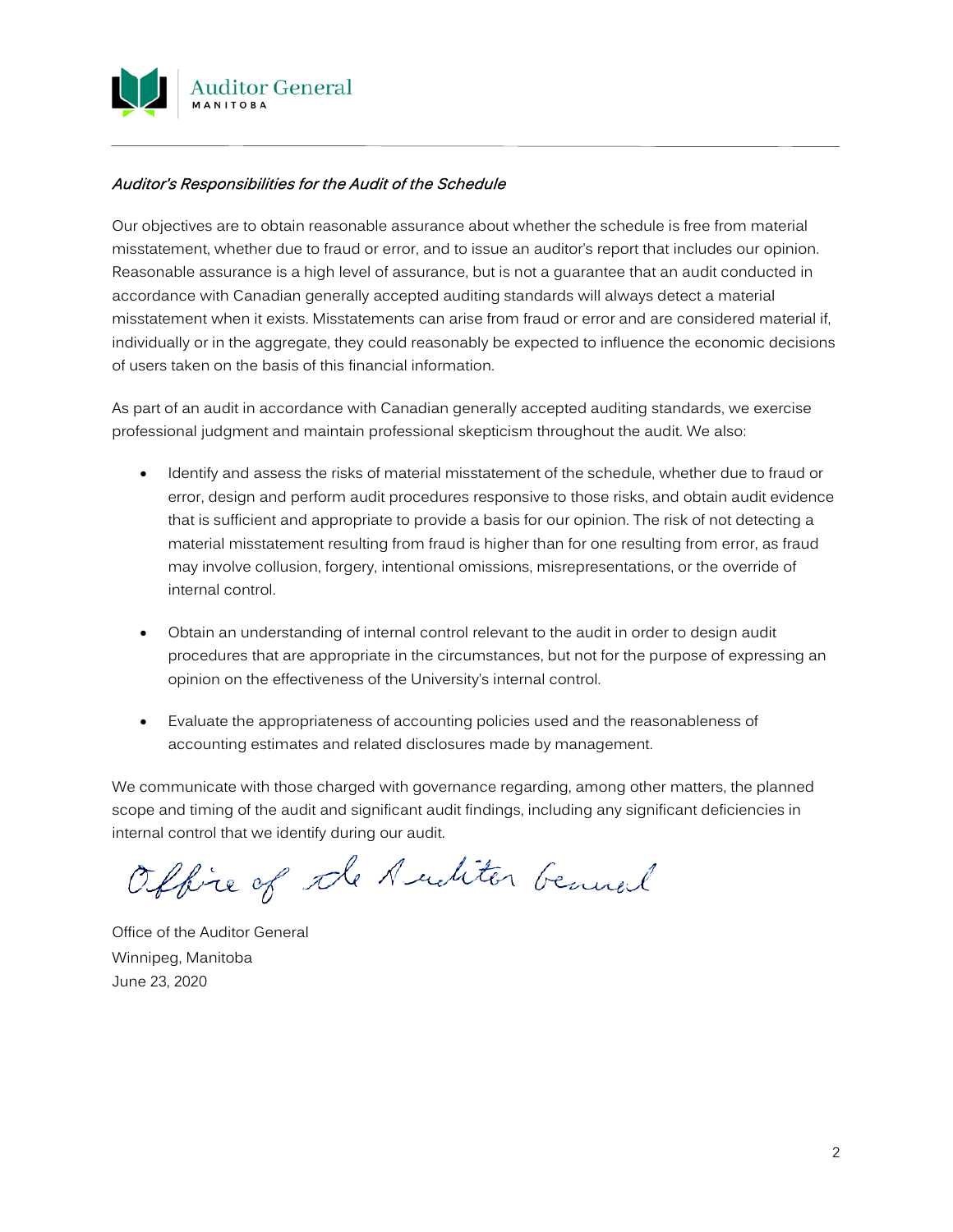#### **SCHEDULE OF PUBLIC SECTOR COMPENSATION FOR THE YEAR ENDING DECEMBER 31, 2019**

This report was prepared by the University of Manitoba to meet the requirements of *The Public Sector Compensation Disclosure Act (*The Act*).* The Act requires public sector bodies to disclose compensation paid:

- 1. to, or for the benefit of, the chairperson of its board of directors or equivalent governing body, if any, if the chairperson's compensation is \$75,000 or more;
- 2. in the aggregate, to, or for the benefit of, its board members, if any;
- 3. individually, to, or for the benefit of, each of its officers and employees whose compensation is \$75,000 or more.

For the year ended December 31, 2019:

- 1. Compensation paid to the chairperson of the Board was nil
- 2. The aggregate compensation paid to all other Board members, acting in their capacity as Board members, was nil
- 3. The following officers or employees received compensation in excess of \$75,000

# **BASIS OF ACCOUNTING**

This report lists in alphabetical order all employees who received compensation of \$75,000 or more for the year ended December 31, 2019, and their position title.

Compensation includes University earned compensation and compensation paid on behalf of other organizations. Compensation paid on behalf of other organizations is related generally to the clinical academic staff in the Rady Faculty of Health Sciences who have joint responsibilities at the University of Manitoba and the teaching hospitals. These staff are paid by the University, and the hospitals reimburse the University for their share of these payments.

Compensation is calculated in accordance with The Act which means compensation pursuant to any arrangement, including an employment contract, calculated to include the total value of all cash and non-cash salary or payments, allowances, bonuses, commissions and perquisites, including:

- a) all overtime payments, retirement or severance payments, lump sum payments and vacation pay-outs,
- b) the value of loan or loan interest obligations that have been extinguished and the value of imputed interest benefits from loans,
- c) long term incentive plan earnings and pay-outs,
- d) the value of the benefit derived from vehicles or allowances with respect to vehicles,
- e) the value of the benefit derived from living accommodation or any subsidy with respect to living accommodation,
- f) payments made for exceptional benefits not provided to the majority of employees of the public sector body,
- g) payments for memberships in recreational clubs or organizations, and
- h) the value of any other payment or benefit that may be prescribed in the regulations.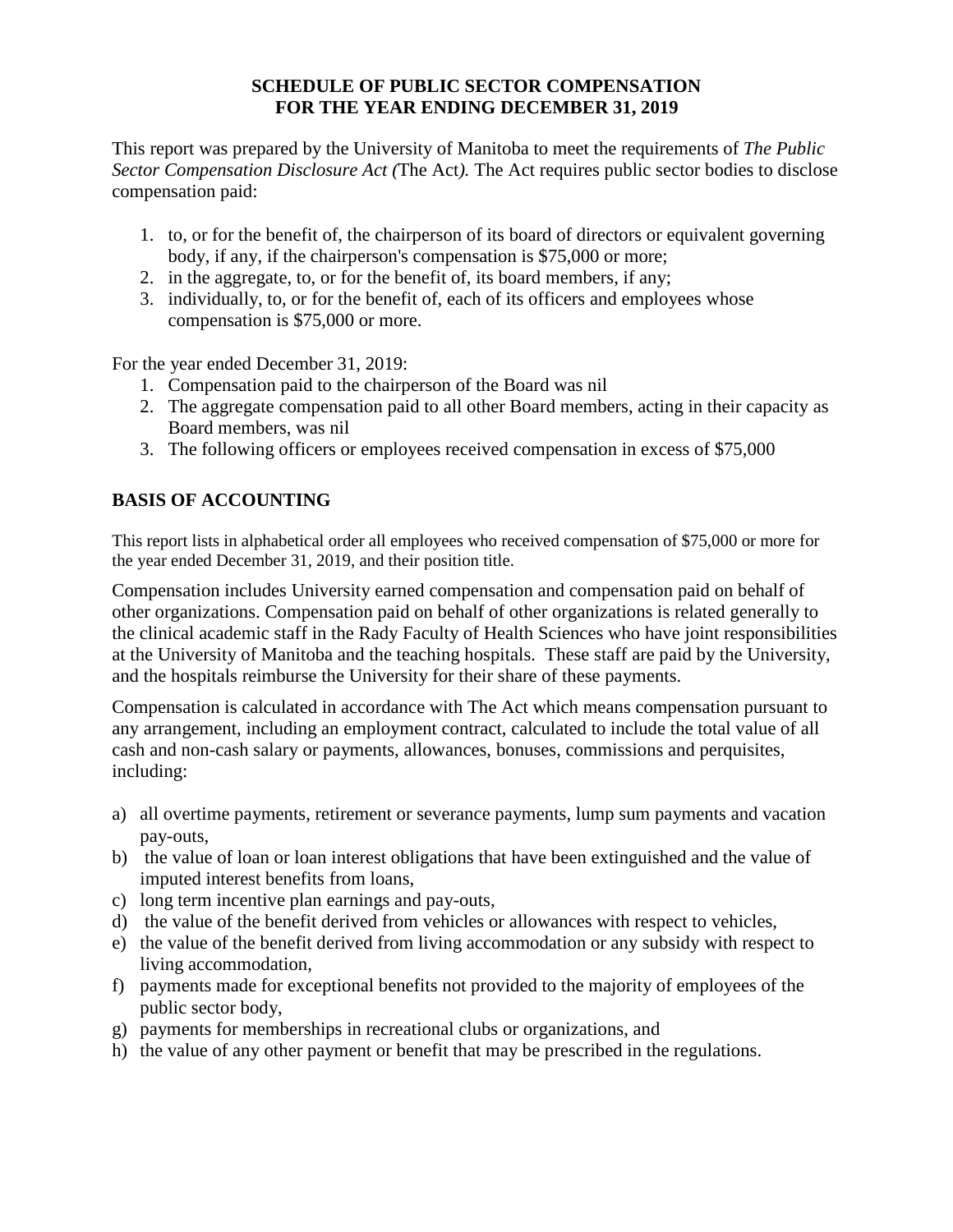| Last Name          | <b>First Name</b>        | Position                           | Compensation<br>Amount \$ |
|--------------------|--------------------------|------------------------------------|---------------------------|
| ABOUSETTA          | AHMED MOHAMED M          | <b>RESEARCH ASSOCIATE</b>          | \$115,163.10              |
| <b>ACHTEMICHUK</b> | <b>MONICA DAWN</b>       | DIRECTOR, MEDICAL REHAB PROGRAM    | \$92,295.18               |
| <b>ADAMKO</b>      | <b>HEIDI</b>             | DIR, CHANGE MGMT / PROJECT SERV    | \$115,067.74              |
| <b>ADAMS</b>       | <b>CHRISTOPHER JOHN</b>  | RECTOR - ST. PAUL'S COLLEGE        | \$163,473.06              |
| <b>ADAMS</b>       | <b>JEFFREY</b>           | <b>EXEC DIR ENROLMENT SERVICES</b> | \$134,812.91              |
| AFIFI              | <b>TRACIE</b>            | <b>PROFESSOR</b>                   | \$126,001.56              |
| <b>AGER</b>        | <b>MARK</b>              | PROJECT MANAGER LEVEL 2            | \$97,146.47               |
| <b>AKINREMI</b>    | OLALEKAN OLUWOLE         | <b>PROFESSOR</b>                   | \$151,338.77              |
| ALBAS              | DANIEL CYRUS             | <b>PROFESSOR</b>                   | \$165,232.77              |
| <b>ALBENSI</b>     | <b>BENEDICT CHARLES</b>  | <b>PROFESSOR</b>                   | \$142,174.80              |
| ALBRECHT           | <b>MARGARET VICTORIA</b> | ASSISTANT LIBRARIAN                | \$81,264.39               |
| <b>ALCOLADO</b>    | <b>GILLIAN</b>           | ASSISTANT PROFESSOR                | \$82,952.88               |
| ALESSI-SEVERINI    | <b>SILVIA</b>            | <b>ASSOCIATE PROFESSOR</b>         | \$129,102.52              |
| ALEXANDRIN         | <b>ELIZABETH ROSS</b>    | ASSOCIATE PROFESSOR                | \$115,930.28              |
| <b>ALFARO</b>      | <b>MAROLO</b>            | <b>PROFESSOR</b>                   | \$149,119.14              |
| <b>ALIANI</b>      | <b>MICHEL</b>            | <b>PROFESSOR</b>                   | \$123,752.23              |
| <b>ALLEN</b>       | <b>LEANNE</b>            | DIABETIC FOOT NURSE                | \$90,776.88               |
| <b>ALTMAN</b>      | <b>ALON</b>              | ASSOCIATE PROFESSOR                | \$95,542.61               |
| <b>ALUKO</b>       | ROTIMI EMMANUEL          | <b>PROFESSOR</b>                   | \$150,172.99              |
| ALWARD             | <b>SHARON MAUREEN</b>    | <b>PROFESSOR</b>                   | \$230,168.23              |
| AMARA              | <b>FRANCIS M</b>         | <b>PROFESSOR</b>                   | \$146,315.83              |
| <b>AMIRO</b>       | <b>BRIAN DOUGLAS</b>     | <b>PROFESSOR</b>                   | \$161,976.31              |
| ANASTASIADIS       | <b>SOPHIA</b>            | HR CONSULTANT                      | \$85,925.71               |
| ANDERSON           | CHRISTOPHER M.           | <b>PROFESSOR</b>                   | \$144,611.22              |
| ANDERSON           | <b>GEOFFREY DARRELL</b>  | CO-OP EDUCATION DIRECTOR           | \$81,887.07               |
| ANDERSON           | HOPE DELIGHT             | <b>PROFESSOR</b>                   | \$155,570.53              |
| ANDERSON           | <b>JOHN ERIC</b>         | <b>PROFESSOR</b>                   | \$119,520.94              |
| <b>ANDERSON</b>    | <b>MARCIA JO-ANNE</b>    | ASSISTANT PROFESSOR                | \$345,638.20              |
| ANDERSON           | W GARY                   | <b>PROFESSOR</b>                   | \$139,113.96              |
| ANDREW             | NAOMI MICHAELA           | AVP LEGAL & GENERAL COUNSEL        | \$177,438.34              |
| ANNABLE            | <b>GARY MICHAEL</b>      | RESEARCH TECHNICIAN                | \$78,275.09               |
| ANNAKKAGE          | UDAYA DEEPA              | <b>PROFESSOR</b>                   | \$160,003.41              |
| ANNANDALE          | DAVID ERIC               | SENIOR INSTRUCTOR                  | \$101,482.60              |
| ANOLING            | <b>JEYSAN</b>            | IT SECURITY ANALYST                | \$93,226.49               |
| <b>ANTROBUS</b>    | <b>CAROL CELESTE</b>     | MANAGER, COMPUTERS                 | \$76,453.07               |
| <b>APPADOO</b>     | SRIMANTOORAO S.          | ASSOCIATE PROFESSOR                | \$150,847.25              |
| <b>APROSOFF</b>    | <b>MARCELO DANIEL</b>    | <b>ITPC SOLUTIONS CONSULTANT</b>   | \$87,887.02               |
| <b>AQUINO</b>      | <b>EDUARDO</b>           | ASSOCIATE PROFESSOR                | \$131,876.49              |
| ARAJI              | <b>MOHAMAD TAREK</b>     | ASSOCIATE PROFESSOR                | \$102,851.04              |
| ARINO              | JULIEN                   | <b>PROFESSOR</b>                   | \$139,287.79              |
| ARMOUR             | GITANJALI                | TEAM LEAD ADVSING & TRANSITION     | \$77,983.15               |
| ARMSTRONG          | <b>DEBBIE</b>            | <b>TECHNICIAN</b>                  | \$77,286.17               |
| ARNETT             | <b>JOHN LOUIS</b>        | <b>PROFESSOR</b>                   | \$161,260.17              |
| ARNOLD             | <b>TRINA</b>             | <b>INSTRUCTOR II</b>               | \$98,346.35               |
| ARORA              | RAKESH CHRISTOPHER       | <b>PROFESSOR</b>                   | \$83,078.99               |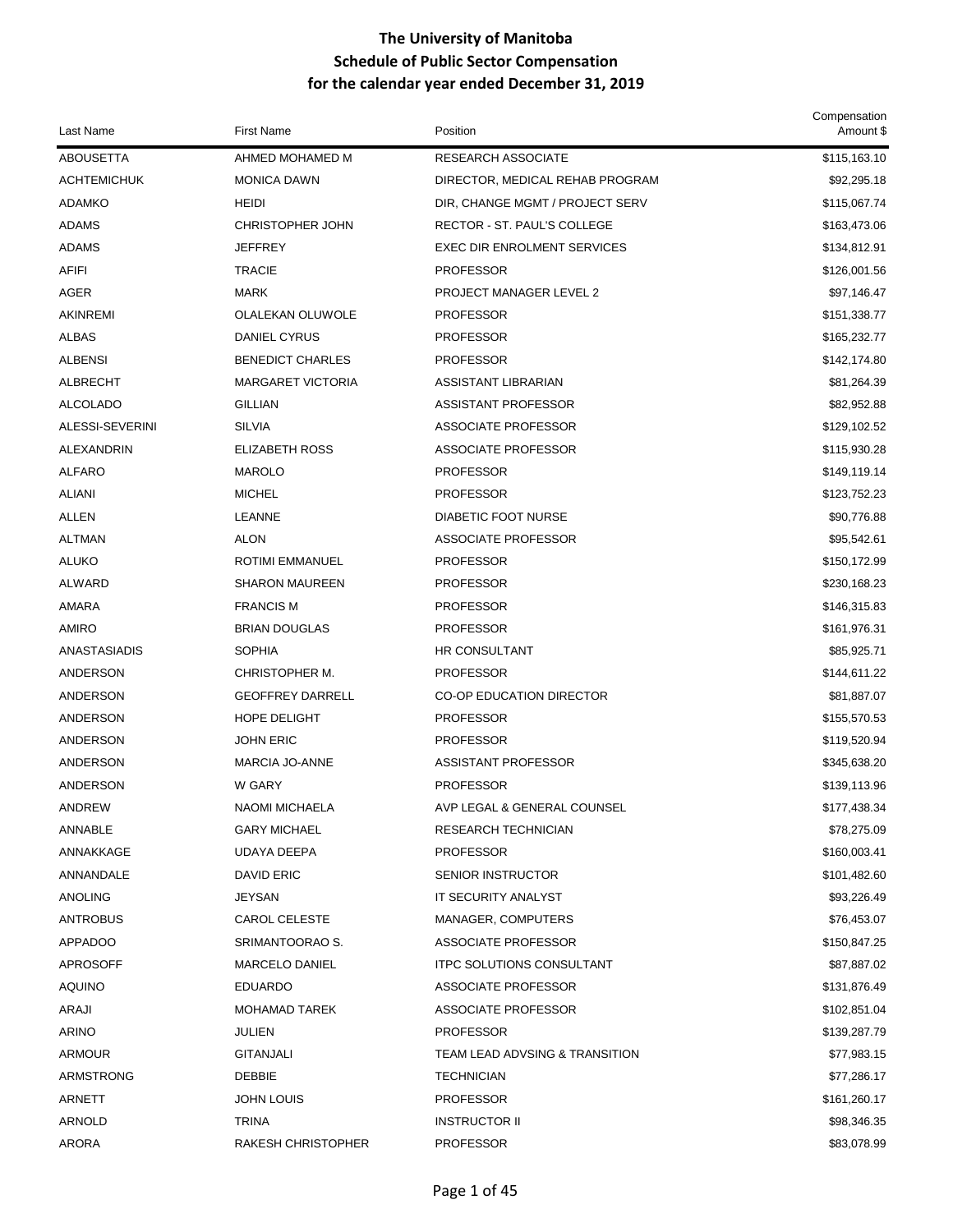| Last Name            | <b>First Name</b>         | Position                            | Compensation<br>Amount \$ |
|----------------------|---------------------------|-------------------------------------|---------------------------|
| ARORA                | SANDEEP                   | <b>ASSISTANT PROFESSOR</b>          | \$140,729.58              |
| <b>ARSENIO</b>       | <b>JANILYN SILASTRE</b>   | <b>ASSISTANT PROFESSOR</b>          | \$96,782.41               |
| <b>ARTHUR</b>        | <b>GILBERT</b>            | <b>PROFESSOR</b>                    | \$165,410.33              |
| <b>ASADZADEH</b>     | <b>MASOUD</b>             | <b>ASSISTANT PROFESSOR</b>          | \$109,468.00              |
| <b>ASHCROFT</b>      | <b>TERRIJ</b>             | <b>SENIOR INSTRUCTOR</b>            | \$113,965.80              |
| <b>ASHER</b>         | <b>LAURA J</b>            | DONOR RELATIONS OFFICER             | \$92,439.62               |
| <b>ASHRAF</b>        | <b>AHMED BILAL</b>        | ASSISTANT PROFESSOR                 | \$97,973.98               |
| <b>ATAMANCHUK</b>    | <b>KATHRYN</b>            | ENGINEER-IN-RESIDENCE               | \$161,241.09              |
| ATEAH                | <b>CHRISTINE ANNE</b>     | VICE DEAN / PROFESSOR               | \$171,586.53              |
| <b>ATOUT</b>         | <b>BAHA</b>               | <b>ASSISTANT PROFESSOR</b>          | \$99,101.42               |
| <b>ATOUT</b>         | <b>REEM</b>               | ASSOCIATE PROFESSOR                 | \$107,000.27              |
| ATUKORALLAYA         | DEVI SEWVANDINI ATUKORALA | <b>ASSISTANT PROFESSOR</b>          | \$92,097.28               |
| AU                   | SHIU-YIK                  | ASSISTANT PROFESSOR                 | \$141,608.63              |
| AU                   | <b>WENDY</b>              | DATA ANALYST                        | \$88,112.24               |
| <b>AUKEMA</b>        | <b>HAROLD M</b>           | <b>PROFESSOR</b>                    | \$154,603.88              |
| <b>AUSTIN-SMITH</b>  | <b>BRENDA LOUISE</b>      | <b>PROFESSOR</b>                    | \$138,364.93              |
| <b>AUYEUNG</b>       | NANCY W.S.                | DIRECTOR, CPD DENTISTRY             | \$78,691.51               |
| AVERY                | <b>LISA</b>               | <b>ASSISTANT PROFESSOR</b>          | \$189,247.33              |
| <b>AXELROD</b>       | <b>CHARLES DAVID</b>      | ASSOCIATE PROFESSOR                 | \$127,516.12              |
| AYELE                | <b>BELAY TESHOME</b>      | ASSOCIATE PROFESSOR                 | \$112,592.41              |
| <b>AYOTTE</b>        | <b>MICHEL</b>             | SYSTEMS ANALYST                     | \$80,508.79               |
| <b>AYRES</b>         | <b>HEATHER</b>            | <b>IMPROVEMENT SPECIALIST</b>       | \$87,415.31               |
| <b>AZAD</b>          | <b>MEGHAN BRIANNE</b>     | ASSISTANT PROFESSOR                 | \$109,323.10              |
| <b>AZURE</b>         | ERNIE EDDIE JOSEPH        | INDIGENOUS KNOWLEDGE HOLDER / ELDER | \$93,008.32               |
| <b>BAADER</b>        | <b>BENJAMIN MARIA</b>     | ASSOCIATE PROFESSOR                 | \$109,739.68              |
| <b>BACOLA</b>        | <b>MEREDITH</b>           | ASSISTANT PROFESSOR                 | \$83,190.72               |
| <b>BAFFOE</b>        | MICHAEL JACKSON           | <b>PROFESSOR</b>                    | \$123,760.40              |
| <b>BAHL</b>          | <b>VIVEK</b>              | VENDOR / CONTRACT ANALYST           | \$75,544.80               |
| <b>BAILEY</b>        | <b>SHAWN</b>              | <b>ASSISTANT PROFESSOR</b>          | \$82,077.43               |
| <b>BAILIS</b>        | DANIEL SETH               | <b>PROFESSOR</b>                    | \$147,523.88              |
| BAILLY               | ANGELA M.                 | FUNCTIONAL ANALYST                  | \$78,307.08               |
| <b>BAIS</b>          | TRUDY                     | LAN ADMINISTRATOR                   | \$81,994.30               |
| BAK                  | <b>GREGORY STANISLAUS</b> | ASSOCIATE PROFESSOR                 | \$120,120.57              |
| <b>BAKER</b>         | PATRICIA MARIE            | ASSOCIATE PROFESSOR                 | \$316,040.00              |
| <b>BAKKER</b>        | CAMERON                   | <b>CHARGE ENGINEER -2ND CLASS</b>   | \$96,280.51               |
| BALAKRISHNAN         | <b>NISHANT</b>            | <b>INSTRUCTOR I</b>                 | \$80,450.08               |
| <b>BALAKRISHNAN</b>  | <b>SUBRAMANIAM</b>        | <b>PROFESSOR</b>                    | \$164,535.33              |
| <b>BALLANTINE</b>    | <b>KRISTINE</b>           | SYSTEM ANALYST                      | \$86,209.10               |
| <b>BALNEAVES</b>     | LYNDA G.                  | ASSOCIATE PROFESSOR                 | \$128,886.44              |
| <b>BALNESS</b>       | MELISSA                   | HUMAN RESOURCES ADMINISTRATOR       | \$86,588.19               |
| <b>BALSHAW</b>       | ROBERT FRED               | RESEARCH ASSOCIATE                  | \$126,985.53              |
| <b>BALZER</b>        | <b>MARLA RICHELLE</b>     | PHYSIOTHERAPIST                     | \$113,817.13              |
| BANADAKOPPA MANJAPPA | RAMESH                    | RESEARCH ASSOCIATE                  | \$107,950.32              |
| <b>BANMAN</b>        | LISA KIMBERLY             | <b>INSTRUCTOR II</b>                | \$91,046.91               |
| <b>BANNATYNE</b>     | <b>SHARON LYNN</b>        | ASSOC. REGISTRAR ACADEMIC SUPP      | \$81,547.59               |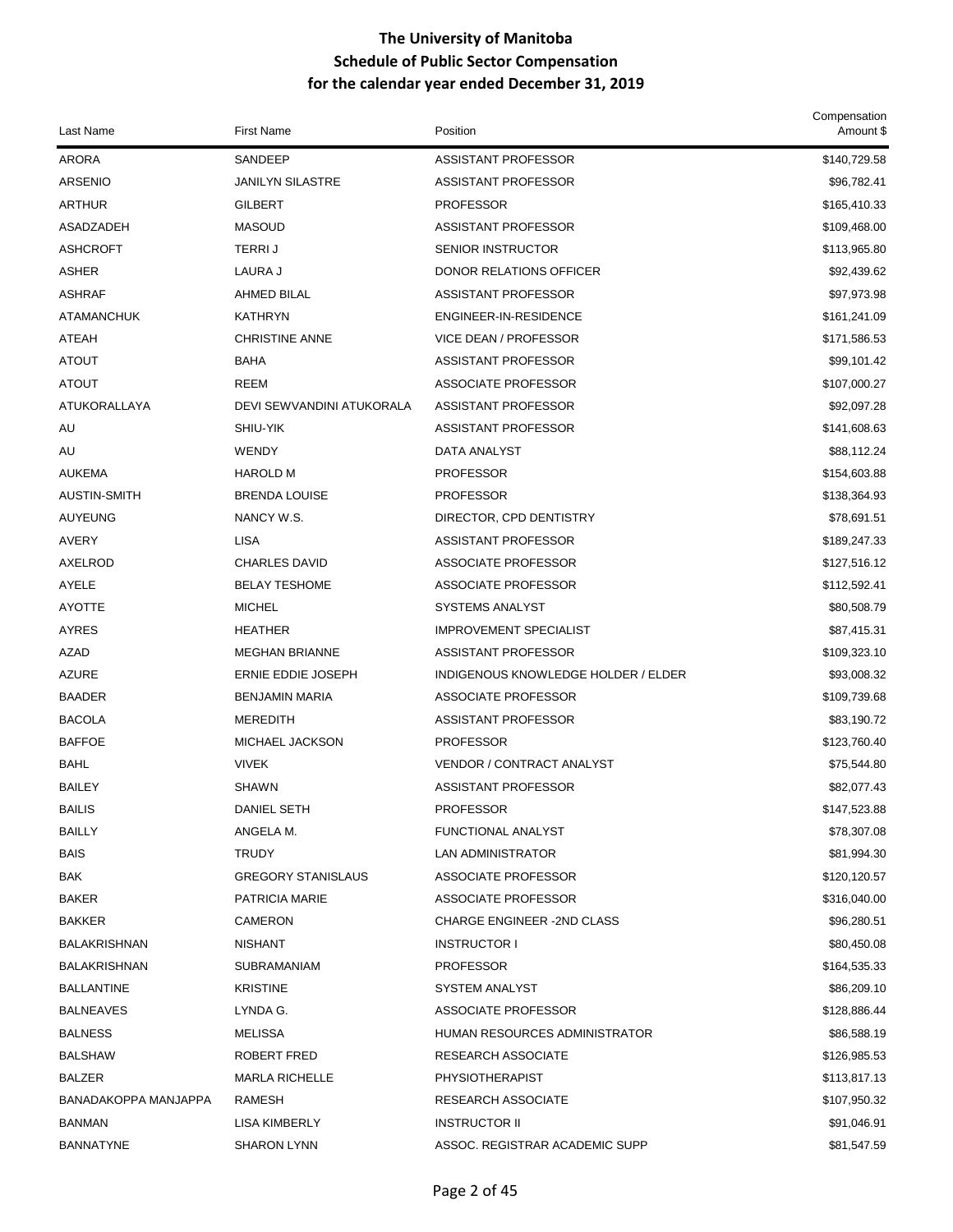| Last Name             | <b>First Name</b>              | Position                         | Compensation<br>Amount \$ |
|-----------------------|--------------------------------|----------------------------------|---------------------------|
| <b>BANNERMAN</b>      | <b>JORDAN ALLEN</b>            | <b>INSTRUCTOR II</b>             | \$85,579.06               |
| <b>BARABAN</b>        | ELENA V.                       | ASSOCIATE PROFESSOR              | \$119,370.50              |
| <b>BARAGAR</b>        | <b>FLETCHER DAVID</b>          | ASSOCIATE PROFESSOR              | \$133,350.73              |
| <b>BARBER</b>         | <b>DAVID GEORGE</b>            | <b>PROFESSOR</b>                 | \$285,885.37              |
| <b>BARCLAY</b>        | RUTH ELIZABETH                 | ASSOCIATE PROFESSOR              | \$120,761.17              |
| <b>BARCZAK</b>        | <b>MICHAEL</b>                 | ASSISTANT PROFESSOR              | \$129,081.82              |
| <b>BARNARD</b>        | <b>DAVID THOMAS</b>            | PRESIDENT AND VICE-CHANCELLOR    | \$453,741.34              |
| <b>BARR</b>           | <b>DARJA</b>                   | <b>INSTRUCTOR II</b>             | \$98,213.65               |
| <b>BARTELS</b>        | CARL                           | <b>INSTRUCTOR II</b>             | \$97,573.64               |
| <b>BARTLETT</b>       | <b>NADINE ALICE BERYL</b>      | ASSISTANT PROFESSOR              | \$88,664.33               |
| <b>BARTSCH</b>        | <b>GABRIELLE BRIGITTA</b>      | MANAGER, AV & CLASS TECH SUPP    | \$127,436.39              |
| <b>BASHA</b>          | CAROLYN                        | DIRECTOR, MAJOR GIFTS            | \$104,944.94              |
| <b>BASS</b>           | <b>JORDAN LESLIE</b>           | ASSOCIATE LIBRARIAN              | \$94,703.32               |
| <b>BASSETT</b>        | <b>CHANTAL MARIE CHRISTINE</b> | RESEARCH GRANTS FAC / DEV OFFCER | \$84,818.91               |
| <b>BASSUONI</b>       | <b>MOHAMED TAMER</b>           | <b>PROFESSOR</b>                 | \$123,637.63              |
| BATE                  | <b>JOHN AUBREY</b>             | <b>ASSOCIATE PROFESSOR</b>       | \$130,000.00              |
| <b>BATISTA JR</b>     | ERALDO LUIZ                    | ASSOCIATE PROFESSOR              | \$140,112.82              |
| <b>BAUER</b>          | <b>CRAIG</b>                   | MGR CRS MAT FT G & HS BOOKSTOR   | \$89,982.38               |
| <b>BAUM</b>           | <b>STEFI</b>                   | DEAN / PROFESSOR                 | \$241,322.90              |
| BAY                   | <b>DENICE</b>                  | ASSISTANT PROFESSOR              | \$106,797.15              |
| <b>BAYDACK</b>        | <b>RICHARD KENITH</b>          | <b>PROFESSOR</b>                 | \$161,625.90              |
| <b>BEACH</b>          | SHAUNAVON MICHAEL              | BUSINESS MANAGER, C.L.S.P.       | \$90,539.87               |
| <b>BEACH DUCHARME</b> | DEBRA                          | DIRECTOR - INDIGENOUS HEALTH     | \$121,175.68              |
| <b>BEAL</b>           | <b>NATHAN</b>                  | <b>SOLUTION ARCHITECT</b>        | \$77,800.24               |
| <b>BEAUDRY</b>        | <b>GUY</b>                     | <b>BUSINESS OFFICER</b>          | \$89,943.04               |
| <b>BEAUVAIS</b>       | <b>DIANNE</b>                  | PROGRAMMER ANALYST               | \$82,185.11               |
| <b>BEAVERFORD</b>     | <b>KELLEY</b>                  | ASSOCIATE PROFESSOR              | \$127,884.44              |
| <b>BECKER</b>         | <b>MARISSA LEE</b>             | ASSOCIATE PROFESSOR              | \$146,635.55              |
| <b>BEDDOES</b>        | <b>JONATHAN CARL</b>           | DEAN / PROFESSOR                 | \$329,054.80              |
| <b>BEDNAR</b>         | <b>LISA MARIE</b>              | TEACHING ASSISTANT               | \$79,076.42               |
| <b>BEKKER</b>         | JOHANNES JURGENS               | <b>ASSISTANT MANAGER</b>         | \$90,174.73               |
| <b>BELL</b>           | <b>RICHARD</b>                 | <b>ASSISTANT MANAGER</b>         | \$78,896.75               |
| <b>BELLAS</b>         | <b>JONATHON SAMUEL</b>         | ASSISTANT PROFESSOR              | \$120,884.95              |
| <b>BELLILI</b>        | FAOUZI                         | ASSISTANT PROFESSOR              | \$90,910.58               |
| <b>BELLINO</b>        | <b>JOEY JEFFERY</b>            | OCCUPATIONAL HYGIENE COORD       | \$90,370.65               |
| <b>BELMONTE</b>       | <b>MARK FINDLAY</b>            | <b>PROFESSOR</b>                 | \$121,175.37              |
| <b>BENBOW</b>         | SARAH MARY P                   | <b>ASSOCIATE PROFESSOR</b>       | \$135,028.74              |
| <b>BENNETT</b>        | <b>MARLYN LORETTA</b>          | <b>ASSISTANT PROFESSOR</b>       | \$91,898.01               |
| <b>BENTLEY</b>        | <b>KENNETH GERALD</b>          | <b>SENIOR INSTRUCTOR</b>         | \$120,266.00              |
| <b>BERGEN</b>         | <b>HUGO THEODORE</b>           | ASSOCIATE PROFESSOR              | \$131,023.35              |
| <b>BERNSTEIN</b>      | <b>CHARLES NOAH</b>            | <b>PROFESSOR</b>                 | \$197,240.58              |
| <b>BERTONE</b>        | <b>MARIA</b>                   | ASSISTANT PROFESSOR              | \$144,901.25              |
| <b>BERUBE</b>         | <b>CLAUDE ROBERT</b>           | <b>INSTRUCTOR II</b>             | \$104,543.87              |
| BETA                  | TRUST                          | <b>PROFESSOR</b>                 | \$159,948.05              |
| <b>BEYAK</b>          | <b>LETA A</b>                  | MANAGER, BOOKSTORE               | \$145,563.85              |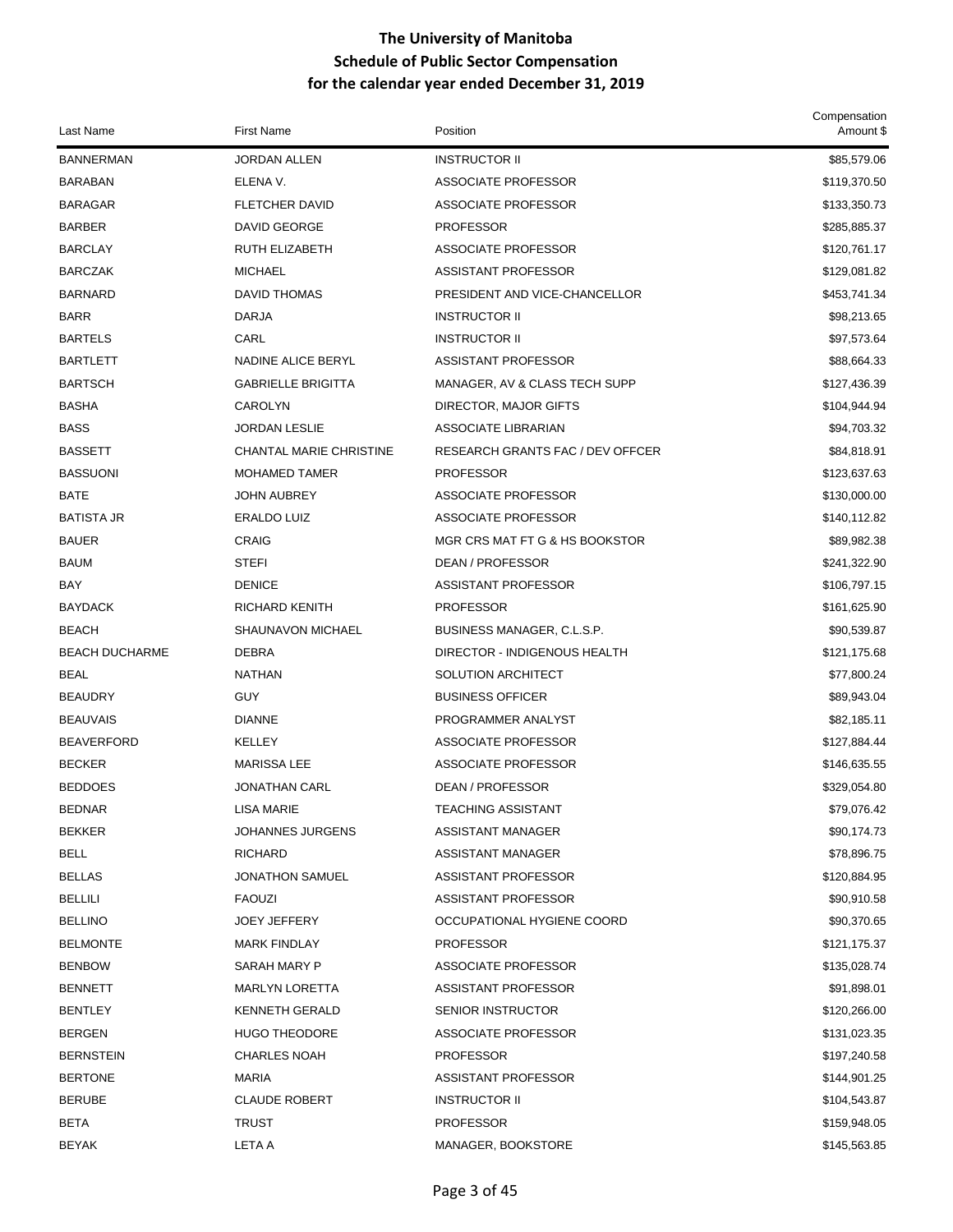| Last Name           | <b>First Name</b>         | Position                       | Compensation<br>Amount \$ |
|---------------------|---------------------------|--------------------------------|---------------------------|
| <b>BEYERS</b>       | LAUREN                    | SPEECH LANGUAGE PATHOLOGIST    | \$103,930.20              |
| <b>BHATNAGAR</b>    | <b>NAMITA</b>             | <b>PROFESSOR</b>               | \$161,205.53              |
| <b>BHINDER</b>      | RAMANDEEP                 | MGR, APPLICATION MAINTENANCE   | \$102,925.12              |
| <b>BHULLAR</b>      | RAJINDER PAL              | <b>PROFESSOR</b>               | \$172,257.48              |
| <b>BIBEAU</b>       | ERIC <sub>L</sub>         | ASSOCIATE PROFESSOR            | \$118,052.22              |
| <b>BIERINGER</b>    | <b>MARIO</b>              | ASSOCIATE PROFESSOR            | \$128,045.91              |
| <b>BIESHEUVEL</b>   | <b>SANDRA</b>             | <b>INSTRUCTOR II</b>           | \$101,224.34              |
| <b>BILASH</b>       | ANDREA LYNN               | MGR INDIG, RES, & INT PROJ COM | \$82,010.12               |
| <b>BILLING</b>      | <b>WAYNE JAY</b>          | <b>WORKSTATION COORDINATOR</b> | \$75,911.39               |
| <b>BIRCH</b>        | <b>STEVEN ARNOLD</b>      | <b>CONTAINER ADMINISTRATOR</b> | \$76,508.21               |
| <b>BIROUK</b>       | <b>MADJID</b>             | <b>PROFESSOR</b>               | \$149,040.91              |
| <b>BISCONTRI</b>    | <b>ROBERT</b>             | <b>ASSISTANT PROFESSOR</b>     | \$134,300.28              |
| <b>BLACK</b>        | HONOURE R                 | LECTURER / INSTRUCTOR          | \$89,752.79               |
| <b>BLACK</b>        | <b>JOANNA</b>             | <b>PROFESSOR</b>               | \$137,804.24              |
| <b>BLACK</b>        | <b>PAMELA</b>             | <b>ASSISTANT PROFESSOR</b>     | \$92,481.20               |
| <b>BLACK-BRANCH</b> | <b>JONATHAN</b>           | DEAN / PROFESSOR               | \$318,505.38              |
| <b>BLAHUT</b>       | <b>BRIAN</b>              | ASST MGR, LIFE SAFETY SYSTEMS  | \$87,322.67               |
| <b>BLANCHARD</b>    | <b>JAMES FREDERICK</b>    | <b>PROFESSOR</b>               | \$379,915.60              |
| <b>BLANCHARD</b>    | LAURIE BETH               | ASSOCIATE LIBRARIAN            | \$110,967.15              |
| <b>BLATZ</b>        | <b>JAMES AYRTON</b>       | <b>PROFESSOR</b>               | \$151,239.52              |
| <b>BLIGHT</b>       | <b>TRUDY</b>              | PROJECT MANAGER BANNATYNE      | \$95,096.49               |
| <b>BLOCK</b>        | <b>KATHY</b>              | <b>INSTRUCTOR II</b>           | \$84,838.41               |
| <b>BLONDEAU</b>     | <b>LORETTA</b>            | <b>ASSISTANT PROFESSOR</b>     | \$80,820.43               |
| <b>BLUNDEN</b>      | PETER GWITHIAN            | <b>PROFESSOR</b>               | \$160,364.71              |
| <b>BOBIWASH</b>     | <b>KYLE</b>               | ASSISTANT PROFESSOR            | \$82,088.47               |
| <b>BOERMA</b>       | <b>JAN TIES</b>           | <b>PROFESSOR</b>               | \$314,077.51              |
| <b>BOHM</b>         | ERIC R                    | <b>PROFESSOR</b>               | \$82,047.06               |
| <b>BOHONIS</b>      | <b>CHRIS</b>              | INFORMATION TECHNOLOGIST 4     | \$94,143.03               |
| <b>BOHONIS</b>      | <b>CHRISTOPHER EDWARD</b> | ASSISTANT DIRECTOR, SECURITY   | \$87,618.73               |
| <b>BOITEAU</b>      | MARK                      | SENIOR FINANCIAL OFFICER       | \$89,943.05               |
| <b>BOLEFSKI</b>     | AFRA                      | ASSISTANT LIBRARIAN            | \$101,355.88              |
| <b>BONE</b>         | <b>CHRISTINE FRANCES</b>  | LIBRARIAN                      | \$114,687.93              |
| <b>BONE</b>         | <b>TRACEY ANNE</b>        | ASSISTANT PROFESSOR            | \$98,462.01               |
| <b>BONNESS</b>      | WILLIAM RAY               | ASSISTANT PROFESSOR            | \$97,064.17               |
| <b>BONNYCASTLE</b>  | <b>COLIN ROBINSON</b>     | ASSOCIATE PROFESSOR            | \$142,381.55              |
| <b>BONNYCASTLE</b>  | MARLENY MUNOZ             | ASSOCIATE PROFESSOR            | \$106,810.47              |
| <b>BOOKMAN</b>      | SONIA KAREN               | ASSOCIATE PROFESSOR            | \$109,508.17              |
| <b>BOONSTRA</b>     | <b>MYLES</b>              | MANAGER, BUILDING PERFORMANCE  | \$99,577.79               |
| <b>BOORBERG</b>     | <b>NORIKO</b>             | <b>ASSOCIATE PROFESSOR</b>     | \$149,862.52              |
| <b>BOOTH</b>        | <b>JAMES THOMAS</b>       | <b>PROFESSOR</b>               | \$82,782.51               |
| <b>BORGERSEN</b>    | ROBERT D                  | <b>INSTRUCTOR II</b>           | \$91,093.77               |
| <b>BORSBOOM</b>     | RICHARD ALLAN             | ASST MANAGER, PLUMBING SHOP    | \$87,852.92               |
| <b>BOSE</b>         | PINAKI SANKAR             | <b>PROFESSOR</b>               | \$161,252.10              |
| <b>BOSKWICK</b>     | <b>MICHAEL</b>            | MECH ENG TECHNOLOGIST 3        | \$81,397.95               |
| <b>BOTAR</b>        | OLIVER A I                | <b>PROFESSOR</b>               | \$144,616.10              |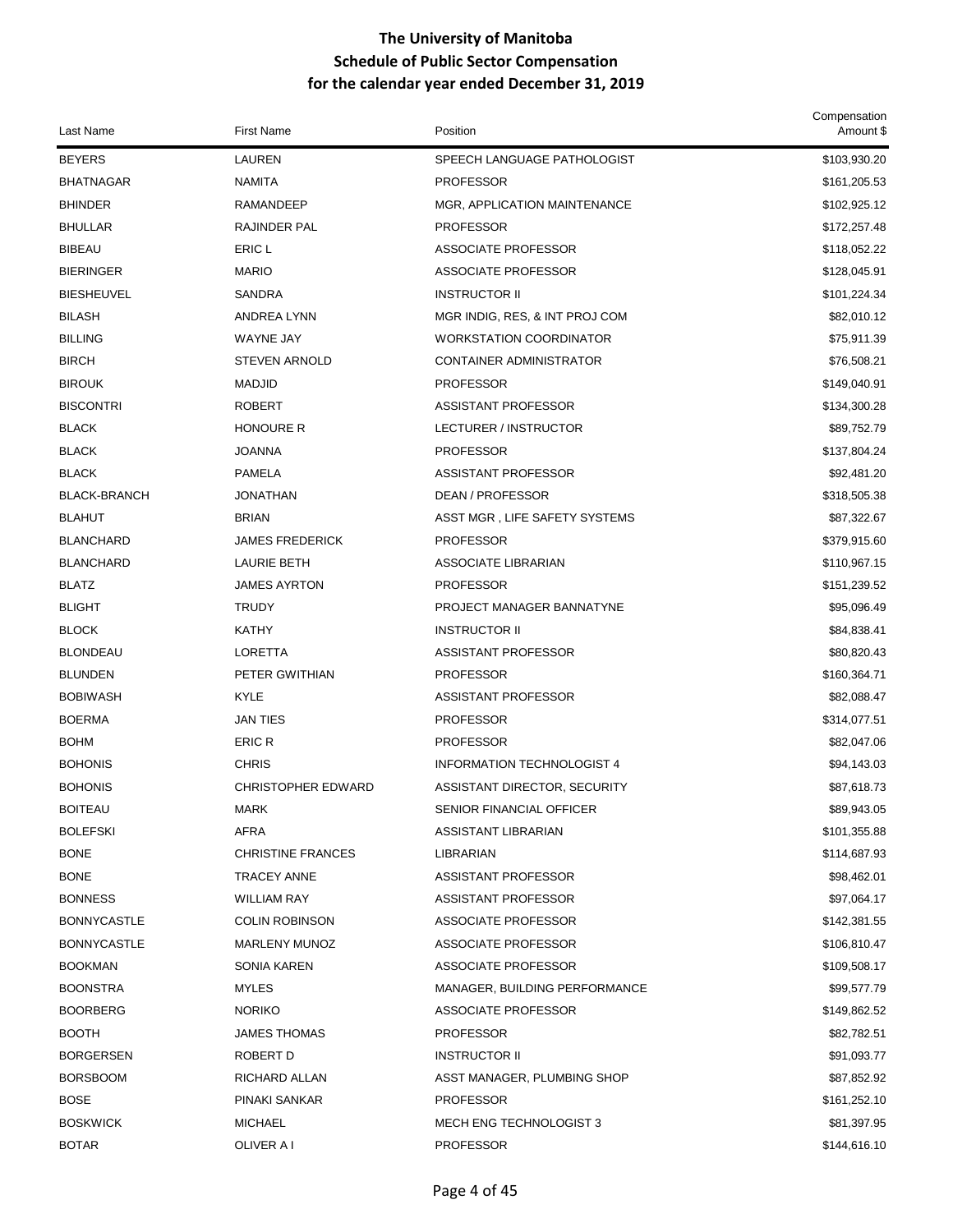| Last Name         | <b>First Name</b>           | Position                        | Compensation<br>Amount \$ |
|-------------------|-----------------------------|---------------------------------|---------------------------|
| <b>BOUCHARD</b>   | <b>JENNIFER</b>             | PROJECT MANAGER LEVEL 2         | \$94,692.08               |
| <b>BOW</b>        | S JANE                      | <b>ASSOCIATE PROFESSOR</b>      | \$121,980.29              |
| <b>BOWMAN</b>     | <b>TRACY LYNN</b>           | DIRECTOR, OUTREACH & ENGAGEMENT | \$91,075.88               |
| <b>BOYCE</b>      | MICHELLE MICHAEL MACFIELD   | <b>RESEARCH ASSOCIATE</b>       | \$76,324.83               |
| <b>BOYD</b>       | <b>MILTON S</b>             | <b>PROFESSOR</b>                | \$162,663.65              |
| <b>BOYD</b>       | <b>SCOTT</b>                | INFORMATION TECHNOLOGIST 4      | \$87,887.02               |
| <b>BOYER</b>      | <b>GORDON DOUGLAS</b>       | <b>INSTRUCTOR II</b>            | \$166,713.13              |
| <b>BOYER</b>      | KATHERINE ANNE              | ASSISTANT PROFESSOR             | \$80,820.43               |
| <b>BRAICO</b>     | <b>JOHN PHILLIP</b>         | <b>SENIOR INSTRUCTOR</b>        | \$105,692.47              |
| <b>BRASSINGA</b>  | ANN KAREN CORNELIA          | <b>ASSOCIATE PROFESSOR</b>      | \$120,238.47              |
| <b>BRAUN</b>      | MEL                         | ASSOCIATE PROFESSOR             | \$131,865.14              |
| <b>BRES</b>       | <b>ODD</b>                  | TECH. TRANSFER SPECIALIST       | \$109,468.63              |
| <b>BRESSER</b>    | <b>RYAN WILLIAM</b>         | DIRECTOR, NATIONAL RESEARCH CTR | \$145,563.90              |
| <b>BREWIN</b>     | <b>DEREK GERALD</b>         | <b>PROFESSOR</b>                | \$140,236.06              |
| <b>BREYFOGLE</b>  | <b>DONNA HELEN</b>          | LIBRARIAN                       | \$120,132.03              |
| <b>BRIDGES</b>    | <b>GREGORY ERNEST JOHN</b>  | <b>PROFESSOR</b>                | \$162,170.03              |
| <b>BRIDGES</b>    | <b>LEIGH K</b>              | <b>ASSISTANT PROFESSOR</b>      | \$88,880.53               |
| <b>BRIDGMAN</b>   | <b>LAURIE ST CLAIR</b>      | <b>PROFESSOR</b>                | \$157,341.11              |
| <b>BRISTOW</b>    | <b>FRANKLIN</b>             | <b>INSTRUCTOR I</b>             | \$82,109.22               |
| <b>BRITTON</b>    | <b>CHERYL A</b>             | MGR ACCTNG & DATA RECORDS       | \$131,252.96              |
| <b>BROOKS</b>     | <b>DAVID</b>                | ASST MGR, MINOR PROJ. & RENOV.  | \$87,020.63               |
| <b>BROWN</b>      | <b>BRENDA JOANNE</b>        | <b>ASSOCIATE PROFESSOR</b>      | \$115,969.98              |
| <b>BROWN</b>      | <b>CARA LIANE</b>           | ASSISTANT PROFESSOR             | \$93,643.20               |
| <b>BROWN</b>      | DOUGLAS ADAM                | <b>DEAN / PROFESSOR</b>         | \$218,972.23              |
| <b>BROWN</b>      | LAURA KIMBERLEY             | <b>PROFESSOR</b>                | \$140,820.18              |
| <b>BROWN</b>      | <b>MICHELE</b>              | MGR FINANCE & ADMINISTRATION    | \$100,928.66              |
| <b>BROWN</b>      | <b>NATASHA</b>              | <b>INSTRUCTOR II</b>            | \$82,664.24               |
| <b>BROWN</b>      | ROBERT ANDREW               | ASSOCIATE PROFESSOR             | \$162,861.47              |
| <b>BROWNELL</b>   | <b>MARNI DIANE</b>          | <b>RESEARCH ASSOCIATE</b>       | \$117,647.33              |
| <b>BROWNLEE</b>   | <b>ANTOINE</b>              | ASST DIR, RELATIONSHIP MGMT     | \$125,654.19              |
| <b>BROWNLEE</b>   | <b>MEREDITH CATHERINE</b>   | ASSISTANT PROFESSOR             | \$188,312.26              |
| <b>BROWNLIE</b>   | <b>JARVIS ROBIN JACKSON</b> | <b>PROFESSOR</b>                | \$140,450.04              |
| <b>BROWNRIDGE</b> | DOUGLAS AUSTIN              | <b>PROFESSOR</b>                | \$155,888.88              |
| <b>BRUCE</b>      | SHARON GAIL                 | <b>PROFESSOR</b>                | \$138,411.28              |
| BRULE-BABEL       | ANITA LEONA                 | <b>PROFESSOR</b>                | \$144,652.22              |
| <b>BRYAN</b>      | <b>GREGORY WILLIAM</b>      | ASSOCIATE PROFESSOR             | \$115,777.88              |
| <b>BRYDON</b>     | DIANA LEE                   | <b>PROFESSOR</b>                | \$200,116.08              |
| <b>BUCHAN</b>     | PETER JOHN                  | <b>INSTRUCTOR I</b>             | \$83,577.86               |
| BUCHANAN          | CARLA                       | MANAGER, FINANCIAL REPORTING    | \$128,650.33              |
| <b>BUCHANAN</b>   | DOUGLAS ANDREW              | <b>PROFESSOR</b>                | \$161,724.74              |
| <b>BUCHANAN</b>   | <b>SEAN CHRISTOPHER</b>     | ASSISTANT PROFESSOR             | \$124,617.39              |
| <b>BUDDLE</b>     | KATHLEEN                    | <b>ASSOCIATE PROFESSOR</b>      | \$121,136.76              |
| <b>BUDISA</b>     | <b>NEDILJKO</b>             | <b>PROFESSOR</b>                | \$144,553.75              |
| <b>BUGSLAG</b>    | JAMES F P                   | <b>PROFESSOR</b>                | \$106,325.02              |
| <b>BULLOCK</b>    | PAUL R                      | <b>PROFESSOR</b>                | \$148,054.62              |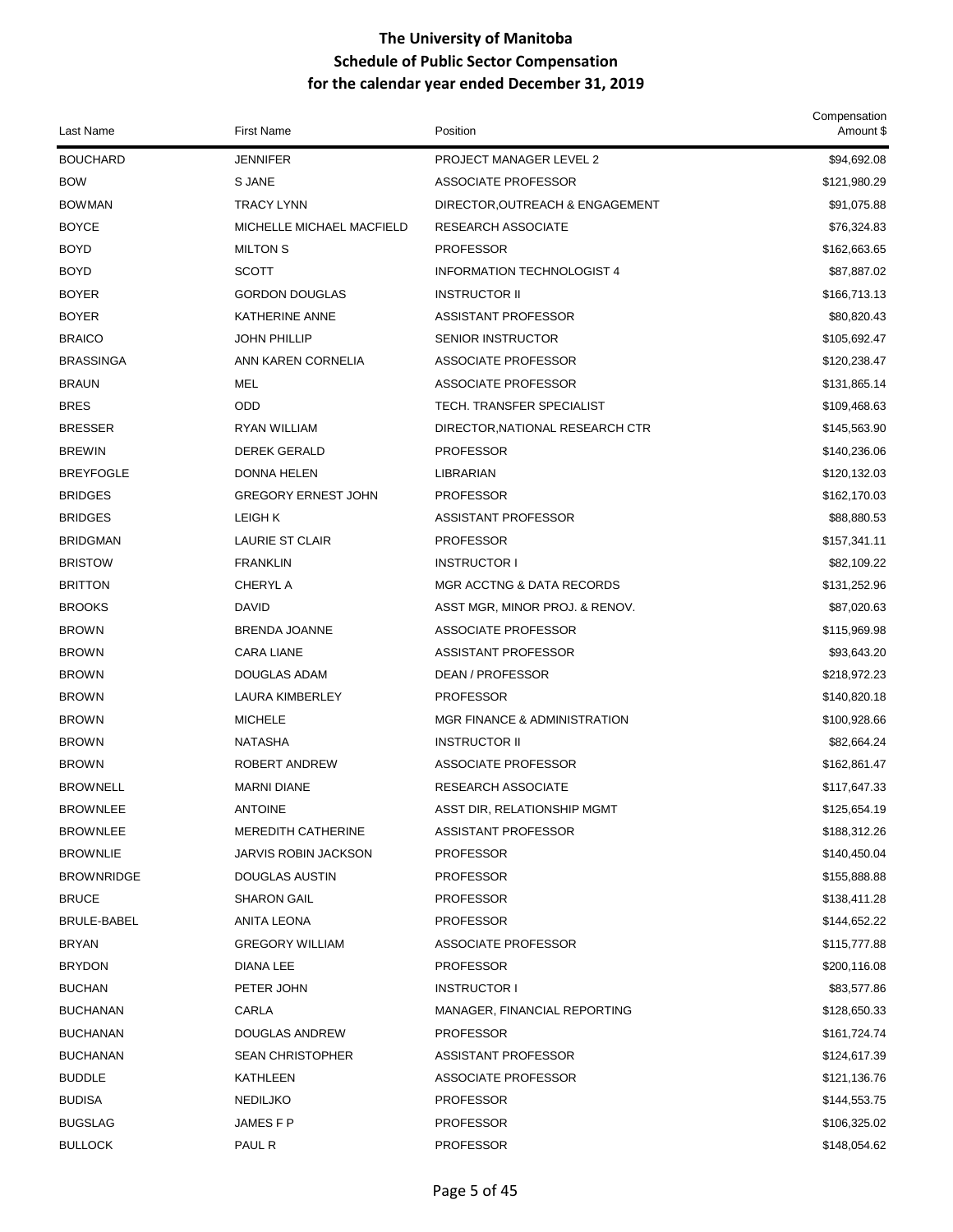| Last Name         | <b>First Name</b>              | Position                          | Compensation<br>Amount \$ |
|-------------------|--------------------------------|-----------------------------------|---------------------------|
| <b>BUNIO</b>      | <b>TERRY</b>                   | MGR, IT PORTFOLIO & PROJ MGMT     | \$113,470.98              |
| <b>BUNT</b>       | ANDREA                         | <b>ASSOCIATE PROFESSOR</b>        | \$107,913.92              |
| <b>BURAK</b>      | JEAN PAUL WJ                   | COORDINATOR, UM / SIU             | \$125,982.43              |
| <b>BURCHILL</b>   | <b>CHARLES ANDREW</b>          | ASSOC. DIR. DATA REPOSITORY       | \$119,767.78              |
| <b>BURCZYNSKI</b> | <b>FRANK JOHN</b>              | <b>PROFESSOR</b>                  | \$165,330.08              |
| <b>BURGESS</b>    | <b>JACOB</b>                   | ASSISTANT PROFESSOR               | \$90,343.49               |
| <b>BURNETT</b>    | <b>MARGARET ANN</b>            | <b>PROFESSOR</b>                  | \$95,202.87               |
| <b>BUSBY</b>      | <b>KAREN L</b>                 | <b>PROFESSOR</b>                  | \$179,537.31              |
| <b>BUSBY</b>      | TANYA LEE ANN                  | DIRECTOR RECREATION SERVICES      | \$89,943.04               |
| <b>BUSS</b>       | MANDY                          | ASSISTANT PROFESSOR               | \$75,141.13               |
| <b>BUTLER</b>     | <b>LEO THOMAS</b>              | <b>ASSOCIATE PROFESSOR</b>        | \$125,998.00              |
| <b>BYRNE</b>      | DAVID ALEXANDER                | ASSISTANT PROFESSOR               | \$89,928.14               |
| <b>BYRNE</b>      | JAMES JOHN SEAN                | <b>PROFESSOR</b>                  | \$163,534.95              |
| <b>BYTHEWAY</b>   | <b>COLLEEN</b>                 | <b>INSTRUCTOR II</b>              | \$95,986.50               |
| CALDER            | <b>ALISON</b>                  | <b>PROFESSOR</b>                  | \$130,203.85              |
| CALLISON          | <b>CAMILLE LENORA</b>          | ASSISTANT LIBRARIAN               | \$87,185.70               |
| CAMACHO           | <b>ALFREDO</b>                 | ASSOCIATE PROFESSOR               | \$124,818.60              |
| CAMERON           | <b>HELEN ANN</b>               | ASSOCIATE PROFESSOR               | \$132,714.38              |
| CAMERON           | <b>JESSICA JEAN</b>            | <b>PROFESSOR</b>                  | \$93,352.84               |
| CAMERON           | RUTH ELIZABETH                 | <b>INSTRUCTOR II</b>              | \$80,746.15               |
| <b>CAMFIELD</b>   | <b>DAVID</b>                   | <b>ASSOCIATE PROFESSOR</b>        | \$124,589.82              |
| <b>CAMPBELL</b>   | <b>CORY JOLENE</b>             | <b>INSTRUCTOR II</b>              | \$98,944.04               |
| <b>CAMPBELL</b>   | DAWN EMILY JOAN                | TEAM LEAD, APPLICATION MAINT      | \$102,257.63              |
| <b>CAMPBELL</b>   | <b>JOHN MICHAEL</b>            | <b>PROFESSOR</b>                  | \$167,151.31              |
| <b>CAMPBELL</b>   | <b>KEVIN LYNN</b>              | <b>PROFESSOR</b>                  | \$141,100.30              |
| <b>CAMPBELL</b>   | <b>TANNIS LYNN</b>             | MANAGER, OFFICE OF AVP (ADMIN)    | \$84,506.80               |
| CAMPBELL-REMPEL   | MARGARET ANNE                  | <b>SENIOR INSTRUCTOR</b>          | \$112,183.17              |
| CANTELO           | BRENDA J.                      | <b>SENIOR INSTRUCTOR</b>          | \$109,062.00              |
| CAO               | <b>GEOFFREY GEORGE GUANG</b>   | SYSTEMS INTEGRATION SPEICALIST    | \$86,291.89               |
| CARDONA           | <b>SILVIA</b>                  | ASSOCIATE DEPT. HEAD / PROFESSOR  | \$127,146.06              |
| CARDWELL          | RYAN TYLER                     | ASSOCIATE PROFESSOR               | \$120,516.17              |
| CARIOU            | <b>WARREN</b>                  | <b>PROFESSOR</b>                  | \$122,642.15              |
| CARLBERG          | JARED G                        | <b>PROFESSOR</b>                  | \$142,380.60              |
| CARLBERG          | <b>MONICA</b>                  | PLANNED GIVING OFFICER            | \$86,712.86               |
| CARLSON           | ANNA MARIE AMBER               | ASSISTANT PROFESSOR               | \$119,593.04              |
| CARLYLE-GORDGE    | <b>ADRIAN</b>                  | <b>INFORMATION TECHNOLOGIST 4</b> | \$86,978.57               |
| CARR              | DAVID MICHAEL                  | DIRECTOR, U.M. PRESS              | \$89,943.01               |
| CARREIRO          | <b>MARIA FATIMA GOMES</b>      | FUNCTIONAL ANALYST                | \$76,322.03               |
| <b>CARRIERE</b>   | ADRIENNE LOUISE                | <b>INSTRUCTOR II</b>              | \$104,623.67              |
| <b>CARRIERE</b>   | REAL                           | ASSISTANT PROFESSOR               | \$83,310.82               |
| <b>CARTMILL</b>   | <b>CONSTANCE MARY JENNIFER</b> | <b>ASSOCIATE PROFESSOR</b>        | \$118,029.29              |
| CARVELL           | <b>SUSAN</b>                   | ACADEMIC SPECIALIST               | \$78,345.72               |
| CASEY             | MARGARET JANE                  | <b>INSTRUCTOR II</b>              | \$105,014.29              |
| CATTANI           | DOUGLAS JOHN                   | ASSISTANT PROFESSOR               | \$105,658.91              |
| <b>CATTINI</b>    | PETER ANDREW                   | DEPT. HEAD / PROFESSOR            | \$204,100.38              |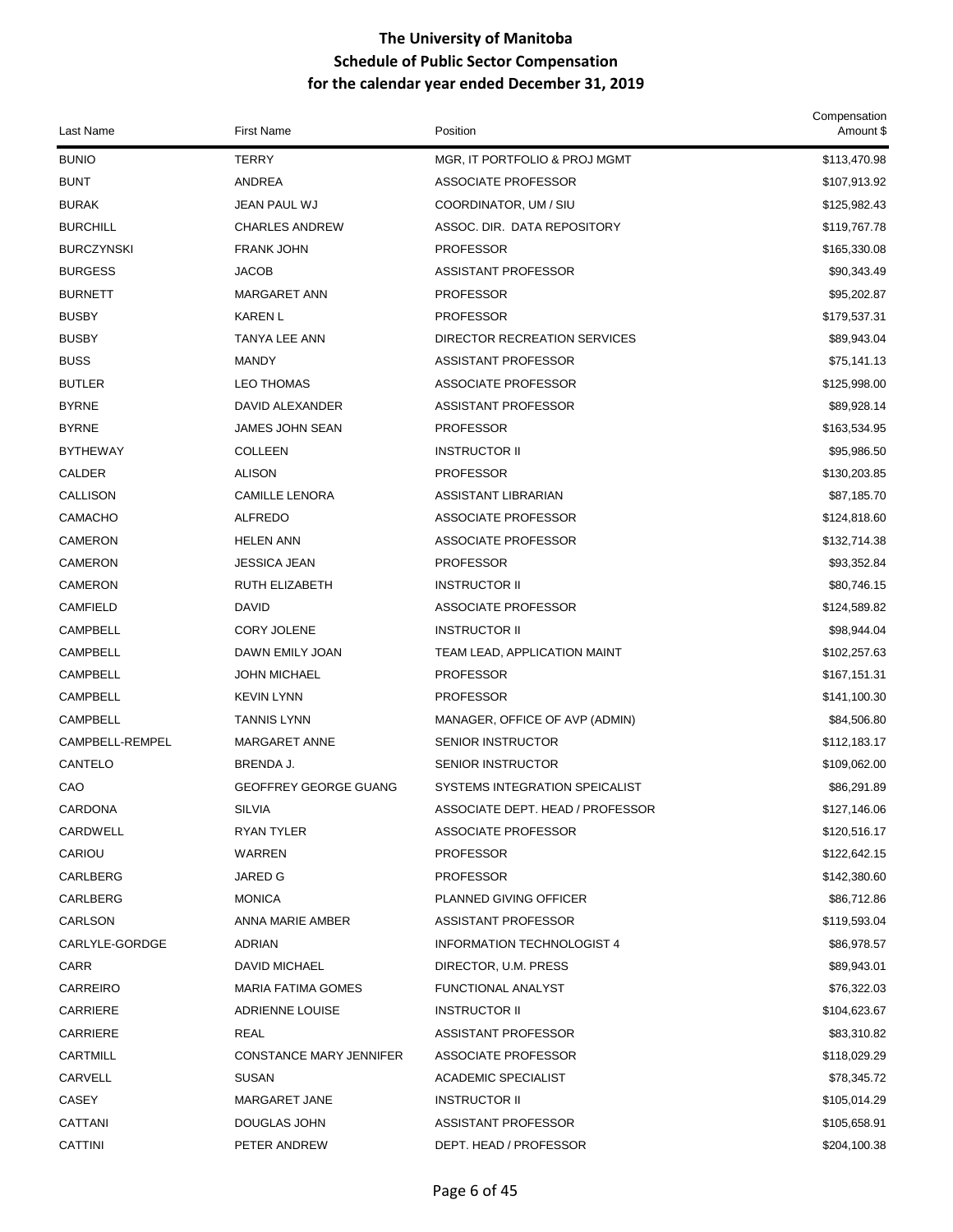| Last Name             | <b>First Name</b>       | Position                              | Compensation<br>Amount \$ |
|-----------------------|-------------------------|---------------------------------------|---------------------------|
| CAZA                  | <b>ARRAN JAMES</b>      | <b>ASSOCIATE PROFESSOR</b>            | \$151,249.47              |
| CAZA                  | <b>BRIANNA BARKER</b>   | ASSOCIATE PROFESSOR                   | \$155,098.90              |
| <b>CENKOWSKI</b>      | <b>STEFAN</b>           | <b>PROFESSOR</b>                      | \$162,170.03              |
| <b>CEPANEC</b>        | <b>DIANA</b>            | <b>RESEARCH ASSOCIATE</b>             | \$86,896.86               |
| <b>CERNY</b>          | <b>VLASTIMIL</b>        | <b>INSTRUCTOR I</b>                   | \$90,945.68               |
| <b>CHA</b>            | YOUNG JIN               | ASSISTANT PROFESSOR                   | \$103,196.73              |
| <b>CHADNEY</b>        | <b>FAREN</b>            | INFRASTRUCTURE SOLN ARCHITECT         | \$106,287.72              |
| <b>CHADYA</b>         | <b>JOYCE MARGARET</b>   | ASSOCIATE PROFESSOR                   | \$102,068.18              |
| <b>CHAKHMOURADIAN</b> | <b>ANTON</b>            | <b>PROFESSOR</b>                      | \$142,631.46              |
| <b>CHALMERS</b>       | <b>LYNN</b>             | ASSOCIATE PROFESSOR                   | \$76,964.96               |
| <b>CHAN</b>           | <b>MING-KA</b>          | ASSOCIATE PROFESSOR                   | \$98,849.62               |
| <b>CHARLES</b>        | <b>WANDA ANNE</b>       | <b>PROFESSOR</b>                      | \$149,337.19              |
| <b>CHARRON</b>        | ANDREA ELIZABETH        | ASSOCIATE PROFESSOR                   | \$101,299.59              |
| CHARTRAND             | <b>LOUISE</b>           | ASSISTANT PROFESSOR                   | \$85,638.52               |
| <b>CHASSAING</b>      | <b>IRENE ANGELE</b>     | <b>ASSISTANT PROFESSOR</b>            | \$85,401.71               |
| CHATEAU               | DANIEL GERALD           | RESEARCH ASSOCIATE                    | \$89,586.96               |
| <b>CHATOORGOON</b>    | VIJAY                   | ASSOCIATE PROFESSOR                   | \$131,543.98              |
| <b>CHAULK</b>         | SARAH JOY               | ASSISTANT PROFESSOR                   | \$101,769.67              |
| <b>CHELIKANI</b>      | PRASHEN VENKATA G KUMAR | <b>PROFESSOR</b>                      | \$139,325.08              |
| <b>CHELLE</b>         | <b>TAMARA</b>           | <b>OPERATIONS MANAGER</b>             | \$119,103.59              |
| <b>CHEN</b>           | <b>FANG</b>             | <b>ASSOCIATE PROFESSOR</b>            | \$139,220.22              |
| <b>CHEN</b>           | <b>JIEYING</b>          | ASSISTANT PROFESSOR                   | \$126,402.56              |
| <b>CHEN</b>           | TINA MAI                | <b>PROFESSOR</b>                      | \$144,337.86              |
| <b>CHEN</b>           | <b>YING</b>             | <b>PROFESSOR</b>                      | \$156,096.73              |
| <b>CHERNIAK</b>       | <b>SHAWN WILLIAM</b>    | <b>IDENTITY MANAGEMENT CONSULTANT</b> | \$87,887.20               |
| <b>CHERNOMAS</b>      | <b>ROBERT J</b>         | <b>PROFESSOR</b>                      | \$163,766.41              |
| <b>CHERNOMAS</b>      | WANDA M                 | <b>ASSOCIATE PROFESSOR</b>            | \$131,048.44              |
| <b>CHEUNG</b>         | <b>MARIA YIP LING</b>   | <b>PROFESSOR</b>                      | \$141,031.34              |
| <b>CHIN</b>           | <b>JASON BRUCE</b>      | <b>INFO SYSTEMS COORDINATOR</b>       | \$89,951.29               |
| CHIPALKATTI           | <b>JAYDEEP</b>          | ASSOCIATE PROFESSOR                   | \$128,427.72              |
| <b>CHIPPERFIELD</b>   | <b>JUDITH GAIL</b>      | <b>PROFESSOR</b>                      | \$146,596.27              |
| <b>CHITTAL</b>        | DERVLA MARGARET LEILA   | <b>PHYSICIAN</b>                      | \$156,844.92              |
| CHIU                  | AARON                   | ASSOCIATE PROFESSOR                   | \$79,739.91               |
| <b>CHLUP</b>          | <b>JAMES THOMAS</b>     | ASSOCIATE PROFESSOR                   | \$126,839.84              |
| <b>CHMIELOWICZ</b>    | ANASTASIA               | DIABETIC RETINAL SCREEN NURSE         | \$91,782.99               |
| <b>CHOCHINOV</b>      | ALECS HART              | HEAD                                  | \$137,079.60              |
| <b>CHOCHINOV</b>      | <b>HARVEY MAX</b>       | <b>PROFESSOR</b>                      | \$120,679.55              |
| CHOJKO-BOLEC          | <b>CORA</b>             | EDUCATIONAL DEVELOPER                 | \$75,113.76               |
| <b>CHOLAKIS</b>       | ANASTASIA               | DEAN / ASSOCIATE PROFESSOR            | \$229,111.28              |
| <b>CHON</b>           | JAE-SUNG                | <b>INSTRUCTOR II</b>                  | \$105,487.16              |
| <b>CHOPEK</b>         | <b>JEREMY WILLIAM</b>   | ASSISTANT PROFESSOR                   | \$87,561.02               |
| <b>CHOUKOU</b>        | MOHAMED-AMINE           | ASSISTANT PROFESSOR                   | \$104,387.75              |
| <b>CHOW</b>           | MARLA                   | DIRECTOR, MARKETING & CREATIVE        | \$107,224.69              |
| <b>CHOW</b>           | <b>NANCY</b>            | <b>PROFESSOR</b>                      | \$145,700.66              |
| <b>CHRISTIE</b>       | CAROLYN JOAN WIEBE      | <b>DIRECTOR</b>                       | \$79,383.14               |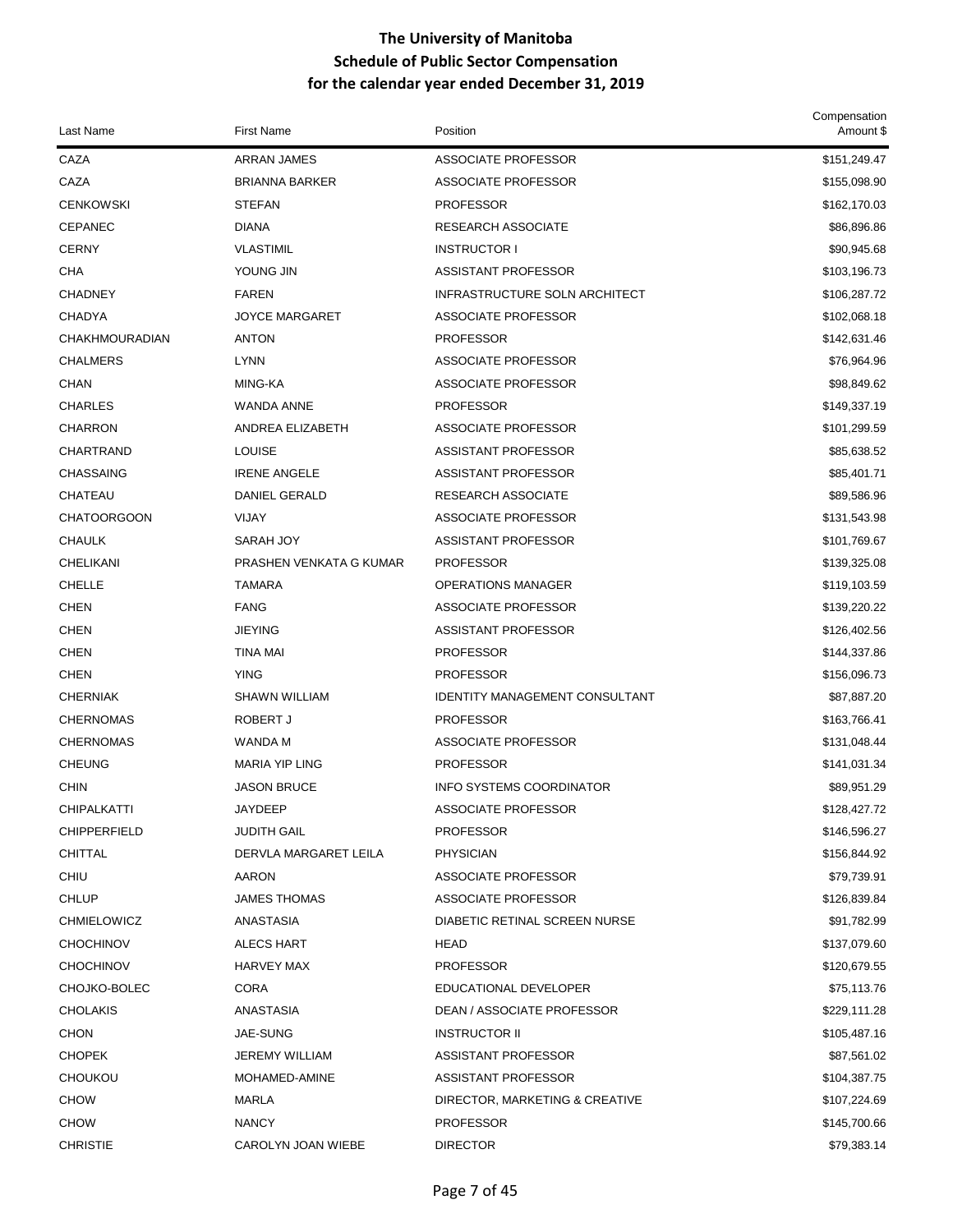| Last Name            | <b>First Name</b>            | Position                                  | Compensation<br>Amount \$ |
|----------------------|------------------------------|-------------------------------------------|---------------------------|
| <b>CHRISTIE</b>      | <b>WILLIAM JOHN MITCHELL</b> | IT SENIOR SUPPORT SPECIALIST              | \$95,747.16               |
| <b>CHRISTODOULOU</b> | <b>CHRIS</b>                 | ASSOCIATE PROFESSOR                       | \$91,589.26               |
| <b>CHRUSCH</b>       | <b>DWAYNE</b>                | ELECTR ENG TECHNOLOGIST 3                 | \$80,292.01               |
| <b>CHU</b>           | <b>RENE</b>                  | ASSISTANT PROFESSOR                       | \$139,107.69              |
| <b>CHU</b>           | SOL                          | <b>INFORMATION TECHNOLOGIST</b>           | \$85,498.73               |
| <b>CHUNG</b>         | <b>MINNA ROSE</b>            | ASSOCIATE PROFESSOR                       | \$114,576.99              |
| <b>CHURCHILL</b>     | DAVID <sub>S</sub>           | <b>PROFESSOR</b>                          | \$132,939.63              |
| <b>CHURLEY</b>       | <b>JOAN</b>                  | <b>FIELD MANAGER</b>                      | \$107,076.16              |
| <b>CICEK</b>         | <b>NAZIM</b>                 | <b>PROFESSOR</b>                          | \$147,347.02              |
| <b>CIURYSEK</b>      | SARAH JANE                   | ASSISTANT PROFESSOR                       | \$101,489.78              |
| <b>CLARK</b>         | <b>GLENN</b>                 | ASSOCIATE PROFESSOR                       | \$119,128.23              |
| <b>CLARK</b>         | SARAH JANE                   | <b>ASSISTANT LIBRARIAN</b>                | \$78,786.18               |
| <b>CLARK</b>         | <b>SHAWN</b>                 | <b>PROFESSOR</b>                          | \$140,576.08              |
| <b>CLAY</b>          | <b>ADAM JOSEPH</b>           | <b>ASSOCIATE PROFESSOR</b>                | \$100,196.57              |
| <b>CLOSE</b>         | <b>SUSAN MICHELLE</b>        | ASSOCIATE PROFESSOR                       | \$110,476.34              |
| <b>CLOUATRE</b>      | RAPHAEL                      | ASSISTANT PROFESSOR                       | \$91,550.38               |
| COAR                 | LANCELOT YAMALI              | ASSOCIATE PROFESSOR                       | \$115,612.08              |
| <b>COHEN</b>         | <b>BARRY</b>                 | <b>PROFESSOR</b>                          | \$76,121.12               |
| <b>COHEN</b>         | <b>BENITA ESTHER</b>         | ASSOCIATE PROFESSOR                       | \$128,285.57              |
| COLE                 | <b>STEVEN CHRISTOPHER</b>    | <b>BIOSAFETY OFFICER</b>                  | \$79,007.81               |
| <b>COLLINS</b>       | <b>DAVID</b>                 | DEPUTY PROVOST (ACADEMIC P&P) / PROFESSOR | \$236,239.08              |
| <b>COLLINS</b>       | PAULETTE KAE                 | <b>ADMINISTRATIVE OFFICER</b>             | \$123,382.61              |
| <b>COMACK</b>        | <b>AGNES ELIZABETH</b>       | <b>PROFESSOR</b>                          | \$161,266.80              |
| <b>COMPTON</b>       | <b>JANICE RHODA</b>          | ASSOCIATE PROFESSOR                       | \$138,513.63              |
| <b>COMPTON</b>       | RYAN ALEXANDER               | <b>PROFESSOR</b>                          | \$153,520.50              |
| <b>COMTE</b>         | <b>JOEL STEPHANE</b>         | HR SYSTEMS MANAGER                        | \$89,943.04               |
| CONAN                | <b>MICHELLE</b>              | ASSISTANT PROFESSOR                       | \$94,209.68               |
| <b>CONNER</b>        | <b>BRIAN</b>                 | SHIFT CHARGE ENGINEER -1ST                | \$110,404.29              |
| <b>CONQUERGOOD</b>   | <b>JEFFREY</b>               | <b>SENIOR FINANCE OFFICER</b>             | \$106,582.64              |
| COOK                 | CATHERINE LOUISE             | VICE DEAN (INDIGENOUS)                    | \$82,605.88               |
| COOK                 | KAREN                        | PROJECT MANAGER                           | \$90,658.25               |
| COOKE                | <b>CAROL A</b>               | ASSOCIATE LIBRARIAN                       | \$115,832.58              |
| <b>COOMBS</b>        | <b>KEVIN MARSHALL</b>        | <b>PROFESSOR</b>                          | \$173,660.16              |
| COOPER               | SARAH E V                    | ASSISTANT PROFESSOR                       | \$84,856.58               |
| COOPER               | <b>SUSAN MARIE</b>           | ASSOCIATE PROFESSOR                       | \$105,408.15              |
| <b>COPENACE</b>      | SHERRY JOAN                  | INDIGENOUS KNOWLEDGE HOLDER / ELDER       | \$92,544.73               |
| <b>CORMIER</b>       | EDWARD FRANK                 | <b>INSTRUCTOR II</b>                      | \$105,711.72              |
| <b>CORNE</b>         | JONAH EZRA                   | ASSOCIATE PROFESSOR                       | \$96,148.73               |
| <b>CORNISH</b>       | STEPHEN MARK                 | ASSISTANT PROFESSOR                       | \$96,572.25               |
| COSSAR               | <b>ROISIN A</b>              | <b>PROFESSOR</b>                          | \$133,688.82              |
| COSTAMAGNA           | ALEJANDRO CARLOS             | ASSOCIATE PROFESSOR                       | \$115,459.44              |
| COTE                 | DENNIS DONALD                | <b>SENIOR INSTRUCTOR</b>                  | \$115,046.76              |
| <b>COTTICK</b>       | <b>CHRISTOPHER JOHN</b>      | ORAL HLTH PRGM DENTAL DIR                 | \$133,567.60              |
| <b>COURCHAINE</b>    | RITA KATHERINE               | MANAGER, FINANCE & ADMIN                  | \$89,942.96               |
| <b>COURT</b>         | DEBORAH ANN                  | <b>PROFESSOR</b>                          | \$152,567.87              |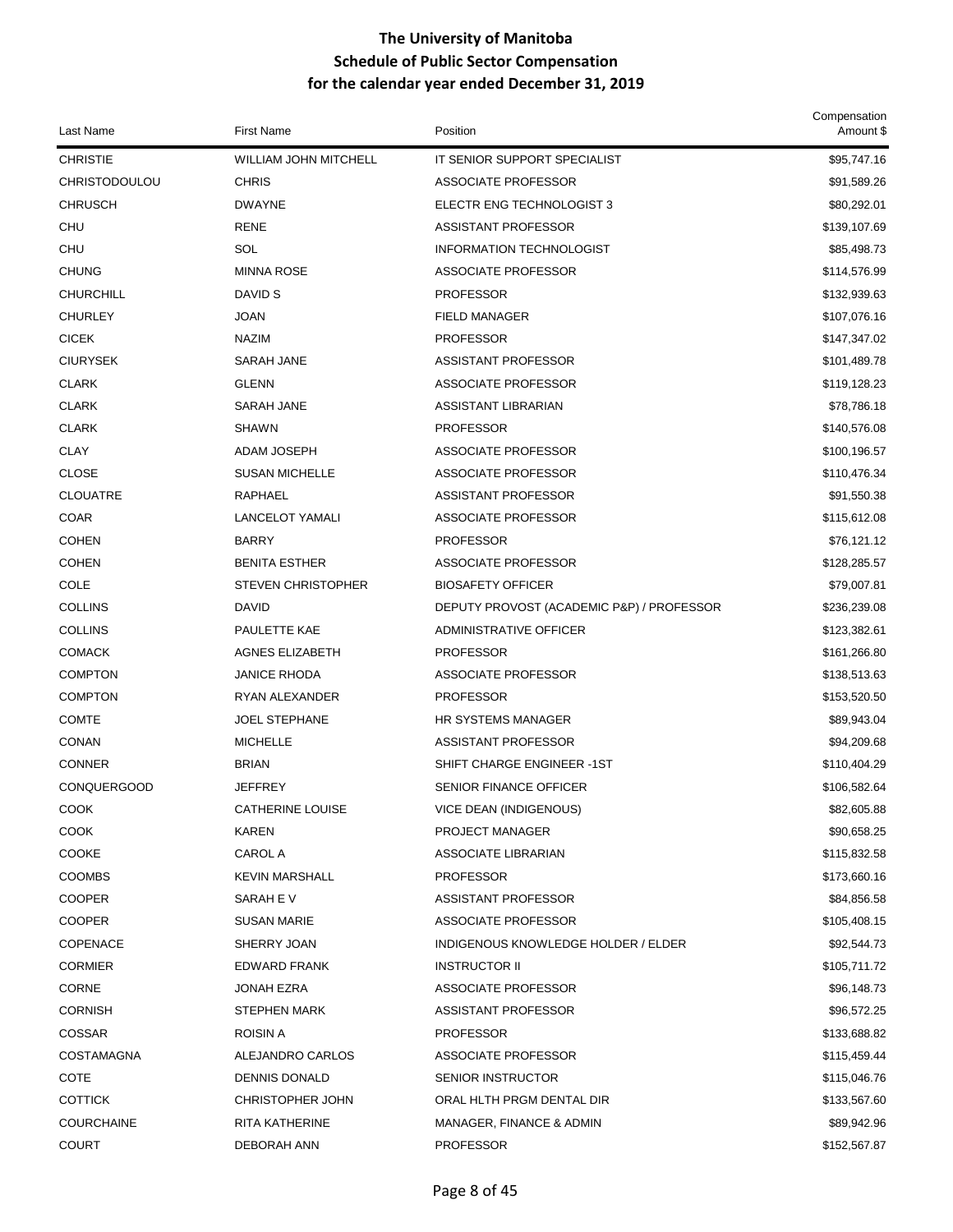| Last Name             | <b>First Name</b>        | Position                        | Compensation<br>Amount \$ |
|-----------------------|--------------------------|---------------------------------|---------------------------|
| COWAN                 | <b>CRAIG THOMAS</b>      | ASSOCIATE PROFESSOR             | \$100,117.30              |
| <b>COWLEY</b>         | <b>KRISTINE CHERYL</b>   | ASSISTANT PROFESSOR             | \$100,425.63              |
| COYLE                 | <b>BARRY THOMAS</b>      | <b>PROFESSOR</b>                | \$158,131.51              |
| <b>CRAIGEN</b>        | <b>ROBERT</b>            | ASSOCIATE PROFESSOR             | \$130,987.78              |
| <b>CRAWFORD</b>       | ERIN                     | DIRECTOR, GOVERNMENT RELATIONS  | \$78,155.42               |
| <b>CREIGHTON</b>      | DAVID JOSEPH             | <b>INFORMATION TECHNOLOGIST</b> | \$90,026.52               |
| <b>CRITOPH</b>        | <b>URSULE</b>            | LEAD, FLEXIBLE LEARNING         | \$84,692.86               |
| <b>CROCKETT</b>       | MARYANNE                 | ASSOCIATE PROFESSOR             | \$88,197.15               |
| <b>CUDMORE</b>        | <b>ILKA</b>              | UNDERGRADUATE PROG ADVISOR      | \$77,306.51               |
| <b>CUI</b>            | <b>HONG</b>              | ASSOCIATE PROFESSOR             | \$145,210.11              |
| <b>CUMPSTY</b>        | <b>STEPHEN</b>           | DIRECTOR, OPERATIONS & MAINT.   | \$158,080.38              |
| <b>CURNOW</b>         | <b>JOE ELIZABETH</b>     | ASSISTANT PROFESSOR             | \$86,874.55               |
| <b>CURRAN</b>         | <b>BRUCE JOHN</b>        | <b>ASSISTANT PROFESSOR</b>      | \$114,806.38              |
| <b>CURRIE</b>         | ROBERT WILLIAM           | <b>PROFESSOR</b>                | \$161,871.99              |
| <b>CURTIS</b>         | <b>MICHAEL WILLIAM</b>   | ASSISTANT PROFESSOR             | \$421,301.11              |
| <b>CYR</b>            | <b>CHRISTINE BILLIE</b>  | DIR, ABORIGINAL STUDENT CENTRE  | \$88,489.94               |
| <b>CZUBRYT</b>        | <b>MICHAEL PAUL</b>      | <b>PROFESSOR</b>                | \$147,609.76              |
| <b>DAAYF</b>          | <b>FOUAD</b>             | <b>PROFESSOR</b>                | \$153,208.81              |
| DAHL                  | <b>MATTHEW</b>           | DATA ANALYST                    | \$88,483.82               |
| DAHL-JENSEN           | <b>DORTHE</b>            | <b>PROFESSOR</b>                | \$239,863.47              |
| <b>DALKE</b>          | <b>JOHN</b>              | MGR, APPLICATION DEVELOPMENT    | \$119,018.83              |
| <b>DANAKAS</b>        | <b>JOHN</b>              | AVP (STRAT.COMM. & GOVMT RELS)  | \$165,651.01              |
| <b>DASS</b>           | <b>PARSHOTAM</b>         | ASSOCIATE PROFESSOR             | \$148,209.87              |
| <b>DAVIDSON</b>       | <b>ASHLEY DAWN</b>       | DEVELOPMENT SPECIALIST 2        | \$75,150.09               |
| <b>DAVIDSON</b>       | CASSANDRA                | ACADEMIC PROGRAM SPECIALIST     | \$82,346.16               |
| <b>DAVIDSON</b>       | MICHELLE PAMELA          | <b>SENIOR INSTRUCTOR</b>        | \$99,481.29               |
| DAVIDSON-HUNT         | <b>IAIN JOHNSON</b>      | <b>PROFESSOR</b>                | \$120,083.38              |
| <b>DAVIE</b>          | <b>JAMES RONALD</b>      | <b>PROFESSOR</b>                | \$164,756.56              |
| <b>DAVIS</b>          | <b>LORI DAWN</b>         | <b>INSTRUCTOR II</b>            | \$90,696.18               |
| <b>DAVIS</b>          | REBECCA LYNN             | ASSISTANT PROFESSOR             | \$96,798.64               |
| DAVOREN               | GAIL                     | <b>PROFESSOR</b>                | \$130,470.66              |
| DAWE                  | DAVID ERNEST             | ASSISTANT PROFESSOR             | \$82,757.10               |
| DAWE                  | <b>EDMUND NOEL</b>       | DEAN / PROFESSOR                | \$131,879.65              |
| <b>DAWSON</b>         | <b>JACQUELINE LOUISE</b> | ASSISTANT PROFESSOR             | \$84,025.41               |
| DE JAEGER             | AMY ELIZABETH            | EDUCATIONAL SPECIALIST-RESEARCH | \$92,182.78               |
| DE KIEVIT             | TERESA R                 | <b>PROFESSOR</b>                | \$144,328.73              |
| DE LEON               | DARLENE                  | OCCUPATIONAL THERAPIST          | \$119,447.47              |
| DE SA LEITAO PINHEIRO | <b>FABIO HENRIQUE</b>    | ASSISTANT PROFESSOR             | \$140,280.98              |
| DE TORO               | <b>FERNANDO</b>          | <b>PROFESSOR</b>                | \$162,662.62              |
| DEALLY                | <b>DON</b>               | MANAGER, PLUMBING SHOP          | \$95,200.63               |
| <b>DEAN</b>           | ERIN CLARE               | ASSISTANT PROFESSOR             | \$77,836.21               |
| <b>DEEGAN</b>         | C LEE ANNE               | <b>INSTRUCTOR II</b>            | \$88,625.75               |
| DEEN                  | LAURA ROSA               | SENIOR BUDGET OFFICER           | \$88,628.35               |
| DEER                  | <b>FRANK</b>             | ASSOCIATE PROFESSOR             | \$124,443.79              |
| DEERE                 | <b>BRENT</b>             | RESEARCH AWARDS ADMINISTRATOR   | \$80,121.37               |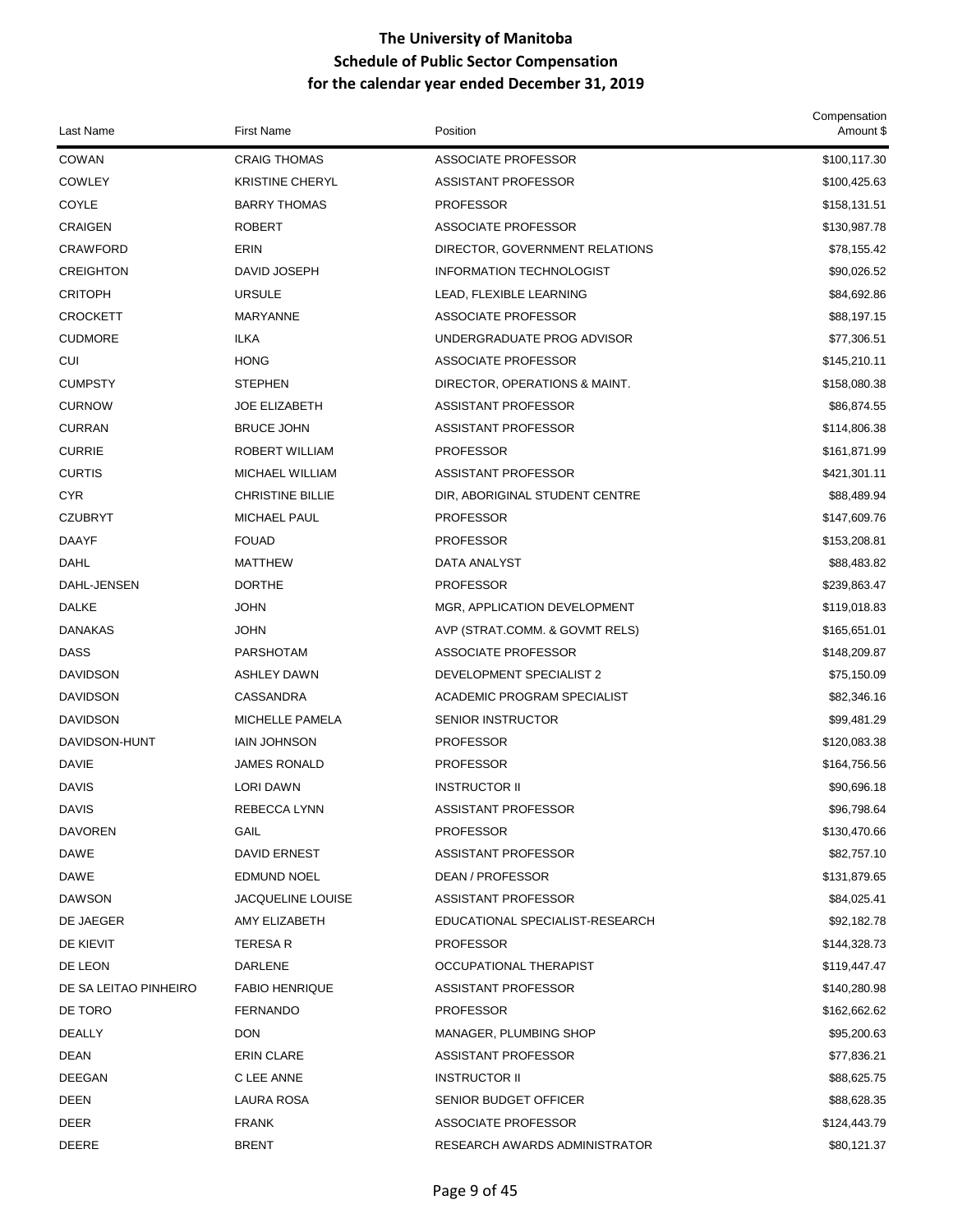| Last Name         | <b>First Name</b>            | Position                        | Compensation<br>Amount \$ |
|-------------------|------------------------------|---------------------------------|---------------------------|
| <b>DEERING</b>    | <b>GLENN EDWARD</b>          | <b>CONTAINER MANAGER</b>        | \$75,911.39               |
| <b>DEGAGNE</b>    | <b>CHRISTA DAWN</b>          | <b>INSTRUCTOR I</b>             | \$81,709.45               |
| <b>DEL BIGIO</b>  | <b>MARC RONALD</b>           | <b>PROFESSOR</b>                | \$421,301.11              |
| DELAY             | DAVID C.J.                   | ASSISTANT PROFESSOR             | \$96,961.59               |
| <b>DELIJANI</b>   | <b>FARHOUD</b>               | <b>INSTRUCTOR I</b>             | \$90,059.09               |
| <b>DEMARE</b>     | DANIELLA                     | PROJECT COORDINATOR             | \$80,046.41               |
| <b>DEMCZUK</b>    | <b>LISA</b>                  | <b>ASSOCIATE LIBRARIAN</b>      | \$112,050.20              |
| <b>DEMETRIOFF</b> | SABRINA LEIGH BELLHOUSE      | ASSISTANT PROFESSOR             | \$110,118.09              |
| <b>DENG</b>       | <b>CHUANG</b>                | ASSOCIATE PROFESSOR             | \$102,993.53              |
| <b>DENNIS</b>     | <b>MARY CATHERINE</b>        | ASSISTANT PROFESSOR             | \$91,297.20               |
| <b>DENTSORAS</b>  | <b>DIMITRIOS</b>             | ASSISTANT PROFESSOR             | \$103,625.82              |
| <b>DERKSEN</b>    | ROBERT WAYNE                 | ASSOCIATE PROFESSOR             | \$120,384.30              |
| <b>DERKSEN</b>    | SHELLEY ANNE                 | INFORMATION TECHNOLOGIST        | \$88,483.84               |
| <b>DESAI</b>      | RADHIKA                      | <b>PROFESSOR</b>                | \$159,582.40              |
| <b>DESJARDINS</b> | LUC JOSEPH DENIS             | FACILITIES COORD / SR CAMERA OP | \$91,012.34               |
| <b>DESMARAIS</b>  | ANNETTE AURELIE              | <b>ASSOCIATE PROFESSOR</b>      | \$136,690.93              |
| <b>DESMARAIS</b>  | DIEDRE ALEXANDRIA            | <b>ASSISTANT PROFESSOR</b>      | \$96,203.31               |
| <b>DESPINS</b>    | DANIEL                       | IT SERVER LEAD                  | \$95,465.64               |
| <b>DETILLIEUX</b> | <b>GILBERT ERNEST JOSEPH</b> | <b>INFORMATION TECHNOLOGIST</b> | \$87,887.00               |
| <b>DETILLIEUX</b> | <b>GILLES REAL JOSEPH</b>    | DATA ANALYST                    | \$82,569.03               |
| <b>DETWILER</b>   | <b>JILLIAN</b>               | ASSISTANT PROFESSOR             | \$96,186.82               |
| <b>DEXTER</b>     | <b>JODY ELAINE</b>           | TECHNOLOGY TRANSFER SPECIALIST  | \$96,468.28               |
| DHALIWAL          | RAMAN                        | DIRECTOR, ADMIN / OPERATIONS    | \$160,556.59              |
| <b>DHALLA</b>     | NARANJAN S                   | <b>PROFESSOR</b>                | \$82,054.80               |
| DHANJAL           | <b>HARMINDER KAUR</b>        | MANAGER, FINANCE & ADMIN        | \$89,943.06               |
| <b>DHINGRA</b>    | SANJIV                       | ASSOCIATE PROFESSOR             | \$103,405.46              |
| <b>DIAMOND</b>    | <b>STACY LYNN</b>            | ASSISTANT MANAGER, BOOKSTORE    | \$80,982.38               |
| DIAMOND-BURCHUK   | LISA                         | <b>SENIOR INSTRUCTOR</b>        | \$106,777.63              |
| <b>DIBROV</b>     | <b>PAVEL</b>                 | <b>PROFESSOR</b>                | \$146,764.40              |
| <b>DIETZ</b>      | <b>CYNTHIA GOODHART</b>      | ASSISTANT LIBRARIAN             | \$96,722.41               |
| DIK.              | GUENRIKH R.                  | <b>INFORMATION TECHNOLOGIST</b> | \$76,508.21               |
| <b>DIKA</b>       | CHERYL JANE                  | <b>INSTRUCTOR II</b>            | \$104,855.53              |
| <b>DILLON</b>     | LISA                         | <b>STAFF PHYSICIAN</b>          | \$148,678.57              |
| <b>DING</b>       | HAO                          | ASSOCIATE PROFESSOR             | \$124,751.97              |
| <b>DINGWALL</b>   | ORVIE IRENE ELIZABETH        | ASSOCIATE LIBRARIAN             | \$106,833.32              |
| <b>DINOTO</b>     | <b>JOHN</b>                  | ADMINISTRATIVE ASSISTANT        | \$82,320.93               |
| <b>DIRKSE</b>     | DALE                         | ASSISTANT PROFESSOR             | \$89,889.25               |
| <b>DIUBALDO</b>   | DEBRA LYNN                   | ABORIGINAL STUDENT ADVISOR      | \$76,551.21               |
| <b>DIXON</b>      | IAN MICHAEL CHARLES          | <b>PROFESSOR</b>                | \$161,408.07              |
| <b>DMITRENKO</b>  | <b>IGOR</b>                  | RESEARCH ASSOCIATE              | \$113,759.32              |
| <b>DOAN</b>       | LORI ANNE                    | DISTANCE ED SESS. INSTRUCTOR    | \$84,497.40               |
| <b>DOAN</b>       | NHAT                         | CLIENT REL. MGMT. CONSULTANT    | \$90,583.57               |
| <b>DOBIE</b>      | JOHN BRIAN                   | <b>INSTRUCTOR I</b>             | \$106,081.75              |
| <b>DOBLE</b>      | BRADLEY WAYNE                | ASSOCIATE PROFESSOR             | \$77,695.16               |
| <b>DOCKER</b>     | <b>MARGARET FELICE</b>       | <b>PROFESSOR</b>                | \$136,576.18              |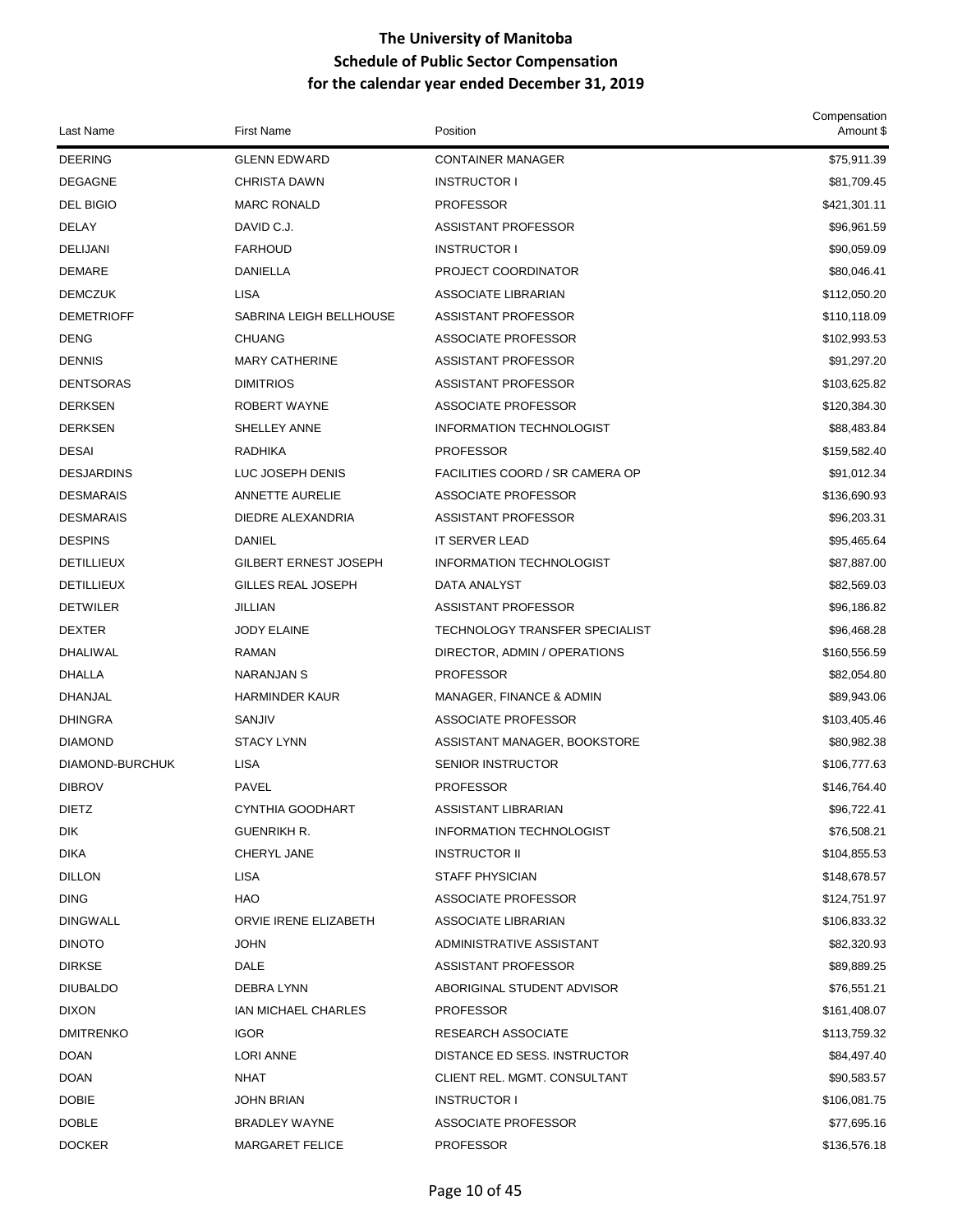| Last Name         | <b>First Name</b>       | Position                               | Compensation<br>Amount \$ |
|-------------------|-------------------------|----------------------------------------|---------------------------|
| <b>DODD</b>       | <b>JANICE GREEN</b>     | <b>PROFESSOR</b>                       | \$142,678.64              |
| <b>DODD</b>       | JOHN-ALLAN              | DIRECTOR, HEALTH & SAFETY              | \$85,461.10               |
| <b>DOERING</b>    | <b>JOHN C</b>           | ASSOC. V.P. (PARTNERSHIPS) / PROFESSOR | \$226,051.41              |
| <b>DOLINSKY</b>   | <b>VERNON WAYNE</b>     | ASSOCIATE PROFESSOR                    | \$114,217.96              |
| <b>DOMARATZKI</b> | <b>MICHAEL</b>          | ASSOCIATE PROFESSOR                    | \$135,606.98              |
| <b>DOOB</b>       | <b>MICHAEL</b>          | <b>PROFESSOR</b>                       | \$81,866.31               |
| <b>DOUCETTE</b>   | <b>CHRISTINE ANNE</b>   | ASSISTANT PROFESSOR                    | \$101,293.79              |
| <b>DOUPE</b>      | <b>MALCOLM BRAY</b>     | ASSOCIATE PROFESSOR                    | \$119,752.88              |
| <b>DOW</b>        | KAREN ELIZABETH         | ASSISTANT PROFESSOR                    | \$105,456.53              |
| <b>DREWES</b>     | DAVID DONALD            | ASSOCIATE PROFESSOR                    | \$117,156.87              |
| <b>DRIEDGER</b>   | <b>DIANE LYNN</b>       | ASSISTANT PROFESSOR                    | \$86,146.09               |
| <b>DRIEDGER</b>   | S. MICHELLE             | <b>PROFESSOR</b>                       | \$159,851.95              |
| <b>DRUMMOND</b>   | <b>KELLY NICOLE</b>     | <b>INSTRUCTOR II</b>                   | \$115,907.04              |
| <b>DRUMMOND</b>   | ROBERT JOHN             | ASSISTANT PROFESSOR                    | \$155,261.12              |
| <b>DRZYMALA</b>   | <b>PETER</b>            | OCCUPATIONAL THERAPIST / LEADER        | \$124,820.75              |
| <b>DUA</b>        | <b>ALOK</b>             | <b>SESSIONAL INSTRUCTOR</b>            | \$131,902.90              |
| <b>DUA</b>        | SNEHIL                  | <b>INSTRUCTOR I</b>                    | \$87,738.46               |
| <b>DUAN</b>       | <b>KANGMIN</b>          | ASSOCIATE PROFESSOR                    | \$111,650.48              |
| <b>DUBIK</b>      | <b>DONALD</b>           | <b>RESEARCH ASSOCIATE</b>              | \$81,152.54               |
| <b>DUBINSKI</b>   | <b>THOMAS MICHAEL</b>   | SYSTEMS ADMINISTRATOR                  | \$87,887.00               |
| <b>DUCHARME</b>   | <b>JENNIFER L</b>       | ASSISTANT PROFESSOR                    | \$119,593.04              |
| <b>DUECK</b>      | CAMERON                 | SYSTEMS ANALYST                        | \$90,533.93               |
| <b>DUECK</b>      | <b>JENNIFER MARIE</b>   | ASSISTANT PROFESSOR                    | \$117,339.50              |
| <b>DUECK</b>      | NATHAN                  | DIRECTOR OF FINANCE                    | \$136,435.35              |
| <b>DUECK</b>      | ROBERT J                | FINANCIAL SYSTEMS COORDINATOR          | \$88,320.57               |
| <b>DUECK</b>      | THEODORE JOHN HENRY     | TECH SUPPORT & SVC CONSULTANT          | \$78,426.66               |
| <b>DUERKSEN</b>   | DONALD R                | ASSOCIATE PROFESSOR                    | \$91,566.38               |
| <b>DUFAULT</b>    | <b>BRENDEN THOMAS</b>   | <b>INFORMATION TECHNOLOGIST</b>        | \$93,380.96               |
| <b>DUGAL</b>      | PAUL F                  | <b>MANAGER, PURCHASING SERVICES</b>    | \$143,694.62              |
| <b>DUHAMEL</b>    | <b>TODD ASHLEY DALE</b> | DEAN / PROFESSOR                       | \$148,017.66              |
| <b>DUKE</b>       | LINDSAY ANN             | MGR.STUDENTS & FACULTIES COMM          | \$80,561.99               |
| <b>DUMONTET</b>   | MONIQUE JO-ANN          | <b>INSTRUCTOR II</b>                   | \$95,873.98               |
| <b>DUNCAN</b>     | KAREN A                 | ASSOCIATE PROFESSOR                    | \$130,692.89              |
| <b>DUNCAN</b>     | ROBERT WAYNE            | ASSOCIATE PROFESSOR                    | \$105,784.58              |
| <b>DUNFORD</b>    | DRENA ALISA             | <b>INSTRUCTOR II</b>                   | \$105,082.43              |
| <b>DUNN</b>       | KATRINA                 | <b>LECTURER</b>                        | \$85,337.92               |
| <b>DUPUIS</b>     | REJEANNE LISE           | <b>DIRECTOR</b>                        | \$145,205.40              |
| <b>DURKIN</b>     | PAUL RICHARD            | ASSISTANT PROFESSOR                    | \$81,453.81               |
| <b>DUROCHER</b>   | STEPHANE JEAN-LOUIS     | ASSOCIATE PROFESSOR                    | \$109,727.40              |
| <b>DURRANT</b>    | JOAN ELAINE             | <b>PROFESSOR</b>                       | \$157,799.05              |
| <b>DURSTON</b>    | <b>JEFFREY SUTTER</b>   | SYSTEMS ADMINISTRATOR                  | \$87,292.46               |
| <b>DVORSKI</b>    | ROBERT VINKO            | SUPERVISOR, DESK SIDE SUPPORT          | \$102,635.02              |
| <b>DYCK</b>       | <b>BRUNO</b>            | <b>PROFESSOR</b>                       | \$169,047.84              |
| <b>DYCK</b>       | JONATHAN EARL           | <b>INSTRUCTOR II</b>                   | \$103,984.45              |
| <b>DYCK</b>       | LINDA AGANETHA          | DEAN / ASSOCIATE PROFESSOR             | \$229,033.44              |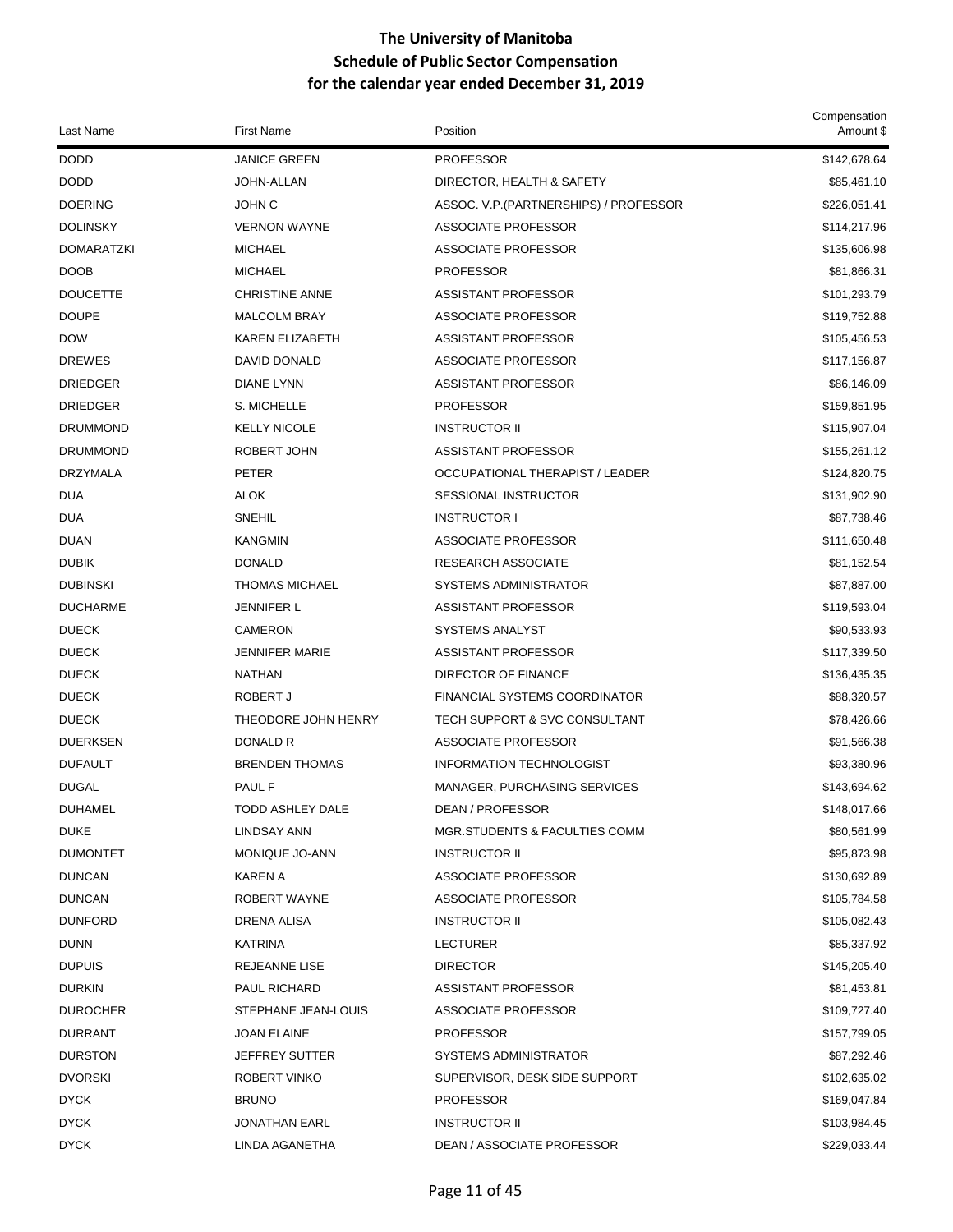| Last Name           | <b>First Name</b>      | Position                         | Compensation<br>Amount \$ |
|---------------------|------------------------|----------------------------------|---------------------------|
| EATON               | <b>MARCELLA</b>        | <b>ASSOCIATE PROFESSOR</b>       | \$117,935.55              |
| ECK                 | PETER KARL             | <b>ASSOCIATE PROFESSOR</b>       | \$118,985.76              |
| <b>EDGERTON</b>     | <b>JASON DENNIS</b>    | <b>ASSOCIATE PROFESSOR</b>       | \$105,537.04              |
| <b>EDMUNDS</b>      | ANDREA                 | DIRECTOR, ANCILLARY SERVICES     | \$153,078.47              |
| <b>EDWARDS</b>      | <b>MARIE PATRICIA</b>  | <b>ASSOCIATE PROFESSOR</b>       | \$133,743.27              |
| <b>EFTEKHARPOUR</b> | <b>EFTEKHAR</b>        | <b>ASSISTANT PROFESSOR</b>       | \$105,032.67              |
| EGAN                | <b>RORY BERNARD</b>    | <b>PROFESSOR</b>                 | \$81,309.00               |
| EHN                 | JENS KRISTIAN          | <b>ASSOCIATE PROFESSOR</b>       | \$105,210.56              |
| EHN                 | PAULINA MARGARET       | UNIX / LINUX SYSTEM ADMINISTRTOR | \$87,887.01               |
| <b>EKUMA</b>        | OKECHUKWU              | DATA ANALYST                     | \$102,578.75              |
| EL-GABALAWY         | <b>HANI SAAD</b>       | <b>PROFESSOR</b>                 | \$172,845.16              |
| EL-GABALAWY         | <b>RENEE MARIE</b>     | <b>ASSISTANT PROFESSOR</b>       | \$100,459.65              |
| <b>ELGAZZAR</b>     | REDA F                 | <b>ASSOCIATE PROFESSOR</b>       | \$139,232.21              |
| <b>ELIAS</b>        | <b>BRENDA DENISE</b>   | <b>PROFESSOR</b>                 | \$131,374.95              |
| <b>ELLIOTT</b>      | <b>JACQUELINE K</b>    | <b>SENIOR INSTRUCTOR</b>         | \$103,274.03              |
| ELLIS               | <b>MATTHEW CRAIG</b>   | <b>INFO TECH 4</b>               | \$139,172.10              |
| EL-SALAKAWY         | <b>EHAB FATHY</b>      | <b>PROFESSOR</b>                 | \$143,867.96              |
| <b>ELTONSY</b>      | <b>SHERIF</b>          | ASSISTANT PROFESSOR              | \$99,762.92               |
| <b>ELVINS</b>       | SARAH                  | ASSOCIATE PROFESSOR              | \$128,370.56              |
| <b>EMBIL</b>        | JOHN MANUEL ANTHONY    | <b>PROFESSOR</b>                 | \$92,284.84               |
| <b>EMMANUEL</b>     | <b>FARAN</b>           | RESEARCH ASSOCIATE               | \$102,479.13              |
| <b>ENGLISH</b>      | JAYANNE                | <b>ASSOCIATE PROFESSOR</b>       | \$131,514.18              |
| <b>ENNS</b>         | <b>BERNARD</b>         | ELECTRONIC CONTROLS TECHNICIAN   | \$75,176.26               |
| <b>ENNS</b>         | CHARLOTTE JOHANNA      | <b>PROFESSOR</b>                 | \$146,145.13              |
| <b>ENNS</b>         | <b>HERBERT L</b>       | <b>PROFESSOR</b>                 | \$160,423.78              |
| ENS                 | <b>ANITA HELEN</b>     | EDUCATIONAL SPECIALIST           | \$77,205.08               |
| ENS                 | <b>CHRISTIAN BRUCE</b> | ASST MANAGER, GROUNDS            | \$89,262.24               |
| ENS                 | <b>ERICH WERNER</b>    | <b>PROFESSOR</b>                 | \$160,364.71              |
| <b>ENTZ</b>         | <b>MARTIN HERMANN</b>  | <b>PROFESSOR</b>                 | \$163,035.02              |
| EPP                 | <b>CARLA PATRICIA</b>  | ASSISTANT LIBRARIAN              | \$76,428.77               |
| EPP                 | EDUARD                 | <b>ASSOCIATE PROFESSOR</b>       | \$130,287.53              |
| <b>ERICKSON</b>     | <b>BRUCE GARTH</b>     | <b>ASSISTANT PROFESSOR</b>       | \$94,842.20               |
| <b>ERICKSON</b>     | <b>DON</b>             | INFORMATION TECHNOLOGIST         | \$76,508.21               |
| ERKINBAEV           | <b>CHYNGYZ</b>         | ASSISTANT PROFESSOR              | \$82,664.73               |
| <b>EROS</b>         | RONALD W               | DIRECTOR, EXPERIENTIAL EDUCATION | \$82,755.68               |
| <b>ESKICIOGLU</b>   | MEHMET RASIT           | <b>ASSOCIATE PROFESSOR</b>       | \$131,361.24              |
| <b>ESKIN</b>        | N A MICHAEL            | <b>PROFESSOR</b>                 | \$81,971.95               |
| ESPERSEN-PETERS     | KURT NELSON            | <b>ASSISTANT PROFESSOR</b>       | \$90,157.76               |
| ESSIG               | MARCO                  | HEAD                             | \$82,245.62               |
| <b>EVASON</b>       | <b>TAMMY LYNN</b>      | <b>FINANCIAL OFFICER</b>         | \$77,361.31               |
| <b>FAINSTEIN</b>    | LISA KAREN             | SENIOR INSTRUCTOR                | \$79,516.72               |
| FALK                | <b>JAMISON MARK</b>    | <b>ASSISTANT PROFESSOR</b>       | \$114,360.19              |
| <b>FALKENBERG</b>   | <b>THOMAS GERHARD</b>  | <b>PROFESSOR</b>                 | \$142,540.80              |
| <b>FALLDING</b>     | <b>HELEN ELIZABETH</b> | MANAGER, HUMAN RIGHTS RESEARCH   | \$122,446.76              |
| <b>FANELLA</b>      | <b>SERGIO THOMAS</b>   | ASSOCIATE PROFESSOR              | \$94,444.50               |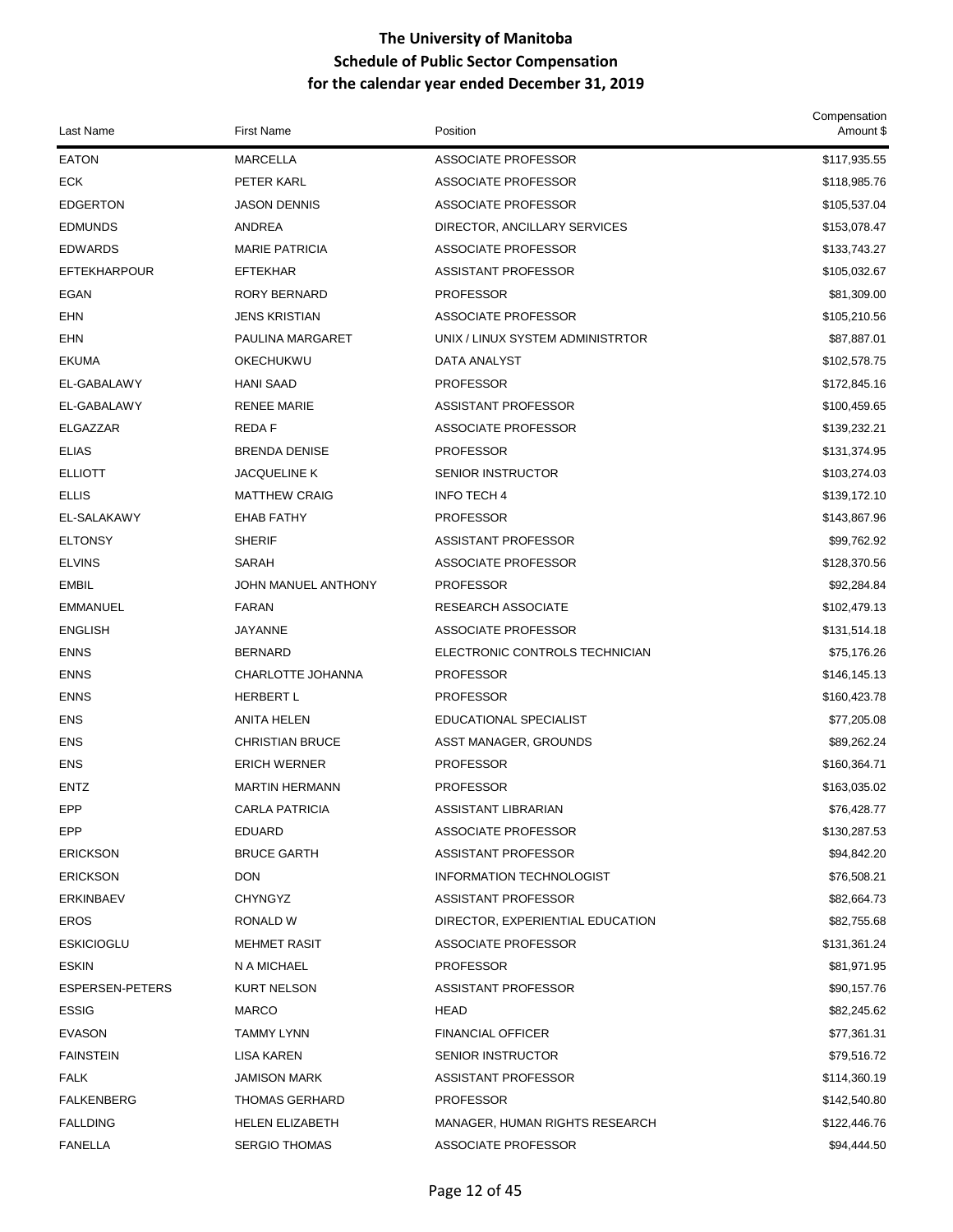| Last Name         | <b>First Name</b>       | Position                      | Compensation<br>Amount \$ |
|-------------------|-------------------------|-------------------------------|---------------------------|
| <b>FARENHORST</b> | ANNEMIEKE               | <b>PROFESSOR</b>              | \$159,623.60              |
| FARRELL-MORNEAU   | AMY                     | ASSISTANT PROFESSOR           | \$86,090.38               |
| <b>FAST</b>       | <b>DARREN</b>           | DIRECTOR, TECHNOLOGY TRANSFER | \$152,564.00              |
| <b>FAUBERT</b>    | MICHELLE RAE            | ASSOCIATE PROFESSOR           | \$120,644.99              |
| <b>FAURSCHOU</b>  | <b>TRISHA</b>           | ASSOCIATE LEGAL COUNSEL       | \$86,598.67               |
| <b>FAVELL</b>     | <b>KAREN</b>            | <b>LECTURER</b>               | \$81,957.85               |
| <b>FAYEK</b>      | <b>MOSTAFA</b>          | <b>PROFESSOR</b>              | \$151,346.37              |
| <b>FEAR</b>       | JOELLE JOY              | SUPERVISOR RENAL UNIT GH      | \$147,163.27              |
| <b>FEDIRCHUK</b>  | <b>BRENT ALLAN</b>      | ASSOCIATE PROFESSOR           | \$147,581.07              |
| <b>FEDORCHUK</b>  | <b>MONICA</b>           | MANAGER, FINANCE & ADMIN      | \$99,570.59               |
| <b>FEENSTRA</b>   | KYLE A.P.               | <b>GENERAL LIBRARIAN</b>      | \$80,683.93               |
| <b>FEHR</b>       | <b>MONIQUE</b>          | <b>SPACE PLANNER</b>          | \$76,080.25               |
| <b>FERENS</b>     | KENNETH F.              | ASSISTANT PROFESSOR           | \$110,984.96              |
| <b>FERGUSON</b>   | <b>BARRY GLEN</b>       | <b>PROFESSOR</b>              | \$173,647.61              |
| <b>FERGUSON</b>   | <b>EVELYN BURY</b>      | ASSOCIATE PROFESSOR           | \$101,442.47              |
| <b>FERGUSON</b>   | <b>IAN JAMES</b>        | <b>PROFESSOR</b>              | \$145,187.67              |
| <b>FERGUSON</b>   | PHILIP ANDREW           | <b>ASSOCIATE PROFESSOR</b>    | \$128,539.73              |
| <b>FERGUSSON</b>  | JAMES G                 | <b>PROFESSOR</b>              | \$154,770.62              |
| <b>FERLEY</b>     | <b>MICHAEL ARTHUR</b>   | MANAGER, ENGINEERING SERVICES | \$138,304.95              |
| <b>FERNANDEZ</b>  | <b>ENRIQUE J</b>        | <b>PROFESSOR</b>              | \$141,359.60              |
| FERNANDO          | DILANTHA W G            | <b>PROFESSOR</b>              | \$163,745.67              |
| <b>FERNANDO</b>   | VEERAHENNEDIGE          | <b>INSTRUCTOR I</b>           | \$76,300.80               |
| <b>FERNYHOUGH</b> | <b>PAUL</b>             | <b>PROFESSOR</b>              | \$167,052.15              |
| <b>FERREIRA</b>   | <b>KAREN JOYCE</b>      | <b>INSTRUCTOR II</b>          | \$97,922.82               |
| <b>FERRIS</b>     | SHAWNA MIKAL-ANN        | ASSOCIATE PROFESSOR           | \$110,328.07              |
| <b>FIDLER</b>     | <b>GREGORY W F</b>      | <b>SENIOR INSTRUCTOR</b>      | \$125,945.53              |
| <b>FIEGE</b>      | <b>JASON</b>            | ASSOCIATE PROFESSOR           | \$123,963.57              |
| <b>FIELD</b>      | RUSSELL DAVID           | ASSOCIATE PROFESSOR           | \$106,403.15              |
| <b>FIELDING</b>   | <b>CORY LEE</b>         | <b>ASSISTANT DIRECTOR</b>     | \$118,335.38              |
| <b>FIGLEY</b>     | CHASE RUSSELL           | ASSOCIATE PROFESSOR           | \$103,844.68              |
| FILIZADEH         | <b>SHAAHIN</b>          | <b>PROFESSOR</b>              | \$139,504.06              |
| <b>FILOPOULOS</b> | PETER                   | DESKTOP SUPPORT CONSULTANT    | \$76,508.21               |
| <b>FINLAY</b>     | <b>JOHN LAWRENCE</b>    | <b>PROFESSOR</b>              | \$81,531.67               |
| <b>FISCHER</b>    | GABOR                   | ASSOCIATE PROFESSOR           | \$456,882.95              |
| <b>FITZELL</b>    | <b>GORDON DALE</b>      | <b>PROFESSOR</b>              | \$137,543.85              |
| <b>FLAHERTY</b>   | <b>MAUREEN PATRICIA</b> | <b>ASSOCIATE PROFESSOR</b>    | \$107,751.28              |
| <b>FLATEN</b>     | DONALD NORMAN           | <b>PROFESSOR</b>              | \$161,729.06              |
| <b>FORD</b>       | <b>BRUCE AUSTIN</b>     | <b>PROFESSOR</b>              | \$160,279.87              |
| FORD              | LISA M                  | <b>SENIOR INSTRUCTOR</b>      | \$128,987.93              |
| <b>FORD</b>       | LYLE ALEXANDER          | ASSOCIATE LIBRARIAN           | \$113,921.17              |
| <b>FORGET</b>     | EVELYN LOUISE           | <b>PROFESSOR</b>              | \$172,790.21              |
| <b>FORREST</b>    | <b>MAUREEN DOROTHY</b>  | HR CONSULTANT                 | \$118,942.86              |
| <b>FOSTER</b>     | DAVID PAUL              | <b>INSTRUCTOR I</b>           | \$75,375.39               |
| <b>FOURNIER</b>   | ANNA                    | <b>ASSOCIATE PROFESSOR</b>    | \$99,137.00               |
| <b>FOWKE</b>      | <b>KEITH RAYMOND</b>    | <b>PROFESSOR</b>              | \$172,257.97              |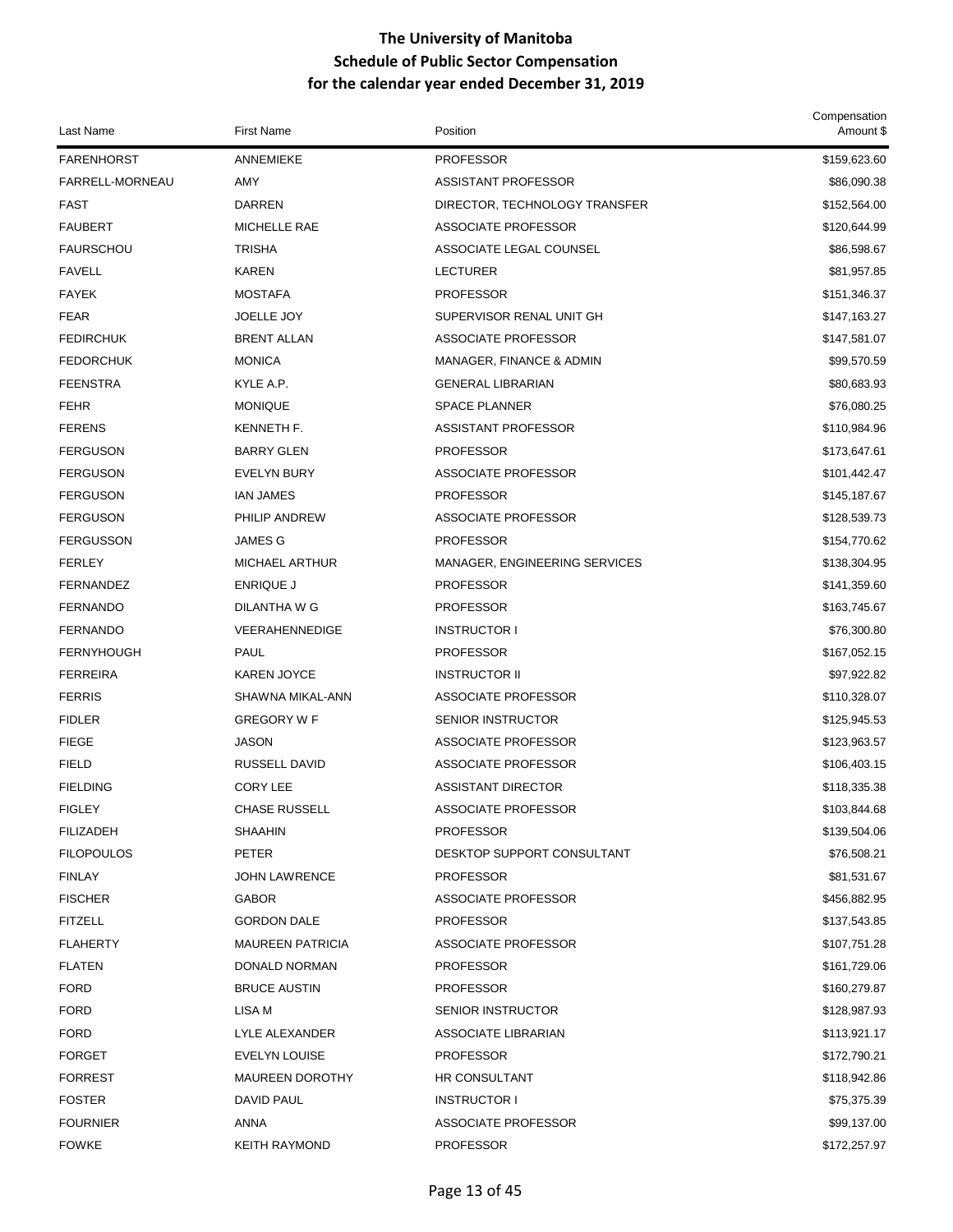| Last Name              | <b>First Name</b>       | Position                            | Compensation<br>Amount \$ |
|------------------------|-------------------------|-------------------------------------|---------------------------|
| <b>FOWLER</b>          | <b>KENT DOUGLAS</b>     | ASSOCIATE PROFESSOR                 | \$110,810.21              |
| <b>FOWLER</b>          | <b>MELINDA</b>          | <b>ASSISTANT PROFESSOR</b>          | \$87,737.36               |
| <b>FRAEHLICH</b>       | CHERYL V.L.             | RESEARCH ASSOCIATE                  | \$124,882.88              |
| <b>FRANCA</b>          | <b>RODRIGO</b>          | ASSOCIATE PROFESSOR                 | \$136,542.59              |
| <b>FRANCO ESPINOSA</b> | <b>ALICIA AGUSTINA</b>  | <b>ASSOCIATE DIRECTOR</b>           | \$76,178.46               |
| <b>FRANCOIS</b>        | <b>JOSE</b>             | <b>HEAD</b>                         | \$87,476.86               |
| <b>FRANK</b>           | <b>CHRISTOPHER</b>      | <b>ASSOCIATE PROFESSOR</b>          | \$117,828.22              |
| <b>FRANK</b>           | JULIETA                 | ASSOCIATE PROFESSOR                 | \$115,056.93              |
| <b>FRANKEL</b>         | <b>SIDNEY IRVIN</b>     | <b>ASSOCIATE PROFESSOR</b>          | \$119,391.53              |
| <b>FRASER</b>          | <b>KEVIN CHARLES</b>    | ASSISTANT PROFESSOR                 | \$93,495.87               |
| <b>FREDERIKSEN</b>     | ANDREW                  | <b>PROFESSOR</b>                    | \$140,456.07              |
| <b>FREEZE</b>          | <b>DONALD RICHARD</b>   | <b>PROFESSOR</b>                    | \$175,144.22              |
| <b>FRIDELL</b>         | MARA                    | <b>ASSISTANT PROFESSOR</b>          | \$97,382.36               |
| <b>FRIEDRICH</b>       | <b>LISA ANNE</b>        | RESEARCH GRANTS FACILITATOR         | \$75,620.16               |
| <b>FRIES</b>           | <b>CHRISTOPHER JOHN</b> | ASSOCIATE PROFESSOR                 | \$109,869.45              |
| <b>FRIESEN</b>         | ANN ELIZABETH           | <b>HOMESTAY COORDINATOR</b>         | \$76,693.54               |
| <b>FRIESEN</b>         | <b>ELROY DUANE</b>      | ASSOCIATE PROFESSOR                 | \$116,185.31              |
| <b>FRIESEN</b>         | <b>MARCIA RUTHILD</b>   | ASSOCIATE PROFESSOR                 | \$131,507.31              |
| <b>FRISTENSKY</b>      | <b>BRIAN WHITNEY</b>    | ASSOCIATE PROFESSOR                 | \$131,537.51              |
| <b>FROESE</b>          | <b>IVAN PETER</b>       | BURSAR & EXEC ASST TO WARDEN        | \$89,943.01               |
| <b>FROGNER</b>         | RAYMOND OSCAR           | <b>ASSOCIATE LIBRARIAN</b>          | \$119,514.55              |
| <b>FROSK</b>           | <b>PATRICK</b>          | <b>ASSISTANT PROFESSOR</b>          | \$86,430.83               |
| FRY                    | WILLIAM MARK            | ASSOCIATE PROFESSOR                 | \$105,533.21              |
| <b>FUGLEM</b>          | <b>TERRI GAYE</b>       | ASSOCIATE PROFESSOR                 | \$130,974.34              |
| <b>FUNK</b>            | LAURA MEGAN             | ASSOCIATE PROFESSOR                 | \$111,323.56              |
| <b>GABBERT</b>         | <b>MARK ALLAN</b>       | ASSOCIATE PROFESSOR                 | \$133,534.78              |
| <b>GABRIELSON</b>      | DAVID                   | <b>INTERMEDIATE SYSTEMS ANALYST</b> | \$77,730.51               |
| <b>GAGNON</b>          | <b>SUZANNE MARIE</b>    | ASSOCIATE PROFESSOR                 | \$201,774.89              |
| <b>GAJPAL</b>          | YUVRAJ                  | <b>ASSISTANT PROFESSOR</b>          | \$139,894.25              |
| <b>GALLAGHER</b>       | <b>COLLEEN DIANE</b>    | <b>MANAGING DIRECTOR</b>            | \$75,519.46               |
| GALLANT                | <b>MARY MICHELLE</b>    | <b>PROFESSOR</b>                    | \$162,833.87              |
| <b>GAMBLE</b>          | <b>JULIA ANNE</b>       | ASSISTANT PROFESSOR                 | \$86,152.93               |
| <b>GAMEY</b>           | PARKER JAY              | DIRECTOR, CHILDREN PROGRAMS         | \$85,231.01               |
| GAO                    | <b>JIJUN</b>            | ASSOCIATE PROFESSOR                 | \$178,544.56              |
| GAO                    | YA                      | ASSISTANT PROFESSOR                 | \$142,668.08              |
| <b>GARDNER</b>         | <b>DERRICK EARL</b>     | ASSOCIATE PROFESSOR                 | \$104,740.96              |
| <b>GARDNER</b>         | <b>MARK STEWART</b>     | ASSISTANT MANAGER TREASURY          | \$88,984.02               |
| <b>GARLAND</b>         | <b>ALLAN BRUCE</b>      | <b>PROFESSOR</b>                    | \$112,854.24              |
| <b>GARLICH-MILLER</b>  | MICAH COREY             | SR SYSTEMS ANALYST                  | \$103,817.51              |
| GARRETT                | <b>MARK RICHARD</b>     | <b>SENIOR INSTRUCTOR</b>            | \$109,485.49              |
| GARROWAY               | <b>COLIN JAMES</b>      | ASSISTANT PROFESSOR                 | \$92,784.42               |
| <b>GARTNER</b>         | <b>JOHN GODFREY</b>     | <b>PROFESSOR</b>                    | \$421,909.11              |
| <b>GATZKE</b>          | NOAH DAVID              | <b>INSTRUCTOR II</b>                | \$97,023.18               |
| GE                     | WENXIA                  | ASSOCIATE PROFESSOR                 | \$167,571.97              |
| <b>GEDDERT</b>         | CAROLYN ELIZABETH       | ENGINEER-IN-RESIDENCE               | \$130,522.50              |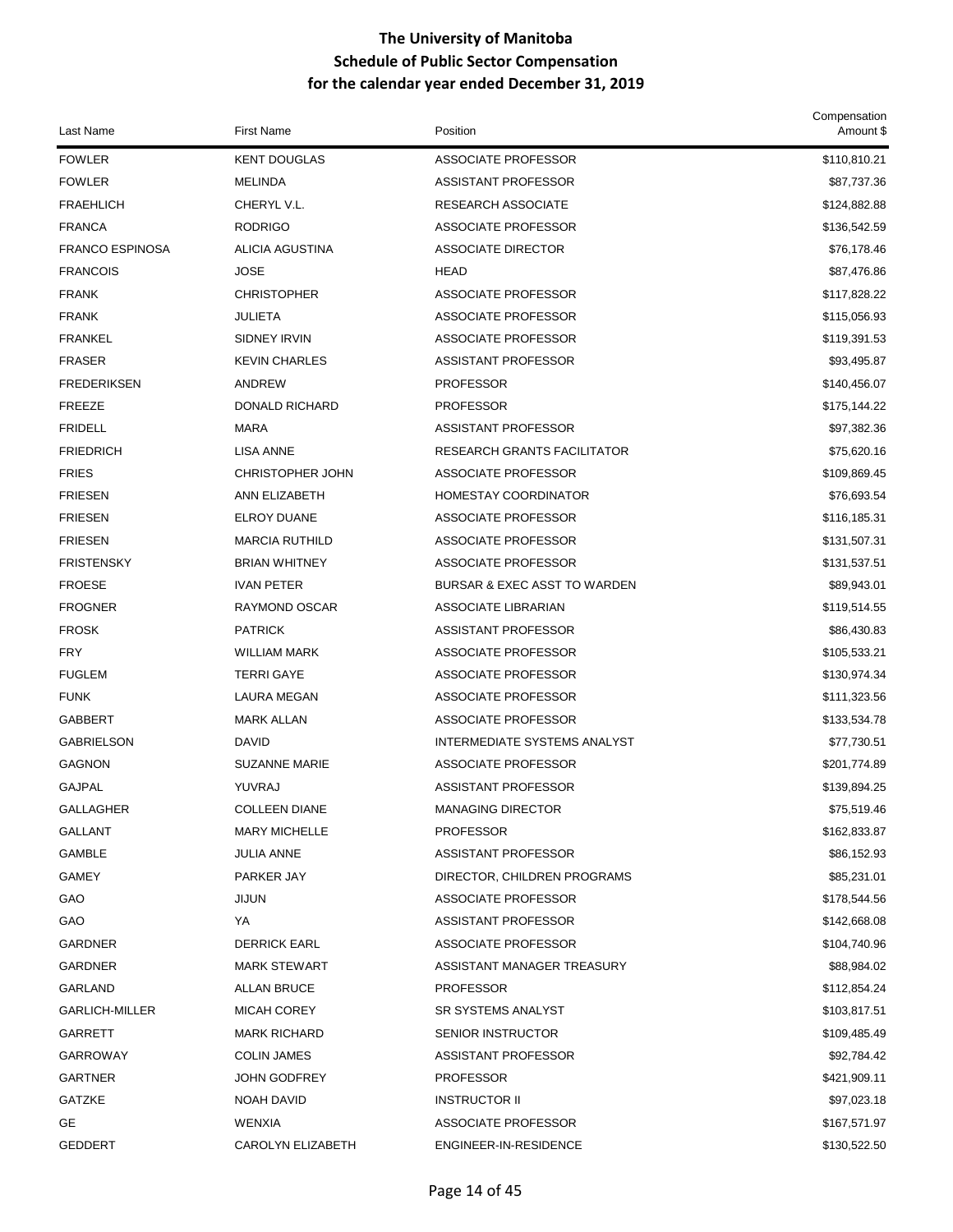| Last Name           | <b>First Name</b>           | Position                                  | Compensation<br>Amount \$ |
|---------------------|-----------------------------|-------------------------------------------|---------------------------|
| <b>GENDRON</b>      | <b>JEANNINE</b>             | <b>ACCOUNTING MANAGER</b>                 | \$124,613.11              |
| <b>GERHARD</b>      | ADAM                        | DIRECTOR, PLANNING & GOVERNANCE           | \$141,281.44              |
| <b>GERICKE</b>      | MICHAEL THOMAS              | <b>PROFESSOR</b>                          | \$123,683.38              |
| <b>GERSTEIN</b>     | ALEEZA CARA                 | ASSISTANT PROFESSOR                       | \$90,910.58               |
| <b>GHASWALA</b>     | <b>TYRONE JIMMY</b>         | POST DOCTORAL FELLOW                      | \$84,519.45               |
| <b>GHAVAMI</b>      | SAEID                       | ASSISTANT PROFESSOR                       | \$101,582.02              |
| <b>GHIA</b>         | JEAN-ERIC                   | ASSOCIATE PROFESSOR                       | \$123,157.20              |
| <b>GHOMESHI</b>     | JILA                        | <b>PROFESSOR</b>                          | \$141,133.56              |
| <b>GIBBS</b>        | <b>JASON JOHN</b>           | ASSISTANT PROFESSOR                       | \$93,174.71               |
| <b>GIBSON</b>       | <b>GREGORY JOHN</b>         | ASSISTANT PROFESSOR                       | \$119,593.04              |
| <b>GIBSON</b>       | IAN WILLIAM                 | ASSOCIATE PROFESSOR                       | \$421,301.11              |
| <b>GIBSON</b>       | <b>SPENCER BRUCE</b>        | <b>PROFESSOR</b>                          | \$152,726.75              |
| <b>GIESBRECHT</b>   | DEBRA DAWN                  | MANAGER, UNIV CTR PHARMACY                | \$77,361.43               |
| <b>GIESBRECHT</b>   | EDWARD MARK                 | ASSOCIATE PROFESSOR                       | \$119,489.74              |
| <b>GIESBRECHT</b>   | <b>GORDON GRANT</b>         | <b>PROFESSOR</b>                          | \$146,809.43              |
| <b>GIESBRECHT</b>   | <b>TRACEY LYNN</b>          | <b>INSTRUCTOR II</b>                      | \$99,046.85               |
| GIETZ               | ROMAN DANIEL H              | ASSOCIATE PROFESSOR                       | \$192,182.99              |
| <b>GILCHRIST</b>    | <b>JAMES STUART CHARLES</b> | <b>PROFESSOR</b>                          | \$164,888.44              |
| GILES-SMITH         | LORI                        | ASSOCIATE LIBRARIAN                       | \$116,630.25              |
| GILL                | <b>KAMNI JESSICA</b>        | ASSISTANT PROFESSOR                       | \$96,964.86               |
| <b>GILLIS</b>       | DARREN MICHAEL              | <b>PROFESSOR</b>                          | \$143,503.80              |
| <b>GILLIS</b>       | RICHARD JOHANN              | <b>PROFESSOR</b>                          | \$136,785.11              |
| <b>GILMORE</b>      | <b>COLIN GERALD</b>         | ASSISTANT PROFESSOR                       | \$115,846.45              |
| <b>GILSON</b>       | <b>TRACY LEE</b>            | OPERATIONS MANAGER, GLENLEA               | \$149,712.57              |
| <b>GIULIANO</b>     | RYAN JEFFREY                | ASSISTANT PROFESSOR                       | \$85,958.77               |
| <b>GLASSFORD</b>    | LORRAINE FRANCES            | <b>INSTRUCTOR II</b>                      | \$96,620.31               |
| <b>GLAVIN</b>       | <b>GARY BERTRUN</b>         | ASSOC. V.P. (RESEARCH & INTL) / PROFESSOR | \$221,776.43              |
| <b>GLAZEBROOK</b>   | <b>CHERYL MARY</b>          | ASSOCIATE PROFESSOR                       | \$111,988.75              |
| <b>GLAZNER</b>      | <b>GORDON WAYNE</b>         | ASSOCIATE PROFESSOR                       | \$130,783.67              |
| <b>GLENWRIGHT</b>   | MELANIE                     | <b>ASSOCIATE PROFESSOR</b>                | \$118,439.31              |
| GODARD              | <b>JOHN HAMILTON</b>        | <b>PROFESSOR</b>                          | \$144,193.38              |
| <b>GODAVARI</b>     | S NORMA                     | ASSOCIATE LIBRARIAN                       | \$120,496.49              |
| <b>GODFREY</b>      | <b>CAROLYN CHRISTINE</b>    | PROGRAMMER ANALYST                        | \$95,662.37               |
| <b>GODWIN</b>       | RYAN THOMAS                 | <b>ASSOCIATE PROFESSOR</b>                | \$111,737.64              |
| GOLD                | <b>BERNARD</b>              | DIRECTOR, PENSION OFFICE                  | \$142,392.02              |
| <b>GOLDBERG</b>     | <b>AVIVA MICHELLE</b>       | ASSOCIATE PROFESSOR                       | \$156,476.64              |
| <b>GOLDSBOROUGH</b> | L GORDON                    | ASSOCIATE PROFESSOR                       | \$136,262.54              |
| GOLE                | ANIRUDDHA M                 | <b>PROFESSOR</b>                          | \$162,682.35              |
| GONG                | YUEWEN                      | <b>PROFESSOR</b>                          | \$160,662.40              |
| GOOCH               | CASEY                       | ASSISTANT MANAGER, R-SF ACCT              | \$95,238.35               |
| <b>GOODMAN</b>      | <b>LESLIE GREER</b>         | <b>INSTRUCTOR II</b>                      | \$161,851.68              |
| <b>GOODWIN</b>      | BARBARA LYNN                | <b>SENIOR INSTRUCTOR</b>                  | \$109,273.54              |
| <b>GORCZYCA</b>     | BEATA                       | ASSOCIATE PROFESSOR                       | \$118,077.34              |
| <b>GORDON</b>       | <b>GAYLE CATHERINE</b>      | ASSOCIATE REGISTRAR (SYSTEMS)             | \$80,432.73               |
| <b>GORDON</b>       | JONATHAN BARRY              | <b>ASSOCIATE PROFESSOR</b>                | \$92,032.02               |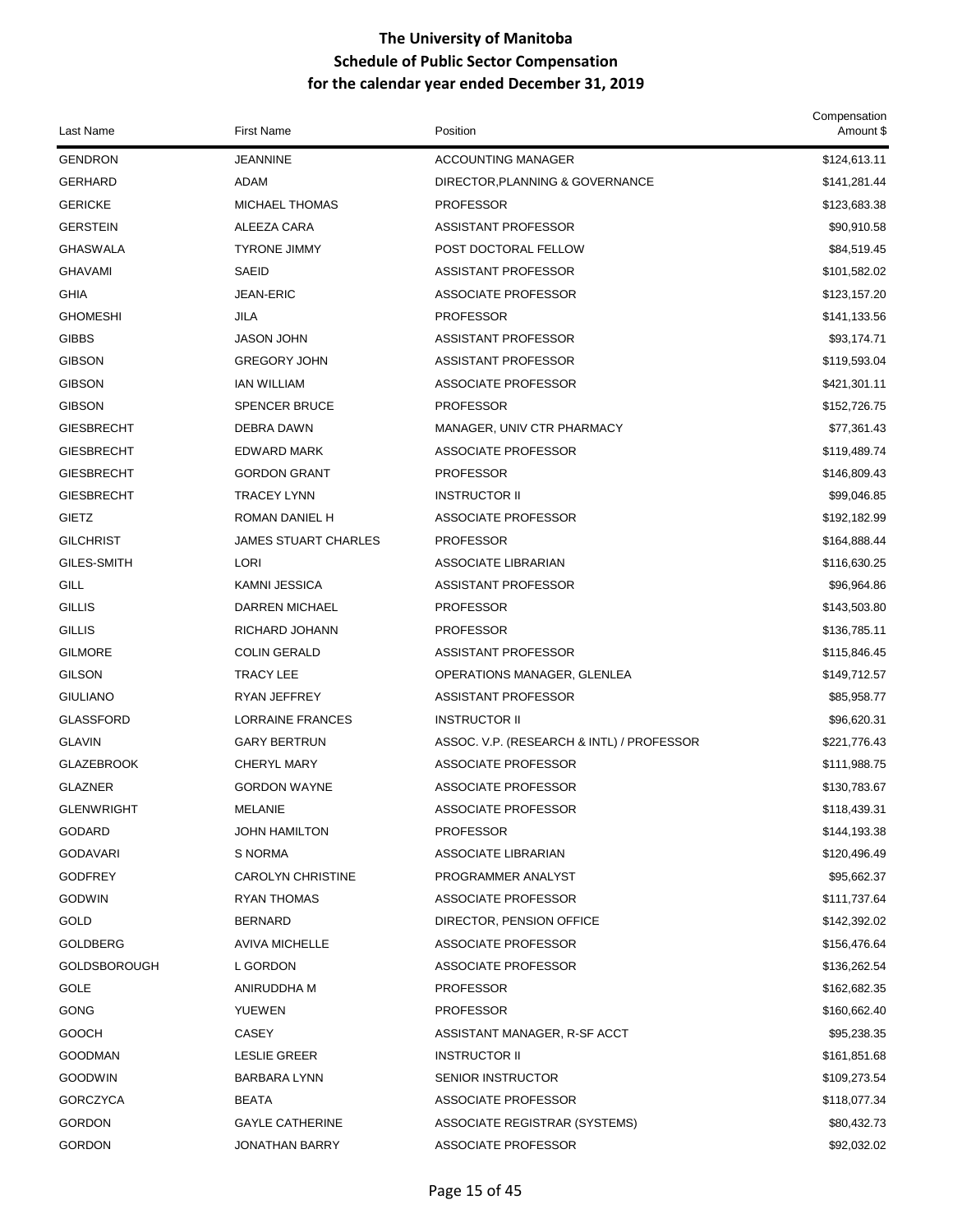| Last Name         | <b>First Name</b>        | Position                          | Compensation<br>Amount \$ |
|-------------------|--------------------------|-----------------------------------|---------------------------|
| <b>GORDON</b>     | <b>JOSEPH WILLIAM</b>    | <b>ASSOCIATE PROFESSOR</b>        | \$123,959.53              |
| <b>GOTTHEIL</b>   | <b>SUSAN M</b>           | VICE-PROVOST (STUDENTS)           | \$120,706.93              |
| <b>GOTTSCHALK</b> | <b>TANIA</b>             | <b>ASSOCIATE LIBRARIAN</b>        | \$125,003.21              |
| <b>GOUGH</b>      | KATHLEEN MARGARET        | <b>PROFESSOR</b>                  | \$159,884.25              |
| GOULD             | <b>JENNIFER</b>          | SUPERVISOR P.E.M.                 | \$77,536.56               |
| <b>GOZHO</b>      | <b>NHAMO GEORGE</b>      | <b>INSTRUCTOR II</b>              | \$94,160.14               |
| <b>GRAFF</b>      | <b>LESLEY A</b>          | <b>PROFESSOR</b>                  | \$191,333.19              |
| <b>GRAHAM</b>     | PETER CJ                 | <b>ASSOCIATE PROFESSOR</b>        | \$133,325.96              |
| GRAHAM-TETRAULT   | <b>NICOLE</b>            | SENIOR AUDIT CONSULTANT           | \$86,059.18               |
| <b>GRAHN</b>      | <b>MYRNA</b>             | ASSISTANT OPERATIONS MANAGER      | \$81,909.68               |
| <b>GRANT</b>      | <b>CHARLES WILLIAM</b>   | <b>SENIOR INSTRUCTOR</b>          | \$159,878.46              |
| <b>GRANT</b>      | <b>KAREN A</b>           | MANAGER, PROJECT & PROGRAM EVAL   | \$76,302.55               |
| <b>GRAVES</b>     | <b>JOSEPH DEREK LEE</b>  | <b>IT MANAGER</b>                 | \$93,602.33               |
| <b>GREEN</b>      | <b>CHRISTOPHER HENRY</b> | ASST MGR, PREVENTATIVE MAINT.     | \$89,585.21               |
| <b>GREEN</b>      | RILEY JAMES              | <b>CHARGE ENGINEER -2ND CLASS</b> | \$95,697.58               |
| <b>GREENBERG</b>  | <b>BRIAN DOUGLAS</b>     | SYSTEMS ANALYST-SECURITY OP       | \$75,583.26               |
| <b>GREENBERG</b>  | <b>CHERYL ROCKMAN</b>    | <b>PROFESSOR</b>                  | \$119,277.83              |
| <b>GREENFIELD</b> | <b>HASKEL J</b>          | <b>PROFESSOR</b>                  | \$159,445.68              |
| <b>GREENWOOD</b>  | <b>LEONARD JOSEPH</b>    | <b>ASSISTANT PROFESSOR</b>        | \$119,593.04              |
| <b>GREIDANUS</b>  | <b>NATHAN SIDNEY</b>     | ASSISTANT PROFESSOR               | \$138,244.36              |
| <b>GRIFFIN</b>    | <b>DOUGLAS</b>           | SEN ACCOUNTANT / FINANCE OFFICER  | \$88,093.60               |
| <b>GRINIC</b>     | <b>IGOR</b>              | <b>ASSISTANT ENGINEER -3RD</b>    | \$89,015.93               |
| <b>GROCOTT</b>    | HILARY PETER THOMAS      | <b>PROFESSOR</b>                  | \$146,456.46              |
| <b>GRONSKI</b>    | <b>TOM</b>               | SYSTEMS ANALYST                   | \$78,221.41               |
| <b>GROOME</b>     | <b>MARGARET ESTELLE</b>  | ASSOCIATE PROFESSOR               | \$130,256.92              |
| <b>GRUBER</b>     | <b>JACQUELINE ISAAN</b>  | <b>EDI DIRECTOR</b>               | \$107,593.16              |
| <b>GRYMONPRE</b>  | <b>RUBY EMILY</b>        | <b>PROFESSOR</b>                  | \$164,895.82              |
| GU                | <b>XIAOCHEN</b>          | <b>PROFESSOR</b>                  | \$159,833.70              |
| <b>GUARD</b>      | JULIE                    | <b>PROFESSOR</b>                  | \$143,469.65              |
| <b>GUDERIAN</b>   | ROBERT WILLIAM LEE       | <b>INSTRUCTOR I</b>               | \$80,450.08               |
| <b>GULDEN</b>     | ROBERT HERBERT           | <b>ASSOCIATE PROFESSOR</b>        | \$120,112.46              |
| <b>GUNAY</b>      | <b>HIKMET</b>            | <b>PROFESSOR</b>                  | \$120,304.39              |
| <b>GUNDERSON</b>  | DAVID SHANE              | <b>ASSOCIATE PROFESSOR</b>        | \$128,667.65              |
| <b>GUNN</b>       | <b>BRENDA LAURIE</b>     | <b>ASSOCIATE PROFESSOR</b>        | \$75,765.24               |
| GUSE              | LORNA WILEEN             | ASSOCIATE PROFESSOR               | \$90,000.00               |
| <b>GUYOT</b>      | <b>MEGHAN KATHLEEN</b>   | <b>INSTRUCTOR I</b>               | \$81,128.98               |
| <b>GWINNER</b>    | <b>GERALD</b>            | <b>PROFESSOR</b>                  | \$144,128.94              |
| HAAKSMA           | <b>JEFF</b>              | MANAGER, ENDPOINT SVC-SUPPORT     | \$111,046.97              |
| HACK              | <b>THOMAS FRANCIS L</b>  | <b>PROFESSOR</b>                  | \$148,836.62              |
| <b>HAGIWARA</b>   | ROBERT                   | ASSISTANT PROFESSOR               | \$109,120.04              |
| <b>HAIGH</b>      | JODY JONATHAN            | ASSOCIATE PROFESSOR               | \$107,237.25              |
| <b>HAIMEUR</b>    | ASMAA                    | ASSISTANT PROFESSOR               | \$126,776.04              |
| <b>HAJER</b>      | <b>JESSE WILLIAM</b>     | ASSISTANT PROFESSOR               | \$94,259.49               |
| <b>HAJIDIACOS</b> | NICHOLAS PETER           | ASSISTANT PROFESSOR               | \$121,180.03              |
| HAKIMZADEH        | <b>KHOSROW</b>           | SYSTEMS ADMINISTRATOR             | \$86,920.93               |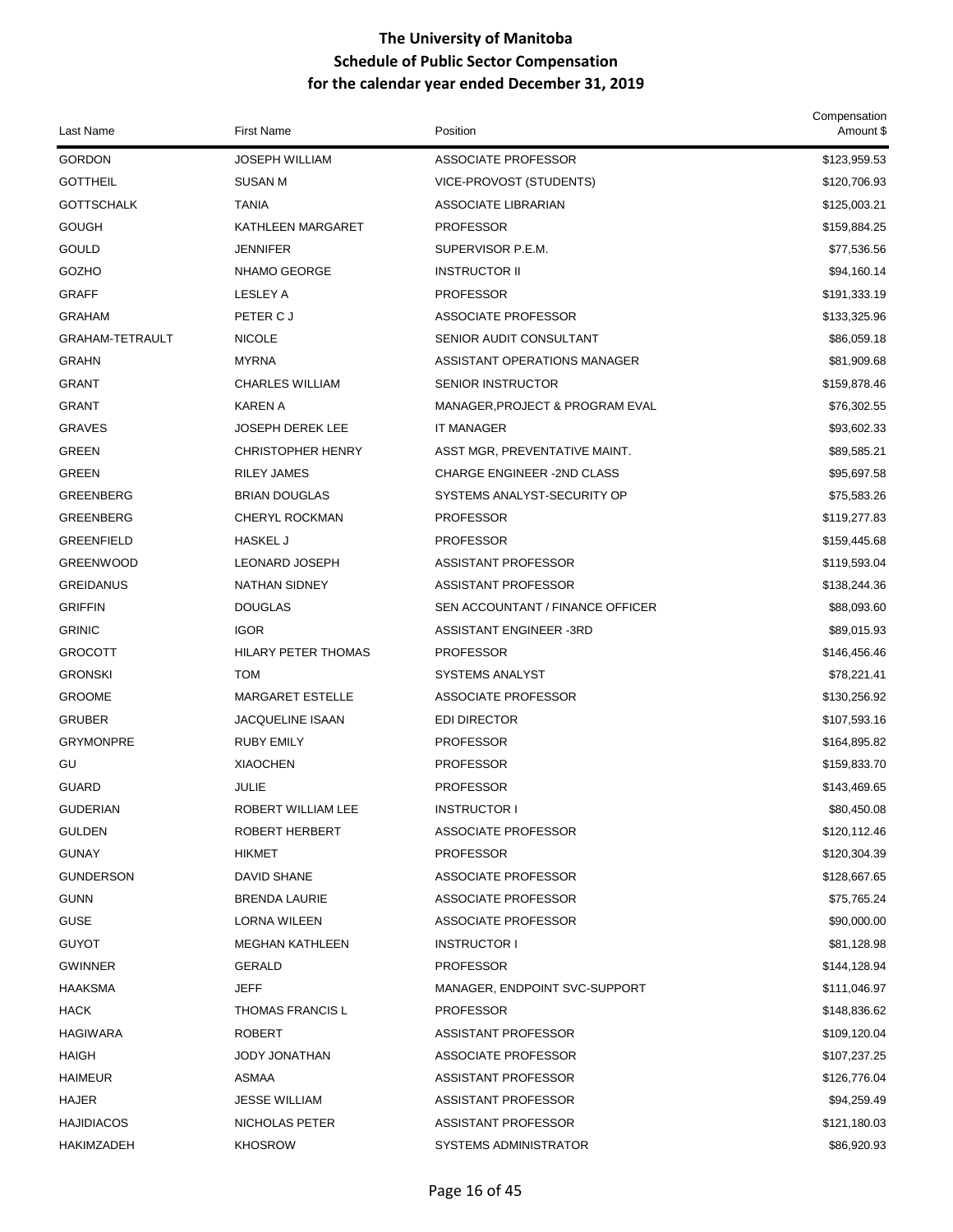| Last Name         | <b>First Name</b>             | Position                               | Compensation<br>Amount \$ |
|-------------------|-------------------------------|----------------------------------------|---------------------------|
| HALABUZA          | <b>DARRIN</b>                 | <b>SYSTEMS SUPPORT</b>                 | \$76,508.21               |
| <b>HALAS</b>      | GAYLE                         | <b>ASSISTANT PROFESSOR</b>             | \$113,888.29              |
| <b>HALAS</b>      | <b>JOAN MARIE</b>             | <b>PROFESSOR</b>                       | \$153,096.73              |
| <b>HALAYKO</b>    | ANDREW JOHN                   | <b>PROFESSOR</b>                       | \$175,888.19              |
| <b>HALDEN</b>     | <b>NORMAN MELROSE</b>         | DEAN / PROFESSOR                       | \$234,628.67              |
| <b>HALDER</b>     | <b>RUMEL</b>                  | SESSIONAL INSTRUCTOR                   | \$86,933.28               |
| <b>HALKET</b>     | <b>LISA</b>                   | DIRECTOR, STAFF RELATIONS              | \$145,563.99              |
| <b>HALLI</b>      | SHIVALINGAPPA S               | <b>PROFESSOR</b>                       | \$116,367.84              |
| <b>HALLMAN</b>    | <b>BONNIE CATHARINE</b>       | <b>ASSOCIATE PROFESSOR</b>             | \$127,403.35              |
| <b>HALONEN</b>    | <b>DEANA FAY</b>              | <b>SENIOR INSTRUCTOR</b>               | \$126,519.55              |
| <b>HALPIN</b>     | AVA LEAH                      | DIABETIC FOOT NURSE CLINICIAN          | \$90,371.94               |
| <b>HAMELIN</b>    | <b>DARYL</b>                  | ELECTRICAL TECHNOLOGIST                | \$89,263.59               |
| <b>HAMILTON</b>   | <b>JOANNE LOREEN THOROSKI</b> | DIRECTOR, EDUCATION DEVELOPMENT        | \$120,734.52              |
| HAMM              | <b>GARRET JOEL</b>            | <b>FACILITIES ASSESSMENT COORD</b>     | \$89,011.58               |
| HAMZA             | <b>SATE</b>                   | ASSISTANT PROFESSOR                    | \$421,301.11              |
| <b>HANCHARD</b>   | <b>BARBARA J</b>              | DIRECTOR, PENSION OFFICE               | \$102,000.55              |
| <b>HANESIAK</b>   | <b>JOHN MICHAEL</b>           | <b>PROFESSOR</b>                       | \$149,140.59              |
| <b>HANN</b>       | <b>BRENDA JANE</b>            | <b>PROFESSOR</b>                       | \$163,062.82              |
| <b>HANNESSON</b>  | LLOYD K                       | <b>WEB &amp; SYSTEMS ADMINISTRATOR</b> | \$75,911.39               |
| <b>HANNILA</b>    | <b>SARI STEPHANIE</b>         | <b>ASSOCIATE PROFESSOR</b>             | \$107,018.49              |
| <b>HANSEN</b>     | LAURA ANNE CATHERINE          | <b>INSTRUCTOR II</b>                   | \$89,167.67               |
| <b>HANSEN</b>     | <b>NANCY ELLEN</b>            | ASSOCIATE PROFESSOR                    | \$126,146.70              |
| <b>HANSON</b>     | <b>MARK L</b>                 | DEPT. HEAD / PROFESSOR                 | \$138,139.25              |
| HAO               | <b>XUEMIAO</b>                | ASSOCIATE PROFESSOR                    | \$133,024.45              |
| <b>HAQUE</b>      | C EMDAD                       | <b>PROFESSOR</b>                       | \$162,549.04              |
| <b>HARDER</b>     | <b>NICOLE</b>                 | <b>ASSISTANT PROFESSOR</b>             | \$111,494.62              |
| <b>HARE</b>       | <b>JAMESF</b>                 | <b>PROFESSOR</b>                       | \$155,958.29              |
| <b>HARLAND</b>    | NICHOLAS W                    | <b>INSTRUCTOR I</b>                    | \$75,543.30               |
| <b>HARMATZ</b>    | <b>HOWARD ROBERT</b>          | <b>SESSIONAL INSTRUCTOR</b>            | \$75,817.77               |
| <b>HARRINGTON</b> | DOUGLAS ALLEN                 | ASSOCIATE PROFESSOR                    | \$114,998.87              |
| <b>HARRINGTON</b> | MICHAEL WILLIAM               | ASSISTANT PROFESSOR                    | \$125,735.02              |
| <b>HARRIS</b>     | <b>STEVEN</b>                 | <b>PROFESSOR</b>                       | \$159,979.43              |
| HARTLEY           | <b>JESSICA NICOLE</b>         | PROG. DIR.-GENETIC COUNS. PROG         | \$102,494.98              |
| HARVEY            | ELIZABETH HUSSA               | <b>SENIOR INSTRUCTOR</b>               | \$107,747.59              |
| HASAN             | <b>MAHMUD</b>                 | <b>PHYSICIAN</b>                       | \$149,706.87              |
| <b>HATALA</b>     | ANDREW RICHARD                | ASSISTANT PROFESSOR                    | \$101,864.85              |
| <b>HATCH</b>      | <b>GRANT MICHAEL</b>          | <b>PROFESSOR</b>                       | \$197,246.25              |
| <b>HAUSEMAN</b>   | DAVID CAMERON                 | ASSISTANT PROFESSOR                    | \$86,125.84               |
| <b>HAUSNER</b>    | <b>GEORG</b>                  | <b>PROFESSOR</b>                       | \$144,485.12              |
| HAWORTH-BROCKMAN  | MARGARET JEAN                 | <b>SENIOR PROGRAM MANAGER</b>          | \$102,603.34              |
| HAY               | THOMAS J                      | <b>COMPTROLLER</b>                     | \$216,469.74              |
| HAYES             | <b>KERRIE NICOLE</b>          | DIRECTOR OF CONTRACTS                  | \$108,052.73              |
| <b>HAYGLASS</b>   | <b>KENT TAYLOR</b>            | <b>PROFESSOR</b>                       | \$165,045.59              |
| HEALY             | PAULA MARIE                   | PHYSICIAN REPATRIATION COORD           | \$85,592.98               |
| <b>HEBERGER</b>   | ALEXANDRA                     | ASSOCIATE PROFESSOR                    | \$132,138.53              |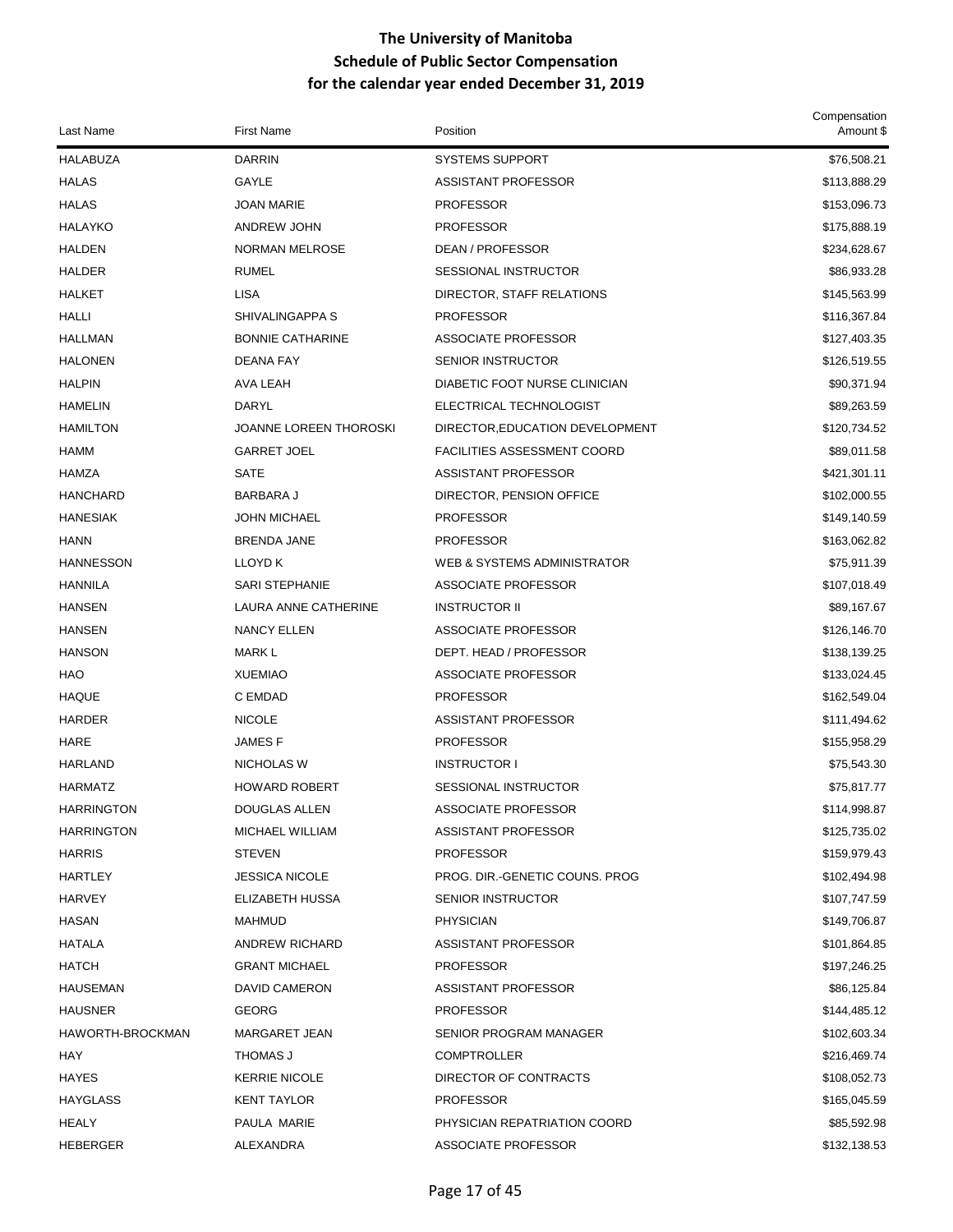| Last Name          | <b>First Name</b>         | Position                                       | Compensation<br>Amount \$ |
|--------------------|---------------------------|------------------------------------------------|---------------------------|
| <b>HEBERT</b>      | ELIZABETH A               | <b>ASSISTANT PROFESSOR</b>                     | \$99,839.17               |
| <b>HECHTER</b>     | <b>RICHARD</b>            | <b>ASSOCIATE PROFESSOR</b>                     | \$117,279.47              |
| <b>HECKMAN</b>     | <b>GERALD P</b>           | <b>ASSOCIATE PROFESSOR</b>                     | \$139,951.83              |
| <b>HELEWA</b>      | <b>MICHAEL ELIAS</b>      | <b>PROFESSOR</b>                               | \$149,177.48              |
| <b>HELLER</b>      | <b>HENRY</b>              | <b>PROFESSOR</b>                               | \$82,055.69               |
| <b>HENHAWK</b>     | DANIEL ALEXANDER          | <b>ASSISTANT PROFESSOR</b>                     | \$83,098.61               |
| <b>HENRIKSEN</b>   | <b>CHRISTINE ANNE</b>     | <b>ASSISTANT PROFESSOR</b>                     | \$98,636.57               |
| <b>HENRY</b>       | <b>RICHARD RORY</b>       | DIRECTOR, PLANNING & PRIORITIES                | \$136,238.55              |
| <b>HENSEL</b>      | <b>JENNIFER</b>           | <b>ASSISTANT PROFESSOR</b>                     | \$182,524.15              |
| <b>HEPBURN</b>     | <b>GARY ROY</b>           | DEAN / PROFESSOR                               | \$206,649.71              |
| <b>HERBERT</b>     | <b>DAVID ERIC</b>         | ASSOCIATE PROFESSOR                            | \$103,020.52              |
| <b>HERMOSISIMA</b> | <b>JOHN</b>               | <b>ASSISTANT ENGINEER -2ND</b>                 | \$97,149.81               |
| <b>HERRMANN</b>    | RANDY                     | <b>SENIOR INSTRUCTOR</b>                       | \$122,835.27              |
| <b>HESS</b>        | PAUL                      | DIRECTOR / PROFESSOR                           | \$213,242.94              |
| <b>HEWITT</b>      | <b>BARBARA RUTH</b>       | <b>RESEARCH GRANTS OFFICER</b>                 | \$102,257.72              |
| <b>HICKS</b>       | <b>GEOFFREY GORDON</b>    | <b>PROFESSOR</b>                               | \$167,323.35              |
| <b>HIEBERT</b>     | <b>KEITH DOUGLAS</b>      | <b>INFORMATION TECHNOLOGIST 4</b>              | \$79,926.15               |
| <b>HIEBERT</b>     | LYNNE C. P.               | <b>LEGAL COUNSEL</b>                           | \$121,994.12              |
| HIEBERT-MURPHY     | <b>ELIZABETH DIANE</b>    | VICE-PROVOST (ACAD AFFAIRS) / DEAN / PROFESSOR | \$205,524.77              |
| HILDAHL-SHAWN      | <b>KRISTIN</b>            | <b>INSTRUCTOR I</b>                            | \$119,959.13              |
| HILL               | <b>BARRY</b>              | <b>REC SPORTS INSTRUCTOR</b>                   | \$116,572.36              |
| <b>HILL</b>        | DAVID ALEXANDER           | <b>ASSISTANT PROFESSOR</b>                     | \$118,514.28              |
| <b>HITCHON</b>     | <b>CAROL ANN</b>          | ASSOCIATE PROFESSOR                            | \$88,809.79               |
| <b>HNATIUK</b>     | <b>TERRY GWENDOLYN</b>    | <b>RESEARCH INFORMATION SYST MGR</b>           | \$90,277.31               |
| HO                 | <b>JULIET</b>             | ASSOCIATE PROFESSOR                            | \$119,233.39              |
| HO                 | <b>NGAI MAN</b>           | ASSOCIATE PROFESSOR                            | \$122,709.07              |
| <b>HODGES</b>      | <b>RICHARD</b>            | DIRECTOR, ANIMAL CARE & USE                    | \$145,572.17              |
| <b>HOHENBERG</b>   | EDWARD                    | ENGINEER-IN-RESIDENCE                          | \$106,236.78              |
| <b>HOLENS</b>      | PAMELA LUANNE             | ASSISTANT PROFESSOR                            | \$135,714.26              |
| <b>HOLLAENDER</b>  | <b>HARTMUT</b>            | ASSOCIATE PROFESSOR                            | \$118,306.00              |
| <b>HOLMQVIST</b>   | MAXINE ELISABETH          | ASSOCIATE PROFESSOR                            | \$139,215.61              |
| <b>HOLMSTROM</b>   | KATARINA CHANTELLE EILEEN | <b>BUSINESS MANAGER</b>                        | \$80,432.70               |
| <b>HOLOVACH</b>    | <b>THOMAS W</b>           | ASST MANAGER, ELECTRICAL SHOP                  | \$86,756.19               |
| <b>HOLTER</b>      | KATHY-LYNN (K-L)          | DIRECTOR, IST ENGAGEMENT SVCS                  | \$145,564.01              |
| <b>HOLYK</b>       | <b>BRENDA</b>             | <b>PHYSICIAN</b>                               | \$96,490.63               |
| <b>HOLYK</b>       | RANDALL PETER ANDREW      | <b>MARKETING MANAGER</b>                       | \$89,943.03               |
| HOMBACH-KLONISCH   | <b>SABINE</b>             | <b>ASSOCIATE PROFESSOR</b>                     | \$127,389.94              |
| <b>HOMENIUK</b>    | CARRIE                    | DIRECTOR, HR SERVICES                          | \$113,277.98              |
| <b>HONEYFORD</b>   | <b>JAMES KEITH</b>        | <b>INSTRUCTOR II</b>                           | \$79,919.44               |
| <b>HONEYFORD</b>   | MICHELLE ANNETTE          | ASSOCIATE PROFESSOR                            | \$113,400.39              |
| <b>HONG</b>        | SAY PHAM                  | DATA MANAGEMENT ANALYST                        | \$84,492.01               |
| <b>HOPPA</b>       | ROBERT D                  | DEAN / PROFESSOR                               | \$144,980.16              |
| <b>HORTON</b>      | <b>CHARLES THOMAS</b>     | ASSOCIATE DEAN / MUSIC TEACHER                 | \$153,655.24              |
| <b>HORTON</b>      | JILLIAN                   | ASSISTANT PROFESSOR                            | \$187,512.99              |
| <b>HOSSAIN</b>     | ABU ZAFAR MOHAMMAD EKRAM  | <b>PROFESSOR</b>                               | \$149,373.61              |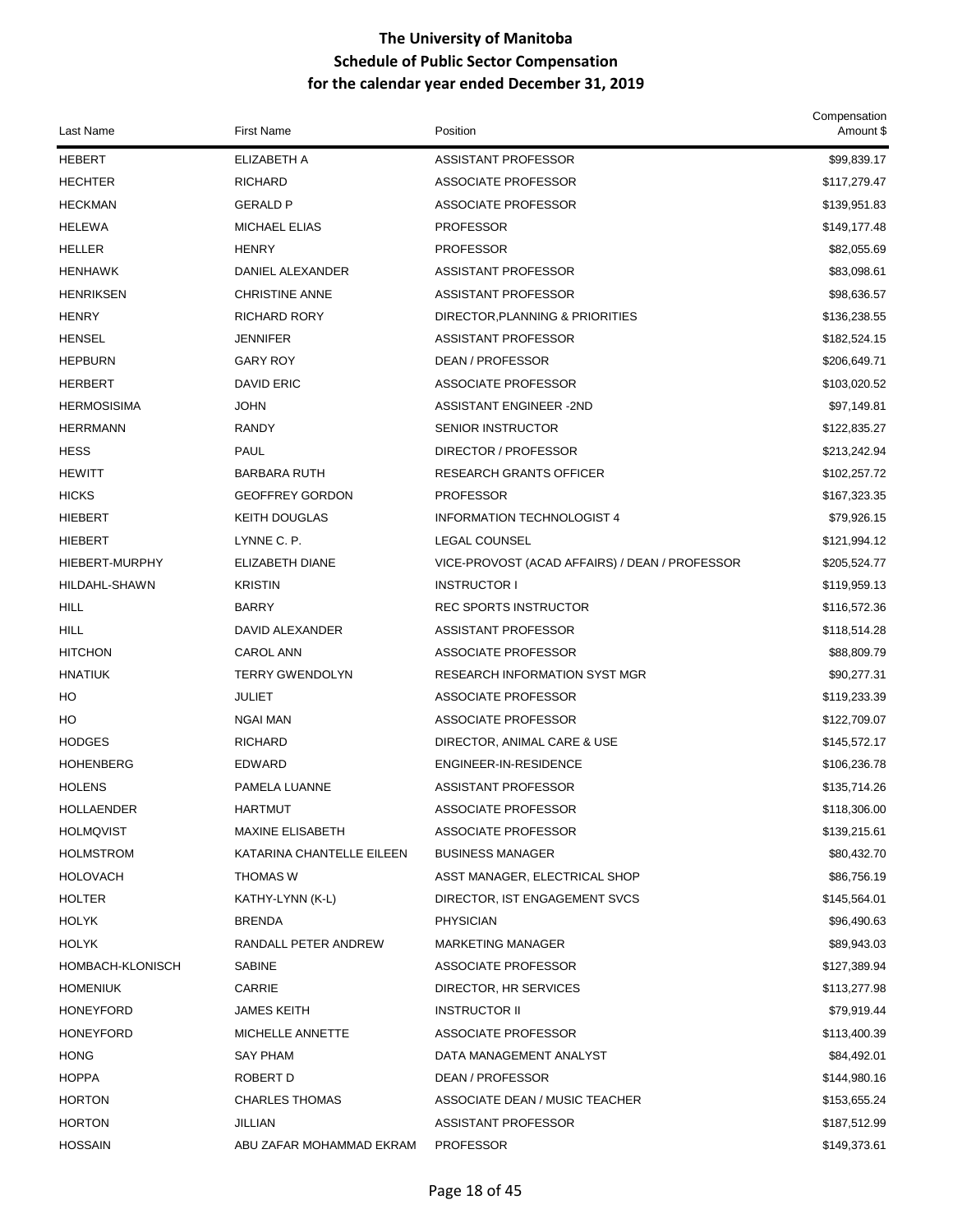| Last Name               | <b>First Name</b>             | Position                      | Compensation<br>Amount \$ |
|-------------------------|-------------------------------|-------------------------------|---------------------------|
| <b>HOUSE</b>            | <b>JAMES DUNCAN</b>           | <b>PROFESSOR</b>              | \$161,356.14              |
| <b>HRABOWYCH</b>        | <b>ELEANOR M</b>              | <b>SENIOR INSTRUCTOR</b>      | \$108,531.80              |
| <b>HRYCAIKO</b>         | KIMBERLY CLAUDINE             | DIABETIC RETINAL SCREEN NURSE | \$89,018.44               |
| <b>HRYSHKO</b>          | <b>LARRY VICTOR</b>           | <b>PROFESSOR</b>              | \$161,928.75              |
| HU                      | <b>CANMING</b>                | <b>PROFESSOR</b>              | \$142,557.36              |
| HU                      | <b>PINGZHAO</b>               | ASSISTANT PROFESSOR           | \$97,538.19               |
| <b>HUBNER</b>           | <b>BRIAN EDWARD</b>           | <b>ASSOCIATE LIBRARIAN</b>    | \$112,246.31              |
| <b>HUDSON</b>           | IAN                           | <b>PROFESSOR</b>              | \$130,288.70              |
| <b>HUDSON</b>           | <b>MARK</b>                   | <b>ASSOCIATE PROFESSOR</b>    | \$109,557.42              |
| <b>HUGHES</b>           | <b>JUDITH ANN</b>             | ASSOCIATE PROFESSOR           | \$125,602.75              |
| <b>HUISMAN</b>          | <b>MONICA PAULINE</b>         | <b>INSTRUCTOR II</b>          | \$77,188.20               |
| <b>HUNTER</b>           | <b>KRISTINA NICOLE</b>        | <b>SENIOR INSTRUCTOR</b>      | \$115,829.66              |
| <b>HUNZINGER</b>        | <b>VANESSA HILARY MARGRET</b> | ASSISTANT PROFESSOR           | \$92,647.99               |
| <b>HURD</b>             | <b>CARMEN ALYSE</b>           | ASSISTANT PROFESSOR           | \$102,158.71              |
| <b>HUSTON</b>           | JEFF                          | AURORA STUD FUNCTIONAL ANALYT | \$79,593.34               |
| <b>IACOPINO</b>         | <b>ANTHONY MICHAEL</b>        | DEAN / PROFESSOR              | \$343,325.03              |
| <b>IACOZZA</b>          | <b>JOHN</b>                   | <b>SENIOR INSTRUCTOR</b>      | \$140,284.63              |
| <b>ILNYCKYJ</b>         | ALEXANDRA                     | ASSISTANT PROFESSOR           | \$120,040.62              |
| ΙM                      | <b>JUNYON</b>                 | ASSISTANT PROFESSOR           | \$125,385.90              |
| <b>INGLIS</b>           | <b>DEREK HENRY</b>            | <b>INSTRUCTOR I</b>           | \$83,970.96               |
| <b>INNIS</b>            | <b>JAROD TYLER</b>            | NETWORK ADMINISTRATOR         | \$84,729.42               |
| <b>IONESCU</b>          | DAN ANDREI                    | PROJECT MANAGER, LEVEL 1      | \$88,469.55               |
| <b>IRAGHI MOGHADDAM</b> | <b>GHOLAMHOSSEIN</b>          | <b>SENIOR INSTRUCTOR</b>      | \$104,224.96              |
| <b>IRANI</b>            | POURANG POLAD                 | <b>PROFESSOR</b>              | \$168,469.90              |
| <b>IRELAND</b>          | DAVID ANDREW                  | <b>ASSISTANT PROFESSOR</b>    | \$104,434.21              |
| <b>IRVINE</b>           | <b>JOHN CHRISTOPHER</b>       | <b>PROFESSOR</b>              | \$178,374.75              |
| <b>ISFELD-KIELY</b>     | <b>HARPA KOLBRUN</b>          | SENIOR PROJECT COORDINATOR    | \$81,700.85               |
| <b>ISLEIFSON</b>        | <b>DUSTIN KONNER</b>          | ASSISTANT PROFESSOR           | \$98,765.96               |
| <b>ISSA</b>             | <b>MOHAMED HASSAN</b>         | ASSOCIATE PROFESSOR           | \$118,758.10              |
| <b>IVANCO</b>           | <b>TAMMY LEANNE</b>           | ASSOCIATE PROFESSOR           | \$129,797.91              |
| <b>JACKSON</b>          | <b>MICHAEL FREDERICK</b>      | ASSOCIATE PROFESSOR           | \$111,152.98              |
| <b>JACOBSOHN</b>        | ERIC                          | <b>PROFESSOR</b>              | \$176,349.01              |
| <b>JACOBY</b>           | GADY                          | DEAN / PROFESSOR              | \$311,497.21              |
| <b>JACOBY</b>           | TAMI AMANDA                   | ASSOCIATE PROFESSOR           | \$122,419.29              |
| <b>JAEGER</b>           | <b>STEPHAN</b>                | <b>PROFESSOR</b>              | \$142,501.47              |
| JAFARI JOZANI           | <b>MOHAMMAD</b>               | ASSOCIATE PROFESSOR           | \$117,787.65              |
| <b>JAKOBSON</b>         | LORNA SUSAN                   | <b>PROFESSOR</b>              | \$141,183.93              |
| JALAYERI                | EHSAN                         | MECH ENG TECHNOLOGIST 4       | \$91,316.48               |
| <b>JALLOH</b>           | <b>CHELSEA ROBIN</b>          | <b>INSTRUCTOR II</b>          | \$95,540.94               |
| JAMES                   | KARIN URSULA                  | <b>INSTRUCTOR II</b>          | \$83,294.24               |
| <b>JAMIESON</b>         | RANDALL KENNETH               | <b>PROFESSOR</b>              | \$127,913.22              |
| <b>JANJIC</b>           | <b>SINISA</b>                 | ELECTR ENG TECHNOLOGIST 3     | \$80,092.60               |
| <b>JANSEN</b>           | <b>RICK</b>                   | DIRECTOR, SECURITY SERVICES   | \$129,390.61              |
| JANZEN                  | <b>KEVIN</b>                  | INFORMATION TECHNOLOGIST      | \$88,965.52               |
| JANZEN                  | MELANIE D.                    | ASSOCIATE PROFESSOR           | \$96,868.46               |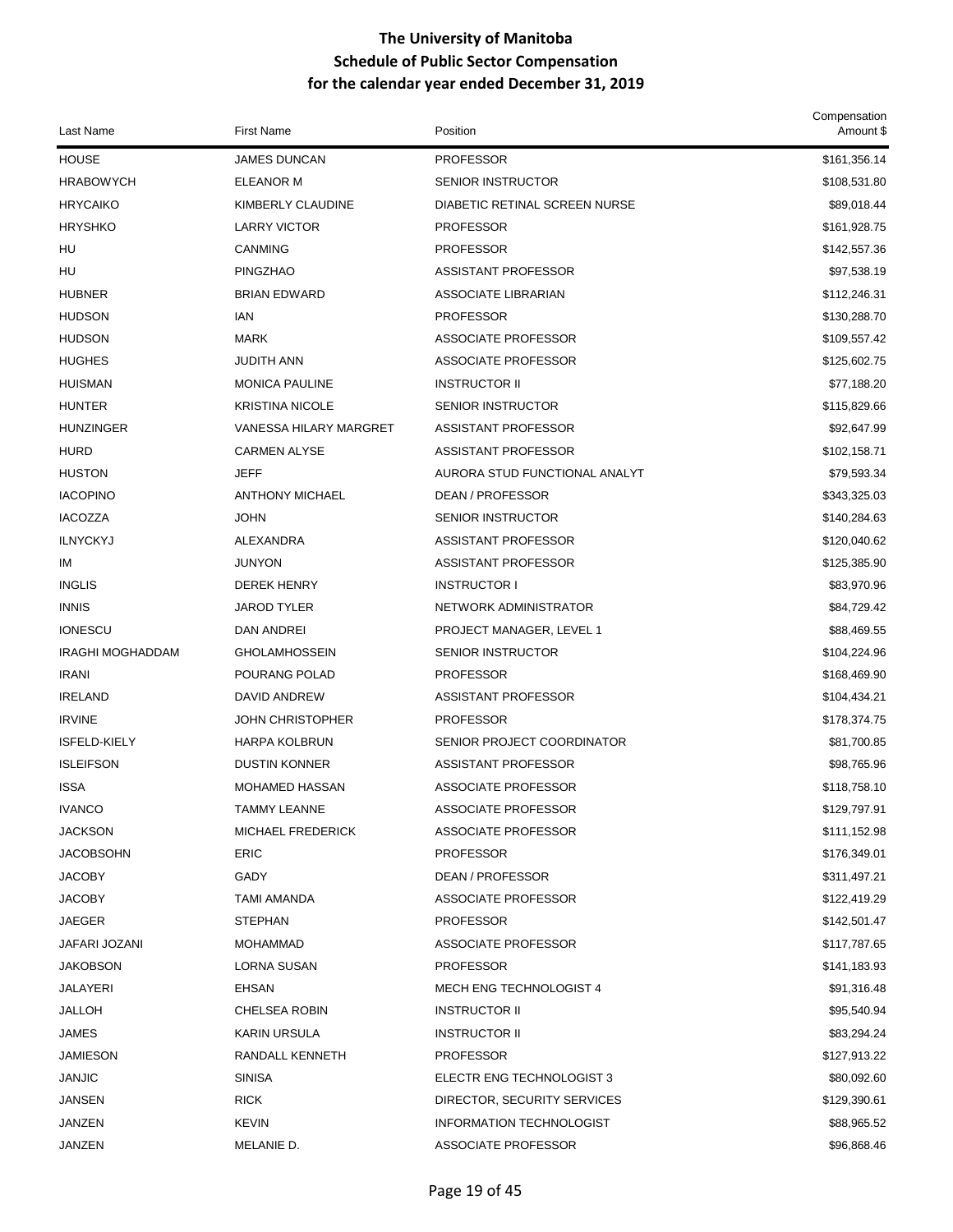| Last Name          | <b>First Name</b>          | Position                                    | Compensation<br>Amount \$ |
|--------------------|----------------------------|---------------------------------------------|---------------------------|
| JANZEN             | <b>MICHAEL</b>             | RESEARCH DEVELOPMENT MANAGER                | \$134,818.40              |
| JANZEN             | <b>TERENCE</b>             | <b>PROFESSOR</b>                            | \$144,003.45              |
| <b>JASSAL</b>      | DAVINDER SINGH             | <b>PROFESSOR</b>                            | \$136,838.62              |
| <b>JAWORSKI</b>    | KYLE                       | INFORMATION TECHNOLOGIST                    | \$89,524.80               |
| JAYARAMAN          | RAGHAVAN                   | ASSOCIATE PROFESSOR                         | \$132,820.91              |
| <b>JAYAS</b>       | <b>DIGVIR</b>              | V.P. (RESEARCH & INTERNATIONAL) / PROFESSOR | \$324,188.09              |
| <b>JAYASURIYA</b>  | <b>JUDITH NIKINIE</b>      | <b>BUSINESS MANAGER - UGME</b>              | \$84,828.75               |
| <b>JEFFREY</b>     | <b>IAN FRASER</b>          | ASSISTANT PROFESSOR                         | \$100,478.44              |
| <b>JEFFRIES</b>    | <b>KENNETH MICHAEL</b>     | ASSISTANT PROFESSOR                         | \$92,877.81               |
| <b>JENKINS</b>     | <b>JOYCE LYNN</b>          | ASSOCIATE PROFESSOR                         | \$117,441.45              |
| <b>JENSEN</b>      | <b>FIONA</b>               | <b>SENIOR INSTRUCTOR</b>                    | \$161,091.87              |
| <b>JETTE</b>       | <b>JONATHAN</b>            | ASSISTANT PROFESSOR                         | \$83,956.39               |
| <b>JETTE</b>       | PHIL                       | <b>ASSISTANT ENGINEER -2ND</b>              | \$78,551.06               |
| <b>JEYARAMAN</b>   | <b>MAYA MADHUMATHY</b>     | RESEARCH ASSOCIATE                          | \$85,692.29               |
| <b>JIAN</b>        | <b>FUJI</b>                | ASSISTANT PROFESSOR                         | \$90,510.18               |
| <b>JIANG</b>       | <b>CHANGMIN</b>            | <b>ASSOCIATE PROFESSOR</b>                  | \$130,068.29              |
| JIANG              | <b>DEPENG</b>              | ASSOCIATE PROFESSOR                         | \$135,568.28              |
| <b>JOCHELSON</b>   | <b>RICHARD</b>             | <b>PROFESSOR</b>                            | \$139,737.93              |
| <b>JOCHEM</b>      | JAN                        | PROJECT MANAGER                             | \$77,965.59               |
| <b>JOHNSON</b>     | <b>BRADFORD CECIL</b>      | ASSOCIATE PROFESSOR                         | \$109,440.17              |
| <b>JOHNSON</b>     | <b>DEREK STEPHEN</b>       | DEPT. HEAD / PROFESSOR                      | \$125,707.69              |
| <b>JOHNSON</b>     | <b>EDWARD ALTON</b>        | <b>PROFESSOR</b>                            | \$142,608.30              |
| <b>JOHNSON</b>     | <b>GARY VERNER</b>         | ASSOCIATE PROFESSOR                         | \$132,927.29              |
| <b>JOHNSON</b>     | <b>JAY ANTHONY</b>         | ASSOCIATE PROFESSOR                         | \$115,170.89              |
| <b>JOHNSON</b>     | <b>LESLIE</b>              | <b>SENIOR INSTRUCTOR</b>                    | \$114,931.62              |
| <b>JOHNSON</b>     | <b>PATRICIA</b>            | CLINICAL VETERINARIAN                       | \$88,583.67               |
| JONASSON-YOUNG     | <b>DEBRA SIGNE</b>         | I.H. ASPER EXECUTIVE DIRECTOR               | \$126,839.57              |
| <b>JONATSCHICK</b> | GUY J D                    | INFORMATION SYSTEMS COORD.                  | \$95,451.31               |
| <b>JONES</b>       | <b>ESYLLT</b>              | <b>PROFESSOR</b>                            | \$131,662.03              |
| <b>JONES</b>       | <b>JAN WILLIAM</b>         | PROGRAM DIRECTOR (P.A.E.P.)                 | \$136,773.06              |
| <b>JONES</b>       | <b>MEAGHAN JESSICA</b>     | ASSISTANT PROFESSOR                         | \$90,769.91               |
| <b>JOO</b>         | HEE-JUNG SERENITY          | ASSOCIATE PROFESSOR                         | \$111,278.99              |
| <b>JORDAN</b>      | <b>LARRY MICHAEL</b>       | <b>PROFESSOR</b>                            | \$81,798.54               |
| <b>JORGENSON</b>   | <b>CRYSTAL</b>             | COMMUNICATIONS SPECIALIST                   | \$89,943.03               |
| <b>JOYAL</b>       | <b>MARK ALLAN</b>          | <b>PROFESSOR</b>                            | \$162,520.80              |
| <b>JUDD</b>        | <b>ELLEN RUTH</b>          | <b>PROFESSOR</b>                            | \$163,615.64              |
| JUNG               | <b>ERICA</b>               | <b>ASSOCIATE DIRECTOR</b>                   | \$97,843.02               |
| JUNG               | EUN-JEONG                  | <b>BUSINESS MANAGER</b>                     | \$77,693.52               |
| <b>JURKOWSKI</b>   | EDWARD MARTIN              | <b>DEAN/PROFESSOR</b>                       | \$237,484.83              |
| KACHULAK-BABEY     | LISA SUSAN                 | DIRECTOR, STUDENT RECRUITMENT               | \$112,334.80              |
| KAITA              | <b>KELLY DANIEL ENJIRO</b> | ASSISTANT PROFESSOR                         | \$82,878.22               |
| KAJTAR             | <b>TRINA GISELLE</b>       | HR BUSINESS ANALYST                         | \$80,228.69               |
| KALAJDZIEVSKI      | SASHO                      | SENIOR INSTRUCTOR                           | \$113,559.58              |
| KALBERG            | <b>HOLGER</b>              | ASSOCIATE PROFESSOR                         | \$101,770.78              |
| <b>KALYNUK</b>     | <b>SEAN</b>                | TECHNICAL SPECIALIST / DEVELOPER            | \$90,950.73               |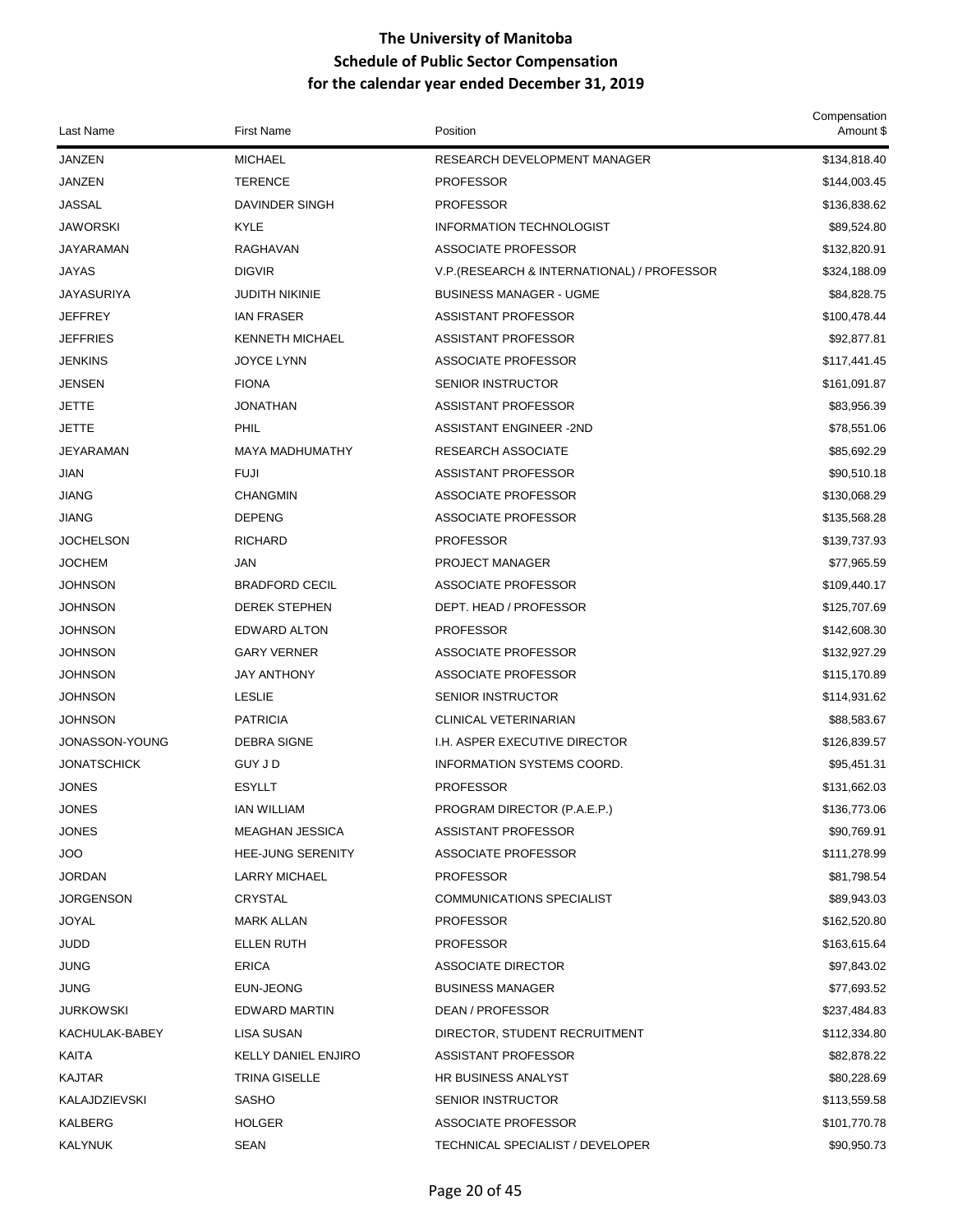| Last Name             | <b>First Name</b>          | Position                                   | Compensation<br>Amount \$ |
|-----------------------|----------------------------|--------------------------------------------|---------------------------|
| KAMALI                | <b>SHAHIN</b>              | <b>ASSISTANT PROFESSOR</b>                 | \$97,588.82               |
| <b>KAMPEN</b>         | KAREN MARGARET-ANNE        | <b>INSTRUCTOR II</b>                       | \$108,115.82              |
| <b>KANDRACK</b>       | MARY-ANNE                  | <b>INSTRUCTOR II</b>                       | \$95,632.40               |
| <b>KANG</b>           | <b>NANCY</b>               | ASSISTANT PROFESSOR                        | \$106,587.67              |
| KANU                  | YATTA                      | <b>PROFESSOR</b>                           | \$90,000.00               |
| <b>KAPITANKER</b>     | ZEEV                       | MECH ENG TECHNOLOGIST 4                    | \$105,528.43              |
| <b>KARANI</b>         | PARVIZ                     | <b>SYSTEM ANALYST</b>                      | \$89,763.97               |
| KARDAMI               | <b>ELISSAVET</b>           | <b>PROFESSOR</b>                           | \$164,899.03              |
| <b>KARI</b>           | <b>SIOBHAN</b>             | MGR, ADV. DATA & STEWARDSHIP               | \$89,943.02               |
| KARIMI-ABDOLREZAEE    | <b>SOHEILA</b>             | ASSOCIATE PROFESSOR                        | \$117,456.04              |
| <b>KARLAFTIS</b>      | <b>BROOKE MYRNA</b>        | <b>DONOR RELATIONS OFFICER</b>             | \$85,772.68               |
| <b>KARNAOUKH</b>      | <b>SVIATOSLAW</b>          | MECH ENG TECHNOLOGIST 3                    | \$79,367.69               |
| <b>KARPAN</b>         | <b>CYNTHIA</b>             | ASSOCIATE PROFESSOR                        | \$131,521.92              |
| <b>KATYAL</b>         | <b>SACHIN</b>              | ASSISTANT PROFESSOR                        | \$120,964.27              |
| KATZ                  | <b>ALAN</b>                | <b>PROFESSOR</b>                           | \$200,149.72              |
| <b>KAUFMANN</b>       | <b>ANTHONY MICHAEL</b>     | ASSOCIATE PROFESSOR                        | \$97,380.13               |
| <b>KAUPPINEN</b>      | TIINA MATLEENA             | ASSOCIATE PROFESSOR                        | \$109,692.85              |
| <b>KAVGIC</b>         | <b>MIROSLAVA</b>           | ASSISTANT PROFESSOR                        | \$98,013.16               |
| <b>KAYAMA</b>         | <b>YUHKO</b>               | <b>SENIOR INSTRUCTOR</b>                   | \$102,914.49              |
| <b>KAZEM MOUSSAVI</b> | ZAHRA                      | <b>PROFESSOR</b>                           | \$155,219.20              |
| <b>KEARSEY</b>        | <b>JOHN E</b>              | V.P. (EXTERNAL)                            | \$355,551.43              |
| <b>KEATING</b>        | <b>ERIN MICHELLE</b>       | ASSOCIATE DEPT. HEAD / ASSOCIATE PROFESSOR | \$95,180.23               |
| KEHLER-SIEBERT        | <b>JUDITH LYNN</b>         | <b>PROFESSOR</b>                           | \$145,453.17              |
| <b>KEIJZER</b>        | <b>RICHARD</b>             | <b>PROFESSOR</b>                           | \$125,487.04              |
| KELLY                 | <b>CHRISTINE ELIZABETH</b> | <b>ASSISTANT PROFESSOR</b>                 | \$93,782.71               |
| KELLY                 | <b>DEBBIE M</b>            | <b>PROFESSOR</b>                           | \$164,256.81              |
| KELLY                 | <b>KEVIN</b>               | <b>ASSOCIATE PROFESSOR</b>                 | \$120,293.49              |
| KELLY                 | LAUREN                     | ASSISTANT PROFESSOR                        | \$98,510.61               |
| <b>KELSO</b>          | <b>JAMES HENRY</b>         | SENIOR INFO TECHNOLOGY OFFICER             | \$95,433.12               |
| <b>KENKEL</b>         | NORMAN CHARLES             | <b>PROFESSOR</b>                           | \$173,437.58              |
| <b>KENNY</b>          | LEO                        | CLINICAL VETERINARIAN                      | \$106,111.48              |
| <b>KEOWN</b>          | <b>VERA LYNN</b>           | <b>ASSOCIATE LIBRARIAN</b>                 | \$126,051.30              |
| KERR                  | JAMES                      | DIRECTOR, TECHNOLOGY SERVICES              | \$147,038.94              |
| KERR                  | PAUL DONALD                | ASSOCIATE PROFESSOR                        | \$100,984.65              |
| KERR                  | WILLIAM                    | ASSOCIATE PROFESSOR                        | \$120,543.76              |
| <b>KERRACHE</b>       | ALI                        | HIGH PERF COMPUTING SPECIALIST             | \$82,938.29               |
| KETTLE                | <b>KERILIEN</b>            | ASSISTANT PROFESSOR                        | \$132,385.90              |
| <b>KETTNER</b>        | <b>JOEL DAVID</b>          | ASSOCIATE PROFESSOR                        | \$161,346.07              |
| <b>KEYNAN</b>         | YOAV                       | ASSOCIATE PROFESSOR                        | \$216,832.10              |
| <b>KHAJEHPOUR</b>     | MAZDAK                     | ASSOCIATE PROFESSOR                        | \$115,906.63              |
| <b>KHAN</b>           | ABDUL KHALIQ               | <b>TECHNOLOGIST 4</b>                      | \$89,474.80               |
| KHAN                  | <b>IMRAN</b>               | SESSIONAL INSTRUCTOR                       | \$77,049.97               |
| KHAN                  | MOHAMMAD NURUZZAMAN        | ASSISTANT PROFESSOR                        | \$83,190.56               |
| KHATTER               | LAKSH                      | CHANGE MANAGEMENT CONSULTANT               | \$83,644.61               |
| KHODAY                | AMAR                       | ASSOCIATE PROFESSOR                        | \$124,179.17              |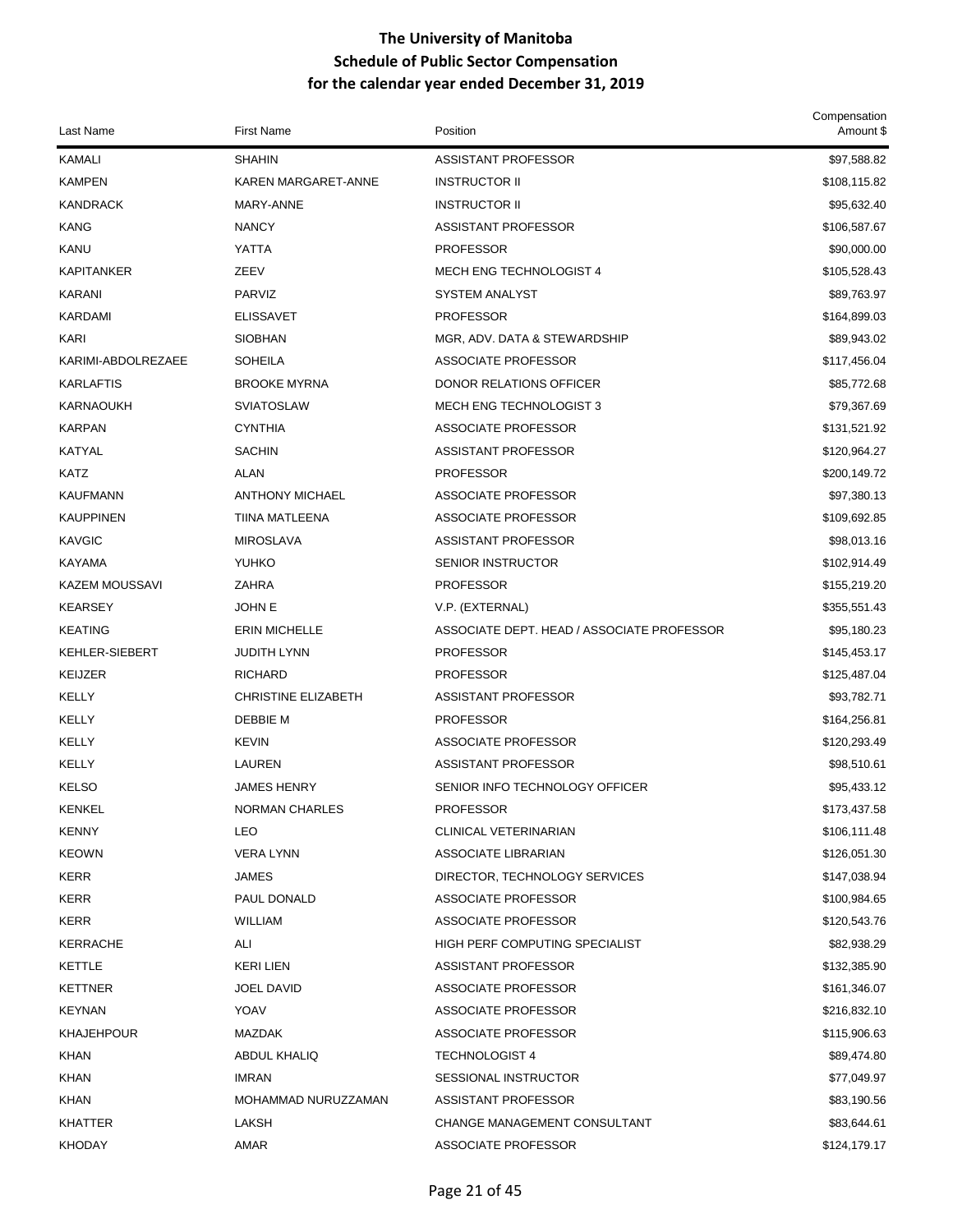| Last Name              | <b>First Name</b>    | Position                        | Compensation<br>Amount \$ |
|------------------------|----------------------|---------------------------------|---------------------------|
| KHOSHDARREGI           | <b>MATT</b>          | ASSISTANT PROFESSOR             | \$87,108.02               |
| KILEY                  | <b>KIMBERLY</b>      | <b>INSTRUCTOR I</b>             | \$78,343.88               |
| KIM                    | AARON                | ASSOCIATE PROFESSOR             | \$152,821.36              |
| <b>KINDRACHUK</b>      | <b>KENNETH JASON</b> | ASSISTANT PROFESSOR             | \$104,687.30              |
| <b>KINLEY</b>          | DEBRA JOLENE         | ASSISTANT PROFESSOR             | \$109,116.07              |
| <b>KINNELL</b>         | AMANDA               | SENIOR FINANCIAL OFFICER        | \$104,210.80              |
| <b>KINSNER</b>         | <b>WITOLD</b>        | <b>PROFESSOR</b>                | \$164,670.62              |
| <b>KIRILLOV</b>        | <b>SERGEI</b>        | RESEARCH ASSOCIATE              | \$80,656.28               |
| KIRKLAND               | <b>STEPHEN JAMES</b> | <b>PROFESSOR</b>                | \$161,159.38              |
| <b>KIROUAC</b>         | GILBERT J            | <b>PROFESSOR</b>                | \$149,608.38              |
| KIRSHENBAUM            | LORRIE ALLEN         | <b>PROFESSOR</b>                | \$220,972.78              |
| <b>KLASSEN</b>         | DIANA HELEN          | <b>INSTRUCTOR II</b>            | \$105,166.18              |
| <b>KLASSEN</b>         | PAUL STANLEY         | <b>INFORMATION TECHNOLOGIST</b> | \$88,026.69               |
| <b>KLASSEN</b>         | <b>TERRY PAUL</b>    | <b>PROFESSOR</b>                | \$163,431.49              |
| <b>KLEIMAN</b>         | <b>NANCY LEIGH</b>   | <b>SENIOR INSTRUCTOR</b>        | \$119,046.87              |
| <b>KLONISCH</b>        | <b>THOMAS</b>        | <b>PROFESSOR</b>                | \$178,485.30              |
| <b>KLOWAK</b>          | <b>CHAD STEVEN</b>   | MATERIALS LABORATORY MANAGER    | \$121,175.44              |
| <b>KLUS</b>            | <b>BRADLEY ALLAN</b> | ASSISTANT PROFESSOR             | \$155,929.14              |
| <b>KLYMCHUK</b>        | <b>JARET</b>         | DIRECTOR, ARCH. & ENGIN. SVCS.  | \$156,136.12              |
| KO                     | JI HYUN              | ASSISTANT PROFESSOR             | \$98,821.05               |
| <b>KOCZANSKI</b>       | <b>KRYSTYNA</b>      | <b>SENIOR INSTRUCTOR</b>        | \$111,144.19              |
| <b>KOHUT</b>           | <b>KARL LAWRENCE</b> | ASSISTANT PROFESSOR             | \$81,080.59               |
| <b>KOKSEL USTUNDAG</b> | <b>HAVVA FILIZ</b>   | <b>ASSISTANT PROFESSOR</b>      | \$85,389.73               |
| <b>KOLANSKY</b>        | <b>HAROLD</b>        | <b>CHIEF TECHNOLOGIST</b>       | \$79,908.51               |
| <b>KOMINOWSKI</b>      | <b>JAMES ANTHONY</b> | ASSOCIATE LIBRARIAN             | \$112,778.24              |
| <b>KONG</b>            | <b>JIMING</b>        | PROFESSOR                       | \$152,630.94              |
| <b>KONOWALCHUK</b>     | <b>LEE ANDREW</b>    | ASSOC. V.P. (ADMINISTRATION)    | \$195,573.07              |
| <b>KONSTANTIUK</b>     | <b>IRYNA</b>         | <b>INSTRUCTOR II</b>            | \$97,540.29               |
| <b>KOOP</b>            | ROYCE A J            | <b>ASSOCIATE PROFESSOR</b>      | \$115,320.19              |
| <b>KOPER</b>           | <b>NICOLA</b>        | <b>PROFESSOR</b>                | \$115,403.07              |
| <b>KOPOTUN</b>         | KIRILL               | PROFESSOR                       | \$153,096.73              |
| <b>KOPS</b>            | WILLIAM JOHN H       | <b>PROFESSOR</b>                | \$80,014.77               |
| <b>KORDI</b>           | <b>BEHZAD</b>        | <b>PROFESSOR</b>                | \$137,676.05              |
| <b>KORMISH</b>         | JAY DENE             | INSTRUCTOR II                   | \$98,455.66               |
| <b>KORNELSEN</b>       | <b>JENNIFER</b>      | ASSISTANT PROFESSOR             | \$101,108.83              |
| KORT                   | MARCIA JOY           | MGR, ADMIN & DEANS OFFICE       | \$75,180.14               |
| <b>KOSTELNYK</b>       | WILLIAM I S          | STAFF RELATIONS OFFICER         | \$96,647.40               |
| <b>KOURITZIN</b>       | SANDRA               | <b>PROFESSOR</b>                | \$158,147.78              |
| <b>KOVEN</b>           | LESLEY PAULA         | ASSISTANT PROFESSOR             | \$119,593.04              |
| <b>KOWALEC</b>         | KAARINA ASHLEY       | ASSISTANT PROFESSOR             | \$99,837.42               |
| <b>KOWK</b>            | GREGORY              | MANAGER, POWERHOUSE             | \$126,130.62              |
| <b>KOZYRA</b>          | <b>BRIDGET</b>       | <b>INSTRUCTOR II</b>            | \$84,018.42               |
| KRAUT                  | ALLEN GERALD         | ASSOCIATE PROFESSOR             | \$95,689.51               |
| KRAWITZ                | SHERRY A.            | ASSISTANT PROFESSOR             | \$421,301.11              |
| <b>KREINDLER</b>       | <b>ADI SARA</b>      | ASSISTANT PROFESSOR             | \$111,929.34              |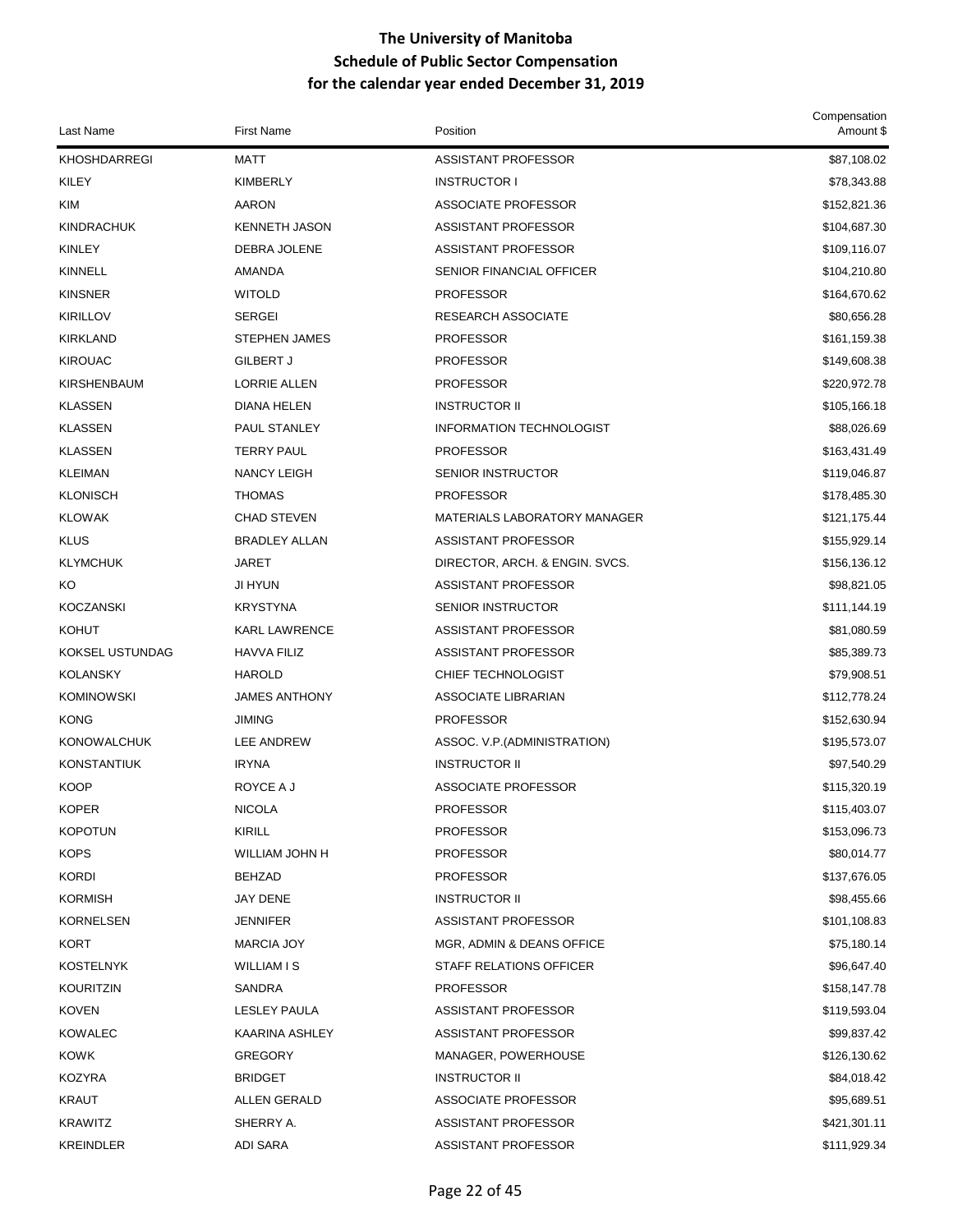| Last Name         | <b>First Name</b>             | Position                                   | Compensation<br>Amount \$ |
|-------------------|-------------------------------|--------------------------------------------|---------------------------|
| <b>KREPSKI</b>    | <b>DEREK ALISTAIR</b>         | ASSOCIATE DEPT. HEAD / ASSOCIATE PROFESSOR | \$99,631.71               |
| KRIELLAARS        | <b>DEAN JOHANNES</b>          | ASSOCIATE PROFESSOR                        | \$134,152.55              |
| <b>KROEGER</b>    | <b>EDWIN ARTHUR</b>           | <b>PROFESSOR</b>                           | \$166,035.57              |
| <b>KROEKER</b>    | <b>SCOTT</b>                  | <b>PROFESSOR</b>                           | \$144,468.71              |
| <b>KROKHINE</b>   | <b>OLEG VLADIMIROVICH</b>     | ASSISTANT PROFESSOR                        | \$109,824.87              |
| <b>KRUEGER</b>    | PAUL ARNOLD                   | MECH ENG TECHNOLOGIST 4                    | \$83,854.54               |
| <b>KRUK</b>       | <b>RICHARD</b>                | <b>ASSOCIATE PROFESSOR</b>                 | \$121,122.87              |
| <b>KRUSE</b>      | <b>KRISTEN LEANNE</b>         | ASSISTANT LIBRARIAN                        | \$101,601.91              |
| <b>KRYSANSKI</b>  | VALERIE                       | ASSISTANT PROFESSOR                        | \$91,276.84               |
| <b>KUBAS</b>      | <b>JENNIFER</b>               | <b>LEGAL COUNSEL</b>                       | \$107,806.38              |
| <b>KUCERA</b>     | <b>THOMAS GLEN</b>            | ASSOCIATE PROFESSOR                        | \$131,580.42              |
| <b>KUCHISON</b>   | ANGELA MARIA                  | <b>INSTRUCTOR I</b>                        | \$76,383.48               |
| <b>KUFFERT</b>    | <b>LEONARD BRENT</b>          | <b>PROFESSOR</b>                           | \$125,218.47              |
| <b>KUFFNER</b>    | <b>JEREMY GEORGE</b>          | INFORMATION TECHNOLOGIST                   | \$96,866.69               |
| <b>KUHN</b>       | DAVID CHARLES STORY           | <b>PROFESSOR</b>                           | \$172,121.69              |
| <b>KULCHYSKI</b>  | <b>PETER</b>                  | <b>PROFESSOR</b>                           | \$163,614.93              |
| <b>KUMAR</b>      | <b>ANAND</b>                  | <b>PROFESSOR</b>                           | \$92,750.85               |
| <b>KUMAR</b>      | AYUSH                         | <b>PROFESSOR</b>                           | \$123,597.13              |
| <b>KUMAR</b>      | <b>KARI LYNNE</b>             | <b>INSTRUCTOR II</b>                       | \$95,439.36               |
| <b>KUNG</b>       | <b>SAM KAM-PUN</b>            | <b>PROFESSOR</b>                           | \$130,435.35              |
| <b>KURJEWICZ</b>  | <b>ZENON</b>                  | SENIOR RESEARCH ANALYST                    | \$89,942.79               |
| <b>KUSS</b>       | <b>CHRISTIAN</b>              | <b>ASSISTANT PROFESSOR</b>                 | \$88,143.77               |
| <b>KUSS</b>       | <b>SABINE</b>                 | ASSISTANT PROFESSOR                        | \$87,883.61               |
| <b>KUZMA</b>      | <b>DORIS</b>                  | DIRECTOR (IGPH) - MANAGEMENT & FINANACE    | \$96,820.94               |
| <b>KUZYK</b>      | ZOU ZOU ANNA                  | <b>ASSISTANT PROFESSOR</b>                 | \$100,345.16              |
| <b>KYDD</b>       | JANESCA MARGARET              | <b>LEGAL COUNSEL</b>                       | \$118,550.98              |
| <b>LABOSSIERE</b> | PAUL EDWARD LEO               | <b>SENIOR INSTRUCTOR</b>                   | \$133,027.31              |
| LABOUTA           | <b>HAGAR</b>                  | ASSISTANT PROFESSOR                        | \$99,764.90               |
| LACAP             | PAUL                          | DIR, DIGI STRATEGY & ENGAGMNT              | \$115,267.76              |
| LACH              | <b>LORI-ANN DORISE</b>        | <b>DIRECTOR</b>                            | \$189,399.37              |
| LADNER            | KIERA                         | <b>PROFESSOR</b>                           | \$170,751.27              |
| LAFRENIERE        | <b>BRENDA LEE</b>             | <b>INSTRUCTOR II</b>                       | \$105,765.08              |
| LAING             | <b>CHRISTOPHER</b>            | <b>INSTRUCTOR II</b>                       | \$104,432.18              |
| <b>LAKOWSKI</b>   | THEODORE MARTIN               | <b>ASSOCIATE PROFESSOR</b>                 | \$119,170.08              |
| LANDRUM           | <b>LISA MARIE</b>             | ASSOCIATE PROFESSOR                        | \$120,957.99              |
| LANGELAAR         | <b>MAIKO</b>                  | <b>INFORMATION TECHNOLOGIST</b>            | \$87,887.02               |
| LANGLAIS          | GAIL                          | DIRECTOR, CAREER SERVICES                  | \$105,473.86              |
| LANSDOWN          | ROBERT IAN                    | PROGRAMMER ANALYST                         | \$86,697.94               |
| LAPORTE           | <b>DOMINIQUE</b>              | <b>ASSOCIATE PROFESSOR</b>                 | \$128,483.82              |
| LARCOMBE          | LINDA ANNE                    | ASSOCIATE PROFESSOR                        | \$108,164.90              |
| LARMOUR           | <b>VERONICA LOUISE CORDEN</b> | X-RAY DIFFRACTOMETER TECH                  | \$82,507.63               |
| LAROCQUE          | EMMA                          | <b>PROFESSOR</b>                           | \$163,625.84              |
| LARSON            | PAUL                          | <b>PROFESSOR</b>                           | \$163,370.45              |
| LASSI             | ETIENNE-MARIE                 | <b>ASSOCIATE PROFESSOR</b>                 | \$103,556.58              |
| LASTRA            | JANE                          | DIR, FINANCIAL AID & AWARDS                | \$110,616.27              |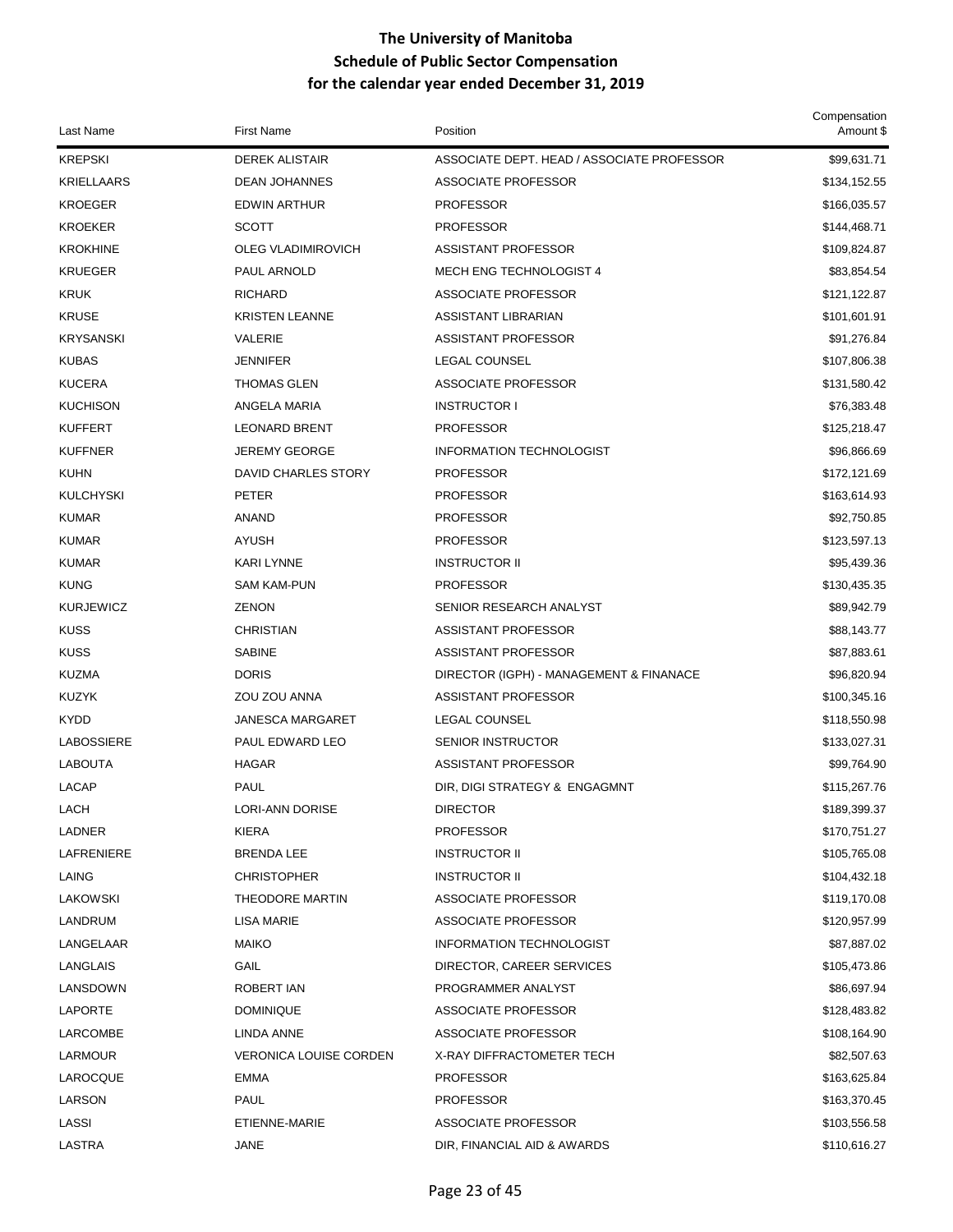| Last Name      | <b>First Name</b>            | Position                             | Compensation<br>Amount \$ |
|----------------|------------------------------|--------------------------------------|---------------------------|
| LASTRA         | RODRIGO ALEJANDRO            | <b>INSTRUCTOR II</b>                 | \$97,436.74               |
| LAURENCELLE    | <b>FRANCINE</b>              | <b>SENIOR INSTRUCTOR</b>             | \$104,891.88              |
| LAVOIE         | <b>JOSEE GABRIELLE MARIE</b> | <b>PROFESSOR</b>                     | \$163,031.56              |
| LAW            | DARREN DAVID                 | <b>SOLUTION ARCHITECT</b>            | \$112,026.76              |
| LAWALL         | <b>MARK</b>                  | <b>PROFESSOR</b>                     | \$137,648.10              |
| LAWLEY         | <b>CHAD DAMON</b>            | ASSOCIATE PROFESSOR                  | \$111,662.18              |
| LAWLEY         | YVONNE ELIZABETH             | ASSISTANT PROFESSOR                  | \$100,369.54              |
| LE.            | ANNA MARIE ME-LINH           | <b>ASSOCIATE LIBRARIAN</b>           | \$97,260.81               |
| LEA            | <b>GRAHAM W</b>              | ASSISTANT PROFESSOR                  | \$90,881.35               |
| LEBAR          | MARIO M.                     | CHIEF INFORMATION OFFICER            | \$203,396.38              |
| <b>LEBLANC</b> | ALEXANDRE                    | ASSOCIATE PROFESSOR                  | \$128,967.30              |
| LEBOE-MCGOWAN  | <b>JASON PHOENIX</b>         | <b>PROFESSOR</b>                     | \$222,410.37              |
| LEBOE-MCGOWAN  | <b>LAUNA CHERYL</b>          | ASSOCIATE PROFESSOR                  | \$129,191.46              |
| <b>LEBOIS</b>  | <b>JOEL</b>                  | HUMAN RIGHTS COUNSEL                 | \$94,326.85               |
| <b>LECCE</b>   | <b>STEVEN ANTHONY</b>        | ASSOCIATE PROFESSOR                  | \$127,413.19              |
| <b>LECLAIR</b> | <b>LEANNE LISA</b>           | ASSOCIATE PROFESSOR                  | \$127,819.49              |
| <b>LECLERC</b> | <b>JEFFREY</b>               | UNIVERSITY SECRETARY                 | \$190,003.98              |
| LEE            | <b>RAYMOND T</b>             | <b>PROFESSOR</b>                     | \$161,600.91              |
| LEE            | <b>WILLIAM JAMES</b>         | ASSOCIATE PROFESSOR                  | \$136,974.28              |
| LEGAL          | <b>ROBERT</b>                | CLIENT REL. MGMT. CONSULTANT         | \$77,359.44               |
| LEI            | <b>JUNMEI</b>                | <b>FINANCIAL ANALYST</b>             | \$84,469.87               |
| LEIER BLACHER  | <b>RHIANNON</b>              | MGR, MARKETING / COMMUNICATIONS      | \$76,466.36               |
| <b>LEIGH</b>   | <b>CHRISTOPHER EDWARD</b>    | <b>COORDINATOR</b>                   | \$87,887.12               |
| LEIVAS POZZER  | LILIAN                       | ASSISTANT PROFESSOR                  | \$103,274.88              |
| LENGYEL        | <b>CHRISTINA O</b>           | ASSOCIATE PROFESSOR                  | \$124,421.61              |
| <b>LENNON</b>  | <b>SUZANNE</b>               | ASSISTANT PROFESSOR                  | \$101,900.56              |
| <b>LEONG</b>   | <b>CHRISTINE</b>             | ASSISTANT PROFESSOR                  | \$88,859.09               |
| <b>LESLIE</b>  | <b>JOCELYN</b>               | HR CONSULTANT                        | \$114,250.06              |
| <b>LESTER</b>  | <b>KRISTIE LAUREL</b>        | <b>INSTRUCTOR I</b>                  | \$89,613.00               |
| <b>LEUNG</b>   | CARSON KAI-SANG              | PROFESSOR                            | \$147,804.83              |
| <b>LEUNG</b>   | <b>STELLA</b>                | <b>INFORMATION TECHNOLOGIST</b>      | \$88,186.55               |
| LEVASSEUR      | KARINE LOUISE                | ASSOCIATE PROFESSOR                  | \$113,167.09              |
| LEVENE         | STEPHANIE GWEN               | ASSOCIATE V.P. (ALUMNI & DONOR REL.) | \$180,847.25              |
| <b>LEVIN</b>   | DAVID BERNARD                | <b>PROFESSOR</b>                     | \$148,016.49              |
| LEVINE         | KATHRYN ANN                  | ASSOCIATE PROFESSOR                  | \$121,568.37              |
| LEWIS          | <b>JUSTIN JARON</b>          | ASSOCIATE PROFESSOR                  | \$98,840.74               |
| <b>LEYGUE</b>  | <b>ETIENNE</b>               | <b>PROFESSOR</b>                     | \$143,038.45              |
| LEZARD         | <b>PRISCILLA</b>             | <b>LECTURER</b>                      | \$80,078.14               |
| П              | <b>FABIANA GRACIELA</b>      | ASSOCIATE PROFESSOR                  | \$108,081.76              |
| Ц              | GENYI                        | ASSOCIATE PROFESSOR                  | \$130,181.13              |
| Ц              | <b>HONG</b>                  | ASSISTANT PROFESSOR                  | \$130,088.16              |
| Ц              | JOHNSON CHING HONG           | ASSISTANT PROFESSOR                  | \$93,806.08               |
| Ц              | PAKCHING BEN                 | ASSOCIATE PROFESSOR                  | \$126,650.28              |
| Ц              | YI                           | ASSOCIATE PROFESSOR                  | \$111,471.45              |
| LIANG          | XIHUI                        | ASSISTANT PROFESSOR                  | \$87,770.45               |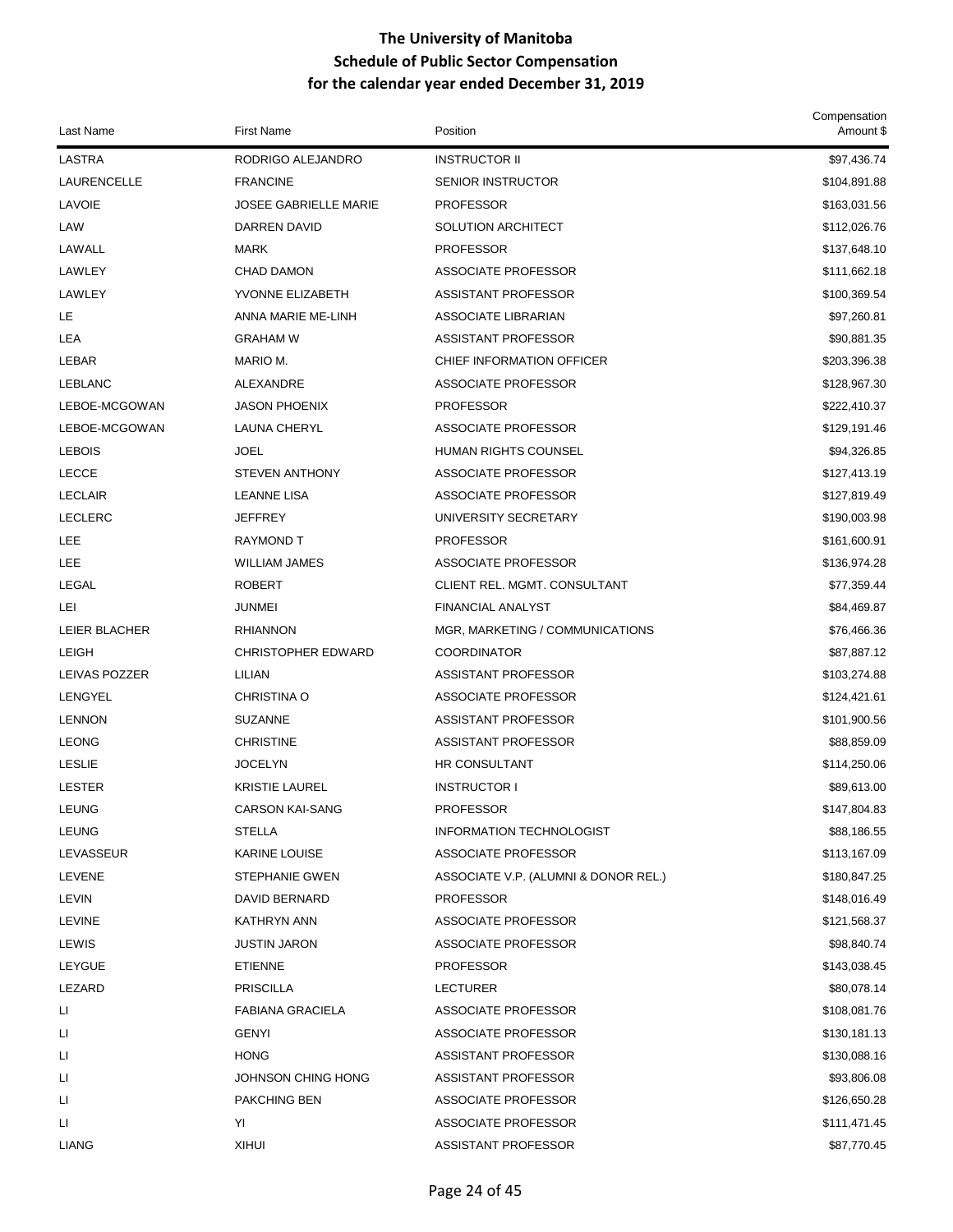| Last Name          | <b>First Name</b>           | Position                       | Compensation<br>Amount \$ |
|--------------------|-----------------------------|--------------------------------|---------------------------|
| LIAO               | CHI                         | <b>ASSISTANT PROFESSOR</b>     | \$142,871.42              |
| <b>LIAO</b>        | <b>KANG-LING</b>            | <b>ASSISTANT PROFESSOR</b>     | \$89,901.75               |
| LIBICH             | <b>WILLIAM GORDON</b>       | DIRECTOR, IMMUNIZATION         | \$182,274.08              |
| LIBIN              | MARK                        | <b>ASSOCIATE PROFESSOR</b>     | \$109,637.02              |
| <b>LIMON</b>       | COLLEEN L.                  | DIRECTOR, FINANCE & OPERATIONS | \$118,517.55              |
| LIN                | <b>FRANCIS</b>              | <b>ASSOCIATE PROFESSOR</b>     | \$104,230.84              |
| LINDEN             | <b>ERIC WILLIAM</b>         | <b>PROFESSOR</b>               | \$146,637.85              |
| <b>LINOVSKI</b>    | ORLY                        | ASSISTANT PROFESSOR            | \$93,910.57               |
| <b>LINTON</b>      | <b>JANICE S</b>             | LIBRARIAN                      | \$126,621.41              |
| LINTS-MARTINDALE   | AMANDA CLAIRE               | ASSISTANT PROFESSOR            | \$115,198.98              |
| <b>LIONBERG</b>    | <b>CARRIE ANN</b>           | ASSISTANT PROFESSOR            | \$119,593.04              |
| <b>LIPNOWSKI</b>   | <b>IRWIN FRANK</b>          | <b>ASSOCIATE PROFESSOR</b>     | \$120,336.28              |
| LIPPERT            | <b>DUSTIN</b>               | RESEARCH GRANT FACILITATOR     | \$79,691.62               |
| <b>LIPSCHITZ</b>   | JEREMY                      | <b>ASSOCIATE PROFESSOR</b>     | \$79,265.74               |
| <b>LITTMAN</b>     | <b>CHARLES DAVID</b>        | <b>ASSOCIATE PROFESSOR</b>     | \$421,301.11              |
| LITWILLER          | <b>FENTON</b>               | <b>ASSISTANT PROFESSOR</b>     | \$92,158.17               |
| LIU                | <b>GEORGE</b>               | CHARGE ENGINEER - 2ND CLASS    | \$90,827.59               |
| LIU                | <b>MINGZHI</b>              | ASSOCIATE PROFESSOR            | \$177,649.24              |
| LIU                | <b>PENG</b>                 | ASSISTANT PROFESSOR            | \$87,770.45               |
| LIU                | <b>SONG</b>                 | <b>PROFESSOR</b>               | \$123,757.30              |
| LIU                | SONGYAN                     | PROFESSIONAL ASSOCIATE         | \$75,126.50               |
| LIU                | <b>XIAOQING</b>             | <b>ASSISTANT PROFESSOR</b>     | \$103,366.93              |
| LIVI               | <b>LORENZO</b>              | ASSISTANT PROFESSOR            | \$108,726.94              |
| LIVINGSTONE        | MICHAEL JEFFREY             | <b>TECHNOLOGY COORDINATOR</b>  | \$87,887.09               |
| LIX                | <b>LISA MARIE</b>           | <b>PROFESSOR</b>               | \$214,410.47              |
| LO                 | <b>EVELYN</b>               | <b>ASSISTANT PROFESSOR</b>     | \$114,973.35              |
| LO                 | <b>WILSON KWOK KWONG</b>    | <b>DEVELOPER</b>               | \$89,468.57               |
| LOADER             | L. REBECCA                  | OFFICE ASSISTANT               | \$92,483.32               |
| <b>LOBB</b>        | DAVID A                     | <b>PROFESSOR</b>               | \$155,202.61              |
| <b>LOBCHUK</b>     | MICHELLE MARIE              | ASSOCIATE PROFESSOR            | \$130,730.23              |
| <b>LOCKIE</b>      | BEVERLEY DEANNA             | STAFF RELATIONS OFFICER        | \$122,325.93              |
| LOEWEN             | HAROLD J                    | <b>ASSISTANT LIBRARIAN</b>     | \$91,948.90               |
| LOEWEN             | LAURA                       | <b>ASSOCIATE PROFESSOR</b>     | \$119,076.18              |
| <b>LOEWEN</b>      | PETER CECIL                 | <b>PROFESSOR</b>               | \$174,054.99              |
| LOGOZAR            | <b>STEVE</b>                | SUPERVISOR, SERVICE DESK       | \$102,197.96              |
| LONGSTAFFE         | <b>SALLY ELIZABETH ANNE</b> | SENIOR ACADEMIC ADVISOR        | \$77,606.65               |
| LORIMER            | DARYL                       | VIRTUAL SERVER SPECIALIST      | \$87,656.87               |
| LORWAY             | ROBERT READ                 | ASSOCIATE PROFESSOR            | \$131,477.56              |
| LOUREIRO-RODRIGUEZ | VERONICA                    | ASSOCIATE PROFESSOR            | \$102,355.44              |
| LOVATT             | ANDREW                      | <b>PROJECT MANAGER LEVEL 1</b> | \$76,828.61               |
| LOVETRI            | JOE                         | <b>PROFESSOR</b>               | \$161,903.54              |
| LU                 | LEI                         | <b>ASSOCIATE PROFESSOR</b>     | \$168,436.08              |
| LUI                | <b>SHIU HONG</b>            | <b>PROFESSOR</b>               | \$146,209.44              |
| LUKACS             | GABOR                       | ASSISTANT PROFESSOR            | \$103,730.00              |
| LUND               | ANDREW                      | SYSTEMS ADMINISTRATOR          | \$75,911.39               |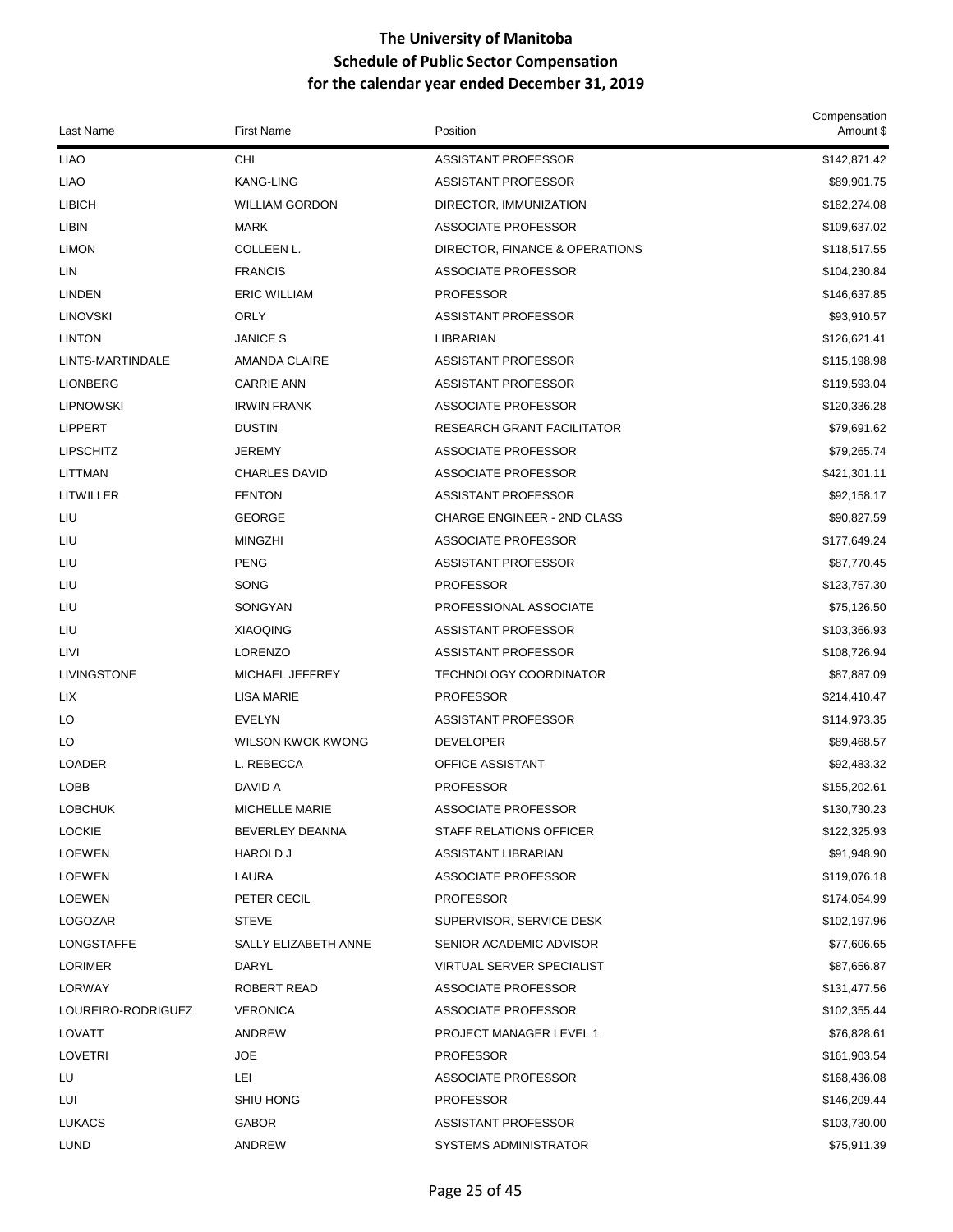| Last Name          | <b>First Name</b>       | Position                              | Compensation<br>Amount \$ |
|--------------------|-------------------------|---------------------------------------|---------------------------|
| LUND               | <b>JAMES</b>            | ELECTRICAL ENGINEERING TECH           | \$80,038.83               |
| LUO                | HAI                     | <b>ASSISTANT PROFESSOR</b>            | \$91,012.72               |
| LUO                | YUNHUA                  | <b>PROFESSOR</b>                      | \$132,199.02              |
| <b>LUONG</b>       | <b>HORACE</b>           | <b>SENIOR INSTRUCTOR</b>              | \$100,554.29              |
| <b>LUSSIER</b>     | JEAN-CLAUDE             | <b>INFORMATION SYSTEMS TECHNICIAN</b> | \$75,911.39               |
| LUTFIYYA           | <b>ZANA MARIE</b>       | <b>PROFESSOR</b>                      | \$145,531.25              |
| <b>LYNCH</b>       | <b>KERRY</b>            | <b>TECHNOLOGIST 3</b>                 | \$81,397.99               |
| LYSY               | <b>ESTEFANIA</b>        | DENTAL PRACTITIONER                   | \$116,293.48              |
| <b>MABON</b>       | <b>BRIAN ANDRE</b>      | <b>INFORMATION TECHNOLOGIST</b>       | \$75,911.39               |
| <b>MAC</b>         | <b>LORI LYNN</b>        | <b>SENIOR INSTRUCTOR</b>              | \$94,976.04               |
| MACDONALD          | <b>KELLY SIGRID</b>     | <b>PROFESSOR</b>                      | \$292,481.93              |
| MACDONALD          | <b>LAURA LEE</b>        | ASSOCIATE PROFESSOR                   | \$140,831.48              |
| MACDONALD          | <b>LORNA ANNE</b>       | ASSOCIATE PROFESSOR                   | \$135,751.81              |
| MACDONALD          | <b>MARCIE</b>           | STAFF RELATIONS OFFICER               | \$121,173.18              |
| <b>MACDONALD</b>   | <b>SEAN R</b>           | <b>FACULTY ADVISOR</b>                | \$105,682.65              |
| MACDONALD          | TERI                    | MANAGER, STAFF & ADMIN SVCS           | \$80,618.30               |
| <b>MACDONELL</b>   | <b>ALAN SCOTT</b>       | ASSOCIATE PROFESSOR                   | \$95,937.97               |
| <b>MACH</b>        | <b>FRANCINE</b>         | <b>PHYSIOTHERAPIST</b>                | \$138,667.81              |
| <b>MACKAY</b>      | <b>DYLAN</b>            | <b>RESEARCH ASSOCIATE</b>             | \$86,300.29               |
| <b>MACKENDRICK</b> | KENNETH G.              | ASSOCIATE PROFESSOR                   | \$123,927.52              |
| <b>MACKENZIE</b>   | <b>COREY SCOTT</b>      | <b>PROFESSOR</b>                      | \$133,582.05              |
| <b>MACKEY</b>      | <b>DENISE CATHERINE</b> | <b>INSTRUCTOR II</b>                  | \$104,655.36              |
| <b>MACLEOD</b>     | DANIEL CHRISTOPHER      | ASSISTANT PROFESSOR                   | \$100,216.86              |
| MACLEOD-SCHROEDER  | <b>NATALIE</b>          | DIRECTOR, C.A.P.                      | \$115,963.33              |
| <b>MACMILLAN</b>   | <b>BRENDAN</b>          | SYSTEMS ADMINISTRATOR                 | \$85,584.19               |
| <b>MACNEIL</b>     | <b>BRIAN JOSEPH</b>     | ASSOCIATE PROFESSOR                   | \$131,774.35              |
| <b>MACPHERSON</b>  | DARCY LAWRENCE          | <b>PROFESSOR</b>                      | \$150,213.38              |
| <b>MADDEN</b>      | <b>CARRIE BETH</b>      | <b>INSTRUCTOR II</b>                  | \$84,174.77               |
| <b>MADDEN</b>      | <b>HOLLY</b>            | <b>SENIOR PROJECT LEAD</b>            | \$76,128.70               |
| MADZIAK            | ROBERT STANLEY          | <b>DIRECTOR</b>                       | \$145,836.14              |
| <b>MAGHOUL</b>     | <b>POONEH</b>           | ASSISTANT PROFESSOR                   | \$103,673.89              |
| <b>MAGNUSSON</b>   | <b>ERIK DAVID</b>       | RESEARCH GRANT FACILITATOR            | \$83,917.16               |
| MAHAR              | <b>ALYSON</b>           | ASSISTANT PROFESSOR                   | \$81,698.46               |
| MAHARAJ            | <b>KRISHNEEL</b>        | ASSISTANT PROFESSOR                   | \$97,114.31               |
| <b>MAHBOOB</b>     | SANA                    | ANNUAL GIVING OFFICER                 | \$112,894.53              |
| <b>MAHMUD</b>      | SALAHEDDIN              | <b>PROFESSOR</b>                      | \$184,569.13              |
| <b>MAHONEY</b>     | KELLY                   | MANAGER                               | \$76,085.95               |
| MAHRENHOLZ         | <b>SIMONE</b>           | ASSOCIATE PROFESSOR                   | \$106,574.90              |
| MAI                | PHUCQUOC HUYNH          | <b>INSTRUCTOR II</b>                  | \$84,953.31               |
| MAI                | <b>SABINE</b>           | <b>PROFESSOR</b>                      | \$179,706.14              |
| <b>MAIELLO</b>     | <b>JAMES VINCENT</b>    | ASSOCIATE PROFESSOR                   | \$99,665.87               |
| <b>MAIER</b>       | JOANNE C.               | <b>ASSISTANT DEAN</b>                 | \$160,131.20              |
| MAIN               | <b>KELLEY JOANNE</b>    | <b>PROFESSOR</b>                      | \$164,386.24              |
| <b>MAJOR</b>       | ARKADIJ                 | <b>PROFESSOR</b>                      | \$143,644.00              |
| <b>MALIK</b>       | <b>IJAZ</b>             | MANAGER, GENERAL ACCOUNTING           | \$127,226.59              |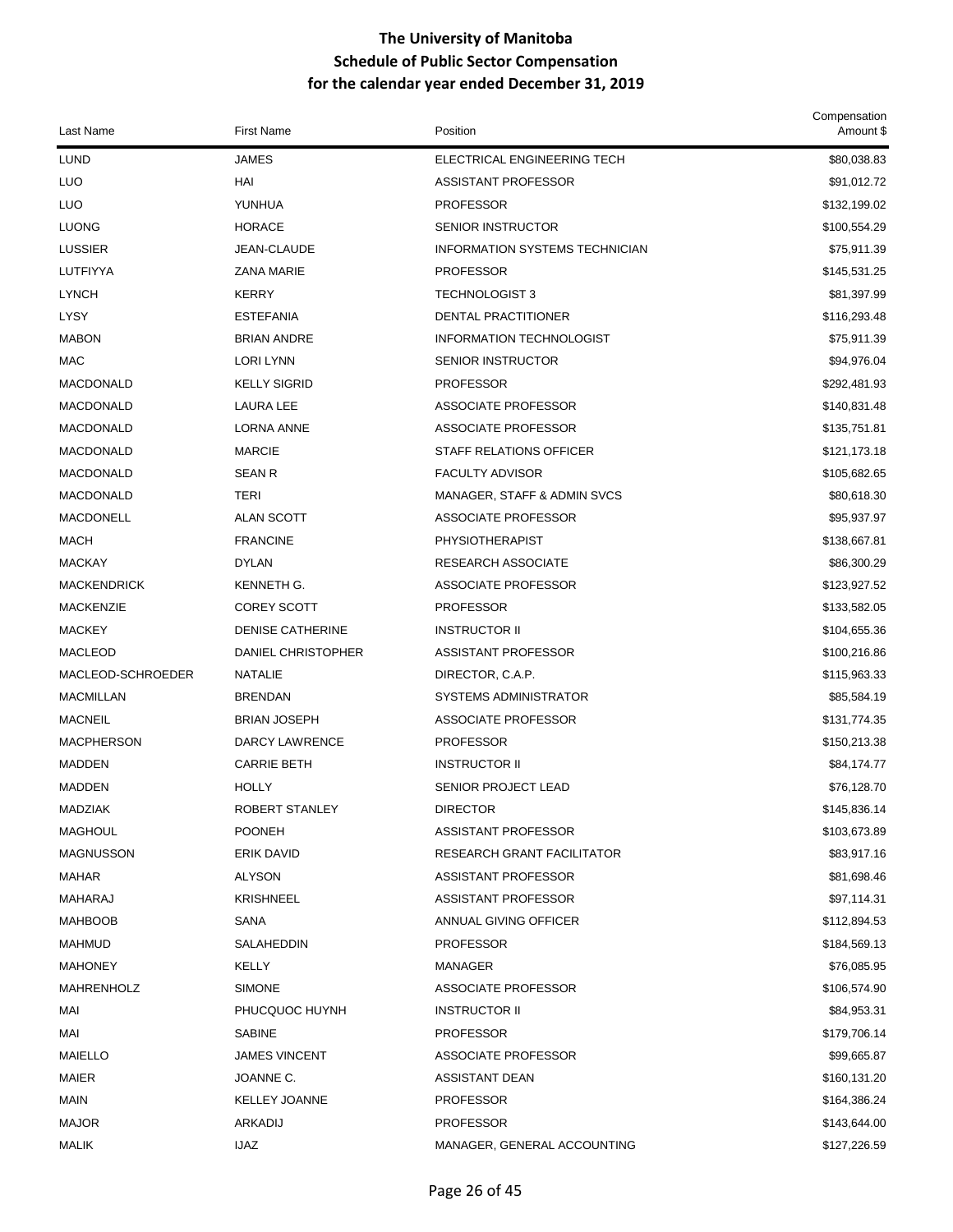| Last Name               | <b>First Name</b>         | Position                          | Compensation<br>Amount \$ |
|-------------------------|---------------------------|-----------------------------------|---------------------------|
| <b>MALIK</b>            | <b>SAYMA</b>              | <b>ASSISTANT PROFESSOR</b>        | \$117,075.93              |
| <b>MALLIN</b>           | <b>BARRY</b>              | <b>ASSOCIATE PROFESSOR</b>        | \$122,579.22              |
| MALLORY-HILL            | <b>SHAUNA</b>             | ASSOCIATE PROFESSOR               | \$120,984.95              |
| <b>MAMCHUR</b>          | <b>DAVID</b>              | <b>VENDOR / CONTRACT ANALYST</b>  | \$76,057.65               |
| <b>MAMMEI</b>           | JULIETTE MAE              | <b>ASSISTANT PROFESSOR</b>        | \$100,106.07              |
| MANCHANDA               | <b>RAJESH V</b>           | <b>PROFESSOR</b>                  | \$171,664.23              |
| MANDAL                  | SAUMENDRANATH             | <b>PROFESSOR</b>                  | \$141,612.57              |
| <b>MANDZUK</b>          | <b>DAVID</b>              | DEAN / ASSOCIATE PROFESSOR        | \$212,004.95              |
| <b>MANI</b>             | PRIYA SUBRA               | ASSOCIATE PROFESSOR               | \$124,075.95              |
| MANICKAVALLI            | MULLAI                    | TECHNICAL SPECIALIST / DEVELOPER  | \$95,616.25               |
| <b>MANKAD</b>           | <b>TARPAN</b>             | CLINICAL TRIAL SPECIALIST         | \$86,805.93               |
| <b>MANN</b>             | DANIEL DELMAR             | <b>PROFESSOR</b>                  | \$155,364.89              |
| MANN                    | <b>JANELLE MARGUERITE</b> | ASSOCIATE PROFESSOR               | \$119,015.38              |
| <b>MANSFIELD</b>        | <b>SHANNON L</b>          | SENIOR RESEARCH ANALYST           | \$89,188.13               |
| <b>MARCHINKO</b>        | SHELLEY LORRINE           | <b>INSTRUCTOR II</b>              | \$101,308.13              |
| MARCINCO-JERRIS         | <b>AUDREY MARIA</b>       | <b>ARCHITECT</b>                  | \$99,570.59               |
| <b>MARCUS</b>           | <b>JEFFREY MEIER</b>      | <b>PROFESSOR</b>                  | \$128,389.08              |
| MARK                    | <b>BRIAN</b>              | <b>PROFESSOR</b>                  | \$138,886.60              |
| <b>MARKHAM</b>          | <b>JOHN</b>               | <b>PROFESSOR</b>                  | \$138,358.60              |
| <b>MARKOWSKY</b>        | <b>ASHLEY MARGARET</b>    | <b>INSTRUCTOR II</b>              | \$95,294.50               |
| <b>MARKSTROM</b>        | <b>KURT SVEN</b>          | <b>ASSOCIATE PROFESSOR</b>        | \$127,007.52              |
| <b>MARNOCH</b>          | <b>NEIL ANDREW</b>        | <b>REGISTRAR</b>                  | \$145,257.81              |
| <b>MAROTTA</b>          | <b>JONATHAN</b>           | <b>PROFESSOR</b>                  | \$134,200.69              |
| <b>MARRIE</b>           | RUTH ANN                  | <b>PROFESSOR</b>                  | \$100,202.90              |
| <b>MARSHALL</b>         | <b>AARON JAMES</b>        | <b>PROFESSOR</b>                  | \$160,722.54              |
| <b>MARSHALL</b>         | <b>MICHAEL</b>            | MANAGER, MARKETING COMMUNICATIONS | \$89,941.24               |
| <b>MARTEL</b>           | <b>GISELLE</b>            | EXEC. DIRECTOR, FIN. PLANNING     | \$134,528.19              |
| <b>MARTENS</b>          | JAMES                     | POWER ENGINEER                    | \$81,314.32               |
| <b>MARTENS</b>          | <b>RHONDA MARIE</b>       | <b>ASSOCIATE PROFESSOR</b>        | \$136,484.55              |
| <b>MARTIN</b>           | <b>BRUCE DOUGLAS</b>      | DIRECTOR, POSTGRAD EDUCATION      | \$114,447.51              |
| <b>MARTIN</b>           | DONNA ELIZABETH           | ASSOCIATE PROFESSOR               | \$129,836.79              |
| <b>MARTIN</b>           | <b>GARRY LENARD</b>       | DISTANCE ED SESSIONAL INSTRUCTOR  | \$195,868.20              |
| <b>MARTIN</b>           | <b>JANICE LYNN</b>        | DIRECTOR, AUDIT SERVICES          | \$145,564.00              |
| <b>MARTIN</b>           | LEE                       | SENIOR INFO TECH / TECH LEAD      | \$105,790.00              |
| <b>MARTIN</b>           | SANDRA LEE                | HR SUPPORT INFORMATION TECH       | \$97,185.51               |
| <b>MARTIN</b>           | TOBY                      | ASSISTANT PROFESSOR               | \$108,350.41              |
| <b>MARTINEZ</b>         | <b>MARIA INES</b>         | <b>ASSOCIATE PROFESSOR</b>        | \$124,620.72              |
| <b>MARTINEZ LAGUNAS</b> | VANESSA                   | <b>INSTRUCTOR II</b>              | \$103,311.34              |
| MARTSYNYUK              | YULIYA V                  | ASSOCIATE PROFESSOR               | \$104,252.45              |
| <b>MARUCA</b>           | NANCY ELIZABETH           | ASSOCIATE PROFESSOR               | \$189,511.52              |
| MARX-WOLF               | <b>HEIDI</b>              | ASSOCIATE PROFESSOR               | \$116,260.26              |
| <b>MARY</b>             | LINDA                     | MD CARE COORDINATOR               | \$94,227.38               |
| MARZBAN                 | <b>HASSAN</b>             | ASSOCIATE PROFESSOR               | \$111,841.47              |
| MARZBAN                 | LUCY                      | ASSOCIATE PROFESSOR               | \$125,704.47              |
| <b>MASON</b>            | <b>RALPH THOMAS</b>       | <b>PROFESSOR</b>                  | \$213,251.93              |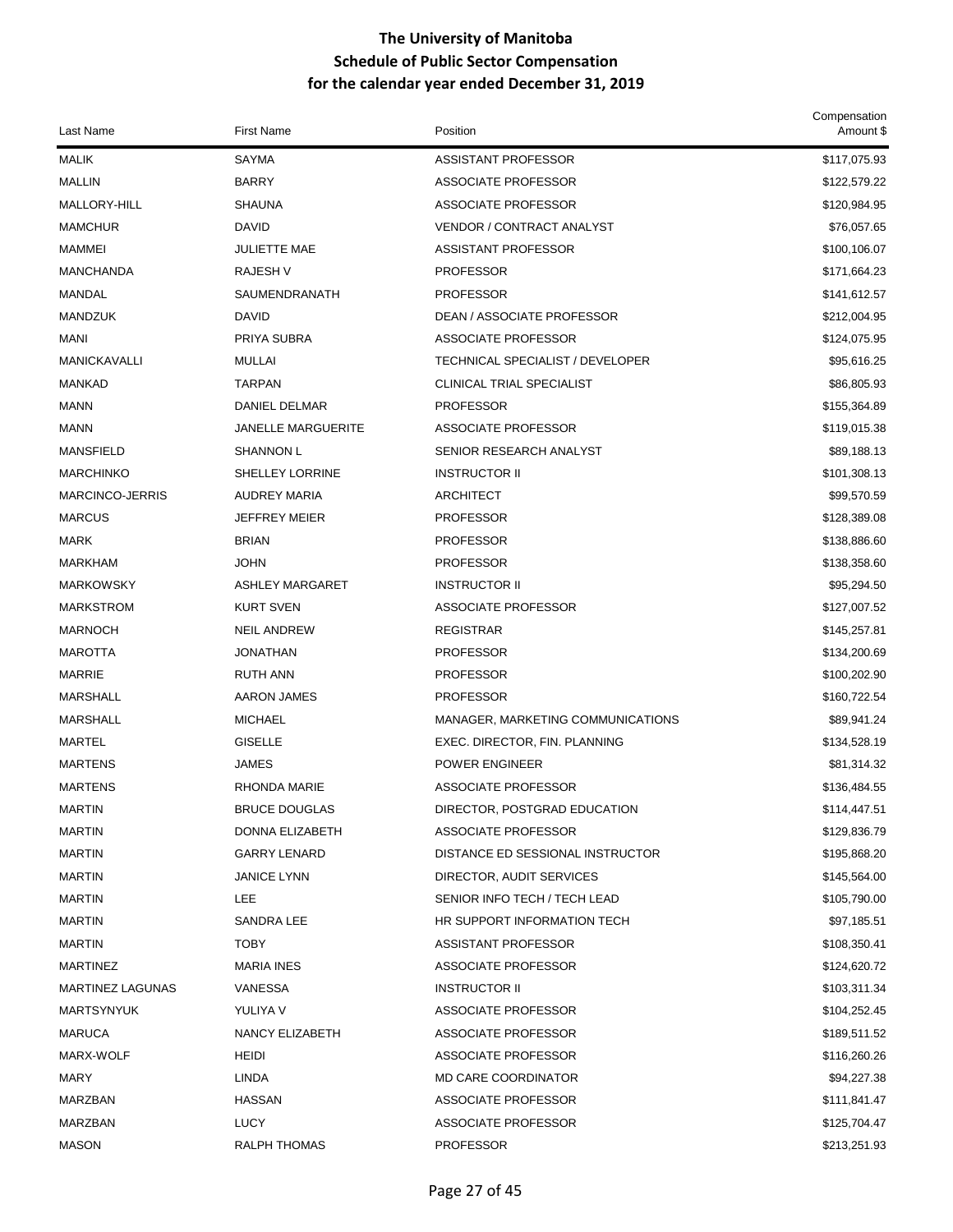| Last Name              | <b>First Name</b>       | Position                              | Compensation<br>Amount \$ |
|------------------------|-------------------------|---------------------------------------|---------------------------|
| <b>MASOOD</b>          | <b>NUSRAAT FOWJIA</b>   | DIRECTOR, IEEQ & WISE                 | \$87,004.49               |
| <b>MASSEY</b>          | <b>GREGORY THOMAS</b>   | <b>MECH ENG TECH / TECHNOLOGIST</b>   | \$81,593.12               |
| <b>MATEO</b>           | <b>ZENAIDA</b>          | <b>SENIOR INSTRUCTOR</b>              | \$110,176.15              |
| <b>MATHEOS</b>         | KATHLEEN RUTH           | ASSOCIATE PROFESSOR                   | \$130,931.05              |
| <b>MATHESON</b>        | <b>CARL ALAN</b>        | <b>PROFESSOR</b>                      | \$162,169.16              |
| <b>MATHESON</b>        | <b>HEATHER COLLEEN</b>  | <b>INSTRUCTOR I</b>                   | \$80,445.69               |
| MAWDSLEY               | <b>HELEN BARBARA</b>    | EDUCATIONAL SPECIALIST                | \$83,227.28               |
| MAZAK                  | <b>TREVOR DUANE</b>     | SYSTEMS ANALYST / COMPUTER PROGR      | \$87,868.83               |
| <b>MCARTHUR</b>        | <b>BRENDA</b>           | MANAGER, IST HELP CTR                 | \$113,575.89              |
| <b>MCARTHUR</b>        | <b>NEIL</b>             | ASSOCIATE PROFESSOR                   | \$117,544.37              |
| <b>MCCAFFERTY</b>      | DANIEL SHANE            | ASSISTANT PROFESSOR                   | \$93,144.15               |
| <b>MCCALLUM</b>        | <b>JOHN STUART</b>      | <b>PROFESSOR</b>                      | \$82,040.16               |
| <b>MCCANCE</b>         | DAWNE CHRISTINE         | <b>PROFESSOR</b>                      | \$162,169.16              |
| <b>MCCANN</b>          | <b>JAMES CHRISTIAN</b>  | <b>SYSTEM SPECIALIST</b>              | \$104,602.78              |
| <b>MCCARTHY</b>        | <b>PATRICK</b>          | DIRECTOR, INFO SEC & COMPL            | \$145,563.97              |
| <b>MCCLARTY</b>        | <b>GRANT ALAN</b>       | <b>PROFESSOR</b>                      | \$166,263.34              |
| <b>MCCLEMENT</b>       | SUSAN ELAINE            | <b>PROFESSOR</b>                      | \$154,880.40              |
| <b>MCCREA</b>          | DAVID ALAN              | DIR PRE CLERKSHIP CURRICULUM          | \$111,360.37              |
| <b>MCDERMOTT</b>       | <b>MAIRE</b>            | CHANGE MANAGEMENT CONSULTANT          | \$89,943.02               |
| <b>MCDONALD</b>        | MATTHEW J.              | <b>TECHNICIAN</b>                     | \$79,374.68               |
| <b>MCEVOY</b>          | <b>FLEUR</b>            | <b>INSTRUCTOR II</b>                  | \$87,099.56               |
| <b>MCGAVOCK</b>        | <b>JONATHAN MICHAEL</b> | ASSOCIATE PROFESSOR                   | \$131,403.54              |
| <b>MCGEOUGH</b>        | EMMA                    | <b>ASSISTANT PROFESSOR</b>            | \$96,100.19               |
| <b>MCINTOSH</b>        | <b>HEATHER DIANA</b>    | <b>INSTRUCTOR I</b>                   | \$88,628.48               |
| <b>MCINTYRE</b>        | <b>HEATHER FAYE</b>     | <b>SENIOR INSTRUCTOR</b>              | \$101,754.48              |
| <b>MCINTYRE</b>        | MICHAEL N.              | <b>MANAGER SYSTEMS &amp; SERVICES</b> | \$126,839.55              |
| <b>MCKENNA</b>         | <b>SEAN ANDREW</b>      | ASSOCIATE PROFESSOR                   | \$115,602.37              |
| <b>MCKENZIE</b>        | <b>MARCIA MAIA</b>      | <b>INSTRUCTOR II</b>                  | \$100,892.77              |
| <b>MCKINLEY</b>        | <b>LANCE RAYMOND</b>    | DIRECTOR TREASURY SERVICES            | \$161,314.57              |
| <b>MCKINNON</b>        | <b>EMILY ANNE</b>       | <b>INSTRUCTOR II</b>                  | \$80,377.26               |
| <b>MCKINNON</b>        | LYLE ROBERT             | ASSISTANT PROFESSOR                   | \$102,552.38              |
| <b>MCLACHLAN</b>       | <b>STEPHANE MARC</b>    | <b>PROFESSOR</b>                      | \$167,286.74              |
| <b>MCLAREN</b>         | <b>JAMES ARCHIBALD</b>  | <b>MENTOR</b>                         | \$78,094.22               |
| <b>MCLEAN</b>          | <b>BRIAN</b>            | SYSTEMS ADMINISTRATOR LMS             | \$75,771.77               |
| <b>MCLEESE</b>         | JENNIFER MARY           | <b>SENIOR INSTRUCTOR</b>              | \$125,949.12              |
| <b>MCLEOD</b>          | ROBERT DONALD           | <b>PROFESSOR</b>                      | \$163,615.64              |
| <b>MCMANUS</b>         | KIRK JAMES              | ASSOCIATE PROFESSOR                   | \$111,402.02              |
| <b>MCMILLAN</b>        | DIANA ELIZABETH         | ASSOCIATE PROFESSOR                   | \$130,822.53              |
| <b>MCMUNN</b>          | WADE                    | WEB DEVELOPER                         | \$81,995.25               |
| MCMURRAY               | R MICHAEL               | <b>SENIOR INSTRUCTOR</b>              | \$113,530.41              |
| <b>MCNEILL</b>         | DEAN KEVIN              | ASSOCIATE PROFESSOR                   | \$132,892.64              |
| <b>MCPHAIL</b>         | <b>DEBORAH IRENE</b>    | ASSOCIATE PROFESSOR                   | \$101,662.09              |
| <b>MCPHERSON</b>       | JOHN ANGUS MURRAY       | ASSISTANT PROFESSOR                   | \$114,440.97              |
| <b>MCQUARRIE SMITH</b> | <b>KERRY</b>            | <b>DIRECTOR</b>                       | \$126,701.17              |
| <b>MCRAE</b>           | <b>HEATHER MARIE</b>    | DIRECTOR FOR INDIGENOUS ENGAG         | \$82,355.77               |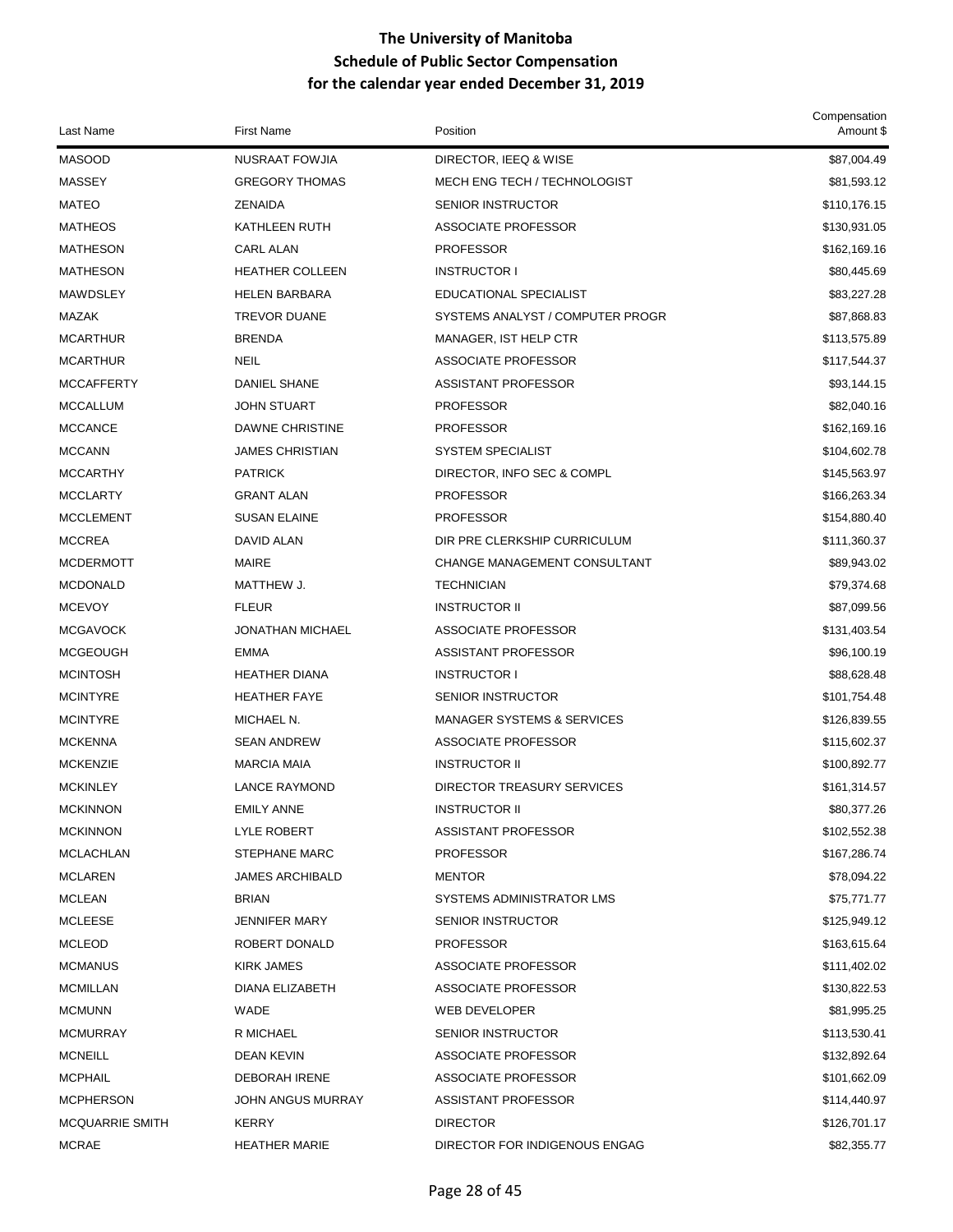| Last Name          | <b>First Name</b>           | Position                                  | Compensation<br>Amount \$ |
|--------------------|-----------------------------|-------------------------------------------|---------------------------|
| <b>MCRAE</b>       | <b>RODNEY</b>               | <b>INFORMATION TECHNOLOGIST</b>           | \$108,375.10              |
| <b>MEDORO</b>      | DANA                        | <b>PROFESSOR</b>                          | \$137,864.43              |
| <b>MEELKER</b>     | <b>KAREN IRENE</b>          | <b>ACCESS &amp; PRIVACY OFFICER</b>       | \$112,700.93              |
| <b>MEHRAN</b>      | <b>BABAK</b>                | <b>ASSISTANT PROFESSOR</b>                | \$103,779.75              |
| <b>MENDEZ</b>      | <b>LISA</b>                 | <b>SENIOR INSTRUCTOR</b>                  | \$111,731.61              |
| <b>MENEC</b>       | <b>VERENA H</b>             | <b>PROFESSOR</b>                          | \$156,398.13              |
| <b>MERIE</b>       | <b>IRENE</b>                | <b>DIRECTOR</b>                           | \$129,563.20              |
| MERZ               | <b>DAVID</b>                | <b>ASSISTANT PROFESSOR</b>                | \$111,806.07              |
| <b>MESSING</b>     | PAUL GORDON                 | <b>INSTRUCTOR II</b>                      | \$76,787.18               |
| <b>MIDDAGH</b>     | <b>KIMBERLY</b>             | MANAGER, GROUP INSURANCE                  | \$86,508.03               |
| <b>MIGIE</b>       | <b>WILLIAM</b>              | ASSOC SOFTWARE SOLN ARCHITECT             | \$95,551.05               |
| <b>MIGNONE</b>     | <b>JAVIER JOSE</b>          | <b>PROFESSOR</b>                          | \$136,528.31              |
| <b>MILGROM</b>     | <b>RICHARD</b>              | ASSOCIATE PROFESSOR                       | \$134,339.99              |
| <b>MILLAR</b>      | THOMAS ANDERSON             | <b>INFORMATION TECHNOLOGIST</b>           | \$85,014.73               |
| <b>MILLER</b>      | AVERY                       | ASSISTANT PROFESSOR                       | \$100,030.78              |
| <b>MILLER</b>      | CARY                        | ASSOCIATE PROFESSOR                       | \$123,420.53              |
| <b>MILLER</b>      | <b>DONALD</b>               | <b>PROFESSOR</b>                          | \$156,213.92              |
| <b>MILLIKEN</b>    | EVELINE JEAN                | ASSOCIATE PROFESSOR                       | \$130,379.94              |
| <b>MILLIKIN</b>    | <b>COLLEEN PATRICIA</b>     | <b>ASSISTANT PROFESSOR</b>                | \$119,593.04              |
| <b>MILLWARD</b>    | <b>ELIZABETH</b>            | <b>PROFESSOR</b>                          | \$125,049.69              |
| <b>MINUK</b>       | <b>GERALD YOSEL</b>         | <b>PROFESSOR</b>                          | \$137,050.66              |
| <b>MINUK</b>       | <b>NEIL SIMON</b>           | <b>ASSISTANT PROFESSOR</b>                | \$87,583.30               |
| <b>MIRWALDT</b>    | <b>TOM</b>                  | MANAGER, PHYSICAL PLANT [HSC]             | \$134,520.30              |
| <b>MISHRA</b>      | <b>SURESH</b>               | ASSOCIATE PROFESSOR                       | \$120,026.92              |
| <b>MITTOO</b>      | RAKESH CHANDRA              | SESSIONAL INSTRUCTOR                      | \$83,469.16               |
| <b>MITTOO</b>      | <b>USHA RANI</b>            | <b>PROFESSOR</b>                          | \$124,249.03              |
| <b>MIZUNO</b>      | <b>TOORU</b>                | <b>PROFESSOR</b>                          | \$136,229.87              |
| MIZZI              | ROBERT CHARLES              | ASSOCIATE PROFESSOR                       | \$103,689.10              |
| <b>MLINAR</b>      | <b>DIANA</b>                | <b>INSTRUCTOR I</b>                       | \$119,954.08              |
| <b>MODIRROUSTA</b> | MANDANA                     | ASSOCIATE PROFESSOR                       | \$77,358.24               |
| MOGHADASIAN        | MOHAMMED HASSAN             | <b>PROFESSOR</b>                          | \$165,765.19              |
| <b>MOHAMMED</b>    | <b>NOMAN</b>                | ASSISTANT PROFESSOR                       | \$102,213.13              |
| <b>MOHR</b>        | TRACY LEE LANDRY            | DIRECTOR, RESEARCH SERVICES               | \$117,261.08              |
| <b>MOJABI</b>      | <b>PUYAN</b>                | ASSOCIATE PROFESSOR                       | \$123,072.88              |
| <b>MONDOR</b>      | TODD ALEXANDRE              | DEPUTY PROVOST (ACADEMIC P&P) / PROFESSOR | \$215,606.03              |
| <b>MONTGOMERY</b>  | <b>JANINE MARIE</b>         | ASSOCIATE PROFESSOR                       | \$118,342.17              |
| <b>MOOKHERJEE</b>  | <b>NEELOFFER</b>            | <b>ASSOCIATE PROFESSOR</b>                | \$113,973.04              |
| <b>MOOR</b>        | <b>LESLIE THOMAS</b>        | ASSOCIATE LIBRARIAN                       | \$123,257.22              |
| <b>MOORE</b>       | WILLIAM JOHN                | SENIOR TECHNICAL SPECIALIST               | \$96,060.85               |
| <b>MORDOCH</b>     | <b>ELAINE MARGARET</b>      | ASSOCIATE PROFESSOR                       | \$89,344.24               |
| <b>MORIN</b>       | <b>FRANCINE</b>             | <b>PROFESSOR</b>                          | \$201,491.20              |
| <b>MORIN</b>       | LYLE                        | MANAGER, GENERAL SERVICES                 | \$99,270.94               |
| <b>MOROZ</b>       | <b>DAVID</b>                | <b>PROFESSOR</b>                          | \$138,925.17              |
| <b>MORRILL</b>     | <b>CAMERON KEITH JOSEPH</b> | ASSOCIATE PROFESSOR                       | \$148,002.98              |
| <b>MORRILL</b>     | JANET BEVERLEY              | ASSOCIATE PROFESSOR                       | \$153,822.17              |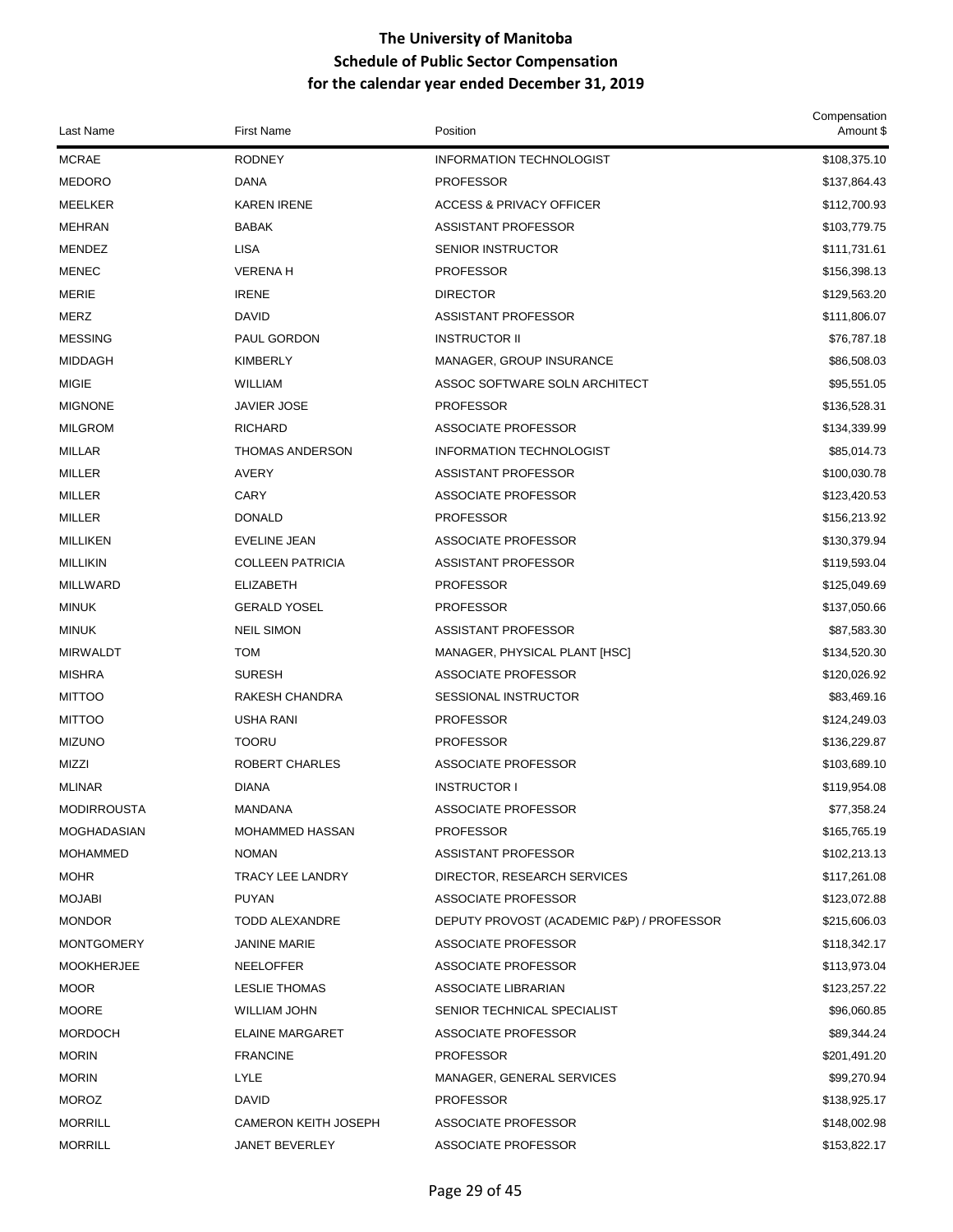| Last Name        | <b>First Name</b>            | Position                          | Compensation<br>Amount \$ |
|------------------|------------------------------|-----------------------------------|---------------------------|
| <b>MORRIS</b>    | <b>ANDREW JON</b>            | <b>INSTRUCTOR II</b>              | \$92,637.38               |
| <b>MORRIS</b>    | <b>HEATHER</b>               | <b>DIRECTOR</b>                   | \$81,571.83               |
| <b>MORRIS</b>    | <b>OPHELIA</b>               | SPECIAL PROJECTS COORDINATOR      | \$80,209.05               |
| <b>MORRISON</b>  | <b>JASON BOYD</b>            | ASSOCIATE PROFESSOR               | \$120,897.45              |
| <b>MOSES</b>     | <b>STEPHEN</b>               | <b>PROFESSOR</b>                  | \$312,495.68              |
| <b>MOTA</b>      | NATALIE P F                  | <b>ASSISTANT PROFESSOR</b>        | \$108,448.11              |
| <b>MOWAT</b>     | <b>MICHAEL</b>               | <b>PROFESSOR</b>                  | \$196,229.79              |
| <b>MUIR</b>      | <b>DAVID</b>                 | DIR. COMPENSATION & BENEFITS      | \$104,396.64              |
| <b>MULLER</b>    | <b>ADAM PATRICK DOOLEY</b>   | <b>PROFESSOR</b>                  | \$132,875.94              |
| <b>MULLER</b>    | <b>GENE</b>                  | ATHLETICS & RECREATION            | \$132,215.70              |
| <b>MULVALE</b>   | <b>JAMES PATRICK</b>         | DEAN / ASSOCIATE PROFESSOR        | \$159,524.87              |
| <b>MUNDY</b>     | <b>CHRISTOPHER JOHN</b>      | ASSOCIATE PROFESSOR               | \$107,286.53              |
| <b>MUROOKA</b>   | THOMAS TSUTOMU               | <b>ASSISTANT PROFESSOR</b>        | \$96,747.18               |
| <b>MURPHY</b>    | <b>COLLEEN MARGARET ANNE</b> | ASSISTANT PROFESSOR               | \$105,789.60              |
| <b>MURPHY</b>    | <b>LEIGH CAMPBELL</b>        | <b>PROFESSOR</b>                  | \$164,745.23              |
| <b>MURRAY</b>    | <b>ADAM RUSSELL</b>          | <b>ASSISTANT PROFESSOR</b>        | \$82,506.57               |
| <b>MUTALIK</b>   | <b>VIMI SUNIL</b>            | <b>ASSISTANT PROFESSOR</b>        | \$122,757.39              |
| <b>MUTCH</b>     | <b>WILLIAM ALAN COLLIER</b>  | <b>PROFESSOR</b>                  | \$89,460.35               |
| MUTHUKUMARANA    | PALAVINNAGE SAMAN            | ASSOCIATE PROFESSOR               | \$114,036.67              |
| MYAL             | <b>YVONNE</b>                | <b>PROFESSOR</b>                  | \$158,658.24              |
| <b>MYRIE</b>     | <b>SEMONE BERNADET</b>       | ASSOCIATE PROFESSOR               | \$113,604.06              |
| <b>MYSKA</b>     | DAVID J                      | SERV COORD - ELECTRICAL SHOP      | \$81,015.33               |
| <b>NACHTIGAL</b> | <b>MARK WILLIAM</b>          | ASSOCIATE PROFESSOR               | \$143,430.35              |
| <b>NADEAU</b>    | <b>JAY COLEMAN</b>           | IT PROJECT COORDINATOR            | \$86,483.13               |
| NAGY             | <b>JAMES IMRE</b>            | <b>PROFESSOR</b>                  | \$166,347.94              |
| <b>NAIMARK</b>   | <b>ARNOLD</b>                | <b>PROFESSOR</b>                  | \$128,886.96              |
| <b>NALLIM</b>    | JORGE ALFREDO                | <b>PROFESSOR</b>                  | \$110,407.47              |
| NARVAEZ BRAVO    | <b>CLAUDIA</b>               | <b>ASSOCIATE PROFESSOR</b>        | \$101,228.53              |
| <b>NAU</b>       | <b>ROBERT STEPHEN</b>        | <b>INSTRUCTOR II</b>              | \$89,709.39               |
| NDUNGU           | <b>MARY</b>                  | REGISTERED NURSE                  | \$76,426.33               |
| <b>NEILSON</b>   | <b>CHRISTINE JOANN</b>       | ASSOCIATE LIBRARIAN               | \$94,477.87               |
| <b>NEMYKIN</b>   | <b>VIKTOR</b>                | <b>PROFESSOR</b>                  | \$153,097.93              |
| <b>NESS</b>      | <b>DAVID VICTOR</b>          | ASSOCIATE PROFESSOR               | \$133,369.78              |
| <b>NEUFELD</b>   | CAMERON JOHN-HENRY           | <b>MANAGER, PARKING SERVICES</b>  | \$87,987.26               |
| <b>NEUFELD</b>   | DARREN CHRISTOPHER           | ASSISTANT PROFESSOR               | \$96,985.46               |
| <b>NEUFELD</b>   | MARK E                       | ASSOCIATE PROFESSOR               | \$98,274.53               |
| <b>NEVILLE</b>   | LUKE                         | ASSISTANT PROFESSOR               | \$148,623.30              |
| ΝG               | KOI YU ADOLF                 | <b>PROFESSOR</b>                  | \$141,389.22              |
| ΝG               | MOUNT-FIRST Y.F.             | <b>INFORMATION TECHNOLOGIST 4</b> | \$83,622.04               |
| ΝG               | SHEILA ROSE                  | <b>INSTRUCTOR II</b>              | \$104,769.77              |
| <b>NGUYEN</b>    | HAI CAO                      | OPERATIONS MANAGER                | \$82,692.06               |
| <b>NGUYEN</b>    | QUANG                        | <b>ASSISTANT ENGINEER -3RD</b>    | \$87,508.10               |
| <b>NICHOLS</b>   | ELLERT REGINALD              | <b>INSTRUCTOR II</b>              | \$91,749.31               |
| <b>NICKEL</b>    | <b>ELMA GRACE</b>            | ASSOCIATE PROFESSOR               | \$92,310.06               |
| <b>NICKEL</b>    | NATHAN CHRISTOPHER           | ASSISTANT PROFESSOR               | \$92,914.55               |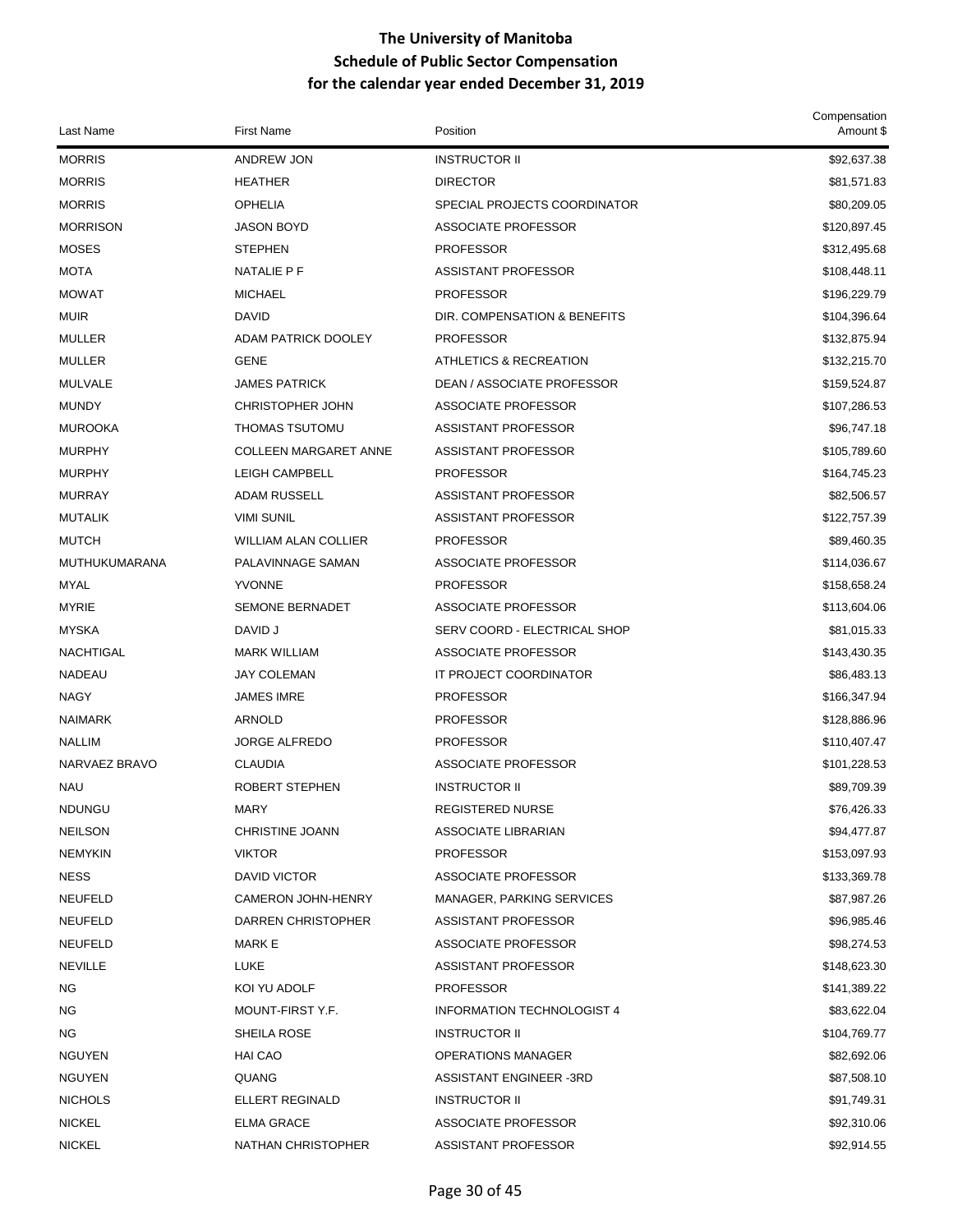| Last Name                    | <b>First Name</b>            | Position                             | Compensation<br>Amount \$ |
|------------------------------|------------------------------|--------------------------------------|---------------------------|
| <b>NICKERSON</b>             | PETER WILLIAM                | <b>PROFESSOR</b>                     | \$365,153.69              |
| <b>NIKNAM</b>                | MEHDI                        | INSTRUCTIONAL TECHNOLOGY SPEC        | \$93,041.92               |
| <b>NIXON</b>                 | <b>KENDRA LOUISE</b>         | ASSOCIATE PROFESSOR                  | \$113,365.04              |
| <b>NODRICK</b>               | DARREN                       | MANAGER, ANNUAL GIVING               | \$81,804.51               |
| <b>NOWAKOWSKI</b>            | ANTHONY T.                   | ASSISTANT PROFESSOR                  | \$128,391.46              |
| <b>NYACHOTI</b>              | <b>CHARLES MARTIN</b>        | <b>PROFESSOR</b>                     | \$155,527.13              |
| O                            | <b>KARMIN</b>                | <b>PROFESSOR</b>                     | \$143,829.35              |
| OAKES                        | <b>JILLIAN ELIZABETH</b>     | <b>PROFESSOR</b>                     | \$161,909.00              |
| <b>OBERDORFER</b>            | LORI RAE                     | <b>INSTRUCTOR II</b>                 | \$119,850.51              |
| <b>OBRIEN</b>                | <b>SEAN TYLER</b>            | <b>INSTRUCTOR I</b>                  | \$79,941.62               |
| <b>OBRIEN-MORAN</b>          | MICHAEL JAMES MUIRE          | <b>SENIOR INSTRUCTOR</b>             | \$103,096.87              |
| <b>ODEA</b>                  | <b>CHRISTOPHER</b>           | <b>PROFESSOR</b>                     | \$159,394.03              |
| <b>OGILVIE</b>               | TAMRA ERIN                   | ASSOCIATE PROFESSOR                  | \$118,497.47              |
| <b>OGUZOGLU</b>              | <b>MEHMET UMUT</b>           | ASSOCIATE PROFESSOR                  | \$120,332.33              |
| <b>OHARA</b>                 | <b>LISA HANSON</b>           | VICE-PROVOST (LIBRARIES) / LIBRARIAN | \$189,944.38              |
| OJO                          | OLANREWAJU AKANBI            | <b>PROFESSOR</b>                     | \$139,646.92              |
| <b>OKHMATOVSKI</b>           | <b>VLADIMIR IVANOV</b>       | <b>PROFESSOR</b>                     | \$136,417.28              |
| <b>OKOLI</b>                 | <b>GEORGE NDUBUISI</b>       | <b>RESEARCH ASSOCIATE</b>            | \$85,692.29               |
| <b>OLESON</b>                | <b>BRIAN THOMAS</b>          | <b>PROFESSOR</b>                     | \$165,215.31              |
| <b>OLESZKIEWICZ</b>          | JAN A                        | <b>PROFESSOR</b>                     | \$163,406.62              |
| <b>OLIVER</b>                | <b>DEREK ROBERT</b>          | <b>PROFESSOR</b>                     | \$150,474.93              |
| <b>OLIVER</b>                | <b>KRISTJANA</b>             | <b>COLLEGE ADMIN / HR OFFICER</b>    | \$77,383.46               |
| <b>OLIVER</b>                | ROBIN LOYD                   | COORDINATOR FOR PHARMACY SK          | \$106,489.80              |
| <b>OLSEN</b>                 | <b>GREGG MATTHEW</b>         | <b>PROFESSOR</b>                     | \$164,668.23              |
| <b>OLSON</b>                 | LOUISE INGIBJORG             | <b>INSTRUCTOR II</b>                 | \$95,000.00               |
| <b>OLSON</b>                 | <b>STEPHANIE</b>             | <b>INSTRUCTOR II</b>                 | \$105,354.34              |
| <b>OMINSKI</b>               | KIMBERLY HEATHER             | <b>PROFESSOR</b>                     | \$155,825.71              |
| ONEIL                        | JOSEPH DOMINIC JOHN          | <b>PROFESSOR</b>                     | \$162,597.65              |
| <b>ORESNIK</b>               | <b>IVAN J</b>                | <b>PROFESSOR</b>                     | \$142,539.43              |
| <b>ORILEY</b>                | <b>MARKL</b>                 | <b>INSTRUCTOR</b>                    | \$112,852.90              |
| ORMISTON                     | <b>SCOTT JAMES</b>           | <b>PROFESSOR</b>                     | \$161,576.28              |
| <b>ORR</b>                   | PAMELA HUTCHINS              | <b>PROFESSOR</b>                     | \$87,861.33               |
| <b>OSACHUK</b>               | TIMOTHY ALLAN GORDON         | ASSOCIATE PROFESSOR                  | \$131,592.60              |
| <b>OSBORNE</b>               | ANDREW THOMAS                | <b>SENIOR INSTRUCTOR</b>             | \$113,807.42              |
| <b>OSCHIPOK</b>              | LOREN                        | <b>TECHNOLOGY TRANSF SPEC 1</b>      | \$94,827.54               |
| <b>OSHANYK</b>               | <b>MICHELLE</b>              | <b>BUSINESS MANAGER</b>              | \$78,459.56               |
| <b>OSTERREICHER</b>          | ANGELA                       | ASSOCIATE LIBRARIAN                  | \$108,063.61              |
| OUELLETTE                    | <b>SHEILA</b>                | PROJECT COORDINATOR                  | \$78,764.35               |
| <b>OULD MOULAYE</b>          | <b>CHEIKH BAYE</b>           | <b>SENIOR INSTRUCTOR</b>             | \$91,935.46               |
| <b>OWENS</b>                 | <b>JUDITH MARIE CAMPBELL</b> | <b>PROFESSOR</b>                     | \$137,583.84              |
| <b>OXFORD</b>                | <b>WILLIAM ROBERT</b>        | ASSOCIATE PROFESSOR                  | \$92,625.57               |
| PAGE                         | <b>LEONA LEIGH</b>           | RADIATION SAFETY COORDINATOR         | \$184,146.36              |
| PAI                          | JEFFREY                      | <b>PROFESSOR</b>                     | \$161,769.48              |
| <b>PALIWAL</b>               | <b>JITENDRA</b>              | <b>PROFESSOR</b>                     | \$150,205.36              |
| PALLICKAPARAMBIL MATHEW SABU |                              | <b>BUDGET OFFICER</b>                | \$81,817.73               |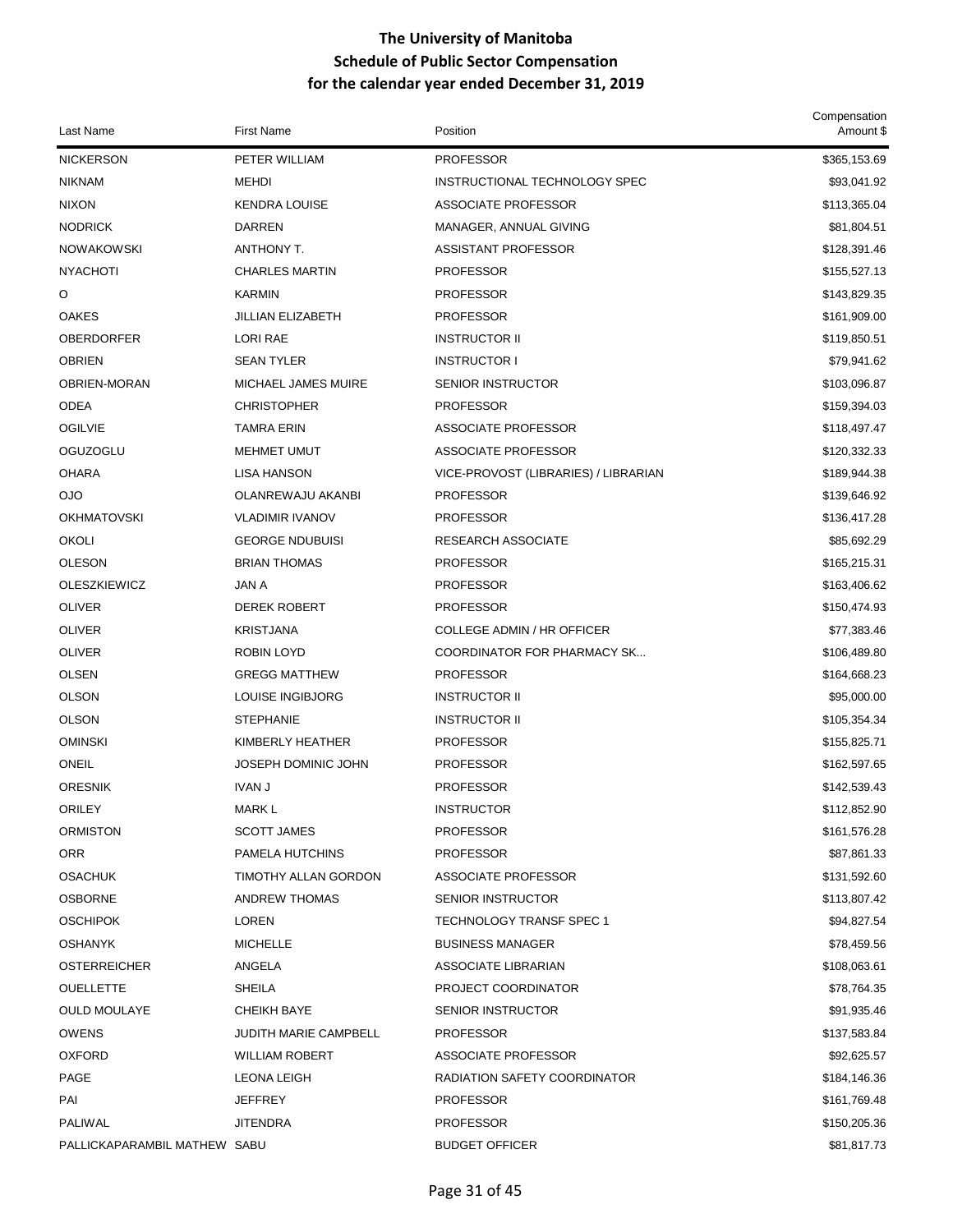| Last Name        | <b>First Name</b>          | Position                        | Compensation<br>Amount \$ |
|------------------|----------------------------|---------------------------------|---------------------------|
| PANNU            | <b>BILJIT</b>              | <b>INFORMATION TECHNOLOGIST</b> | \$75,911.39               |
| <b>PANONTIN</b>  | <b>ROBERT</b>              | HR CONSULTANT                   | \$114,865.29              |
| PAPAKYRIAKOU     | TIMOTHY N                  | <b>PROFESSOR</b>                | \$126,124.64              |
| <b>PARK</b>      | <b>JASON</b>               | ASSOCIATE PROFESSOR             | \$83,518.07               |
| <b>PARKER</b>    | ANNE ELIZABETH             | ASSOCIATE PROFESSOR             | \$131,719.50              |
| <b>PARKER</b>    | ROBERT JOHN                | <b>LAN COORDINATOR</b>          | \$86,923.63               |
| <b>PARSONS</b>   | <b>JOANNE LESLEY</b>       | <b>ASSISTANT PROFESSOR</b>      | \$98,821.05               |
| <b>PASCOE</b>    | <b>CHRISTOPHER DANIEL</b>  | ASSISTANT PROFESSOR             | \$75,903.22               |
| <b>PASIEKA</b>   | <b>GORDON M</b>            | ASSOCIATE COMPTROLLER           | \$161,314.54              |
| <b>PASKARUK</b>  | <b>LARRY S</b>             | DIRECTOR, PROPERTY MGMT & DEV   | \$89,942.99               |
| <b>PASSMORE</b>  | <b>STEVEN ROBERT</b>       | ASSOCIATE PROFESSOR             | \$101,494.32              |
| <b>PASYEKA</b>   | <b>OLEXANDR</b>            | <b>ASSISTANT PROFESSOR</b>      | \$145,142.20              |
| PATEL            | <b>RONAK</b>               | ASSISTANT PROFESSOR             | \$108,114.07              |
| <b>PATERSON</b>  | <b>CORY</b>                | <b>ASSISTANT ENGINEER</b>       | \$82,663.33               |
| <b>PATIO</b>     | <b>ARELLANO REYES</b>      | SR STUDENT SYSTEMS ANALYST      | \$95,433.16               |
| <b>PATZER</b>    | <b>JEREMY LEONARD</b>      | ASSISTANT PROFESSOR             | \$93,174.71               |
| <b>PAULS</b>     | <b>MERRIL ANDREW</b>       | LONGITUDINAL LDR PROFESSIONLSM  | \$91,149.75               |
| <b>PAULUSMA</b>  | <b>ALLISON DAWN</b>        | ADMINISTRATIVE ASSISTANT        | \$78,897.94               |
| <b>PAWLAK</b>    | <b>MIROSLAW</b>            | <b>PROFESSOR</b>                | \$162,602.55              |
| <b>PEAR</b>      | <b>JOSEPH JAMES</b>        | <b>PROFESSOR</b>                | \$83,075.87               |
| PEELER           | <b>JASON</b>               | ASSOCIATE PROFESSOR             | \$127,593.13              |
| <b>PEELER</b>    | <b>WILLIAM NEIL</b>        | DATA MANAGER                    | \$88,483.82               |
| PELKA            | <b>PETER</b>               | ASSOCIATE PROFESSOR             | \$108,452.24              |
| <b>PELLETIER</b> | <b>RICHARD</b>             | <b>BUSINESS MANAGER</b>         | \$114,439.87              |
| PELLY            | <b>LORINE PATRICIA</b>     | <b>RESEARCH ASSOCIATE</b>       | \$97,346.72               |
| <b>PENG</b>      | <b>QINGJIN</b>             | <b>PROFESSOR</b>                | \$146,928.75              |
| <b>PENNER</b>    | <b>CHARLES</b>             | <b>ASSOCIATE DEAN</b>           | \$126,166.40              |
| <b>PENNER</b>    | <b>IRWIN</b>               | <b>TECHNICIAN / MACHINIST</b>   | \$76,815.80               |
| <b>PENNER</b>    | <b>JAMIE LAFAYE</b>        | ASSISTANT PROFESSOR             | \$97,588.82               |
| PENTLAND         | DAVID H                    | <b>PROFESSOR</b>                | \$153,627.21              |
| <b>PEREIRA</b>   | SANDRA MARIA CARLOS        | STATS. & INDIGENOUS OFFICER     | \$89,060.29               |
| <b>PERKINS</b>   | PAMELA A                   | <b>PROFESSOR</b>                | \$134,544.04              |
| PERREAULT        | <b>HELENE</b>              | <b>PROFESSOR</b>                | \$141,210.34              |
| PERRIN           | <b>MICHAEL</b>             | IT SECURITY ANALYST             | \$84,455.63               |
| <b>PERRON</b>    | PHILLIPE RICHARD           | <b>PROFESSOR</b>                | \$154,435.63              |
| PERRY            | ADELE                      | <b>PROFESSOR</b>                | \$142,897.03              |
| PERRY            | <b>JOHN BLAKE</b>          | ASSOCIATE PROFESSOR             | \$216,188.68              |
| PERRY            | RAYMOND PAUL               | <b>PROFESSOR</b>                | \$164,109.08              |
| <b>PESCHKEN</b>  | <b>CHRISTINE ANNEMARIE</b> | ASSOCIATE PROFESSOR             | \$99,604.38               |
| <b>PESUN</b>     | <b>IGOR JOHN</b>           | ASSOCIATE PROFESSOR             | \$225,301.64              |
| PETER            | TRACEY                     | <b>PROFESSOR</b>                | \$169,856.45              |
| <b>PETERS</b>    | <b>JAMES CHRISTOPHER</b>   | MANAGER OF ACCOUNTING           | \$89,942.86               |
| <b>PETERS</b>    | PAUL                       | COMPUTER SPECIALIST             | \$75,911.39               |
| <b>PETERS</b>    | <b>WAYNE ALLAN</b>         | <b>DEVELOPER</b>                | \$75,911.39               |
| PETERS III       | <b>JAMES FRANCIS</b>       | <b>PROFESSOR</b>                | \$81,022.05               |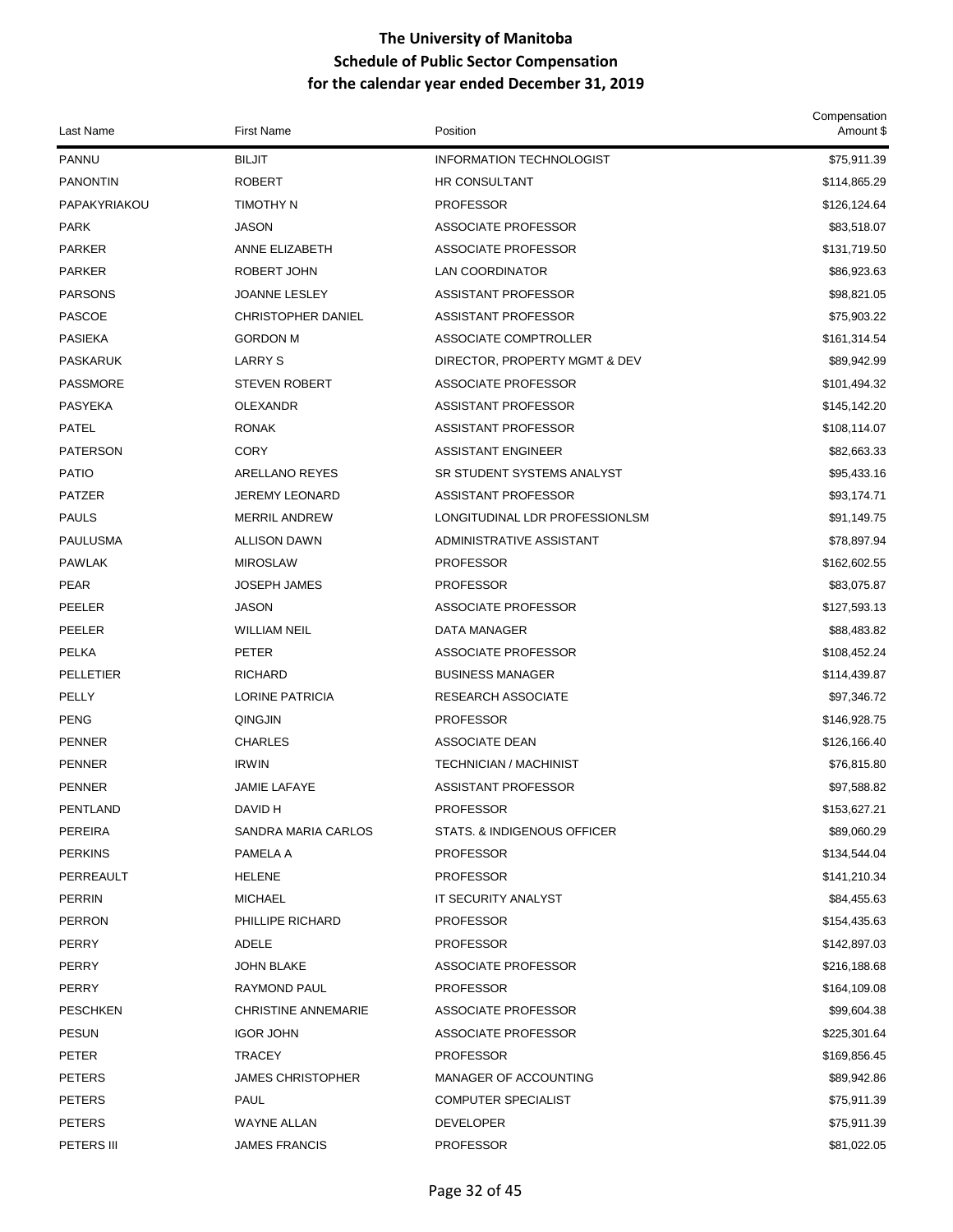| Last Name          | <b>First Name</b>           | Position                                          | Compensation<br>Amount \$ |
|--------------------|-----------------------------|---------------------------------------------------|---------------------------|
| PETKAU             | DONALD STANLEY              | <b>SENIOR INSTRUCTOR</b>                          | \$106,379.46              |
| <b>PETKER</b>      | IQBAL WAJOODDIN             | <b>INSTRUCTOR</b>                                 | \$92,163.37               |
| <b>PEYTON</b>      | <b>JONATHAN</b>             | ASSOCIATE DEPT. HEAD / ASSOCIATE PROFESSOR        | \$99,114.76               |
| <b>PFEFFER</b>     | <b>JULIANA CATHERINE</b>    | ASSISTANT PROFESSOR                               | \$95,210.27               |
| <b>PHAM</b>        | <b>CHRISTIANE</b>           | PROJECT MANAGER, LEVEL 1                          | \$78,488.58               |
| <b>PHILIPPE</b>    | <b>EMANUELLE NATHALIE</b>   | SYSTEMS INFO MGMT SPECIALIST                      | \$78,663.10               |
| <b>PHYFE</b>       | LYNETTE DEE ANN             | <b>INSTRUCTOR II</b>                              | \$96,436.40               |
| <b>PIERCE</b>      | <b>DARLENE CLAIRE</b>       | <b>INSTRUCTOR II</b>                              | \$103,391.75              |
| <b>PIERCE</b>      | <b>GRANT N</b>              | <b>PROFESSOR</b>                                  | \$164,281.89              |
| <b>PIERRE</b>      | STANFORD NATHANIEL          | <b>INSTRUCTOR I</b>                               | \$84,606.86               |
| <b>PINSK</b>       | <b>MAURY NELSON</b>         | <b>PROFESSOR</b>                                  | \$144,032.71              |
| <b>PIOTROWSKI</b>  | ANDREA SUZANNE              | <b>ASSISTANT PROFESSOR</b>                        | \$119,593.04              |
| <b>PIOTROWSKI</b>  | <b>CAROLINE CATHERINE</b>   | ASSOCIATE PROFESSOR                               | \$141,924.20              |
| <b>PIQUEMAL</b>    | <b>NATHALIE</b>             | <b>PROFESSOR</b>                                  | \$144,398.27              |
| <b>PIRNAT</b>      | <b>DENI</b>                 | <b>INSTRUCTOR II</b>                              | \$104,764.94              |
| <b>PISCHKE</b>     | <b>GARTH HENRY</b>          | <b>SENIOR INSTRUCTOR</b>                          | \$116,577.54              |
| <b>PISTORIUS</b>   | <b>STEPHEN</b>              | <b>PROFESSOR</b>                                  | \$155,662.43              |
| <b>PLAIZIER</b>    | JAN C B                     | <b>PROFESSOR</b>                                  | \$147,239.51              |
| <b>PLETT</b>       | <b>CATHERINE G</b>          | PENSION ADMINISTRATOR                             | \$78,500.96               |
| <b>PLOURDE</b>     | PIERRE JOSEPH JACQUES P.    | <b>PROFESSOR</b>                                  | \$348,123.23              |
| <b>PLUMTON</b>     | <b>COLLEEN GAYLE</b>        | <b>SENIOR INSTRUCTOR</b>                          | \$103,282.56              |
| <b>PODNAR</b>      | DAVID JOHN                  | ASSISTANT PROFESSOR                               | \$110,118.09              |
| <b>PODOLSKY</b>    | <b>TIMOTHY</b>              | <b>INSTRUCTOR II</b>                              | \$96,340.74               |
| <b>POKHANOVSKI</b> | OLEG                        | <b>PROFESSOR</b>                                  | \$137,275.29              |
| <b>POLIMENI</b>    | <b>CHRISTINE JOANNA</b>     | VICE DEAN (C.C.A.)                                | \$141,054.05              |
| <b>POLIQUIN</b>    | VANESSA                     | ASSISTANT PROFESSOR                               | \$84,172.57               |
| <b>POLUHA</b>      | <b>WILLIAM ALAN</b>         | ASSOCIATE LIBRARIAN                               | \$110,489.12              |
| <b>POMPANA</b>     | YVONNE EDITH                | ASSOCIATE PROFESSOR                               | \$134,027.48              |
| <b>POMRENKE</b>    | <b>MARLENE MARGARET</b>     | <b>INSTRUCTOR II</b>                              | \$100,844.09              |
| PONNAMPALAM        | ARJUNA                      | ASSISTANT PROFESSOR                               | \$294,987.91              |
| <b>POPIEL</b>      | ANDRZEJ                     | COMPUTER SYSTEM COORD-STATS                       | \$77,666.37               |
| <b>POPOWICH</b>    | <b>ALICE EMMA</b>           | ASSOCIATE LIBRARIAN                               | \$107,709.43              |
| <b>PORTER</b>      | MICHELLE MARIE              | <b>PROFESSOR</b>                                  | \$165,892.19              |
| <b>PORTET</b>      | <b>STEPHANIE</b>            | <b>PROFESSOR</b>                                  | \$125,505.80              |
| <b>PORTH</b>       | <b>CHRISTOPHER BROCK</b>    | <b>ASSISTANT PROFESSOR</b>                        | \$99,014.22               |
| <b>PORTH</b>       | LYSA MARIE                  | <b>ASSOCIATE PROFESSOR</b>                        | \$215,910.40              |
| <b>POSTL</b>       | <b>BRIAN DAVID</b>          | DEAN / PROFESSOR / VICE-PROVOST (HEALTH SCIENCES) | \$567,727.02              |
| <b>POTTER</b>      | <b>JENNIFER LYNN</b>        | ASSISTANT PROFESSOR                               | \$76,419.66               |
| <b>POULIN</b>      | <b>GINETTE</b>              | <b>ASSISTANT DIRECTOR</b>                         | \$78,732.20               |
| <b>PREHNA</b>      | GERD                        | <b>ASSISTANT PROFESSOR</b>                        | \$97,973.98               |
| <b>PRENTICE</b>    | <b>BARRY EVERETT</b>        | <b>PROFESSOR</b>                                  | \$145,088.95              |
| <b>PRENTICE</b>    | <b>SUSAN</b>                | <b>PROFESSOR</b>                                  | \$151,483.09              |
| <b>PRIOR</b>       | <b>HEATHER JANE</b>         | LEAD DATA ANALYST                                 | \$96,029.96               |
| <b>PROTUDJER</b>   | <b>JENNIFER LISA PENNER</b> | ASSISTANT PROFESSOR                               | \$92,928.77               |
| <b>PROTUDJER</b>   | <b>VLADAN</b>               | <b>INSTRUCTOR II</b>                              | \$91,046.91               |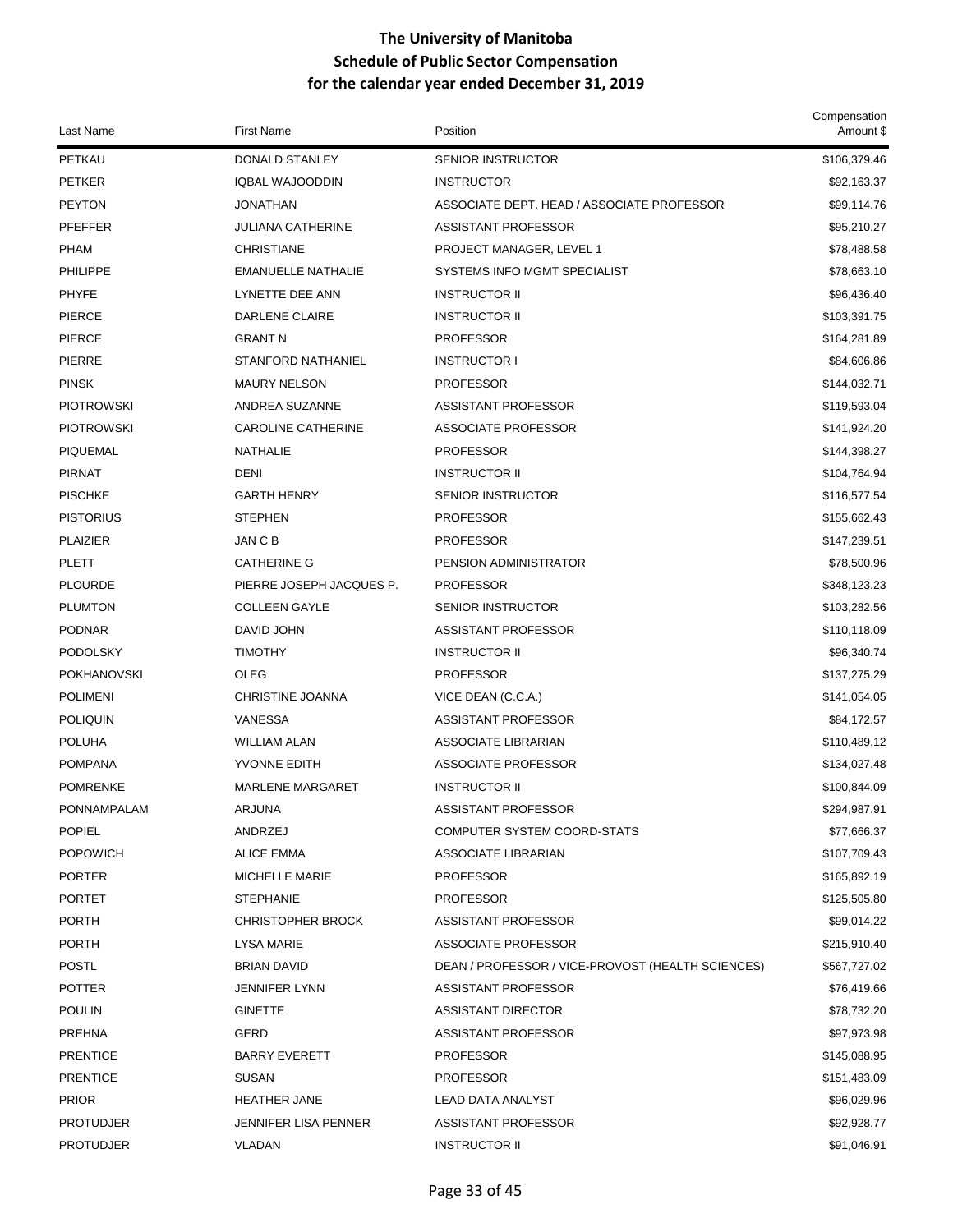| Last Name         | <b>First Name</b>        | Position                         | Compensation<br>Amount \$ |
|-------------------|--------------------------|----------------------------------|---------------------------|
| <b>PRUDEN</b>     | PAT B.                   | <b>INSTRUCTOR I</b>              | \$81,335.12               |
| <b>PRYMAK</b>     | ANDRIY VIKTOROVYCH       | ASSOCIATE PROFESSOR              | \$113,563.45              |
| <b>PUCHAILO</b>   | CAROL                    | <b>NURSE PRACTITIONER</b>        | \$108,992.77              |
| PUIG ALCANTARA    | <b>JOSE</b>              | RESEARCH ASSOCIATE               | \$81,864.71               |
| <b>PYMAR</b>      | <b>HELEN CHRISTINA</b>   | ASSOCIATE PROFESSOR              | \$87,428.77               |
| QING              | <b>GEFEI</b>             | ASSISTANT PROFESSOR              | \$421,301.11              |
| QUIRING           | <b>MONTANA</b>           | SYSTEMS ADMINISTRATOR            | \$79,488.90               |
| <b>RABBANI</b>    | RASHEDA                  | BIOSTATISTICAL CONSULTANT        | \$94,868.79               |
| <b>RACANO</b>     | <b>GIUSEPPE</b>          | AUDIT MANAGER                    | \$120,499.87              |
| <b>RACHUL</b>     | <b>CHRISTEN MICHELLE</b> | DIRECTOR, RESEARCH OEFD          | \$80,965.96               |
| <b>RAHMAN</b>     | <b>MASHIUR</b>           | <b>SENIOR INSTRUCTOR</b>         | \$85,257.93               |
| <b>RAJAPAKSE</b>  | ATHULA DAYANART          | <b>PROFESSOR</b>                 | \$144,193.32              |
| RAKOVITSKY        | <b>TATIANA</b>           | LAN CONTAINER ADMINISTRATOR      | \$84,040.46               |
| RAMAN-WILMS       | LALITHA                  | DEAN / PROFESSOR                 | \$216,875.49              |
| RANDALL           | SELENA J                 | ASSOC DIRECTOR, PLAN & DEVEL     | \$83,355.31               |
| <b>RAOUF</b>      | <b>AFSHIN KATEB</b>      | ASSOCIATE PROFESSOR              | \$118,676.50              |
| <b>RASTEGAR</b>   | <b>MOJGAN</b>            | ASSOCIATE PROFESSOR              | \$117,224.22              |
| <b>RATHGEBER</b>  | <b>CHRISTOPHER</b>       | <b>SENIOR INSTRUCTOR</b>         | \$98,785.49               |
| <b>RAUSCH</b>     | <b>JENNIFER DIANE</b>    | SENIOR EDUCATIONAL DEVELOPER     | \$76,134.62               |
| <b>RAVANDI</b>    | <b>AMIR</b>              | ASSOCIATE PROFESSOR              | \$91,012.73               |
| <b>RAVINSKY</b>   | <b>ESTHER</b>            | <b>PROFESSOR</b>                 | \$210,779.14              |
| RAWLUK            | CHRISTINE DAWN LYONS     | ADMINISTRATIVE MANAGER           | \$92,474.29               |
| RAYNARD           | <b>MELISSA</b>           | ASSOCIATE LIBRARIAN              | \$113,105.39              |
| <b>REEVE</b>      | <b>TRENNA MARIE</b>      | ASSISTANT PROFESSOR              | \$145,878.46              |
| <b>REGEHR</b>     | <b>JONATHAN DAVID</b>    | ASSOCIATE PROFESSOR              | \$103,264.47              |
| <b>REGUIR</b>     | <b>EKATERINA</b>         | RESEARCH ASSOCIATE               | \$76,996.42               |
| <b>REITANO</b>    | <b>CATERINA</b>          | SENIOR INSTRUCTOR                | \$102,165.24              |
| <b>REITSMA</b>    | <b>DENISE</b>            | DIRECTOR, ADMINISTRATION         | \$116,611.74              |
| <b>REMPEL</b>     | <b>JONATHAN PETER</b>    | <b>SENIOR INSTRUCTOR</b>         | \$108,933.24              |
| REMPEL-ROSSUM     | SHELLY CHRISTA           | RESEARCH ETHICS BOARDS COORD     | \$80,432.70               |
| RENAUD            | ROBERT DONALD            | ASSOCIATE PROFESSOR              | \$145,273.59              |
| <b>RENAULT</b>    | <b>SYLVIE</b>            | <b>PROFESSOR</b>                 | \$139,785.44              |
| <b>RENNER</b>     | <b>EBERHARD LUDWIG</b>   | <b>PROFESSOR</b>                 | \$112,924.51              |
| <b>REQUEIMA</b>   | BERT                     | SERVICES COORD - PLUMBING SHOP   | \$79,344.24               |
| <b>RESLEROVA</b>  | <b>MARTINA</b>           | ASSISTANT PROFESSOR              | \$117,764.35              |
| <b>RESTALL</b>    | GAYLE                    | ASSOCIATE PROFESSOR              | \$131,225.86              |
| RETNAKARAN        | NARMADA                  | DATA COORD. CENTRE MANAGER.      | \$99,900.70               |
| REY               | DOMINIQUE S              | ASSOCIATE PROFESSOR              | \$85,156.27               |
| <b>REYNOLDS</b>   | KRISTIN AUDREY ALISON    | ASSISTANT PROFESSOR              | \$81,552.86               |
| <b>RICE</b>       | <b>BRIAN DONALD</b>      | <b>PROFESSOR</b>                 | \$127,934.98              |
| <b>RICHARDSON</b> | <b>CHERYL</b>            | AURORA STUDENT FUNCTNL ANALYST   | \$76,675.56               |
| <b>RIEDIGER</b>   | <b>NATALIE</b>           | ASSISTANT PROFESSOR              | \$91,627.96               |
| <b>RIEGER</b>     | KENDRA LEE               | ASSISTANT PROFESSOR              | \$101,815.71              |
| <b>RIGHOLT</b>    | CHRISTIAAN HENDRIK       | COMPUTER PROGRAMMER / DATA ANLST | \$86,838.92               |
| <b>RIPAT</b>      | <b>JACQUELINE</b>        | ASSOCIATE PROFESSOR              | \$131,636.57              |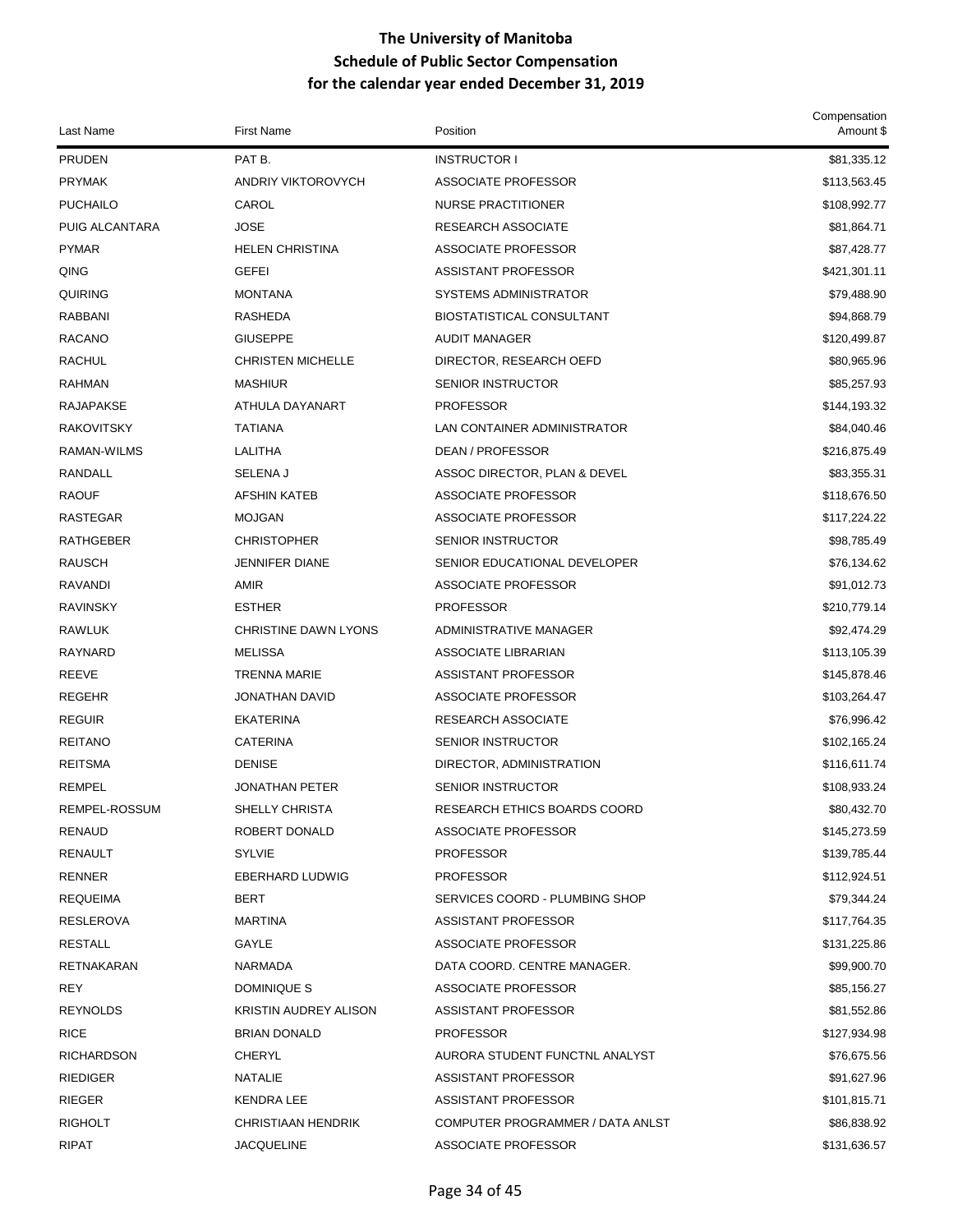| Last Name         | <b>First Name</b>        | Position                                | Compensation<br>Amount \$ |
|-------------------|--------------------------|-----------------------------------------|---------------------------|
| <b>RIPSTEIN</b>   | <b>IRA</b>               | ASSOCIATE DEAN (U.G.M.E.)               | \$147,579.44              |
| <b>RISTOCK</b>    | <b>JANICE LYNN</b>       | PROVOST & V.P. (ACADEMIC) / PROFESSOR   | \$314,901.24              |
| <b>RITCHIE</b>    | <b>LESLEY</b>            | ASSISTANT PROFESSOR                     | \$115,278.03              |
| <b>RIVERS</b>     | DAMIEN MICHAEL REGHELINI | <b>INSTRUCTOR II</b>                    | \$86,399.85               |
| <b>ROBBINS</b>    | CATHERINE ELIZABETH      | ASSISTANT PROFESSOR                     | \$94,810.55               |
| <b>ROBERTS</b>    | DANIEL EDWARD            | <b>PROFESSOR</b>                        | \$167,729.28              |
| <b>ROBERTS</b>    | <b>LANCE W</b>           | <b>PROFESSOR</b>                        | \$116,896.84              |
| <b>ROBERTSON</b>  | PATRICIA J.              | DIRECTOR, MAJOR GIFTS                   | \$94,882.08               |
| <b>ROBINSON</b>   | ALLAN HUGH               | <b>CHARGE ENGINEER -2ND CLASS</b>       | \$80,078.70               |
| <b>ROBSON</b>     | <b>HAROLD JAMES</b>      | MGR, COMMUNICATION TECHNICIAN           | \$89,652.18               |
| <b>ROBY</b>       | <b>JONATHAN</b>          | <b>TECHNICAL SPECIALIST / DEVELOPER</b> | \$95,433.22               |
| <b>ROCHON</b>     | <b>KATERYN</b>           | ASSOCIATE PROFESSOR                     | \$101,715.10              |
| <b>ROCHON</b>     | <b>SHALENE</b>           | <b>BUSINESS MANAGER</b>                 | \$79,117.30               |
| <b>ROCKE</b>      | <b>CATHERINE</b>         | ASSOCIATE PROFESSOR                     | \$110,655.18              |
| RODAS GONZALEZ    | <b>ARGENIS RAFAEL</b>    | <b>ASSISTANT PROFESSOR</b>              | \$100,566.04              |
| RODRIGUEZ LEYVA   | <b>DELFIN</b>            | ASSOCIATE PROFESSOR                     | \$98,394.14               |
| <b>ROGALSKY</b>   | MICHELE THERESA          | <b>DIRECTOR</b>                         | \$111,463.65              |
| <b>ROGER</b>      | <b>KERSTIN STIEBER</b>   | ASSOCIATE PROFESSOR                     | \$127,700.72              |
| <b>ROGERS</b>     | <b>SHAN</b>              | FUNCTL ANALYST OPER REPTNG & GP         | \$78,700.17               |
| <b>ROLLER</b>     | RANDY                    | <b>EXECUTIVE DIRECTOR</b>               | \$135,178.48              |
| <b>RONCADIN</b>   | ANDREW                   | IT SENIOR SUPPORT SPECIALIST            | \$76,141.69               |
| <b>ROOS</b>       | LESLIE L JR              | <b>PROFESSOR</b>                        | \$81,972.79               |
| <b>ROSEN</b>      | <b>NICOLE</b>            | <b>PROFESSOR</b>                        | \$113,289.58              |
| <b>ROSHKO</b>     | <b>ROY MICHAEL</b>       | <b>PROFESSOR</b>                        | \$163,234.49              |
| <b>ROSHKO</b>     | <b>TIJEN</b>             | ASSOCIATE PROFESSOR                     | \$112,966.69              |
| <b>ROTH</b>       | JAMES DAVID              | ASSOCIATE PROFESSOR                     | \$108,507.11              |
| <b>ROTHNEY</b>    | <b>JANET EILEEN</b>      | ASSOCIATE LIBRARIAN                     | \$88,318.60               |
| <b>ROUNCE</b>     | ANDREA DAWN              | ASSOCIATE PROFESSOR                     | \$106,137.98              |
| <b>ROWINSKI</b>   | <b>KRYSTYN MARY</b>      | MANAGER, ADMINISTRATIVE SERV.           | \$88,225.68               |
| <b>ROY</b>        | <b>ELIZABETH CLAIRE</b>  | ASSISTANT PROFESSOR                     | \$82,099.24               |
| <b>ROY</b>        | LAURENT PHILIPPE         | <b>INSTRUCTOR II</b>                    | \$83,445.77               |
| <b>ROY</b>        | <b>ROBERT</b>            | PROJECT COORDINATOR                     | \$79,381.24               |
| RUEDA PLATA       | CARLOS IVAN              | ASSOCIATE PROFESSOR                     | \$130,889.50              |
| <b>RUSSELL</b>    | <b>KELLY FERN</b>        | ASSOCIATE PROFESSOR                     | \$111,140.82              |
| <b>RUSSELL</b>    | RONALD KEVIN             | ASSOCIATE PROFESSOR                     | \$117,579.83              |
| <b>RYPLANSKI</b>  | VANESSA                  | ASST. MGR, STUDENT & GEN. ACCT          | \$89,928.99               |
| SABERIAN RANJBAR  | SOODEH                   | ASSISTANT PROFESSOR                     | \$94,259.49               |
| <b>SABOURIN</b>   | <b>BRIGITTE COLETTE</b>  | ASSISTANT PROFESSOR                     | \$100,769.71              |
| SAFI-HARB         | SAMAR                    | <b>PROFESSOR</b>                        | \$145,207.89              |
| SALAMATIN         | <b>BISMARCK</b>          | <b>INSTRUCTOR I</b>                     | \$84,527.21               |
| SALEEM            | AYESHA                   | ASSISTANT PROFESSOR                     | \$89,760.84               |
| SALIMI            | ELHAM                    | ASSISTANT PROFESSOR                     | \$88,108.44               |
| <b>SAN MIGUEL</b> | <b>JEANNE</b>            | CLINICAL ED FACILITATOR                 | \$86,831.02               |
| SANCHEZ-RAMIREZ   | DIANA CAROLINA           | DIRECTOR, RESEARCH                      | \$88,248.43               |
| SANDRED           | <b>ORJAN</b>             | <b>PROFESSOR</b>                        | \$146,905.27              |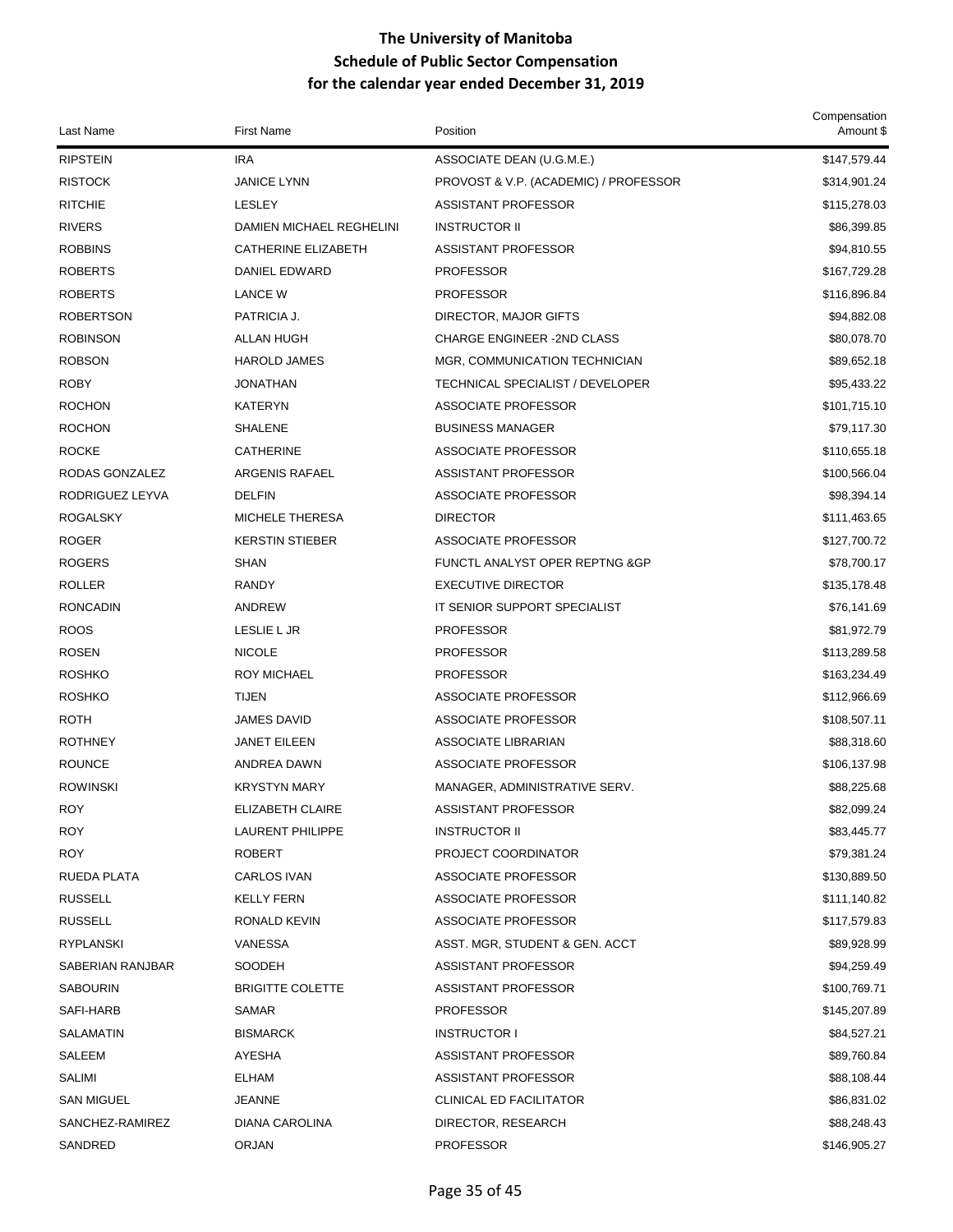| Last Name            | <b>First Name</b>           | Position                         | Compensation<br>Amount \$ |
|----------------------|-----------------------------|----------------------------------|---------------------------|
| SANKARAN             | <b>SIDDARTH</b>             | <b>ASSISTANT PROFESSOR</b>       | \$85,514.11               |
| SANKARANARAYANAN     | <b>KANCHANA</b>             | <b>BUSINESS MANAGER</b>          | \$76,936.13               |
| <b>SANTOS</b>        | CYNTHIA BATANGAN            | ASSISTANT PROFESSOR              | \$421,301.11              |
| <b>SAPIRSTEIN</b>    | <b>HARRY DANIEL</b>         | ASSOCIATE PROFESSOR              | \$133,047.60              |
| SAREEN               | <b>JITENDER</b>             | <b>PROFESSOR</b>                 | \$204,223.27              |
| SARGENT              | <b>MICHAEL</b>              | <b>TECHNICIAN 6</b>              | \$79,499.08               |
| <b>SARKAR</b>        | <b>JOYKRISHNA</b>           | DATA ANALYST                     | \$82,779.30               |
| SAULNIER             | VANESSA                     | <b>CLINICAL ED FACILITATOR</b>   | \$88,298.89               |
| <b>SAWATZKY</b>      | <b>JO-ANN V</b>             | <b>PROFESSOR</b>                 | \$124,903.38              |
| <b>SCANLON</b>       | <b>MARTIN GERARD</b>        | DEAN / PROFESSOR                 | \$223,081.91              |
| <b>SCHAEFFER</b>     | PAUL                        | ARCHITECTURAL TECHNICIAN         | \$106,730.79              |
| <b>SCHAFER</b>       | <b>ARTHUR MELVYN</b>        | <b>PROFESSOR</b>                 | \$83,874.93               |
| SCHALKWYK            | <b>JOHANNES</b>             | DIRECTOR OF CLINIC OPERATIONS    | \$90,334.29               |
| <b>SCHAMBER</b>      | <b>WHITLEY ANN</b>          | SKILLS LAB INSTRUCTOR & LEADER   | \$90,305.71               |
| <b>SCHELLENBERG</b>  | <b>BENJAMIN JACOB ISAAC</b> | <b>ASSISTANT PROFESSOR</b>       | \$85,865.68               |
| <b>SCHEPP</b>        | <b>KIRBY TAYLOR</b>         | <b>INSTRUCTOR II</b>             | \$106,789.28              |
| <b>SCHIPPERS</b>     | <b>ERIC</b>                 | <b>PROFESSOR</b>                 | \$138,461.69              |
| <b>SCHMIDT</b>       | CLEA ALEXANDRA              | <b>PROFESSOR</b>                 | \$126,292.80              |
| <b>SCHNARR</b>       | LAURIE                      | VICE-PROVOST (STUDENTS)          | \$107,933.39              |
| <b>SCHNEIDER</b>     | <b>NANCY IRIS</b>           | <b>DIRECTOR</b>                  | \$113,055.58              |
| <b>SCHOENBECK</b>    | <b>JODIE</b>                | STUDENT SUPPORT CASE MANAGER     | \$77,826.92               |
| <b>SCHOFFNER</b>     | <b>JOHN ANTHONY</b>         | <b>LAN COORDINATOR</b>           | \$87,814.77               |
| <b>SCHONWETTER</b>   | DIETER JURGEN               | <b>PROFESSOR</b>                 | \$146,234.62              |
| <b>SCHRECKENBACH</b> | <b>HANS GEORG</b>           | <b>PROFESSOR</b>                 | \$143,460.98              |
| <b>SCHROTH</b>       | ROBERT JOHN                 | <b>PROFESSOR</b>                 | \$149,208.39              |
| <b>SCHULTZ</b>       | ANNETTE                     | <b>PROFESSOR</b>                 | \$116,719.08              |
| <b>SCHULTZ</b>       | RYAN SCOTT                  | <b>ASSISTANT LIBRARIAN</b>       | \$101,967.14              |
| <b>SCHULTZ</b>       | <b>TREVOR K</b>             | <b>EXECUTIVE ASSISTANT</b>       | \$89,942.99               |
| <b>SCHULTZ</b>       | <b>WENDY LEIGH-ANN</b>      | <b>ASSISTANT PROFESSOR</b>       | \$130,578.68              |
| <b>SCHULZ</b>        | JENNIFER LYNN               | <b>PROFESSOR</b>                 | \$151,005.81              |
| <b>SCHWANN</b>       | ALYSSA                      | ASSOCIATE PROFESSOR              | \$96,410.41               |
| <b>SCHWARTZ</b>      | <b>BRYAN PAUL</b>           | <b>PROFESSOR</b>                 | \$209,001.98              |
| <b>SCHWARTZ</b>      | KAREN DEBRA                 | <b>FACULTY RELATIONS OFFICER</b> | \$82,781.45               |
| <b>SCHWEIZER</b>     | <b>FRANK</b>                | <b>PROFESSOR</b>                 | \$138,037.75              |
| <b>SCOTT</b>         | ALAN A.                     | CHIEF RISK OFFICER               | \$154,358.05              |
| <b>SCOTT</b>         | <b>AYNSLEY KRISTEN</b>      | ASSISTANT PROFESSOR              | \$106,146.83              |
| <b>SCOTT</b>         | <b>JAMES ELLIOTT</b>        | <b>PROFESSOR</b>                 | \$162,777.16              |
| <b>SCOTT</b>         | <b>KELLY</b>                | <b>INSTRUCTOR II</b>             | \$93,599.26               |
| SCOTT                | KEVIN GLEN-EDWARD           | <b>SENIOR INSTRUCTOR</b>         | \$142,787.93              |
| <b>SCOTT</b>         | <b>STEPHANIE</b>            | OPERATIONS DIRECTOR              | \$95,868.50               |
| <b>SCOVILLE</b>      | <b>CHRISTINE PAULINA</b>    | <b>INSTRUCTOR II</b>             | \$95,374.25               |
| <b>SCRIBBANS</b>     | TRISHA DAWN                 | ASSISTANT PROFESSOR              | \$88,600.06               |
| SEAGER               | MARY-JANE                   | HEAD                             | \$97,194.32               |
| <b>SELLERS</b>       | ELIZABETH ANN CAMERON       | <b>PROFESSOR</b>                 | \$107,827.45              |
| <b>SEMUS</b>         | MICHAEL JONATHAN            | ASSISTANT PROFESSOR              | \$133,736.84              |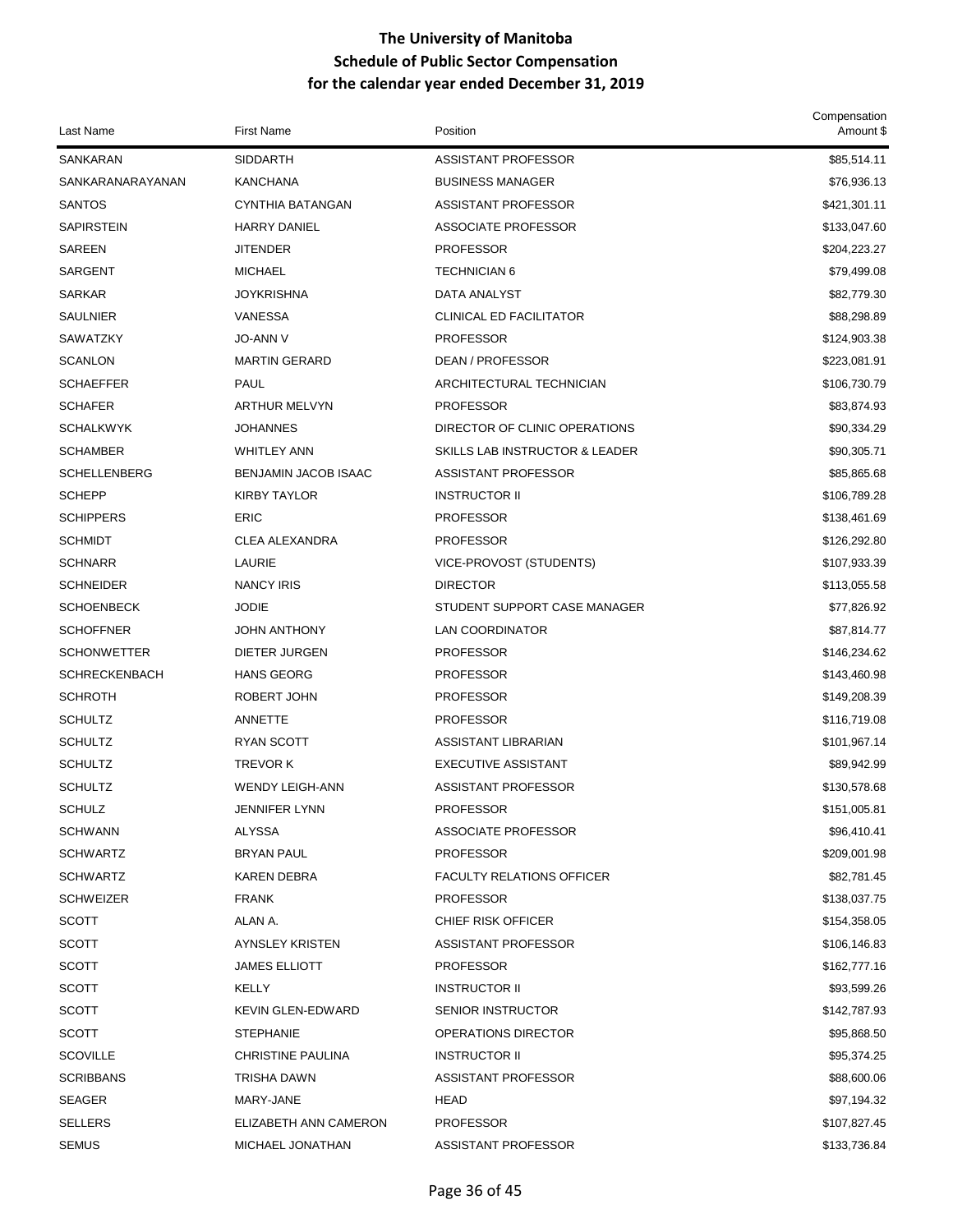| Last Name           | <b>First Name</b>         | Position                         | Compensation<br>Amount \$ |
|---------------------|---------------------------|----------------------------------|---------------------------|
| <b>SENEHI</b>       | <b>JESSICA JOY</b>        | ASSOCIATE PROFESSOR              | \$127,031.02              |
| <b>SENIUK CICEK</b> | <b>JILLIAN JUDITH</b>     | ASSISTANT PROFESSOR              | \$87,883.61               |
| <b>SEPEHRI</b>      | <b>NARIMAN</b>            | <b>PROFESSOR</b>                 | \$171,697.05              |
| SEPEHRI-BOROJENI    | <b>ARDESHIR</b>           | <b>PROFESSOR</b>                 | \$134,154.36              |
| <b>SEREBRIN</b>     | <b>WAYNE GREGORY</b>      | ASSOCIATE PROFESSOR              | \$133,588.66              |
| <b>SERIEUX</b>      | <b>JOHN</b>               | <b>PROFESSOR</b>                 | \$134,612.06              |
| <b>SERZU</b>        | MULUGETA H                | <b>INSTRUCTOR I</b>              | \$92,161.25               |
| <b>SEYMOUR</b>      | <b>LISA MARGUERITE</b>    | ASSOCIATE PROFESSOR              | \$90,705.04               |
| <b>SHAFAI</b>       | <b>CYRUS</b>              | <b>PROFESSOR</b>                 | \$155,057.14              |
| <b>SHAFER</b>       | <b>LEIGH ANNE</b>         | ASSISTANT PROFESSOR              | \$128,046.69              |
| <b>SHAH</b>         | <b>SYED ADNAN</b>         | <b>PROFESSOR</b>                 | \$162,225.61              |
| <b>SHALABY</b>      | AHMED                     | <b>PROFESSOR</b>                 | \$156,606.04              |
| SHALCHI TOUSSI      | ANDREAS                   | ASSOCIATE PROFESSOR              | \$116,593.83              |
| <b>SHAMOV</b>       | <b>GRIGORY</b>            | COMPUTE CDA / WEST GRID SITE COR | \$95,799.29               |
| <b>SHAMSEDDINE</b>  | <b>KHODR MAHMOUD</b>      | ASSOCIATE DEPT. HEAD / PROFESSOR | \$131,634.19              |
| <b>SHANTZ</b>       | <b>VALERIE RUTH</b>       | DIRECTOR, INTG & STRAT PLANNING  | \$114,730.06              |
| <b>SHAPIRO</b>      | <b>CARLA RUTH</b>         | <b>SENIOR INSTRUCTOR</b>         | \$113,586.35              |
| <b>SHARIFF</b>      | <b>MARY JOHANNARRA</b>    | ASSOCIATE PROFESSOR              | \$131,957.99              |
| <b>SHARMA</b>       | <b>NAVNEET</b>            | H & S WINDOWS SOFTWARE ADMIN     | \$87,887.11               |
| <b>SHAVER</b>       | ROBERT WILLIAM            | <b>PROFESSOR</b>                 | \$163,035.02              |
| <b>SHAW</b>         | <b>CHRISTINE</b>          | ASSOCIATE LIBRARIAN              | \$116,042.57              |
| <b>SHAW</b>         | <b>MICHAEL PETER</b>      | <b>SENIOR INSTRUCTOR</b>         | \$153,361.09              |
| <b>SHAY</b>         | <b>BARBARA LYNN</b>       | ASSOCIATE PROFESSOR              | \$137,240.44              |
| <b>SHEAD</b>        | <b>RUTH</b>               | COORDINATOR, INDIGENOUS ACHEIV   | \$79,728.88               |
| SHELDON             | <b>MICHAEL</b>            | <b>SENIOR BUDGET OFFICER</b>     | \$77,979.78               |
| <b>SHEN</b>         | <b>GARRY XINYI</b>        | <b>PROFESSOR</b>                 | \$157,567.50              |
| <b>SHERIF</b>       | SHERIF S                  | <b>ASSOCIATE PROFESSOR</b>       | \$131,535.83              |
| <b>SHIELDS</b>      | JUDY                      | OCCUPATIONAL HLTH COORDINATOR    | \$89,943.03               |
| <b>SHKANDRIJ</b>    | <b>MYROSLAV</b>           | <b>PROFESSOR</b>                 | \$93,756.71               |
| <b>SHOOSHTARI</b>   | <b>SHAHIN</b>             | <b>PROFESSOR</b>                 | \$132,130.63              |
| <b>SHORT</b>        | <b>DONN</b>               | <b>PROFESSOR</b>                 | \$149,973.46              |
| SIBLEY              | <b>KATHRYN MAY</b>        | ASSOCIATE PROFESSOR              | \$119,106.91              |
| <b>SIDDIQUI</b>     | TABREZ JAMAL              | ASSISTANT PROFESSOR              | \$101,423.24              |
| <b>SIKORSKY</b>     | <b>DONNA</b>              | ASSISTANT LIBRARIAN              | \$100,930.28              |
| <b>SILVA</b>        | VERONICA MIYASIKE DA      | ASSISTANT PROFESSOR              | \$93,188.93               |
| <b>SILVESTRE</b>    | <b>BRUNO DOS SANTOS</b>   | <b>PROFESSOR</b>                 | \$163,152.02              |
| <b>SIMARD</b>       | LOUISE ROLANDE            | DEAN / PROFESSOR                 | \$180,997.73              |
| <b>SIMON</b>        | <b>ILANA JOY</b>          | DIRECTOR OF COMM & MARKETING     | \$110,354.22              |
| <b>SIMON</b>        | PHILIP                    | <b>FIELD LIAISON</b>             | \$80,708.04               |
| SIMONOT-MAIELLO     | <b>COLETTE</b>            | ASSISTANT PROFESSOR              | \$90,910.58               |
| <b>SIMPSON</b>      | <b>WAYNE DOUGLAS</b>      | <b>PROFESSOR</b>                 | \$158,347.08              |
| SIMPSON-LITKE       | REBECCA SUZANNE           | ASSISTANT PROFESSOR              | \$85,865.68               |
| <b>SINCLAIR</b>     | ANDREW JAMES              | PROJECT MANAGER LEVEL 2          | \$88,693.48               |
| <b>SINCLAIR</b>     | ANDREW JOHN               | <b>PROFESSOR</b>                 | \$165,408.67              |
| <b>SINCLAIR</b>     | NIIGAANWEWIDAM JAMES MURR | ASSOCIATE PROFESSOR              | \$96,963.49               |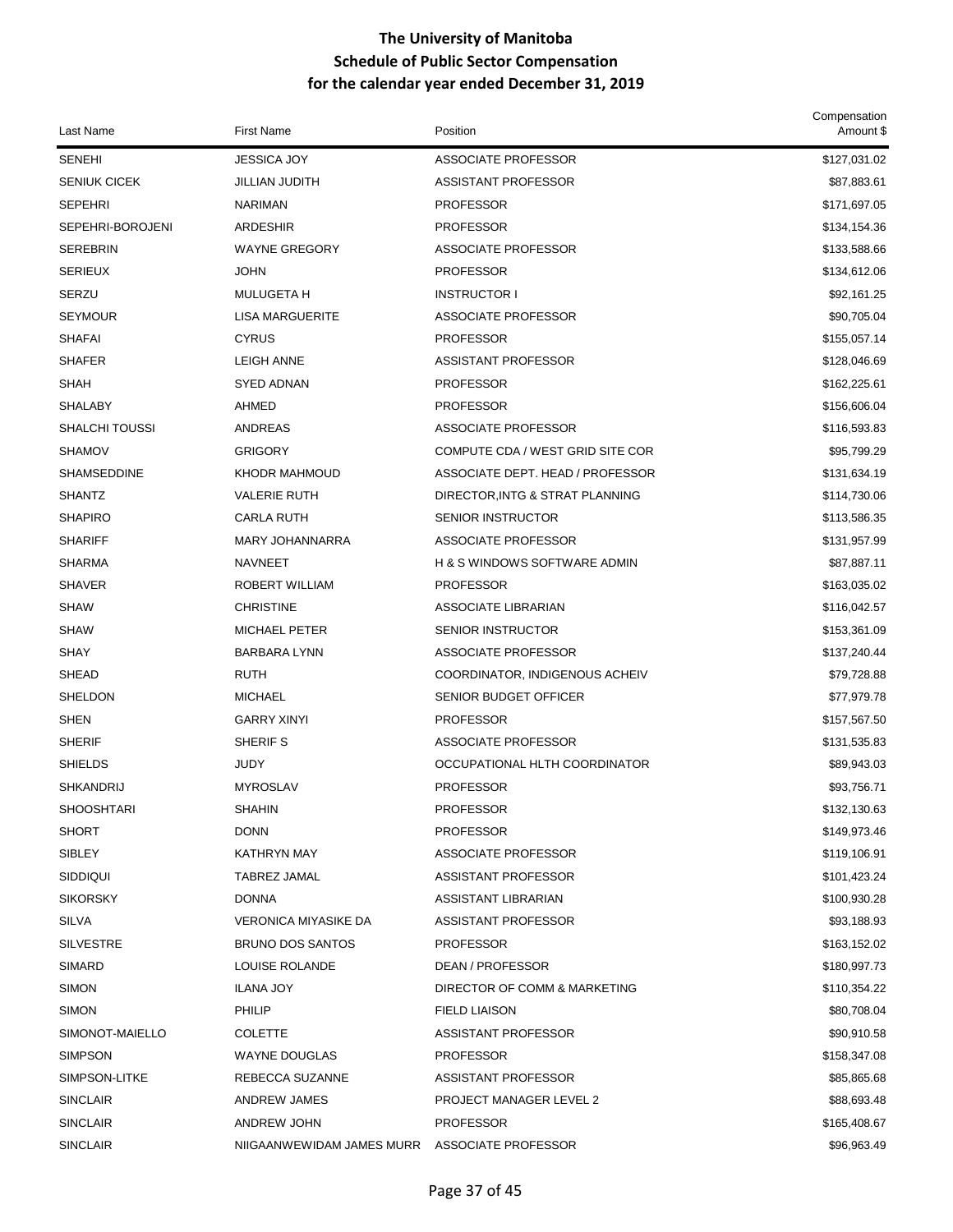| Last Name          | <b>First Name</b>       | Position                            | Compensation<br>Amount \$ |
|--------------------|-------------------------|-------------------------------------|---------------------------|
| <b>SINCLAIR</b>    | <b>STRUAN</b>           | <b>ASSOCIATE PROFESSOR</b>          | \$115,153.42              |
| SINGAL             | <b>PAWANK</b>           | <b>PROFESSOR</b>                    | \$164,134.71              |
| <b>SINGER</b>      | ALEXANDER GERALD        | ASSOCIATE PROFESSOR                 | \$102,207.18              |
| <b>SINGER</b>      | JONATHAN CRAIG          | ASSISTANT PROFESSOR                 | \$93,437.13               |
| <b>SINGH</b>       | <b>HARMINDER</b>        | <b>ASSOCIATE PROFESSOR</b>          | \$120,992.45              |
| <b>SINGH</b>       | <b>SUKHJINDER</b>       | <b>MANAGER, CARETAKING SERVICES</b> | \$93,295.90               |
| <b>SIPINSKI</b>    | RICHARD CHRISTOPHER     | <b>INFORMATION TECHNOLOGIST</b>     | \$90,113.62               |
| <b>SIRANT</b>      | MICHAEL PAUL            | <b>SENIOR INSTRUCTOR</b>            | \$114,803.48              |
| <b>SIRKER</b>      | JESKO MICHAEL RUDOLF    | ASSOCIATE PROFESSOR                 | \$116,234.21              |
| <b>SIRSKI</b>      | JONATHAN PAUL ANDREW    | INSTRUCTIONAL TECHNOLOGIST          | \$76,951.41               |
| SIVARAMAKRISHNAN   | <b>SUBRAMANIAN</b>      | <b>ASSOCIATE PROFESSOR</b>          | \$161,015.09              |
| <b>SKAKUM</b>      | <b>KURT KENNETH</b>     | <b>ASSOCIATE PROFESSOR</b>          | \$75,212.90               |
| <b>SKRABEK</b>     | RYAN QUILAN             | ASSISTANT PROFESSOR                 | \$93,903.44               |
| <b>SLATER</b>      | <b>JOYCE JASMINE</b>    | ASSOCIATE PROFESSOR                 | \$117,317.82              |
| <b>SLEVINSKY</b>   | RICHARD MIKAEL          | ASSISTANT PROFESSOR                 | \$89,108.28               |
| <b>SLIPPERT</b>    | <b>KEVIN</b>            | SYSTEM / BUSINESS ANALYST           | \$79,766.61               |
| <b>SLOMINSKI</b>   | BOGDAN A.               | <b>PROFESSOR</b>                    | \$104,327.32              |
| SMANDYCH           | RUSSELL CHARLES         | <b>PROFESSOR</b>                    | \$159,445.68              |
| <b>SMETANA</b>     | LONNIE A                | SOLUTION ARCHITECT                  | \$110,792.25              |
| <b>SMIRNOVA</b>    | <b>ELENA</b>            | <b>SENIOR INSTRUCTOR</b>            | \$77,014.65               |
| <b>SMITH</b>       | <b>BRANDI</b>           | <b>BUSINESS MANAGER</b>             | \$110,867.24              |
| <b>SMITH</b>       | DARLENE                 | ASSOCIATE V.P. (HUMAN RESOURCES)    | \$189,591.63              |
| <b>SMITH</b>       | <b>GREGORY THOMAS</b>   | ASSOCIATE PROFESSOR                 | \$134,129.95              |
| <b>SMITH</b>       | <b>JESSICA</b>          | <b>REGISTERED NURSE</b>             | \$138,867.12              |
| <b>SMITH</b>       | <b>KAREN ELAINE</b>     | <b>ASSOCIATE PROFESSOR</b>          | \$102,127.96              |
| <b>SMITH</b>       | MALCOLM CRAWFORD        | <b>PROFESSOR</b>                    | \$162,447.53              |
| <b>SMITH</b>       | <b>MARGARET ANNE</b>    | ADMINISTRATIVE ASSISTANT            | \$76,137.57               |
| <b>SMITH</b>       | MARK                    | ASSOC. DIRECTOR-POP HLTH RES        | \$99,272.44               |
| <b>SMITH</b>       | ROBERT STANLEY          | <b>SENIOR INSTRUCTOR</b>            | \$104,957.79              |
| <b>SMITH</b>       | WENDY LYNN              | <b>GENERAL PRACTITIONER</b>         | \$199,718.15              |
| SNARE              | FRANK A                 | ASST MANAGER, CONTROLS SHOP         | \$100,726.81              |
| <b>SOBIE</b>       | <b>GREGORY GENE</b>     | <b>MANAGER, STUDENT SERVICES</b>    | \$89,846.53               |
| SODERSTROM         | MELANIE                 | ASSOCIATE PROFESSOR                 | \$119,845.80              |
| SOLOMON            | <b>CHARLENE SUZANNE</b> | ASSISTANT PROFESSOR                 | \$143,830.76              |
| SOPILNYAK          | ALEX                    | PROJECT MANAGER LEVEL 2             | \$93,388.39               |
| SORENSEN           | <b>JOHN</b>             | <b>ASSOCIATE PROFESSOR</b>          | \$117,426.63              |
| <b>SORIANO</b>     | RICARDO HUMBERT         | DIRECTOR, INTEG ACCRED UNIT         | \$85,066.63               |
| <b>SOULEYMANOV</b> | <b>ROUSTAM</b>          | ASSISTANT PROFESSOR                 | \$98,809.92               |
| SOUSSI GOUNNI      | ABDELILAH               | <b>PROFESSOR</b>                    | \$141,090.67              |
| SPARLING           | RICHARD ROBERT MICHAEL  | <b>PROFESSOR</b>                    | \$152,199.87              |
| <b>SPARROW</b>     | <b>SCOTT CAMERON</b>    | <b>TECHNOLOGIST 3</b>               | \$81,576.40               |
| SPEARE             | A MARIE                 | ASSOCIATE LIBRARIAN                 | \$120,268.63              |
| <b>SPEECHLEY</b>   | SARA DANIELLE           | <b>MEDICAL ADVISOR</b>              | \$180,745.25              |
| SPORNITZ           | WILLIAM                 | INFORMATION TECHNOLOGIST 4          | \$87,549.91               |
| SRI RANJAN         | RAMANATHAN              | <b>PROFESSOR</b>                    | \$151,917.86              |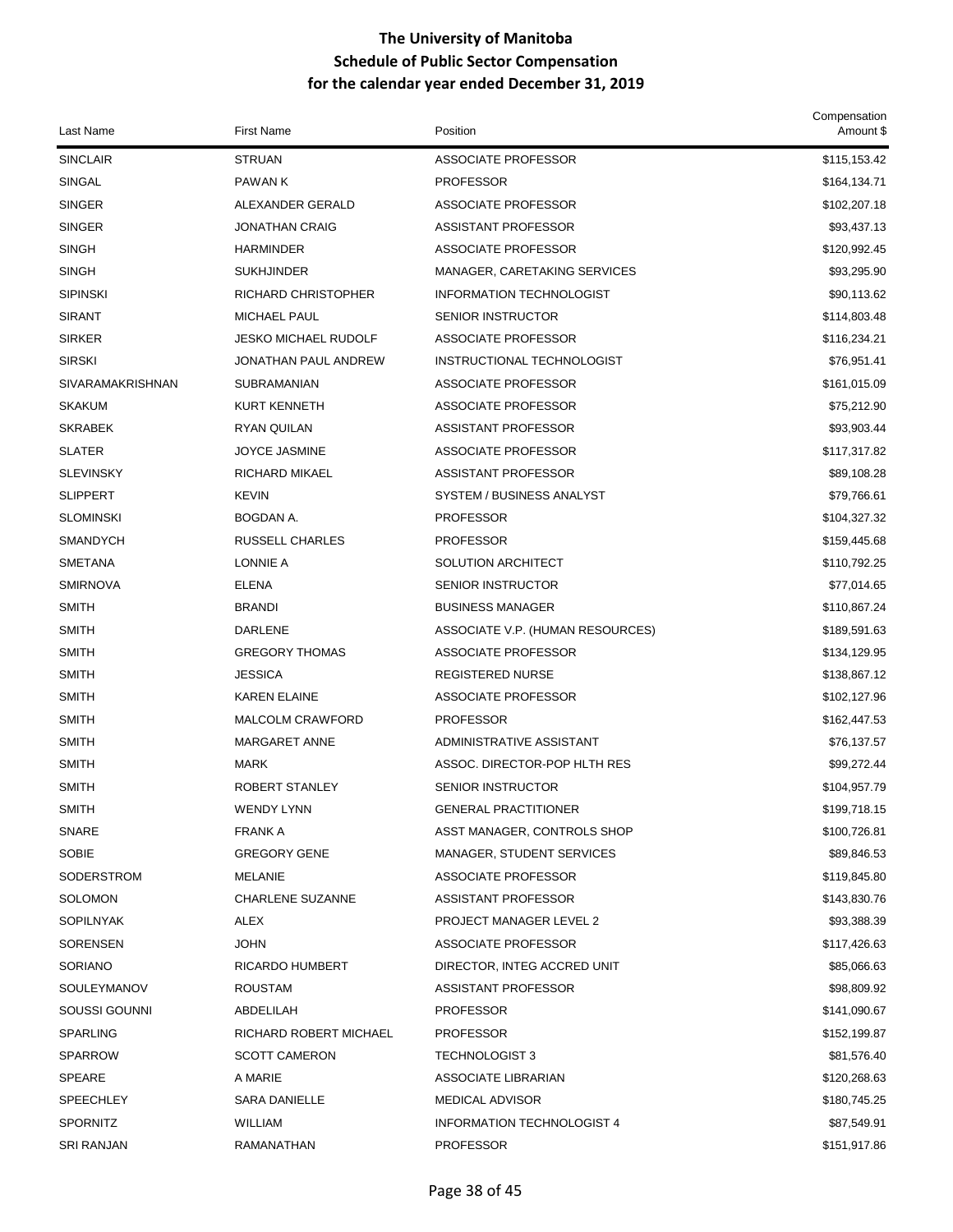| Last Name           | <b>First Name</b>         | Position                                  | Compensation<br>Amount \$ |
|---------------------|---------------------------|-------------------------------------------|---------------------------|
| <b>ST MARTIN</b>    | <b>ARMELLE</b>            | <b>ASSOCIATE PROFESSOR</b>                | \$117,644.75              |
| <b>STACEY</b>       | <b>JOY ELIZABETH</b>      | <b>SENIOR INSTRUCTOR</b>                  | \$94,104.10               |
| <b>STAMPS</b>       | ROBERT LEON               | <b>PROFESSOR</b>                          | \$167,543.24              |
| STANGELAND          | DAVID ALAN                | <b>PROFESSOR</b>                          | \$227,803.13              |
| <b>STARK</b>        | JODY LYNNE                | ASSISTANT PROFESSOR                       | \$87,075.09               |
| <b>STARZYK</b>      | KATHERINE BEATA           | <b>ASSOCIATE PROFESSOR</b>                | \$117,275.15              |
| <b>STASOLLA</b>     | <b>CLAUDIO</b>            | <b>PROFESSOR</b>                          | \$147,434.76              |
| <b>STECINA</b>      | <b>KATINKA</b>            | ASSISTANT PROFESSOR                       | \$96,496.23               |
| <b>STEGGLES</b>     | MARY ANN                  | <b>PROFESSOR</b>                          | \$110,394.42              |
| <b>STEINER</b>      | <b>SHEPHERD</b>           | ASSOCIATE PROFESSOR                       | \$104,780.71              |
| STE-MARIE           | <b>JOAN</b>               | MANAGER, DESIGN & PRODUCTION              | \$77,988.41               |
| <b>STEPHEN</b>      | <b>ALLISON CATHERINE</b>  | HR SERVICE CENTRE MANAGER                 | \$75,740.32               |
| <b>STERN</b>        | <b>GARY AVERY</b>         | <b>RESEARCH ASSOCIATE</b>                 | \$135,649.10              |
| <b>STERN</b>        | RALPH EDWARD              | <b>PROFESSOR</b>                          | \$165,311.27              |
| <b>STETEFELD</b>    | <b>JOERG</b>              | <b>PROFESSOR</b>                          | \$169,628.83              |
| <b>STEWART</b>      | DONALD WILLIAM            | <b>PROFESSOR</b>                          | \$152,573.04              |
| <b>STEWART</b>      | <b>RONALD EARL</b>        | <b>PROFESSOR</b>                          | \$162,723.16              |
| <b>STEWART GLOR</b> | LINDSAY DAYLE             | DIR STRAT. COMM. & CLIENT REL.            | \$104,719.69              |
| <b>STILES</b>       | W.L. DALE                 | <b>LEAD CHARGE ENGINEER</b>               | \$94,188.62               |
| <b>STIRLING</b>     | <b>LEA MARGARET</b>       | <b>PROFESSOR</b>                          | \$156,837.31              |
| <b>STOBART</b>      | JILLIAN LYNN              | <b>ASSISTANT PROFESSOR</b>                | \$101,360.65              |
| <b>STOESZ</b>       | <b>BRENDA MARIE</b>       | FACULTY SPECIALIST - ACADEMIC             | \$81,217.27               |
| <b>STOFFMAN</b>     | <b>JAYSON MARK</b>        | ASSOCIATE PROFESSOR                       | \$117,885.21              |
| <b>STOIK</b>        | APRIL                     | <b>CHANGE &amp; CONFIGURATION SPECIAL</b> | \$81,016.85               |
| <b>STONE</b>        | <b>BARRY</b>              | DIRECTOR, STUDENT RESIDENCES              | \$105,243.65              |
| <b>STONE</b>        | <b>ERIN PATRICIA</b>      | DIRECTOR, ADMISSIONS                      | \$95,387.82               |
| <b>STOUT</b>        | <b>JASON M</b>            | ASSISTANT PROFESSOR                       | \$94,791.23               |
| <b>STRACHAN</b>     | LEISHA AUGUSTA TERESA     | ASSOCIATE PROFESSOR                       | \$95,691.35               |
| <b>STRACHAN</b>     | <b>SHAELYN</b>            | ASSOCIATE PROFESSOR                       | \$122,053.69              |
| <b>STRANG</b>       | <b>DONNA LYNN</b>         | FUNCTL ANALYST REG ACAD / NON RM          | \$79,083.00               |
| <b>STRAUB</b>       | DIETMAR KONRAD            | ASSOCIATE PROFESSOR                       | \$107,404.75              |
| <b>STRIKE</b>       | <b>GARY W</b>             | ASSISTANT LIBRARIAN                       | \$85,000.00               |
| <b>STROEVE</b>      | <b>JULIENNE CHRISTINE</b> | <b>PROFESSOR</b>                          | \$196,628.82              |
| <b>STROM</b>        | <b>GERALD W</b>           | DATABASE PROGRAMMER                       | \$95,433.31               |
| <b>STRONG</b>       | <b>JAMES ERIC</b>         | ASSISTANT PROFESSOR                       | \$115,338.91              |
| SUH                 | <b>MIYOUNG</b>            | <b>PROFESSOR</b>                          | \$116,838.86              |
| <b>SULLIVAN</b>     | DAVID JOSEPH              | <b>INSTRUCTOR II</b>                      | \$83,558.00               |
| <b>SULLIVAN</b>     | WAYNE                     | <b>ASSISTANT MANAGER</b>                  | \$89,164.84               |
| <b>SUMALING</b>     | <b>VIRGILIO PRADO</b>     | SYSTEMS ANALYST                           | \$87,645.87               |
| <b>SVECOVA</b>      | DAGMAR                    | <b>PROFESSOR</b>                          | \$151,970.52              |
| <b>SWAIN</b>        | VANESSA LYNNE             | ASSOCIATE PROFESSOR                       | \$156,039.00              |
| <b>SWEENEY</b>      | SHELLEY TONI              | LIBRARIAN                                 | \$151,903.03              |
| <b>SWIFT</b>        | AUDREY U A A              | <b>INSTRUCTOR I</b>                       | \$87,386.91               |
| <b>SZTURM</b>       | <b>TONY JOSEPH</b>        | <b>PROFESSOR</b>                          | \$147,167.72              |
| <b>SZWAJCER</b>     | ANDREA L                  | ASSOCIATE LIBRARIAN                       | \$112,137.32              |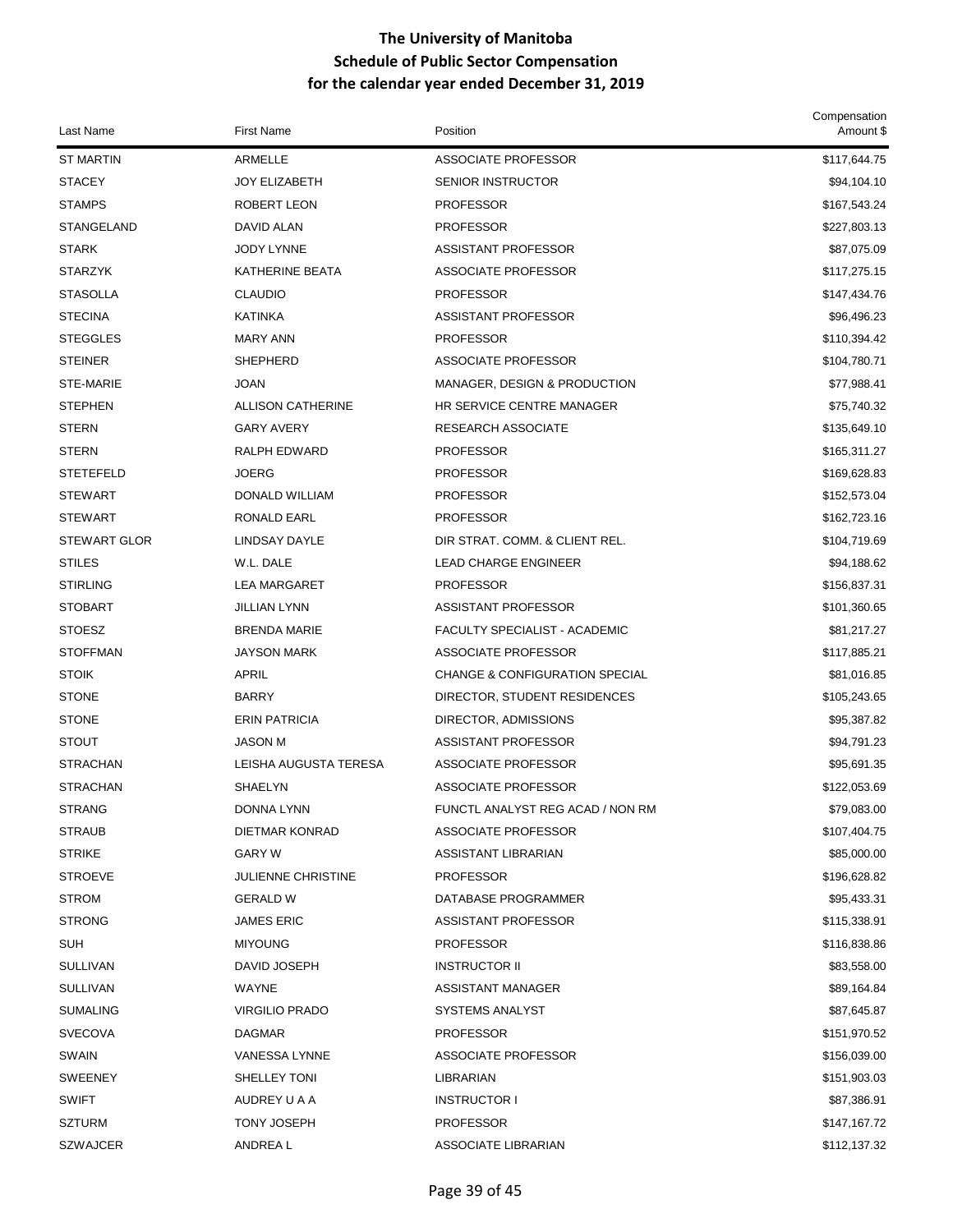| Last Name         | <b>First Name</b>              | Position                       | Compensation<br>Amount \$ |
|-------------------|--------------------------------|--------------------------------|---------------------------|
| <b>TABACK</b>     | <b>SHAYNE PHILLIP</b>          | <b>ASSOCIATE PROFESSOR</b>     | \$144,460.64              |
| <b>TACHIE</b>     | <b>MARK F</b>                  | <b>PROFESSOR</b>               | \$149,233.36              |
| <b>TAILLIEU</b>   | <b>TAMARA LYNN</b>             | <b>INSTRUCTOR I</b>            | \$85,039.21               |
| <b>TAMTIK</b>     | MERLI                          | ASSISTANT PROFESSOR            | \$93,881.34               |
| <b>TANGRI</b>     | <b>NAVDEEP</b>                 | ASSOCIATE PROFESSOR            | \$86,363.92               |
| <b>TATE</b>       | ALAN                           | <b>PROFESSOR</b>               | \$162,612.20              |
| <b>TATE</b>       | <b>ROBERT BRUCE</b>            | <b>PROFESSOR</b>               | \$222,161.35              |
| <b>TAYLOR</b>     | CARLA                          | <b>PROFESSOR</b>               | \$156,699.34              |
| <b>TAYLOR</b>     | CAROLE                         | DATA ANALYST                   | \$86,035.62               |
| <b>TAYLOR</b>     | <b>CHRISTOPHER</b>             | APPLICATION CONSULTANT         | \$76,920.41               |
| <b>TAYLOR</b>     | <b>JEFFERY MAX</b>             | DIRECTOR / DEAN / PROFESSOR    | \$284,393.42              |
| <b>TAYLOR</b>     | LAURA E                        | ASSOCIATE PROFESSOR            | \$125,170.78              |
| <b>TAYLOR</b>     | NICOLE MENDAROZQUETA           | <b>ASSISTANT PROFESSOR</b>     | \$121,514.23              |
| <b>TAYLOR</b>     | <b>SUSAN</b>                   | DIRECTOR, INTERNATIONAL CENTRE | \$79,821.37               |
| <b>TELICHEV</b>   | <b>IGOR</b>                    | ASSOCIATE PROFESSOR            | \$118,298.11              |
| <b>TENUTA</b>     | <b>MARIO</b>                   | <b>PROFESSOR</b>               | \$141,037.16              |
| <b>TESCHUK</b>    | MICHAEL JOSEPH                 | <b>ASSISTANT PROFESSOR</b>     | \$119,302.23              |
| <b>THABLE</b>     | ANGELA                         | <b>INSTRUCTOR II</b>           | \$95,394.50               |
| <b>THALHAMMER</b> | RAINER                         | ASST MGR, MINOR PROJ. & RENOV. | \$87,904.57               |
| THARAYIL          | <b>JAMES</b>                   | SENIOR PURCHASING CONSULTANT   | \$85,251.99               |
| THAVANESWARAN     | <b>AERAMBAMOORTHY</b>          | <b>PROFESSOR</b>               | \$162,053.91              |
| <b>THEULE</b>     | JENNIFER ALLISON NICOLE        | ASSOCIATE PROFESSOR            | \$104,651.09              |
| <b>THIESSEN</b>   | <b>KELLIE RENEE</b>            | ASSOCIATE PROFESSOR            | \$114,067.89              |
| <b>THILLE</b>     | PATRICIA HELEN                 | ASSISTANT PROFESSOR            | \$97,973.98               |
| THIYAM-HOLLANDER  | <b>USHA</b>                    | ASSOCIATE PROFESSOR            | \$104,739.18              |
| <b>THOMAS</b>     | <b>DARLENE</b>                 | <b>SOCIAL WORKER</b>           | \$89,598.62               |
| <b>THOMAS</b>     | <b>GABRIEL</b>                 | ASSOCIATE PROFESSOR            | \$131,107.20              |
| <b>THOMAS</b>     | <b>KELLY F</b>                 | PROJECT COORDINATOR            | \$81,597.75               |
| <b>THOMPSON</b>   | <b>DARWIN</b>                  | <b>ENGINEERING DESIGNER</b>    | \$80,685.05               |
| <b>THOMPSON</b>   | <b>GENEVIEVE NESTA BARBARA</b> | ASSOCIATE PROFESSOR            | \$119,152.28              |
| <b>THOMPSON</b>   | KATHERINE LYNN                 | <b>INSTRUCTOR II</b>           | \$88,867.05               |
| <b>THOMPSON</b>   | <b>SHIRLEY</b>                 | ASSOCIATE PROFESSOR            | \$121,822.33              |
| <b>THOMSON</b>    | DOUGLAS JOHN                   | <b>PROFESSOR</b>               | \$165,479.75              |
| <b>THOMSON</b>    | <b>ERIK MACDONALD</b>          | ASSOCIATE PROFESSOR            | \$104,039.27              |
| <b>THORPE</b>     | <b>JOCELYN</b>                 | ASSOCIATE PROFESSOR            | \$103,295.04              |
| THULASIRAM        | RUPPA K                        | <b>PROFESSOR</b>               | \$150,098.14              |
| THULASIRAMAN      | PARIMALA                       | <b>PROFESSOR</b>               | \$153,625.27              |
| THURMAYR          | ANNA MARIA                     | <b>ASSOCIATE PROFESSOR</b>     | \$110,035.38              |
| <b>TILLMAN</b>    | <b>CHRISTOPHER</b>             | <b>PROFESSOR</b>               | \$120,371.42              |
| <b>TIMMERMAN</b>  | <b>LISA</b>                    | <b>INSTRUCTOR II</b>           | \$86,629.99               |
| <b>TINLEY</b>     | <b>LISA</b>                    | ASSOC DIRECTOR ATHLETICS & REC | \$88,957.43               |
| <b>TKACHUK</b>    | <b>GREGG ALLAN</b>             | ASSISTANT PROFESSOR            | \$119,593.04              |
| <b>TODESCAN</b>   | <b>REYNALDO</b>                | ASSOCIATE PROFESSOR            | \$163,761.71              |
| <b>TODESCAN</b>   | SYLVIA MARIA CORREIA           | ASSOCIATE PROFESSOR            | \$143,830.76              |
| <b>TOEWS</b>      | JEFFREY JOHN                   | <b>INSTRUCTOR II</b>           | \$105,130.78              |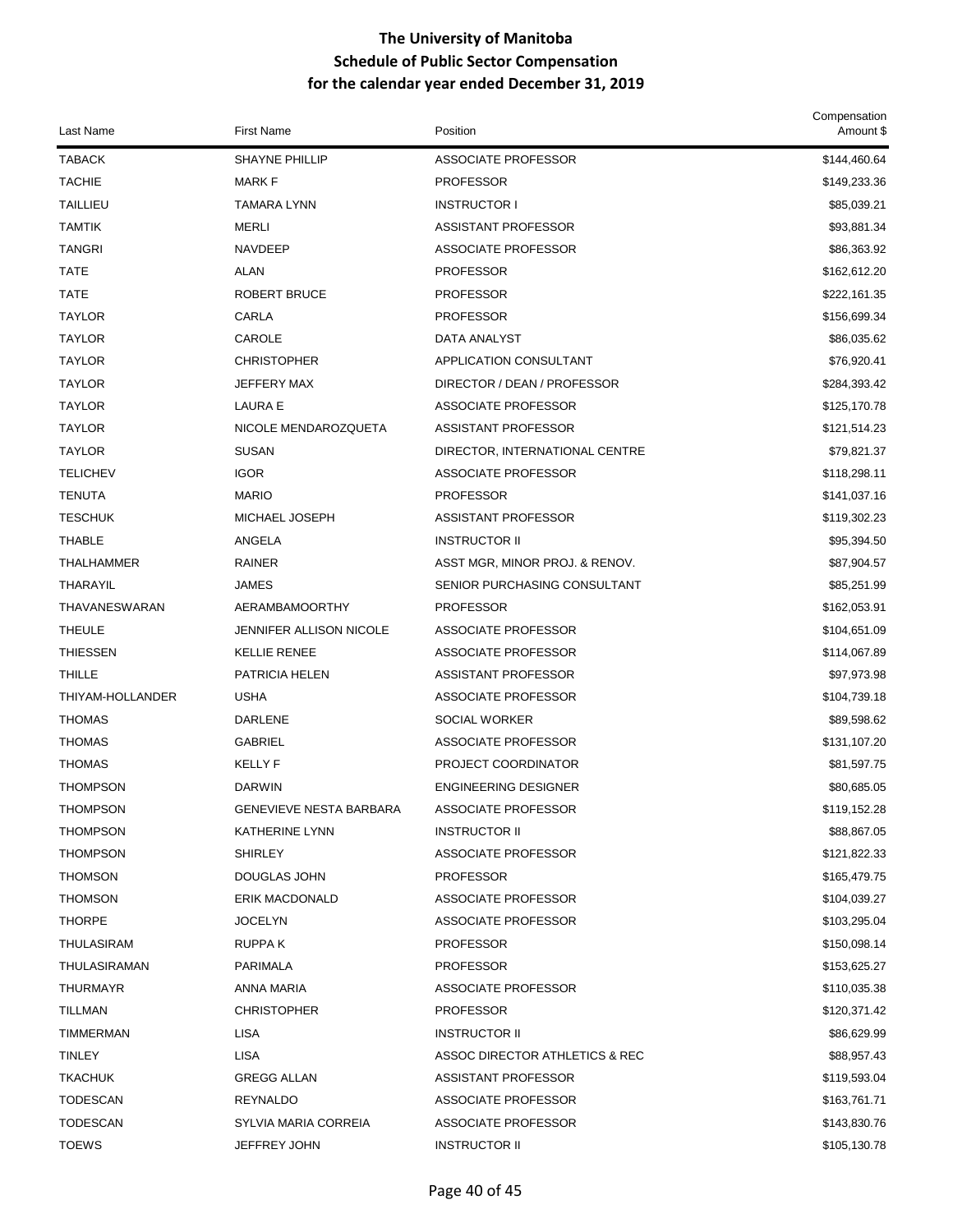| Last Name           | <b>First Name</b>              | Position                                            | Compensation<br>Amount \$ |
|---------------------|--------------------------------|-----------------------------------------------------|---------------------------|
| <b>TOLES</b>        | <b>GEORGE EDWARD</b>           | <b>PROFESSOR</b>                                    | \$163,403.85              |
| <b>TOMY</b>         | <b>GREGG THOMAS</b>            | ASSOCIATE PROFESSOR                                 | \$117,361.11              |
| <b>TOPPING</b>      | AIDAN ELIZABETH                | <b>INSTRUCTOR I</b>                                 | \$77,819.01               |
| <b>TORABI</b>       | <b>MAHMOUD</b>                 | ASSOCIATE PROFESSOR                                 | \$116,079.37              |
| <b>TORCHIA</b>      | <b>MARK GABRIEL</b>            | VICE-PROVOST (TEACHING & LEARN)                     | \$180,305.54              |
| <b>TORQUATO</b>     | <b>SAVERIA MARIA</b>           | <b>INSTRUCTOR II</b>                                | \$97,494.63               |
| <b>TORRES</b>       | JULIAN                         | <b>ASSISTANT PROFESSOR</b>                          | \$86,609.34               |
| <b>TORRIE</b>       | <b>VIRGINIA ERICA</b>          | ASSISTANT PROFESSOR                                 | \$107,489.14              |
| <b>TOWNS</b>        | <b>DAVID GORDON</b>            | SENIOR DATA MGMT ANALYST                            | \$82,592.07               |
| <b>TOWNSEND</b>     | LINDA JANE                     | <b>INSTRUCTOR II</b>                                | \$98,336.04               |
| <b>TRAN</b>         | <b>HUY</b>                     | CLIENT REL. MGMT. CONSULTANT                        | \$95,433.13               |
| <b>TRAN</b>         | <b>MICHAEL</b>                 | REPORTING INFORMATION TECH                          | \$89,438.41               |
| <b>TRANMER</b>      | <b>GEOFFREY KENNETH GORDON</b> | ASSOCIATE PROFESSOR                                 | \$116,418.80              |
| <b>TRASK</b>        | <b>WENDY LEE</b>               | SENIOR RESEARCH ANALYST                             | \$89,942.91               |
| <b>TRAVICA</b>      | <b>BOZIDAR</b>                 | ASSOCIATE PROFESSOR                                 | \$125,059.74              |
| <b>TREBERG</b>      | <b>JASON ROBERT</b>            | ASSOCIATE PROFESSOR                                 | \$120,128.91              |
| <b>TREBLE</b>       | <b>CECIL DAVID</b>             | <b>I.T. SECURITY COORDINATOR</b>                    | \$96,457.77               |
| TREMBLAY-SAVARD     | <b>OLIVIER</b>                 | ASSISTANT PROFESSOR                                 | \$100,290.94              |
| <b>TRIGGS-RAINE</b> | <b>BARBARA LYNNE</b>           | <b>PROFESSOR</b>                                    | \$169,371.43              |
| TRIM                | DONALD WAYNE                   | <b>PROFESSOR</b>                                    | \$81,691.77               |
| <b>TROMLY</b>       | <b>LUCAS PIERCE</b>            | ASSOCIATE PROFESSOR                                 | \$109,483.75              |
| <b>TROTT</b>        | <b>CHRISTOPHER GEOFFREY</b>    | ASSOCIATE PROFESSOR                                 | \$154,690.19              |
| <b>TROTTIER</b>     | JEAN                           | ASSOCIATE PROFESSOR                                 | \$122,619.36              |
| <b>TROUTT</b>       | ELIZABETH SUPPLEE              | <b>PROFESSOR</b>                                    | \$152,257.44              |
| <b>TRUPISH</b>      | <b>PAMELA</b>                  | DIRECTOR OFFICE OF THE PROVOST                      | \$147,338.33              |
| TU                  | <b>YE</b>                      | SENIOR AUDIT CONSULTANT                             | \$86,085.85               |
| <b>TUCKER</b>       | <b>LESLIE ROBIN</b>            | <b>INSTRUCTOR II</b>                                | \$108,322.49              |
| <b>TURCOTTE</b>     | DANA A                         | ASSISTANT PROFESSOR                                 | \$110,228.15              |
| <b>TURMAN</b>       | <b>TYLA RAEANNE</b>            | ACADEMIC ADMINISTRATOR                              | \$85,109.32               |
| <b>TURNBULL</b>     | LORNA ANNE                     | <b>PROFESSOR</b>                                    | \$173,807.49              |
| <b>TURNER</b>       | SUFIA RUKIYA                   | <b>INSTRUCTOR I</b>                                 | \$83,116.69               |
| <b>TWADDLE</b>      | <b>KATHERINE</b>               | <b>INSTRUCTOR II</b>                                | \$86,676.21               |
| <b>UDOD</b>         | SONIA ANN                      | ASSISTANT PROFESSOR                                 | \$113,943.16              |
| <b>UHANOVA</b>      | JULIA                          | ASSOCIATE PROFESSOR                                 | \$110,200.95              |
| <b>UKASOANYA</b>    | <b>GRACE CHIDINMA</b>          | ASSISTANT PROFESSOR                                 | \$104,732.95              |
| <b>UNGER</b>        | <b>JO ANN MARIE</b>            | ASSISTANT PROFESSOR                                 | \$118,514.28              |
| <b>UNRUH</b>        | <b>MIRIAM</b>                  | <b>INSTRUCTOR II</b>                                | \$101,399.93              |
| <b>URBANOWSKI</b>   | <b>REGINALD</b>                | DEAN, REHABILITATION SCIENCES / ASSOCIATE PROFESSOR | \$230,405.05              |
| URIBE               | JAVIER                         | ARCHITECT                                           | \$99,576.22               |
| <b>URQUIA</b>       | <b>MARCELO LUIS</b>            | ASSOCIATE PROFESSOR                                 | \$121,481.28              |
| <b>USCHOLD</b>      | <b>SHIANNE</b>                 | AURORA STUD FUNCTIONAL ANALYST                      | \$76,801.12               |
| <b>USICK</b>        | <b>BRANDY LEIGH</b>            | EXECUTIVE DIRECTOR, S.E.S.                          | \$130,151.63              |
| <b>UZONNA</b>       | JUDE EZEH                      | <b>PROFESSOR</b>                                    | \$138,644.18              |
| <b>VADNAIS</b>      | ARLANA JOANNE                  | <b>EMPLOYEE WELLNESS SPECIALIST</b>                 | \$77,076.32               |
| VAGIANOS            | <b>SOTIRIOS</b>                | <b>BUSINESS MANAGER</b>                             | \$114,684.59              |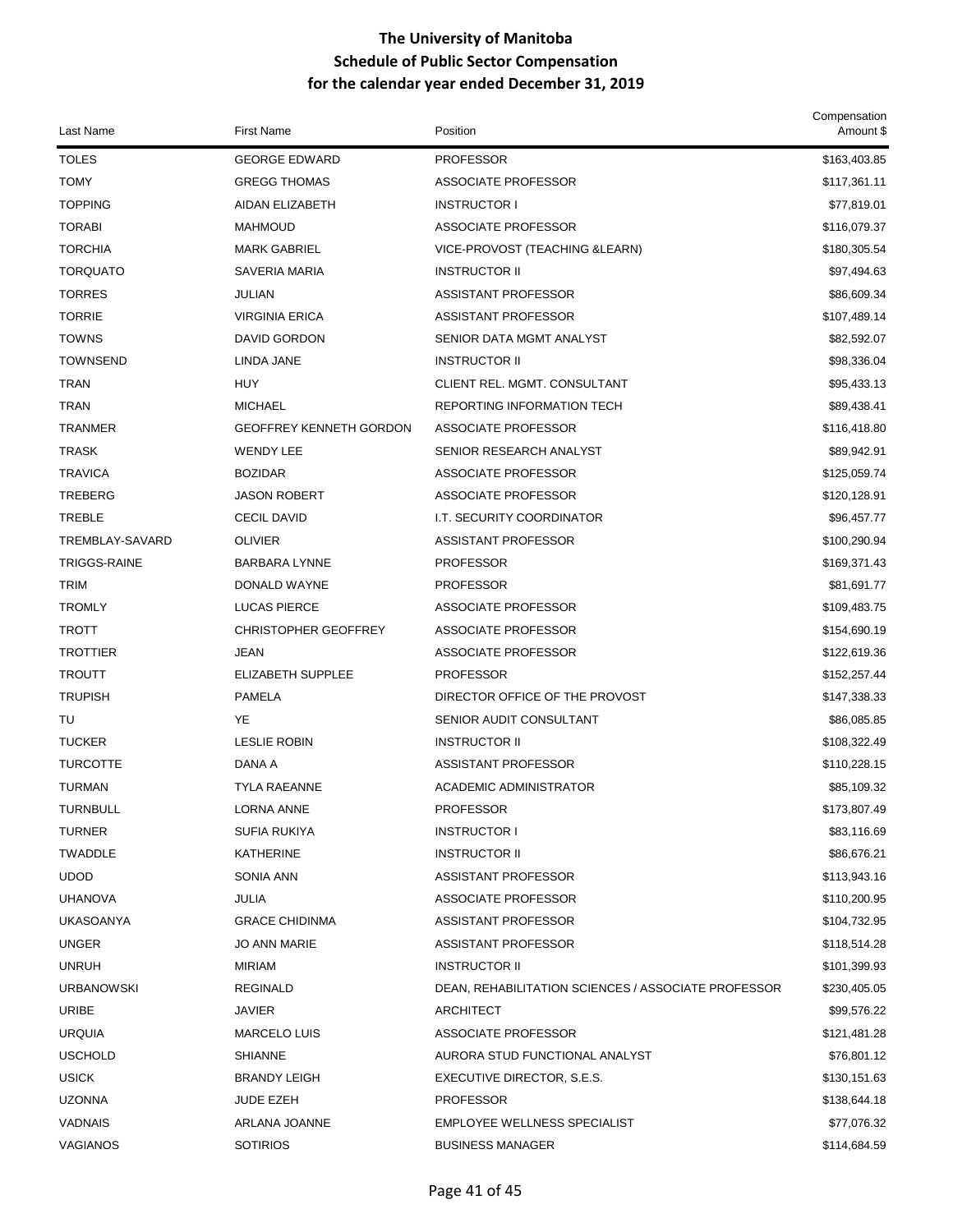| Last Name              | <b>First Name</b>        | Position                               | Compensation<br>Amount \$ |
|------------------------|--------------------------|----------------------------------------|---------------------------|
| VALMESTAD              | LIV S                    | LIBRARIAN                              | \$128,127.14              |
| VAN AMEYDE             | <b>KENNETH J L</b>       | ASSOCIATE PROFESSOR                    | \$91,184.46               |
| VAN INEVELD            | <b>CORNELIA</b>          | ASSOCIATE PROFESSOR                    | \$81,294.49               |
| VAN LIEROP             | <b>JOHAN</b>             | <b>PROFESSOR</b>                       | \$121,053.00              |
| <b>VAN VLIET</b>       | <b>DAVID</b>             | ASSOCIATE PROFESSOR                    | \$131,582.35              |
| <b>VAN WIJNGAARDEN</b> | <b>JENNIFER ANNE</b>     | <b>PROFESSOR</b>                       | \$122,590.58              |
| <b>VAN WINKLE</b>      | <b>CHRISTINE MARIE</b>   | ASSOCIATE DEAN / PROFESSOR             | \$129,625.53              |
| VASSILCHENKO           | VLADISLAV                | SENIOR SYSTEMS ANALYST                 | \$89,841.54               |
| <b>VERCAIGNE</b>       | <b>LAVERN MARVIN</b>     | <b>PROFESSOR</b>                       | \$170,313.36              |
| <b>VERDUN</b>          | <b>MARIA</b>             | <b>SPACE PLANNER</b>                   | \$88,080.19               |
| VERREAULT              | <b>RICK BERNARD</b>      | <b>INFO TECHNOLOGIST</b>               | \$77,406.23               |
| <b>VERSACE</b>         | <b>MARIA ANGELA</b>      | <b>LEGAL COUNSEL</b>                   | \$126,747.81              |
| <b>VIEIRA</b>          | <b>NELSON MATIAS</b>     | IT TECHNICAL LEAD (MEDICINE)           | \$96,029.99               |
| <b>VILLAR</b>          | <b>RODRIGO</b>           | ASSISTANT PROFESSOR                    | \$87,883.61               |
| <b>VINCENT</b>         | NORAH KATE               | <b>PROFESSOR</b>                       | \$148,603.79              |
| <b>VINET</b>           | C. DEE-LYNN K.           | <b>COMPUTER ACCOUNTS ADMINISTRATOR</b> | \$77,325.79               |
| <b>VIVEIROS</b>        | <b>TRACI ANNE</b>        | FUNCTIONAL ANALYST FEE & SCHED         | \$76,906.88               |
| <b>VOKEY</b>           | <b>SHERRI LYNN</b>       | ASSOCIATE LIBRARIAN                    | \$110,010.12              |
| <b>VORAUER</b>         | JACQUELINE DAWN          | <b>PROFESSOR</b>                       | \$161,107.92              |
| <b>VOS</b>             | ANDRE JOHANN             | DENTAL PRACTITIONER                    | \$179,121.06              |
| <b>VRIEND</b>          | <b>JERRY</b>             | <b>PROFESSOR</b>                       | \$165,576.28              |
| <b>WAKITA</b>          | <b>WANBDI</b>            | ELDER-IN-RESIDENCE                     | \$77,086.40               |
| WALC                   | <b>MARK</b>              | UNIVERSITY BUDGET OFFICER              | \$104,085.36              |
| <b>WALKER</b>          | DAVID JOHN               | ASSISTANT PROFESSOR                    | \$97,521.95               |
| WALL                   | ALEXANDER                | <b>HYDRAULICS TECH / LAB MANAGER</b>   | \$75,916.35               |
| WALLBRIDGE             | <b>HAROLD RICHARD</b>    | <b>DIRECTOR</b>                        | \$122,095.20              |
| WALLD                  | <b>RANDY KENNETH</b>     | <b>INFORMATION TECHNOLOGIST</b>        | \$87,887.05               |
| <b>WALLIS</b>          | <b>BERNADINE</b>         | <b>INSTRUCTOR II</b>                   | \$99,793.13               |
| <b>WALTON</b>          | <b>JENNIFER</b>          | MGR. RESEARCH & PROSPECT MGMT          | \$89,943.00               |
| WAN                    | <b>FANG</b>              | PROFESSOR                              | \$177,272.72              |
| WANG                   | <b>BINGCHEN</b>          | <b>PROFESSOR</b>                       | \$136,696.93              |
| WANG                   | <b>FEIYUE</b>            | <b>PROFESSOR</b>                       | \$190,834.24              |
| <b>WANG</b>            | <b>JUN-FENG</b>          | ASSOCIATE PROFESSOR                    | \$121,165.92              |
| WANG                   | <b>LIQUN</b>             | <b>PROFESSOR</b>                       | \$160,077.55              |
| WANG                   | <b>LUMING</b>            | ASSOCIATE PROFESSOR                    | \$147,606.70              |
| WANG                   | <b>SIMON</b>             | <b>DIRECTOR</b>                        | \$92,683.23               |
| <b>WANG</b>            | <b>XIKUI</b>             | <b>PROFESSOR</b>                       | \$149,027.26              |
| <b>WANG</b>            | YANG                     | ASSOCIATE PROFESSOR                    | \$113,370.12              |
| WARD                   | <b>KRISTINE</b>          | ASSISTANT MANAGER                      | \$78,759.53               |
| WARD                   | MEGHAN                   | <b>BUSINESS MANAGER</b>                | \$81,246.08               |
| <b>WARKENTIN</b>       | <b>CURT</b>              | ASSOC DIR, BISON SPORTS OPER           | \$80,474.39               |
| <b>WARKENTIN</b>       | ELYSSA DANAE             | RESEARCH GRANT FACILITATOR             | \$80,436.71               |
| WARNE                  | VANESSA KAY              | ASSOCIATE PROFESSOR                    | \$108,607.23              |
| WATERMAN               | JANE MARGARET            | <b>PROFESSOR</b>                       | \$129,573.68              |
| <b>WATSON</b>          | <b>GRAHAM CARL SCOTT</b> | SR SYSTEMS ANALYST                     | \$101,334.85              |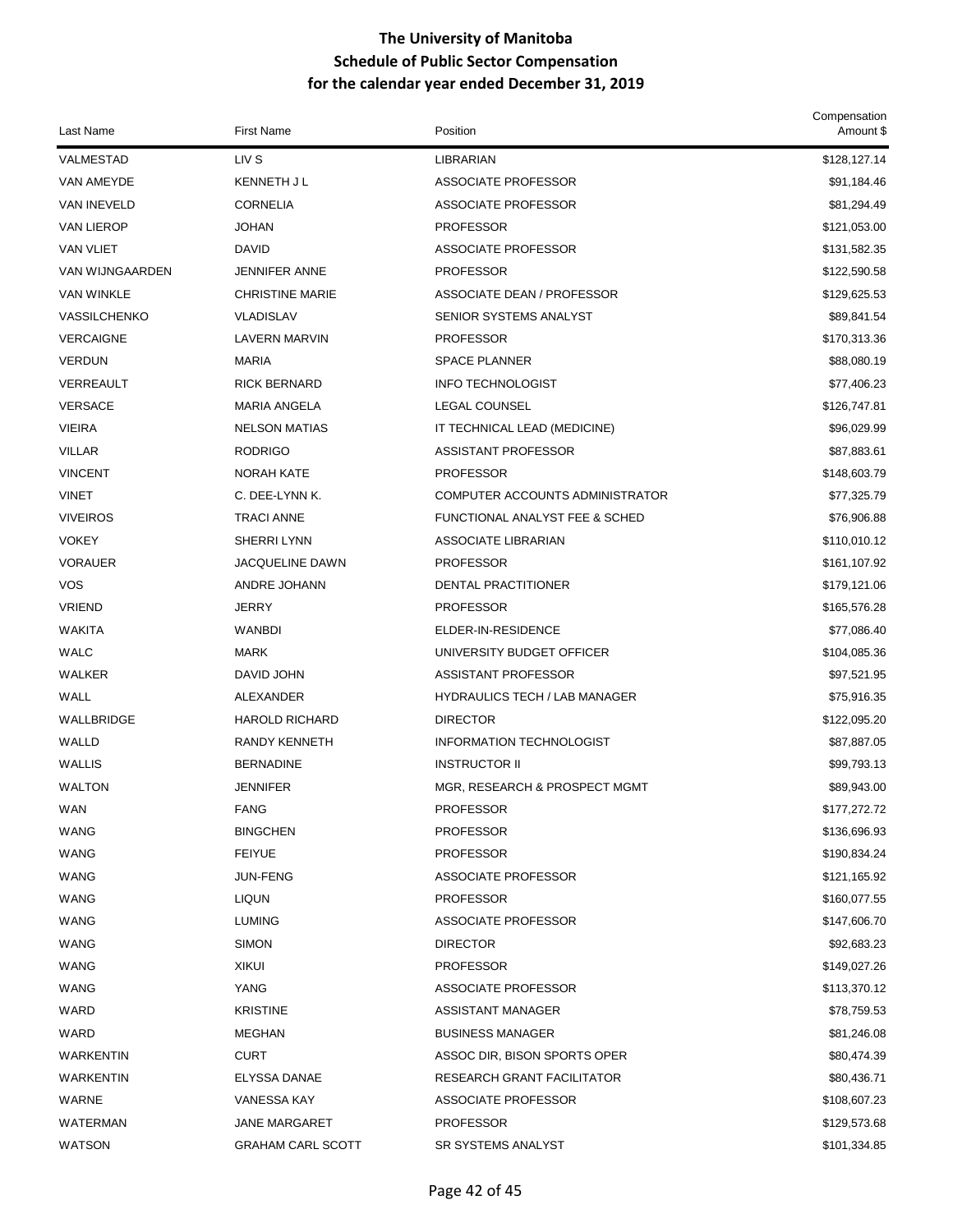| Last Name             | <b>First Name</b>        | Position                         | Compensation<br>Amount \$ |
|-----------------------|--------------------------|----------------------------------|---------------------------|
| <b>WATT</b>           | <b>DAVID</b>             | <b>ASSOCIATE PROFESSOR</b>       | \$117,726.75              |
| WATT                  | <b>JENNIFER ELLEN</b>    | ASSISTANT PROFESSOR              | \$84,222.84               |
| WEBB                  | <b>COLLEEN ELIZABETH</b> | <b>EDUCATION DEVELOPER</b>       | \$85,295.04               |
| WEBBER                | <b>SANDRA CHRISTINE</b>  | ASSOCIATE PROFESSOR              | \$118,517.48              |
| WEI                   | <b>VICTOR CHUNLIANG</b>  | CIVIL ENG TECHNOLOGIST 3         | \$81,398.02               |
| WEI                   | <b>YIFAN</b>             | ASSISTANT PROFESSOR              | \$124,455.19              |
| <b>WEIHRAUCH</b>      | <b>DIRK</b>              | <b>PROFESSOR</b>                 | \$127,659.75              |
| WEIMER                | <b>JADE BROOKLYN</b>     | <b>SESSIONAL INSTRUCTOR</b>      | \$100,008.25              |
| <b>WELLMAN</b>        | <b>SCOTT COLIN</b>       | WINDOWS SERVER SPECIALIST        | \$86,355.99               |
| WENER                 | PAMELA FRANCES           | ASSOCIATE PROFESSOR              | \$105,648.28              |
| <b>WERBOWESKY</b>     | <b>ROBERT</b>            | TECH. TRANSFER SPECIALIST        | \$107,999.34              |
| WESST                 | <b>DAVID</b>             | ASSOC INFRASTRUCTURE SOLN ARCH   | \$77,582.32               |
| WEST                  | ADRIAN ROBERT            | ASSISTANT PROFESSOR              | \$101,535.91              |
| WEST                  | <b>CHRISTINA HELEN</b>   | ASSISTANT PROFESSOR              | \$111,037.43              |
| <b>WESTMACOTT</b>     | <b>ROBIN PHYLLIS</b>     | ASSISTANT PROFESSOR              | \$103,513.09              |
| <b>WESTRA</b>         | <b>JOSEPH</b>            | <b>SYSTEMS SPECIALIST</b>        | \$93,610.60               |
| <b>WHETTER</b>        | <b>IAN CAMPBELL</b>      | ASSISTANT PROFESSOR              | \$220,853.17              |
| <b>WHICHER</b>        | IAN                      | <b>PROFESSOR</b>                 | \$146,245.33              |
| <b>WHIKLO</b>         | <b>JARED S</b>           | TECHNICAL SPECIALIST / DEVELOPER | \$96,348.57               |
| <b>WHITECLOUD</b>     | WENDY J                  | <b>INSTRUCTOR II</b>             | \$112,928.20              |
| <b>WHITEHILL</b>      | <b>MONIQUE</b>           | SR CATEGORY LEAD, IT GDS & SER   | \$106,817.02              |
| <b>WHITNEY</b>        | <b>DEBBIE LYNN</b>       | <b>ASSISTANT PROFESSOR</b>       | \$123,343.04              |
| WHYARD                | <b>STEVEN</b>            | ASSOCIATE PROFESSOR              | \$129,292.32              |
| <b>WICHART</b>        | <b>NOREEN</b>            | <b>INSTRUCTOR II</b>             | \$97,675.29               |
| <b>WICKLOW</b>        | <b>BRANDY ALEXANDRA</b>  | ASSOCIATE PROFESSOR              | \$90,781.24               |
| WIEBE                 | <b>BRYAN ANTHONY</b>     | MANAGER, EMPLOYEE WELL-BEING     | \$89,943.04               |
| WIEBE                 | <b>LINDSEY</b>           | MGR. INSTITUTIONAL PROJ COMM.    | \$79,774.26               |
| <b>WIESE</b>          | KIMBERLY                 | <b>INSTRUCTOR II</b>             | \$91,300.50               |
| <b>WIGLE</b>          | JEFFREY THEODORE NELSON  | ASSOCIATE PROFESSOR              | \$130,643.18              |
| <b>WILKINS</b>        | JOHN ALFRED              | <b>PROFESSOR</b>                 | \$93,322.81               |
| <b>WILKINSON</b>      | LORI ANNE                | <b>PROFESSOR</b>                 | \$143,514.01              |
| <b>WILLIAMS</b>       | VALERIE                  | DIVERSITY CONSULTANT             | \$85,229.87               |
| <b>WILLOUGHBY</b>     | <b>DAVID</b>             | ASSISTANT PROFESSOR              | \$93,489.48               |
| <b>WILSON</b>         | JANNA LEAH               | <b>INSTRUCTOR II</b>             | \$102,103.25              |
| <b>WILSON BAPTIST</b> | KAREN ELIZABETH          | ASSOCIATE PROFESSOR              | \$141,660.42              |
| <b>WILTSHIRE</b>      | <b>WILLIAM ANTHONY</b>   | <b>PROFESSOR</b>                 | \$256,268.78              |
| <b>WINTONIW</b>       | <b>SUSAN</b>             | <b>INSTRUCTOR II</b>             | \$89,953.95               |
| WITT                  | <b>JULIA CATHERINE</b>   | <b>ASSOCIATE PROFESSOR</b>       | \$119,791.10              |
| WITTENBERG            | KATHERINA MARIA          | DEAN / PROFESSOR                 | \$277,263.71              |
| <b>WOJCIECHOWSKI</b>  | <b>CHESTER</b>           | UNIVERSITY BUDGET OFFICER        | \$95,860.27               |
| <b>WOLOSCHUK</b>      | SANDRA LOUISE            | <b>ASSOCIATE DIRECTOR</b>        | \$113,060.43              |
| <b>WONG</b>           | <b>HEI LING</b>          | ASST. MANAGER, PAYROLL SVCS      | \$76,442.01               |
| <b>WONG</b>           | <b>TONY</b>              | MIDDLEWARE SPECIALIST            | \$87,892.00               |
| WOODGATE              | ROBERTA LYNN             | <b>PROFESSOR</b>                 | \$169,082.53              |
| WOOD-WARREN           | ALI MARIE                | FIRST YR CENTRE COORDINATOR      | \$75,283.71               |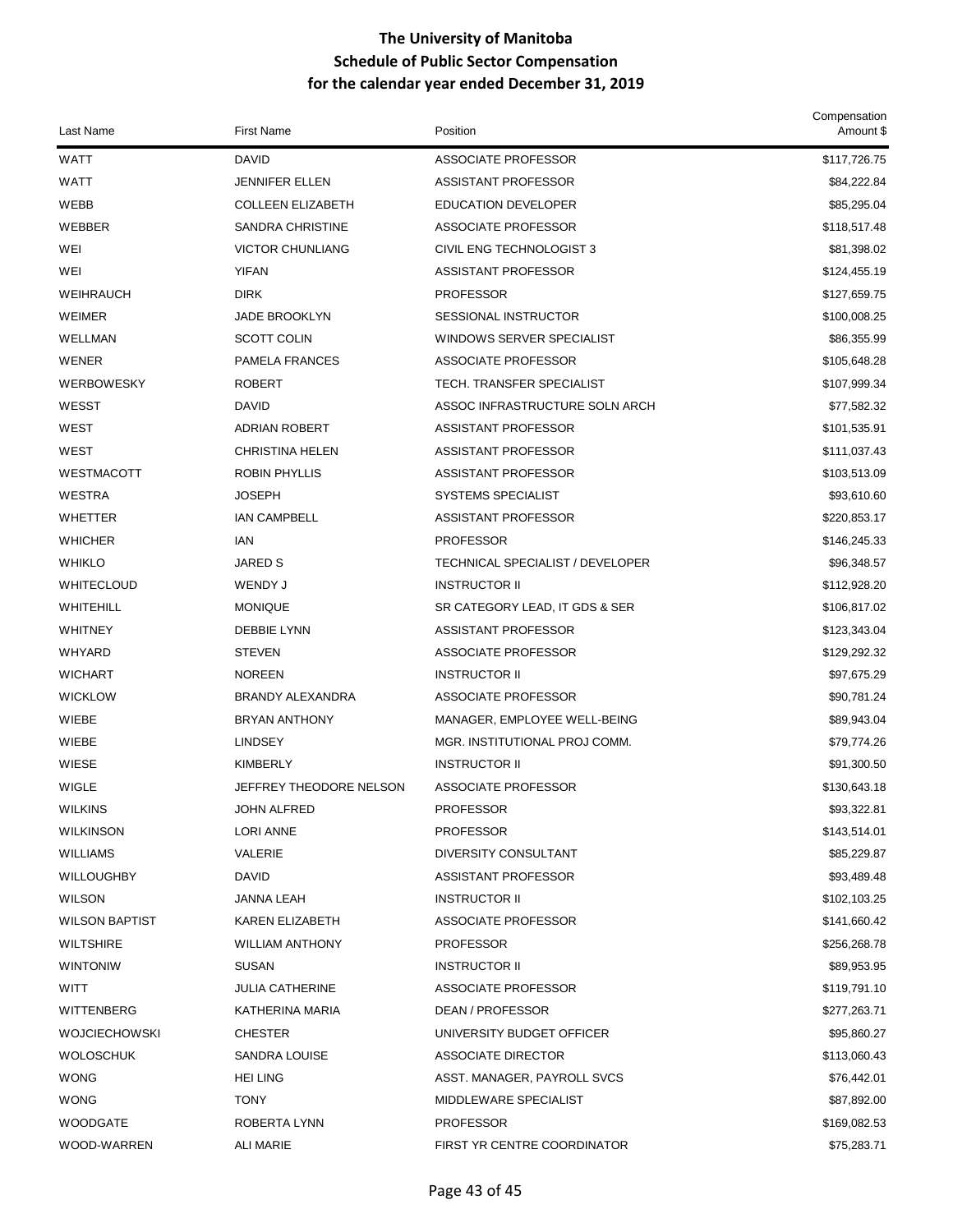| Last Name       | <b>First Name</b>       | Position                        | Compensation<br>Amount \$ |
|-----------------|-------------------------|---------------------------------|---------------------------|
| <b>WOOLFORD</b> | ANDREW JOHN             | <b>PROFESSOR</b>                | \$143,115.59              |
| <b>WORKUM</b>   | KIMBERLY DAWN           | <b>SENIOR INSTRUCTOR</b>        | \$105,356.52              |
| <b>WORLEY</b>   | ANNE C                  | <b>ASSOCIATE PROFESSOR</b>      | \$120,088.29              |
| <b>WORMS</b>    | <b>ANDRE DION</b>       | <b>SYSTEMS ANALYST</b>          | \$93,289.19               |
| <b>WOTTON</b>   | DONALDA HOPE            | <b>INSTRUCTOR II</b>            | \$106,983.01              |
| <b>WRIGHT</b>   | <b>BROCK JAMES</b>      | ASSOCIATE DEAN (CLINICAL)       | \$94,406.10               |
| WU              | <b>NAN</b>              | ASSOCIATE PROFESSOR             | \$102,649.88              |
| WU              | QIONG CHRISTINE         | <b>PROFESSOR</b>                | \$98,797.32               |
| WU              | ZHENYU                  | <b>PROFESSOR</b>                | \$251,606.71              |
| <b>WYATT</b>    | <b>STACY LEE</b>        | MANAGER OF CEREMONIES / EVENTS  | \$104,571.52              |
| <b>XIDOS</b>    | <b>JAMES</b>            | SENIOR INSTRUCTOR               | \$111,704.79              |
| XIE             | <b>JINGWEI</b>          | LIFE SAFETY ENGINEER            | \$92,085.42               |
| XIE             | <b>JIUYONG</b>          | <b>PROFESSOR</b>                | \$144,384.37              |
| <b>XING</b>     | <b>MENGQIU</b>          | ASSOCIATE PROFESSOR             | \$118,023.54              |
| XU              | YANG                    | <b>PHYSICIAN</b>                | \$80,083.93               |
| <b>XUAN</b>     | WEI                     | <b>ASSISTANT LIBRARIAN</b>      | \$85,265.05               |
| YAFFE           | <b>CLIFFORD STEPHEN</b> | ASSOCIATE PROFESSOR             | \$152,168.82              |
| YAHAMPATH       | <b>PRADEEPA</b>         | ASSOCIATE PROFESSOR             | \$130,615.46              |
| YAKIMOSKI       | AMELIA GAYLE            | <b>STUDY COORDINATOR</b>        | \$81,029.53               |
| YAN             | <b>LIN</b>              | DATA ANALYST                    | \$79,953.02               |
| YANG            | <b>CHENGBO</b>          | ASSISTANT PROFESSOR             | \$88,091.79               |
| YANG            | <b>PANSEOK</b>          | MICROBEAM LAB MANAGER           | \$89,943.01               |
| YANG            | PO                      | ASSOCIATE PROFESSOR             | \$111,320.83              |
| YANG            | ΧI                      | <b>PROFESSOR</b>                | \$165,241.89              |
| YAO             | XIAO-JIAN               | <b>PROFESSOR</b>                | \$134,228.41              |
| <b>YARCHUK</b>  | LORI                    | ASSOC. V.P. (MARKETING COMM.)   | \$181,744.20              |
| YELLOWBIRD      | MICHAEL JAMES           | DEAN / PROFESSOR                | \$112,746.32              |
| YEPEZ           | CARLOS                  | ASSOCIATE PROFESSOR             | \$115,375.85              |
| YEREX           | KATHERINE ELIZABETH     | <b>ASSISTANT PROFESSOR</b>      | \$90,124.04               |
| <b>YEUNG</b>    | <b>EVELYN LIANE</b>     | <b>INFO TECH 5</b>              | \$90,064.56               |
| YI              | <b>KYOUNG JUNE</b>      | ASSISTANT PROFESSOR             | \$93,059.81               |
| YOGENDRAN       | MARINA SASHIKALA        | <b>INFORMATION TECHNOLOGIST</b> | \$95,504.31               |
| <b>YOON</b>     | EE-SEUL                 | ASSISTANT PROFESSOR             | \$91,141.51               |
| YOSHIDA         | ASAKO                   | ASSOCIATE LIBRARIAN             | \$111,659.64              |
| <b>YOSHIDA</b>  | <b>BLAIR</b>            | <b>INSTRUCTOR II</b>            | \$104,678.11              |
| <b>YOUNES</b>   | <b>JOHN KHERALLAH</b>   | ASSISTANT PROFESSOR             | \$526,562.09              |
| <b>YOUNG</b>    | <b>JAMES EVERETT</b>    | ASSOCIATE PROFESSOR             | \$119,527.89              |
| <b>YOUNG</b>    | JEFFREY BRUCE           | SENIOR INSTRUCTOR               | \$101,619.76              |
| YU              | ADELICIA CHEE WING      | LECTURER                        | \$75,570.15               |
| YU              | C.T.DICKIE              | <b>PROFESSOR</b>                | \$155,838.44              |
| YUAN            | QIUYAN                  | ASSISTANT PROFESSOR             | \$102,993.10              |
| YUAN            | <b>WENLONG</b>          | ASSOCIATE PROFESSOR             | \$176,914.00              |
| <b>YURKIW</b>   | <b>STEPHEN MICHAEL</b>  | EDUCATIONAL SPECIALIST          | \$81,785.70               |
| <b>YURKOV</b>   | <b>VLADIMIR</b>         | <b>PROFESSOR</b>                | \$145,223.18              |
| ZAHARIA         | <b>DERRICK</b>          | MANAGER, MAINTENANCE SERVICES   | \$75,501.57               |